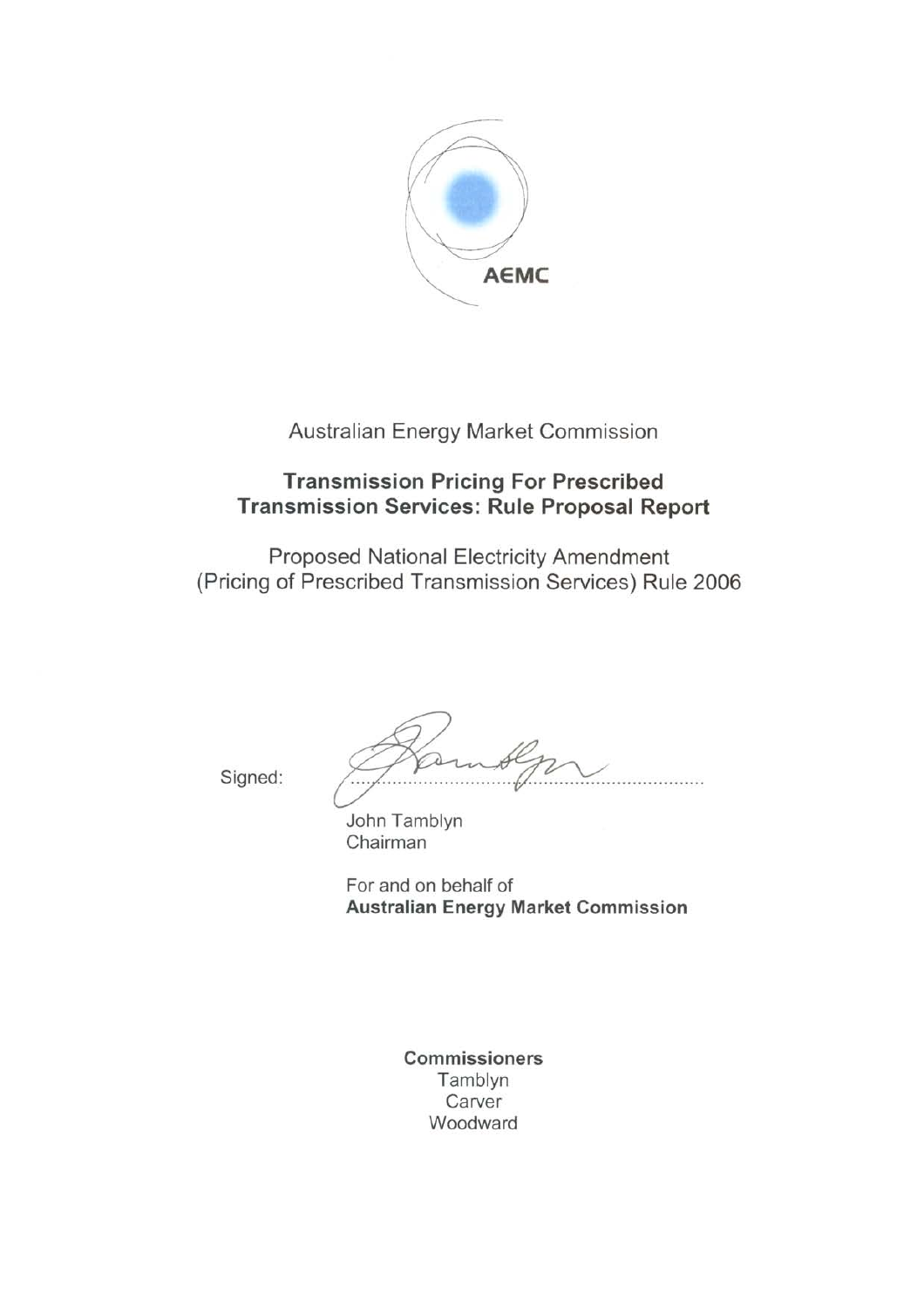#### **Inquiries**

The Australian Energy Market Commission PO Box H166 Australia Square NSW 1215

**E:** [aemc@aemc.gov.au](mailto:aemc@aemc.gov.au) **T:** (02) 8296 7800 **F:** (02) 8296 7899

# **Citation**

AEMC 2006, *Proposed National Electricity Amendment (Pricing of Prescribed Transmission Services) Rule 2006*, Rule Proposal Report, 24 August 2006, Sydney.

#### **About the AEMC**

The Council of Australian Governments, through its Ministerial Council on Energy, established the Australian Energy Market Commission (AEMC) in July 2005 to be the Rule maker for national energy market. The AEMC is currently responsible for Rules and policy advice covering the National Electricity Market. It is a statutory authority. Our key responsibilities are to consider Rule change proposals, conduct energy market reviews and provide policy advice to the Ministerial Council as requested, or on AEMC initiative.

This work is copyright. The Copyright Act 1968 permits fair dealing for study, research, news reporting, criticism and review. Selected passages, tables or diagrams may be reproduced for such purposes provided acknowledgement of the source is included.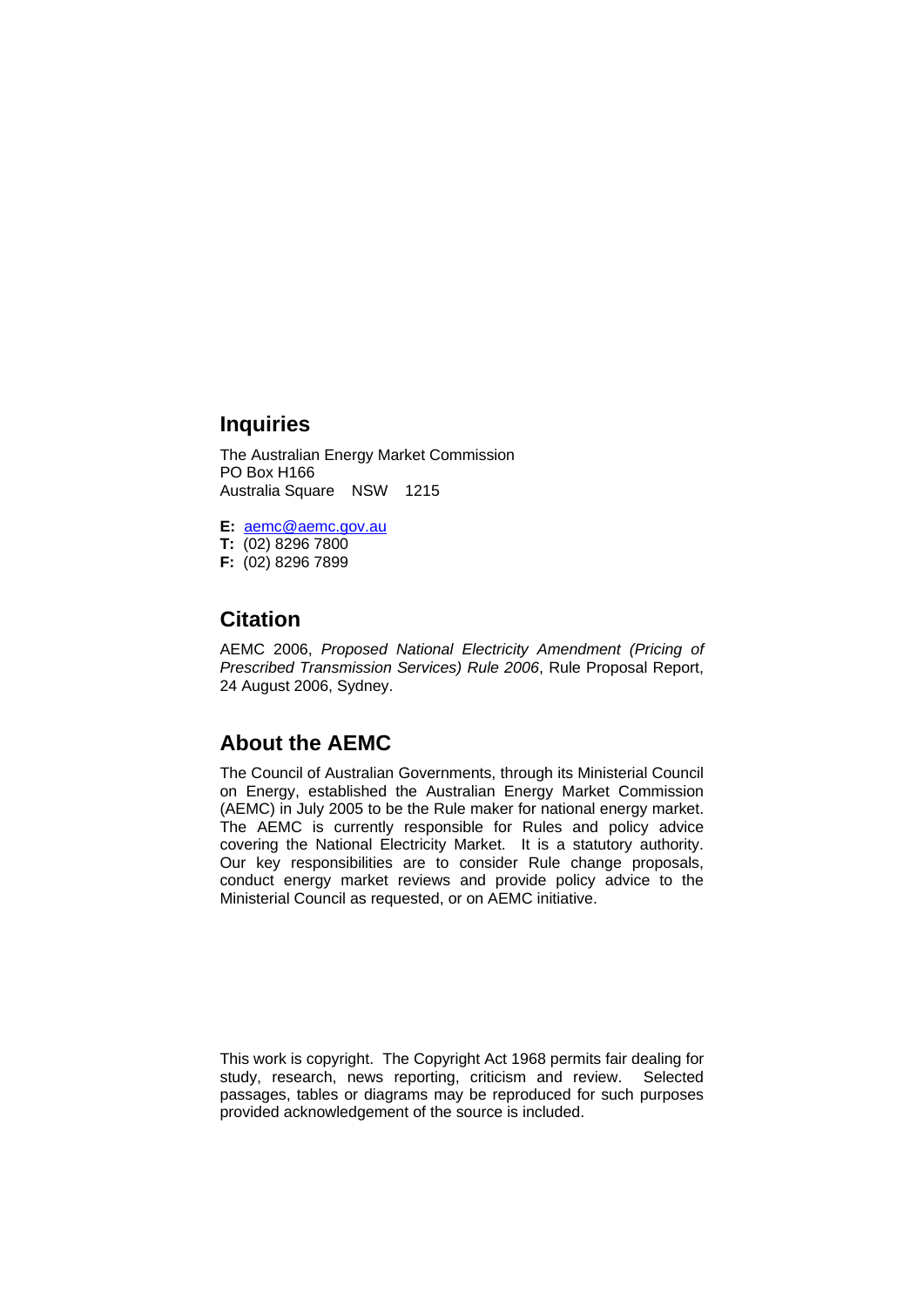# **Contents**

|              | Framework for regulation of transmission pricing for Prescribed Transmission |  |
|--------------|------------------------------------------------------------------------------|--|
|              | The Commission's Proposed Pricing Principles for Prescribed Transmission     |  |
|              |                                                                              |  |
|              |                                                                              |  |
|              |                                                                              |  |
|              |                                                                              |  |
|              |                                                                              |  |
| $\mathbf{1}$ |                                                                              |  |
| 1.1          |                                                                              |  |
| 1.2          |                                                                              |  |
| 1.3          |                                                                              |  |
| 2            |                                                                              |  |
| 2.1          |                                                                              |  |
| 2.2          |                                                                              |  |
| 2.3          |                                                                              |  |
| 2.4          |                                                                              |  |
| 2.5          |                                                                              |  |
| 2.6          | Transmission prices should provide efficient locational and investment       |  |
| 2.7          | Transmission prices should take account of other aspects of the NEM          |  |
| 2.8          |                                                                              |  |
| 2.9          |                                                                              |  |
| 2.10         |                                                                              |  |
| 2.11         |                                                                              |  |
| 2.11.1       |                                                                              |  |
| 2.11.2       |                                                                              |  |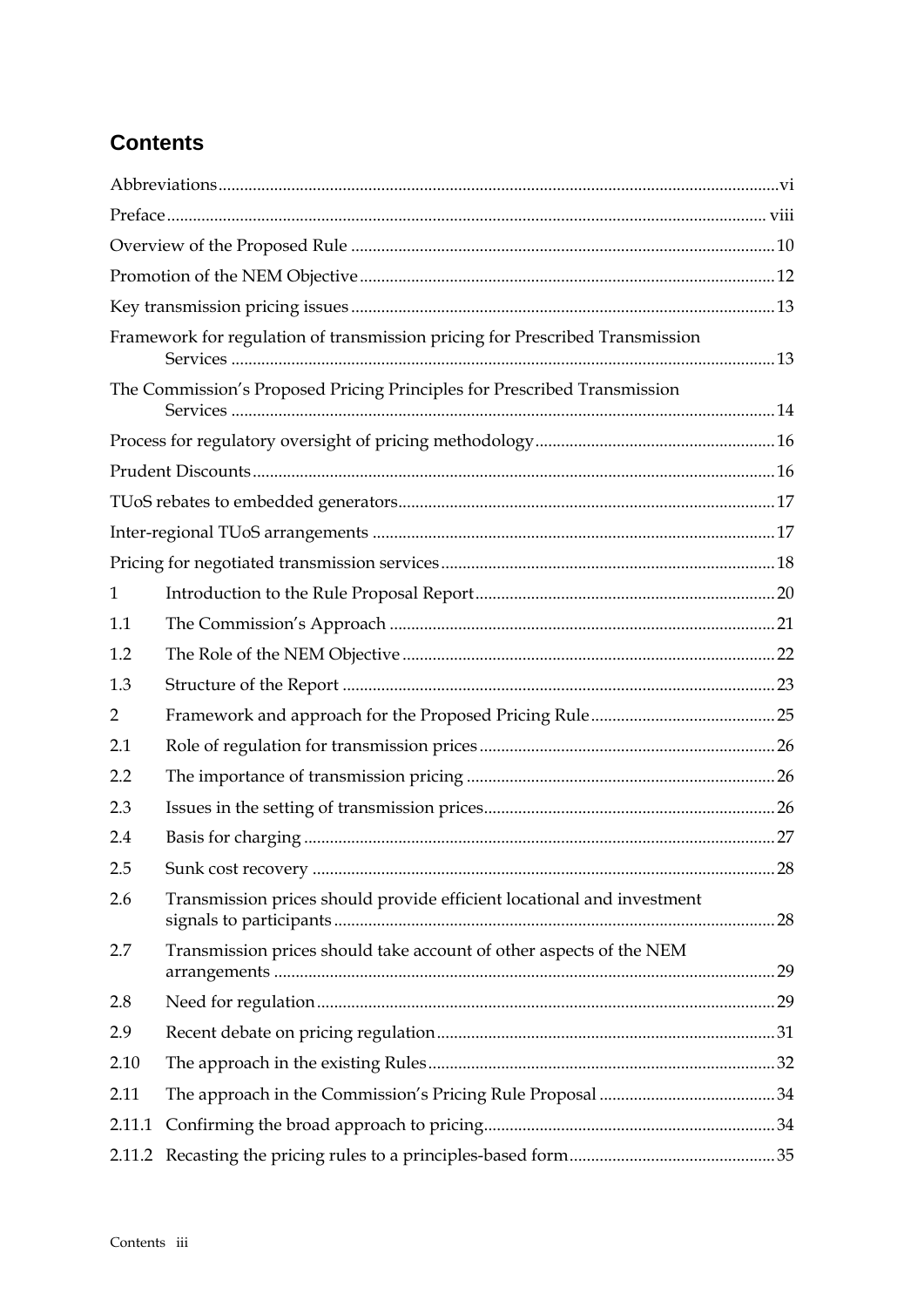| 2.11.3 | Development of the procedural framework for the Proposed Pricing Rule36       |  |
|--------|-------------------------------------------------------------------------------|--|
| 3      |                                                                               |  |
| 3.1    |                                                                               |  |
| 3.1.1  |                                                                               |  |
| 3.1.2  |                                                                               |  |
| 3.1.3  |                                                                               |  |
| 3.2    | Transmission pricing between different network user locations43               |  |
| 3.2.1  |                                                                               |  |
| 3.2.2  |                                                                               |  |
| 3.2.3  |                                                                               |  |
| 3.3    | Transmission pricing for different consumption and production patterns 46     |  |
| 3.3.1  |                                                                               |  |
| 3.3.2  |                                                                               |  |
| 3.3.3  |                                                                               |  |
| 4      |                                                                               |  |
| 4.1    | Principles for Allocation of the AARR to Prescribed Transmission Service      |  |
| 4.1.1  |                                                                               |  |
| 4.1.2  |                                                                               |  |
| 4.1.3  |                                                                               |  |
| 4.1.4  |                                                                               |  |
| 4.1.5  | Definition of the Prescribed Transmission Service categories and the AARR  55 |  |
| 4.1.6  |                                                                               |  |
| 4.1.7  |                                                                               |  |
| 4.2    |                                                                               |  |
| 4.3    |                                                                               |  |
| 4.3.1  |                                                                               |  |
| 4.3.2  |                                                                               |  |
| 5      |                                                                               |  |
| 5.1    |                                                                               |  |
| 5.2    |                                                                               |  |
| 5.3    |                                                                               |  |
| 5.4    |                                                                               |  |
| 5.4.1  | Requirement in the Rules for the AER to develop Pricing Methodology           |  |
| 5.4.2  |                                                                               |  |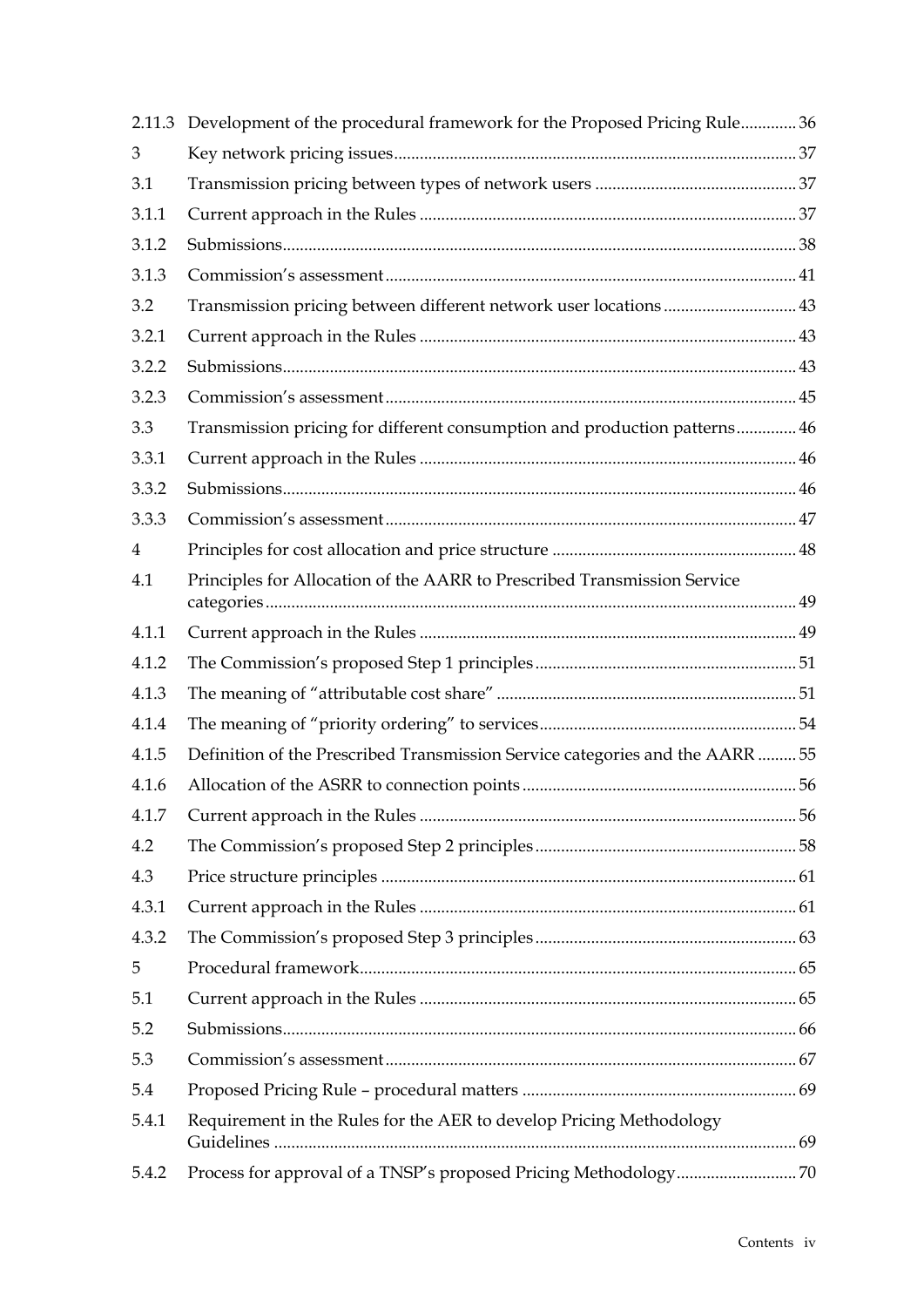| 5.4.3 |  |  |  |
|-------|--|--|--|
| 6     |  |  |  |
| 6.1   |  |  |  |
| 6.1.1 |  |  |  |
| 6.1.2 |  |  |  |
| 6.1.3 |  |  |  |
| 6.2   |  |  |  |
| 6.2.1 |  |  |  |
| 6.2.2 |  |  |  |
| 6.3   |  |  |  |
| 6.3.1 |  |  |  |
| 6.3.2 |  |  |  |
| 6.3.3 |  |  |  |
| 6.4   |  |  |  |
| 7     |  |  |  |
| 7.1   |  |  |  |
| 7.2   |  |  |  |
| 7.3   |  |  |  |
| 7.4   |  |  |  |
| 8     |  |  |  |
| 8.1   |  |  |  |
| 8.2   |  |  |  |
| 8.3   |  |  |  |
| 8.4   |  |  |  |
| 9     |  |  |  |
| 9.1   |  |  |  |
| 9.2   |  |  |  |
| 9.3   |  |  |  |
|       |  |  |  |
|       |  |  |  |
|       |  |  |  |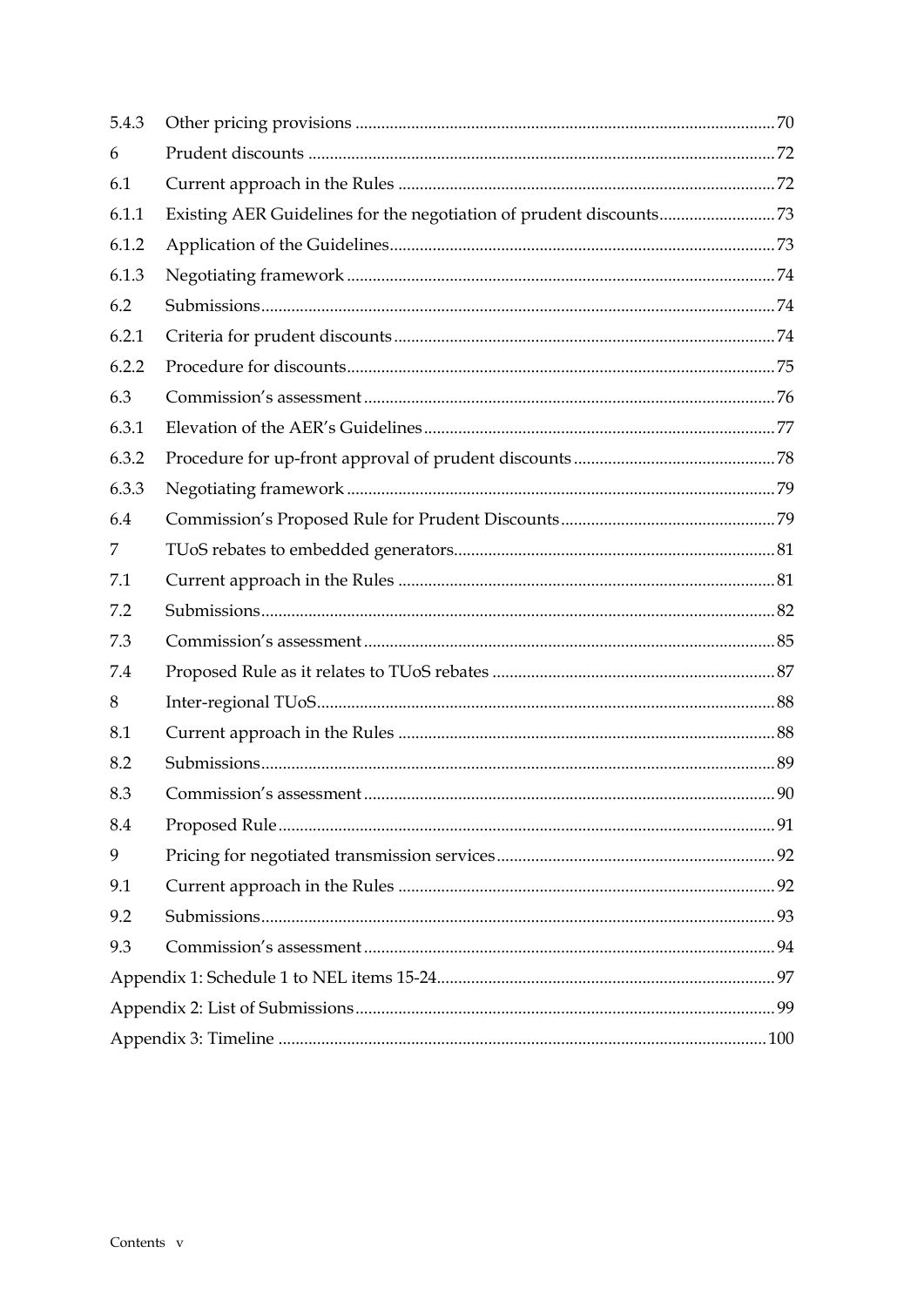# <span id="page-5-0"></span>**Abbreviations**

| AARR              | Aggregate Annual Revenue Requirement                       |
|-------------------|------------------------------------------------------------|
| <b>ACCC</b>       | Australian Competition and Consumer Commission             |
| <b>AEMC</b>       | Australian Energy Market Commission                        |
| <b>AER</b>        | Australian Energy Regulator                                |
| AGL               | Australian Gas Light Company                               |
| <b>ASRR</b>       | Annual Service Revenue Requirement                         |
| <b>CMR</b>        | <b>Congestion Management Review</b>                        |
| <b>COAG</b>       | The Council of Australian Governments                      |
| Commission        | See AEMC                                                   |
| <b>CPI</b>        | <b>Consumer Price Index</b>                                |
| <b>CRNP</b>       | <b>Cost Reflective Network Pricing</b>                     |
| <b>DNSP</b>       | <b>Distribution Network Service Provider</b>               |
| <b>DORC</b>       | Depreciated Optimised Replacement Cost                     |
| <b>DSM</b>        | Demand Side Management                                     |
| <b>EAG</b>        | <b>Energy Action Group</b>                                 |
| <b>ESCOSA</b>     | <b>Essential Services Commission of South Australia</b>    |
| <b>ETNOF</b>      | <b>Electricity Transmission Network Owners' Forum</b>      |
| <b>ETSA</b>       | <b>ETSA Utilities</b>                                      |
| <b>EUAA</b>       | Energy Users' Association of Australia                     |
| Gas Code          | National Third Party Access Code for Natural Gas Pipelines |
| Gas Access Regime | National Gas Access Regime                                 |
| <b>IRSR</b>       | Inter Regional Settlement Residue                          |
| kVA               | kilo Volt-ampere                                           |
| kW                | kilowatt                                                   |
| <b>KWh</b>        | kilowatt hour                                              |
| <b>LRMC</b>       | Long Run Marginal Cost                                     |
| <b>MAR</b>        | Maximum Allowed Revenue                                    |
| <b>MCE</b>        | Ministerial Council on Energy                              |
| MEU               | Major Energy Users Inc                                     |
| <b>MNSP</b>       | <b>Market Network Service Provider</b>                     |
| mVA               | mega Volt-ampere                                           |
| <b>MW</b>         | Megawatt                                                   |
| <b>MWh</b>        | Megawatt hour                                              |
| <b>NEL</b>        | National Electricity Law                                   |
| <b>NEM</b>        | <b>National Electricity Market</b>                         |
| <b>NEMMCO</b>     | National Electricity Market Management Company             |
| <b>NER</b>        | <b>National Electricity Rules</b>                          |
| <b>NGF</b>        | <b>National Generators Forum</b>                           |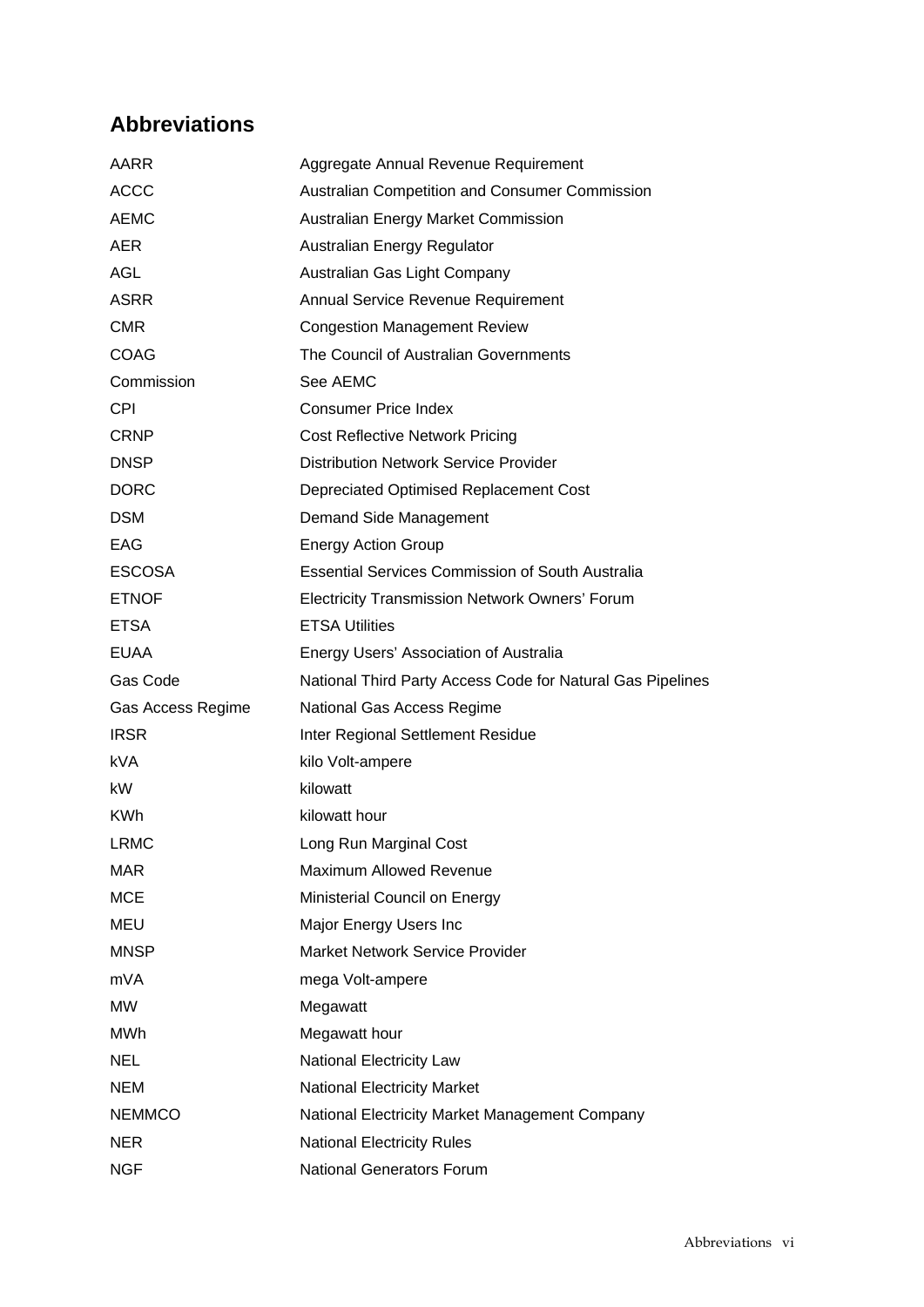| ORC                    | <b>Optimised Replacement Cost</b>            |
|------------------------|----------------------------------------------|
| <b>PC</b>              | <b>Productivity Commission</b>               |
| <b>PIAC</b>            | <b>Public Interest Advocacy Centre</b>       |
| <b>PTRM</b>            | Post Tax Revenue Model                       |
| <b>RAB</b>             | Regulatory Asset Base                        |
| Rules                  | <b>National Electricity Rules</b>            |
| <b>SRA</b>             | Settlement Residue Auction                   |
| <b>SRMC</b>            | Short Run Marginal Cost                      |
| <b>TNO</b>             | <b>Transmission Network Owner</b>            |
| <b>TNSP</b>            | <b>Transmission Network Service Provider</b> |
| <b>TU<sub>o</sub>S</b> | <b>Transmission Use of System</b>            |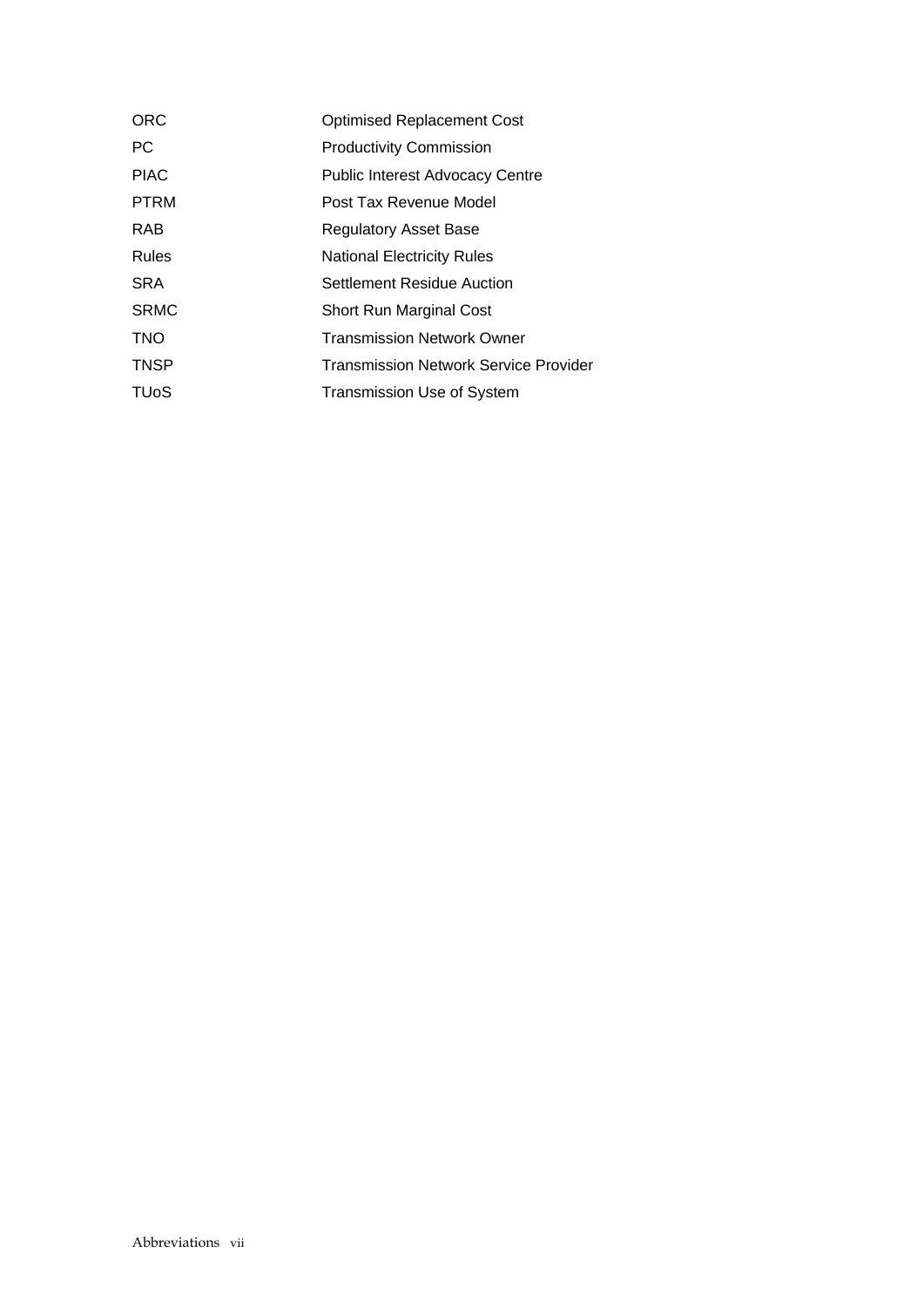# <span id="page-7-0"></span>**Preface**

<u>.</u>

The National Electricity Law (NEL) requires the Australian Energy Market Commission (Commission) to amend the National Electricity Rules (NER) governing the regulation of electricity transmission revenue and prices before January 2007.

Publication of the Proposed National Electricity Amendment (Pricing of Prescribed Transmission Services) Rule 2006 (Proposed Pricing Rule) and this Rule Proposal Report represents an important step in the Commission's Rule change process in relation to the pricing regulation aspects of the review of transmission revenue and pricing (the Review). In conducting the Review, the Commission has placed an emphasis on the role that the transmission network has in facilitating competition and efficient resource use in the electricity wholesale and retail markets. The interactions of the transmission network with the competitive sectors of the electricity system, together with the market power that can be associated with the supply of certain transmission services, are the principal reasons why the Commission has sought to ensure that the transmission regulatory arrangements are effective in promoting efficient behaviour and outcomes across the market.

This Review of the Rules for the economic regulation of electricity transmission is part of a broader program of reform of the arrangements governing investment in, and operation of the national electricity transmission grid and its contribution to the efficient performance of the National Electricity Market (NEM) as a whole.

The Commission is currently processing a number of related Rule change proposals submitted by the Ministerial Council on Energy (MCE) that are concerned with facilitating timely and efficient transmission investments<sup>[1](#page-7-1)</sup>. The MCE has also directed the Commission to review and recommend options for improved management of congestion in the transmission network (the Congestion Management Review or CMR). Under the auspices of the Commission, the Reliability Panel is also conducting a review of the reliability standards and related arrangements, which influence investment and support the reliability and performance of the national electricity system.

In developing the Proposed Pricing Rule, the Commission has had careful regard to the work in the other related reviews, views expressed in submissions to the transmission pricing Issues Paper and to its review of transmission revenue rules. In particular:

- the CMR may have implications for the role of transmission pricing in the NEM; and
- the new arrangements proposed for negotiated transmission services in the Draft Revenue Rule[2](#page-7-2) address issues surrounding the provision of, and pricing for, above or below standard services.

Taking all these matters into account, the Commission has developed a Proposed Pricing Rule that is based on three key propositions:

<span id="page-7-1"></span><sup>1</sup> MCE, Regulatory Test Rule Change Proposal, 12 October 2005, and MCE, Last Resort Planning Power Rule Change Proposal, 12 October 2005.

<span id="page-7-2"></span><sup>2</sup> Draft National Electricity Amendment (Economic Regulation of Transmission Services) Rule 2006.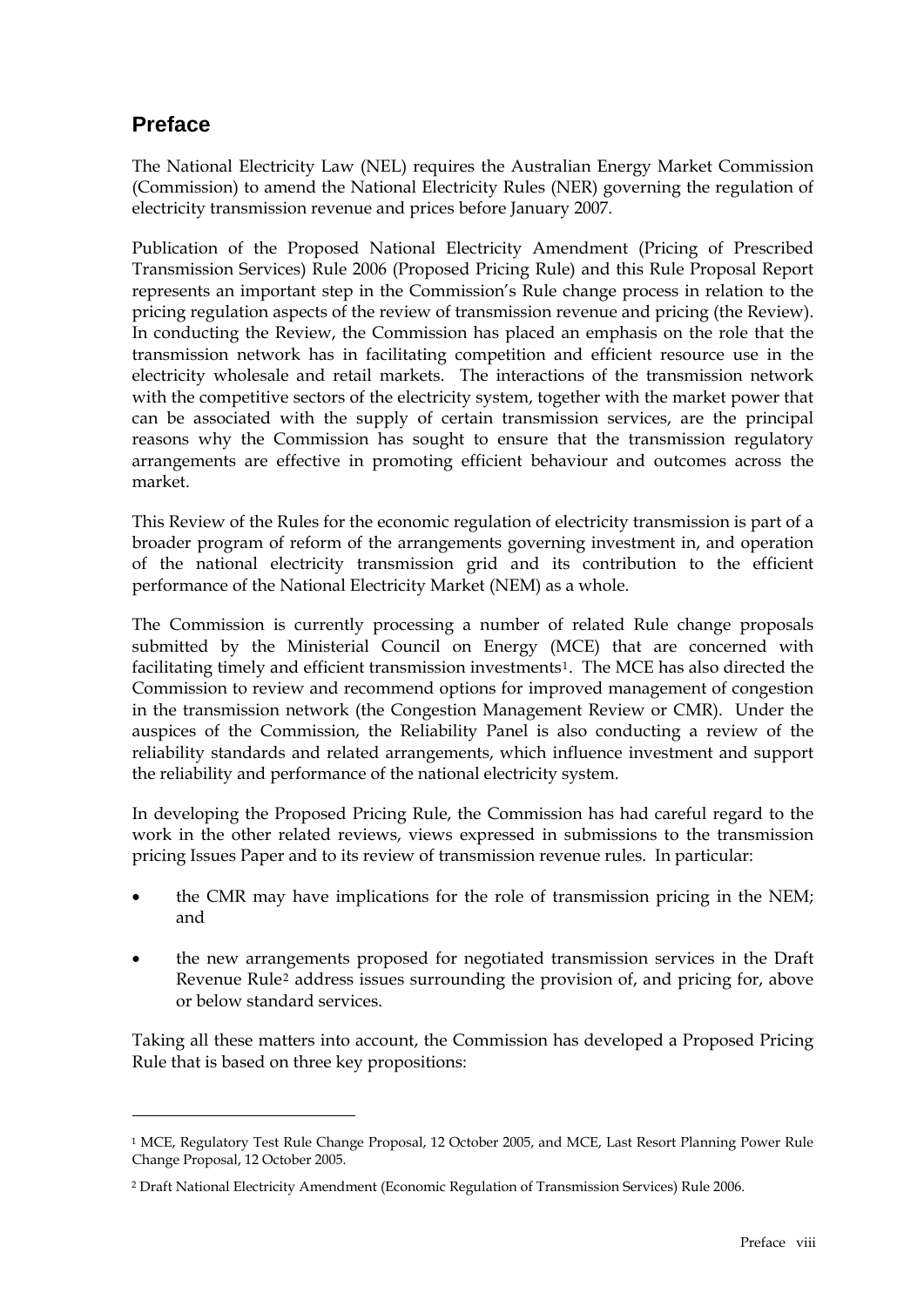- Subject to the outcomes of other reviews being undertaken, there is no need for substantive change to the general means by which Transmission Network Service Providers (TNSPs) set prices for prescribed transmission services under the current Rules;
- The existing pricing Rules specify excessively detailed requirements for the implementation and administration of pricing methodologies; and
- The procedural requirements for developing TNSPs' pricing methodologies should be clarified to reflect the degree of codification in the Rules.

In line with these propositions, the Commission has developed a Proposed Pricing Rule that confirms the continued operation of current pricing methodologies while also providing scope for innovation into the future. This has been achieved through a recasted regulatory framework incorporating codification in the Rules of the key design features of the regime including:

- Principles for prescribed transmission service pricing methodologies (arrangements for the pricing of negotiated services have been dealt with in the Draft Revenue Rule);
- The option or requirement for the Australian Energy Regulator (AER) to make guidelines in specific areas of pricing implementation and administration; and
- Clear procedural requirements for the development, implementation and administration of pricing methodologies.

The Commission considers that this approach is consistent with the Draft Revenue Rule and will further the NEM Objective.

The Commission is seeking views on the scope, construction and detailed drafting of the Proposed Pricing Rule and the reasons provided in support of the approach in this Rule Proposal Report.

After considering the views expressed in submissions and conducting its own further analysis, the Commission intends to publish a Draft Determination and Draft Rules in October/November 2006 for further consultation before making its Final Determination and Final Rule by 1 January 2007.

**Interested stakeholders are invited to make comment on the issues outcomes in this Paper and Proposed Rule.** Submissions should be received by 5pm on Monday 25th September 2006.

Submissions can be sent electronically to [submissions@aemc.gov.au](mailto:submissions@aemc.gov.au) or by mail to:

Australian Energy Market Commission PO Box H<sub>166</sub> AUSTRALIA SQUARE NSW 1215

Fax (02) 8296 7899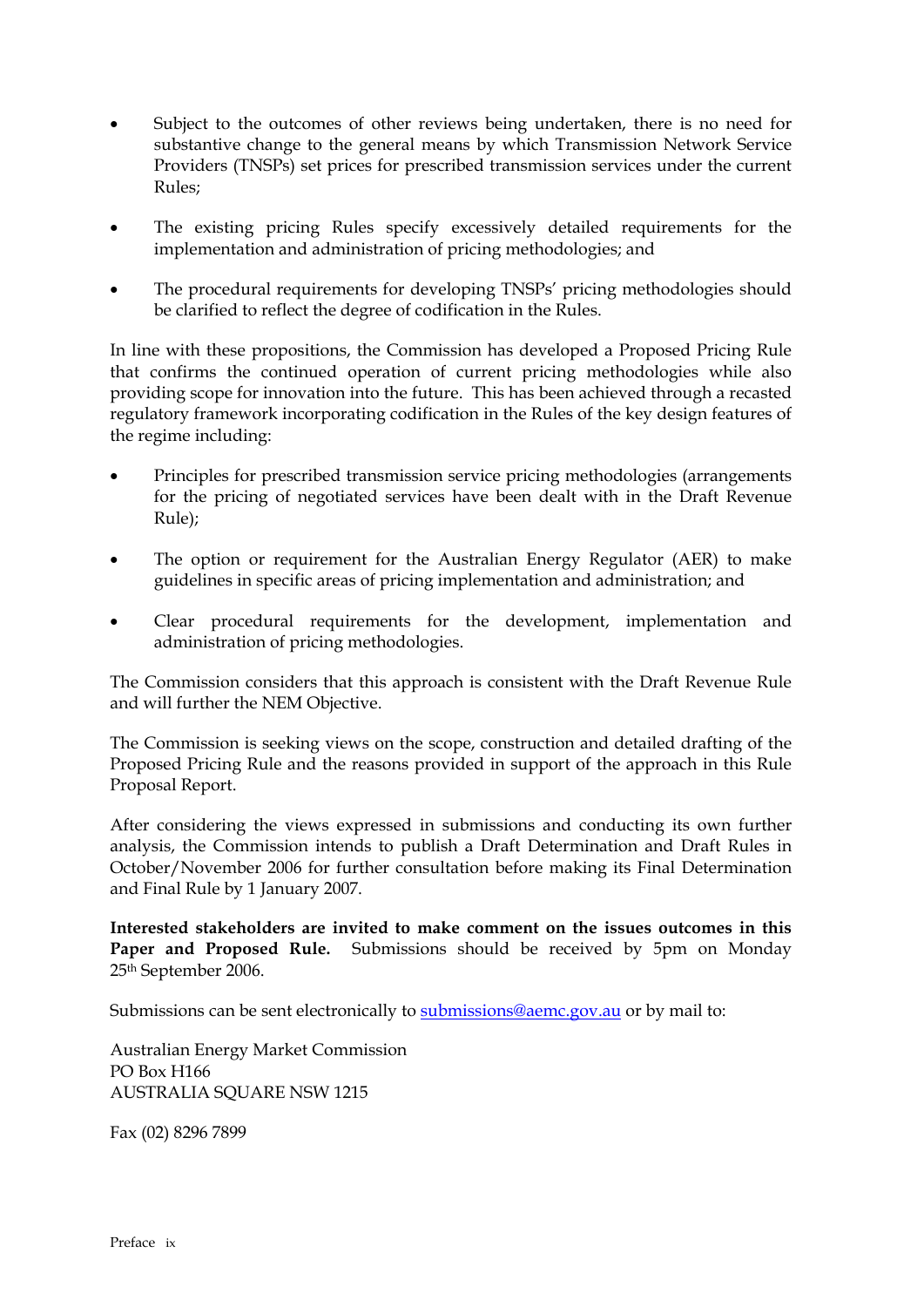#### <span id="page-9-0"></span>**Overview of the Proposed Rule**

In the context of the current reforms to the regulation of the national energy market, the Australian Energy Markets Commission (the Commission) has been required to conduct a review of the revenue and pricing rules to apply to the regulation of electricity transmission network services (the Review).[3](#page-9-1) This Rule Proposal Report presents the Commission's reasons for its Proposed Pricing Rule, which is the second stage of the Review, following the recent release of its Draft Revenue Rule.[4](#page-9-2)

Given the Commission's decision on the approach to regulation of the revenues of Transmission Network Service Providers (TNSPs), there is an initial question as to whether pricing to recover TNSPs' allowable revenues ought to be regulated at all. Based on stakeholder views in submissions and the Commission's analysis, the Commission is satisfied that there is a case for some continuing regulation of transmission pricing.

Transmission pricing methodology is fundamentally concerned with the question of 'who should pay how much' in order to recover the costs of providing Prescribed Transmission Service.<sup>[5](#page-9-3)</sup> The determination of who pays and the amount they pay has implications for the achievement of the National Energy Market (NEM) Objective, particularly as it relates to promoting the efficient use of transmission services and investment by electricity consumers and producers.

Having considered submissions and conducted its own analysis, the Commission has reached the view that the current approach to recovering the costs of the provision of Prescribed Transmission Services is broadly appropriate. Therefore, at this stage, the Commission does not consider that there is a need to alter the substance of the current approach to pricing for Prescribed Transmission Services. However, this view is conditional on the outcomes of the other reviews currently being undertaken. In particular, the Congestion Management Review (CMR) may have implications for the appropriateness of the current broad allocation of Prescribed Transmission Services costs to electricity consumers.

Leaving aside the substantive issues around 'who pays how much', the Commission considers that the current Rules for transmission pricing incorporate an unnecessary level

<span id="page-9-1"></span><sup>&</sup>lt;sup>3</sup> The requirement is specified in Section 35(1) of the National Electricity Law.

<span id="page-9-2"></span><sup>4</sup> Draft National Electricity Amendment (Economic Regulation of Transmission Services) Rule 2006.

<span id="page-9-3"></span><sup>5</sup> A Prescribed Transmission Service is any of the following services:

<sup>(</sup>a) *shared transmission services* that meet (but do not exceed) the *network* performance requirements (both as to quality and quantity) (if any) which those *shared transmission services* are required to meet under any *jurisdictional electricity legislation*; and

<sup>(</sup>b) *shared transmission services* that meet (but do not exceed) the *network* performance requirements (both as to quality and quantity) set out in schedule 5.1a or 5.1, except to the extent that the *network* performance requirements which those *shared transmission services* are required to meet are rescribed under any *jurisdictional electricity legislation*; and

<sup>(</sup>c) services that are required by *NEMMCO* to be provided under the *Rules*, that are necessary to ensure the integrity of a *transmission network*, including through the maintenance of *power system security* and assisting in the planning of the *power system*; and

<sup>(</sup>d) *connection services* that are provided by one *Network Service Provider* to serve another *Network Service Provider*,

but does not include negotiated transmission services or market network services.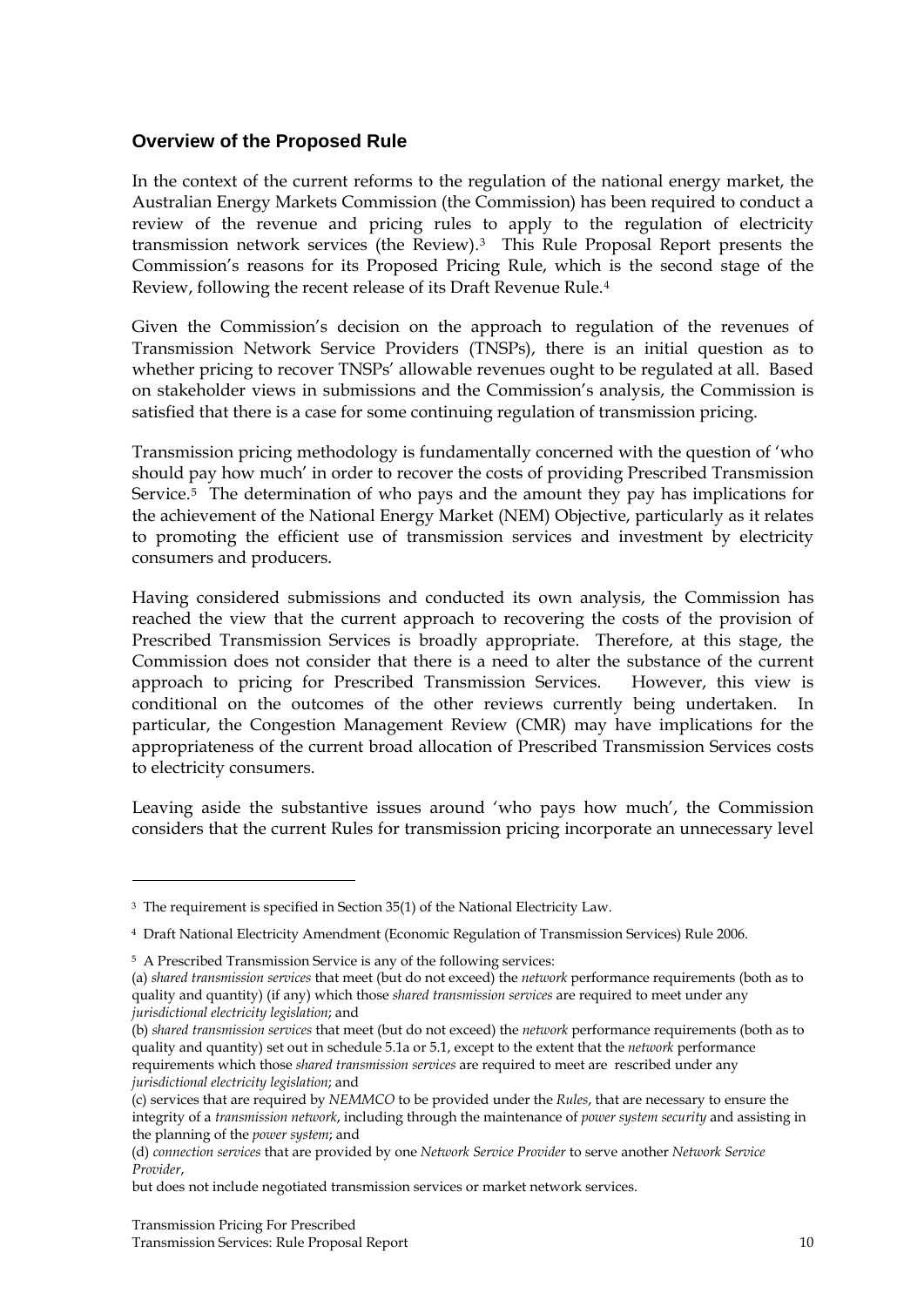of detail regarding the implementation and administration of pricing methodologies. The Commission has therefore proposed a shift to a principles-based regulatory framework where the implementation elements of the regime are left to the guided discretion of TNSPs and the AER. This confirms the continuation of current pricing practices while providing scope for pricing innovations to be proposed in accordance with principles in the Rules. This rebalancing of the rules for pricing is consistent with the approach adopted by the Commission in the Draft Revenue Rule.

In addition to developing a principles-based regulatory framework in the Proposed Pricing Rule, the Commission has considered other matters such as whether discounts to particular directly-connected consumers should be permitted, the treatment of TUoS rebates and inter-regional TUoS arrangements.

Importantly, the Commission highlights the complementarity between the Pricing Rule Proposal and the approach adopted in Part D of the Draft Revenue Rule in relation to the pricing of Negotiated Transmission Services.[6](#page-10-0) TNSPs can earn revenue from both the provision of Prescribed and Negotiated Transmission Services. The Pricing Rule Proposal deals only with the arrangements for the regulation of transmission pricing for Prescribed Transmission Services, while the Draft Revenue Rule sets out principles and processes for the pricing of Negotiated Transmission Services. The Commission seeks stakeholder views both on:

- the complementarity of these approaches for addressing the pricing issues relating to the different types of transmission service; as well as
- the overall appropriateness of the Proposed Pricing Rule given the proposed arrangements for Negotiated Transmission Services in the Draft Revenue Rule.

In developing the Proposed Pricing Rule, the Commission has undertaken an extensive public consultation process that included the issuing of an Initial Scoping Paper and a Transmission Pricing Issues Paper. The Commission has received and considered submissions from stakeholders in response to these papers.

<span id="page-10-0"></span><sup>6</sup> A Negotiated Transmission Services is any of the following services:

<sup>(</sup>a) a shared transmission service that:

<sup>(1)</sup> exceeds the *network* performance requirements (both as to quality and quantity) (if any) which that *shared transmission service* is required to meet under any *jurisdictional electricity legislation*; and

<sup>(2)</sup> except to the extent that the *network* performance requirements which that *shared transmission service* is required to meet are prescribed under any *jurisdictional electricity legislation*, exceeds or does not meet the *network* performance requirements (both as to quality and quantity) set out in schedule 5.1a or 5.1; (b) *connection services* that:

<sup>(1)</sup> in the case of *entry services*, are provided to serve a *Generator* or group of *Generators* at a single *transmission network connection point*;

<sup>(2)</sup> in the case of *exit services*, are provided to serve a *Transmission Customer* or a group of *Transmission Customers*, at a single *transmission network connection point*;

other than *connection services* that are provided by one *Network Service Provider* to serve another *Network Service Provider;* or

<sup>(</sup>c) *use of system services* provided to a *Transmission Network User* and referred to in rule 5.4A(f)(3) in relation to *augmentations* or *extensions* required to be undertaken on a *transmission network* as described in rule 5.4A, but does not include a market network service.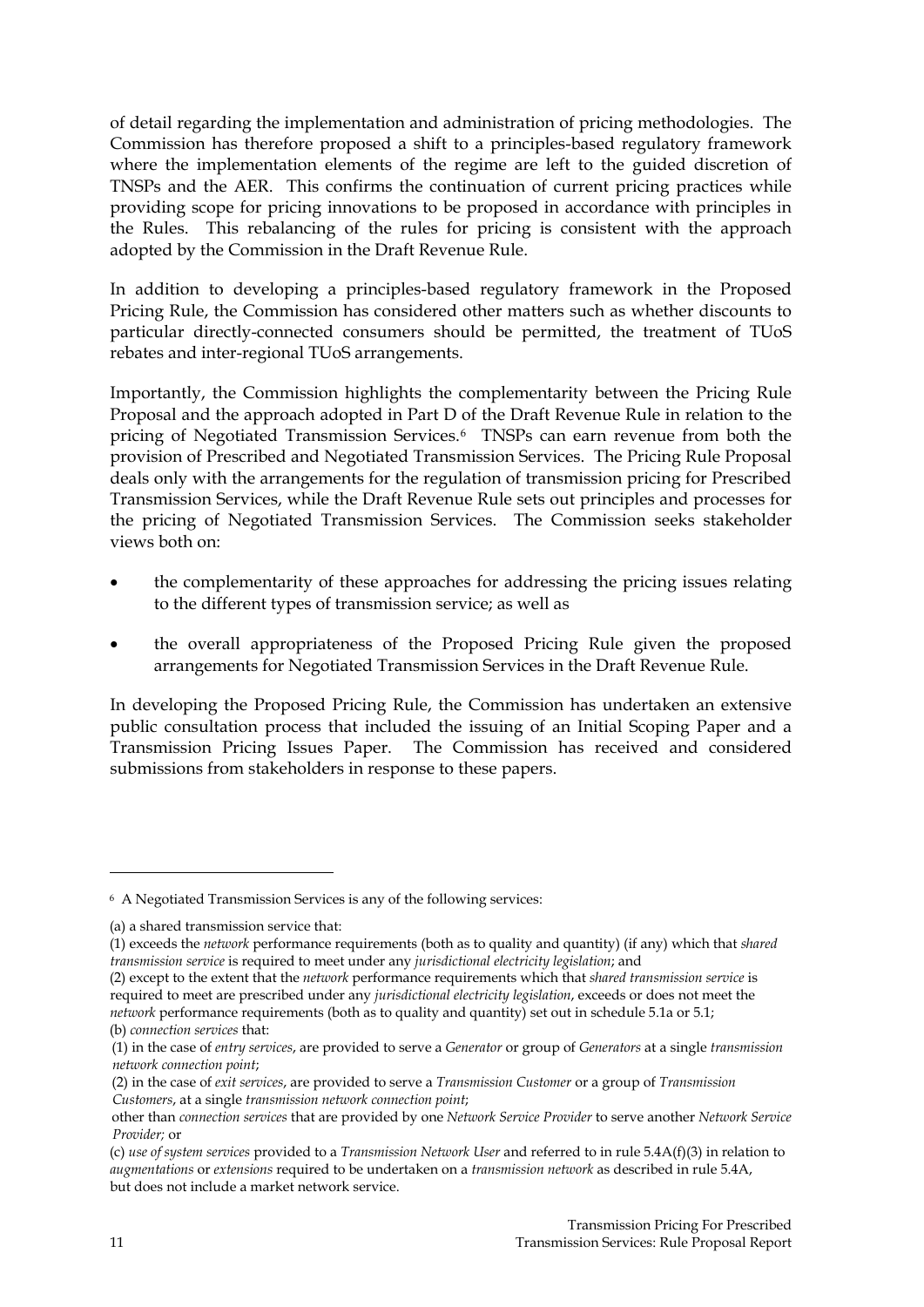<span id="page-11-0"></span>The remainder of this overview provides a summary of the key elements of the Commission's Proposed Pricing Rule and identifies areas where the Commission is seeking particular comment.

#### **Promotion of the NEM Objective**

The Commission's Proposed Rule for the regulation of transmission pricing seeks to promote the NEM Objective. The NEM Objective is focused on the provision of efficient, reliable and safe electricity services for the long term interests of consumers. The Commission believes that the NEM Objective is founded on the concept of serving the long term interests of consumers through the promotion of economic efficiency in the provision, use of, and investment in, electricity services. Efficiency refers to the maximisation of the total value consumers and producers jointly obtain from the market. In the context of this Proposed Rule, the Commission considers that the rules for transmission pricing should also promote good regulatory practice by enhancing:

- Stability and predictability that is, transmission prices should be stable and predictable enough to enable market participants to make long term decisions; and
- Transparency the process for setting prices should be as transparent as practicable to give participants confidence that pricing outcomes will be consistent with the NEM Objective and the Rules.

To achieve these aims, and consistent with the approach applied in the Draft Revenue Rule, the Commission has sought to develop a robust regulatory framework for transmission pricing. Such a framework requires the Rules to provide appropriate signals to avoid either under or over investment, address the potential for network operators to exercise market power and enhance transparency and predictability of the regulatory arrangements and approach.

The Commission considers that these outcomes can be best achieved by:

- clarifying that the 'causer pays' principle<sup>[7](#page-11-1)</sup> is to be applied in linking the prices paid by consumers and producers of electricity to transmission costs ;
- permitting the recovery of the efficient costs of transmission service provision, including 'sunk costs'[8](#page-11-2);
- ensuring that the transmission prices provide efficient locational and investment signals to participants; and
- ensuring the pricing rules take account of other aspects of the NEM arrangements, such as transmission investment regulatory arrangements, in order to avoid inefficient 'oversignalling' of the value or cost of transmission.

<span id="page-11-1"></span><sup>7</sup> The principle that prices for transmission services should reflect the (incremental) costs incurred as a direct result of the decisions of a particular network user or potential user.

<span id="page-11-2"></span><sup>8</sup> Sunk costs refer to those costs that would not be recovered if the decision that caused those costs to be incurred were reversed.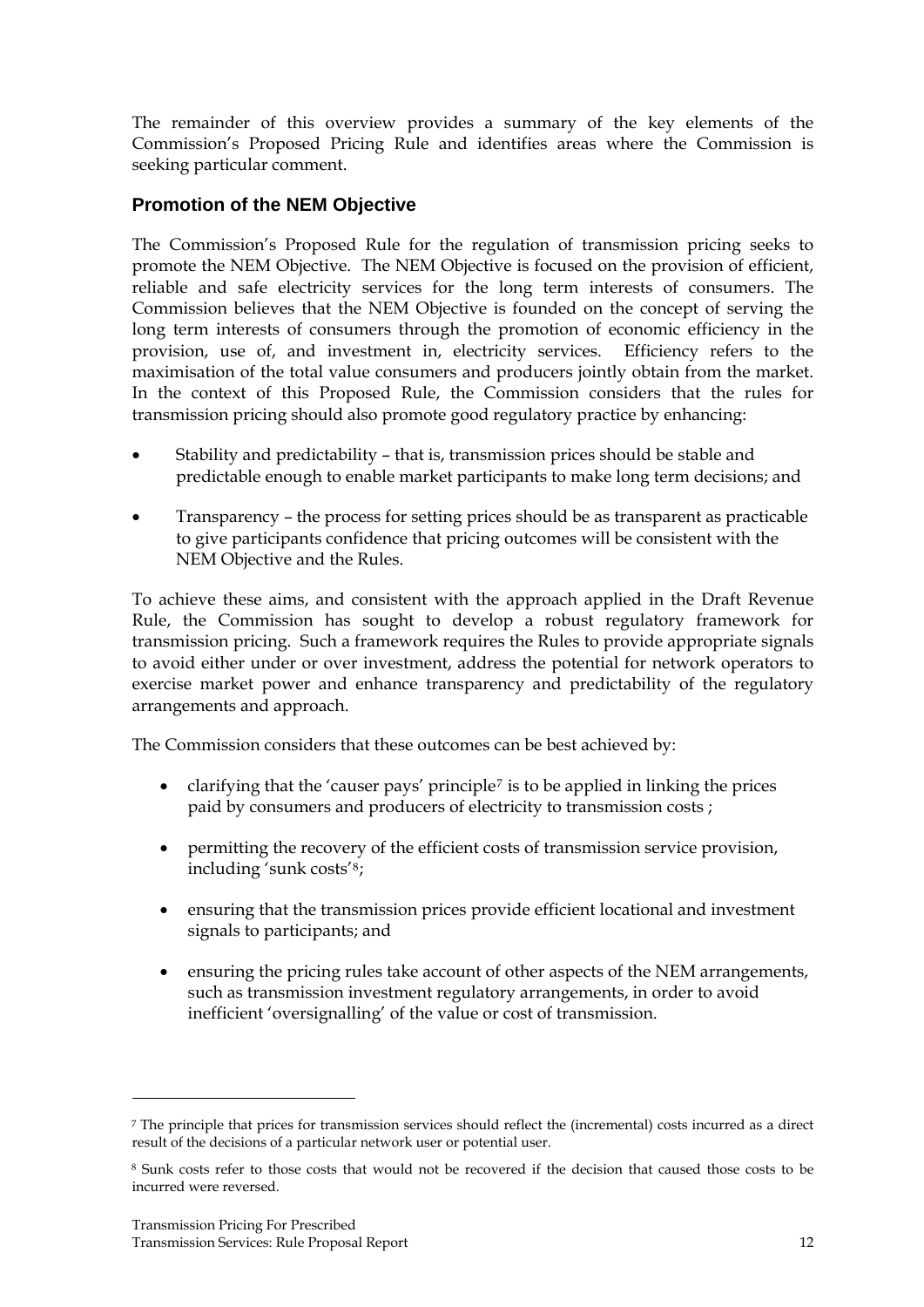#### <span id="page-12-0"></span>**Key transmission pricing issues**

The Commission has examined the current basis for translating transmission costs to prices, as contained within the current Rules, and considered the submissions that commented on specific questions raised in the Issues Paper. These issues included:

- whether generators should pay the costs directly resulting from their connection decisions (known as 'shallow connection') or whether they should pay for downstream augmentations that may increase the transfer capability of the network from their connection point (known as 'deep connection');
- whether generators should contribute towards the costs of the shared network through prescribed generator TUoS charges;
- the appropriateness of the locational pricing methodologies of CRNP[9](#page-12-1) and modified CRNP[10](#page-12-2); and
- whether price structures should be specified in the Rules.

The Commission considers that the current approach to these issues is generally consistent with the promotion of the NEM Objective and has not proposed substantive changes in relation to their current treatment in the Rules. However, this approach is conditional on the outcomes of other reviews underway. In particular, the Commission notes that the outcomes of the Congestion Management Review (CMR) may affect its present position on these matters.

#### **Framework for regulation of transmission pricing for Prescribed Transmission Services**

In light of its view that the approach to translating costs to prices in the current Rules is broadly consistent with the NEM Objective, the Commission has considered the appropriate regulatory framework for delivering these outcomes. The Commission believes that having specified a revenue regulation approach that permits the recovery of efficient costs while limiting the potential for TNSPs to exercise market power, maintaining the current detailed approach in the Rules to the implementation and administration of pricing methodologies is not warranted.

In developing the Draft Revenue Rule, the Commission has sought to ensure that fundamental principles and processes for the regulatory framework are codified in rules. However, more detailed aspects of the framework including the implementation and administration of principles and processes have been left to TNSPs and the regulator to resolve through guided discretion. The Commission considers that the regulatory framework for transmission pricing regulation should be consistent with the approach it has adopted for the regulation of transmission revenue.

<span id="page-12-1"></span><sup>9</sup> Cost Reflective Network Pricing (CRNP) is defined in the Rules as "A cost allocation method which reflects the value of assets used to provide *transmission* or *distribution* services to *Network Users*". It is described in Schedule 6.4 of the existing Rules. Both CRNP and modified CRNP have also been given new definitions in the Proposed Rule.

<span id="page-12-2"></span><sup>10</sup> Modified CRNP is described in Schedule 6.4 of the existing Rules.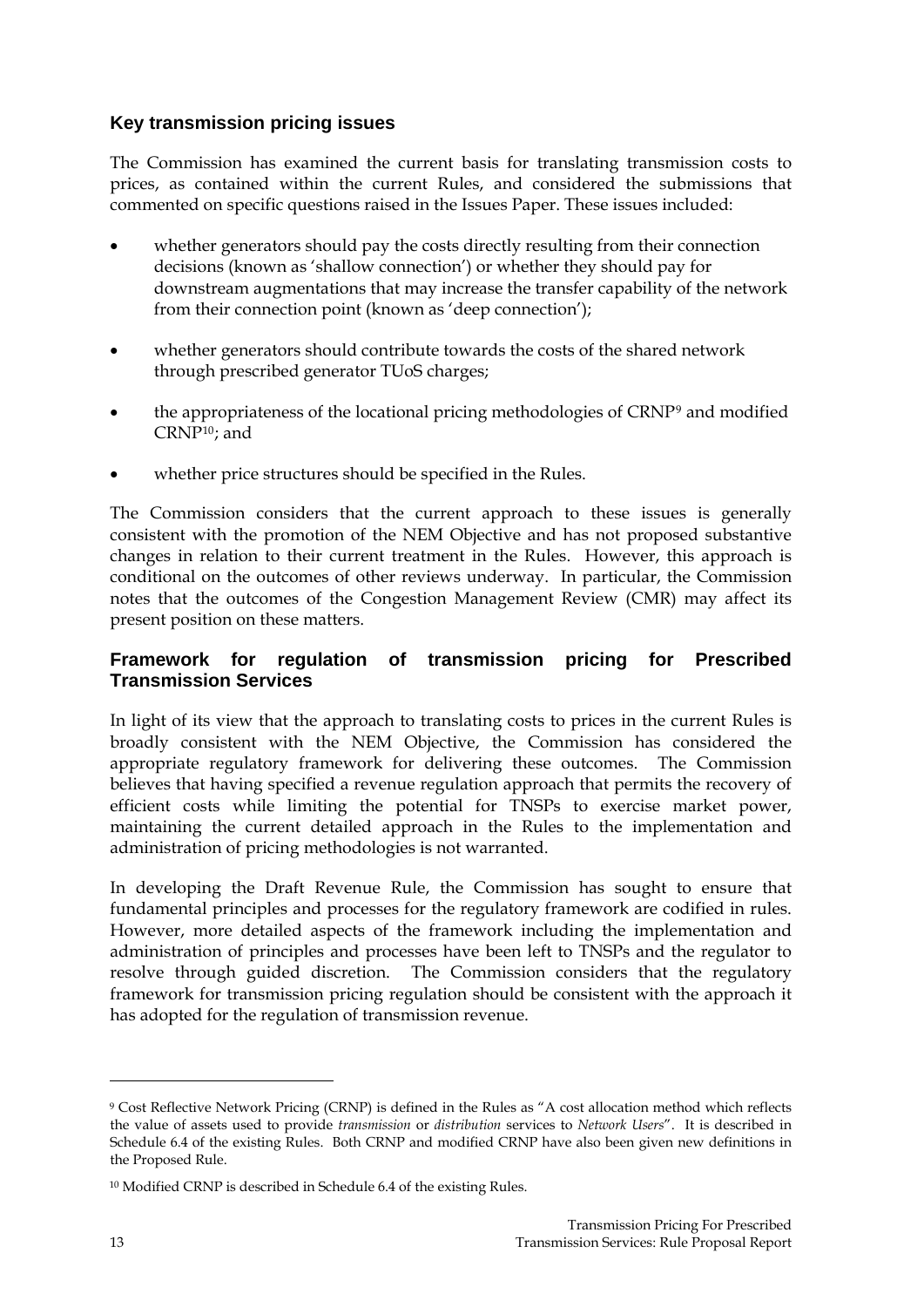<span id="page-13-0"></span>The Commission has therefore developed a principles-based approach for transmission pricing regulation. This approach ensures that transparency and certainty over the key design features of the regulatory regime for pricing remain in the Rules while providing for implementation and administration issues to be left to the guided discretion of the AER and the TNSPs. While confirming the ability for current pricing practices to continue, this approach provides scope for innovation in pricing methodologies in the future as appropriate.

The Commission considers that the principles-based approach should be supported by clear procedural arrangements incorporating the assessment of pricing methodologies by the AER in accordance with principles in the Rules. In addition, the Proposed Pricing Rule requires or allows the AER to develop guidelines in specific areas such as the attribution of specific transmission assets to Prescribed Transmission Service categories and the implementation of the CRNP (and modified CRNP) methodologies that are presently in the Rules. This is intended to enhance clarity and promote certainty over the implementation of the pricing arrangements for TNSPs and their customers.

#### **The Commission's Proposed Pricing Principles for Prescribed Transmission Services**

In developing the principles to be codified in the Proposed Pricing Rules for Prescribed Transmission Services, the Commission has confirmed the fundamental role of the causer pays principle in providing signals for efficient economic decision-making. The Commission has therefore adopted the concept of costs that are 'directly attributable (on a causation basis)' to capture this intent.

In light of these considerations, the principles in the Proposed Pricing Rule contain key elements that mirror, at a higher and more appropriate level of detail, the approach in the current Rule. These are:

• TNSPs' Aggregate Annual Revenue Requirement (AARR)[11](#page-13-1) is to be allocated between categories of Prescribed Transmission Services based on the relative asset costs and operating and maintenance costs directly attributable (on a causation basis) to the provision of each service (this results in the annual service revenue requirement for each category of Prescribed Transmission Service (ASRR)[12](#page-13-2)). This

<span id="page-13-1"></span><sup>11</sup> For the purposes of this Part J, the aggregate annual revenue requirement (AARR) for prescribed transmission services provided by a Transmission Network Service Provider, is the maximum allowed revenue for that provider for a regulatory year of a regulatory control period, adjusted:

<sup>(</sup>a) in accordance with the adjustments referred to in [draft] clause 6A.3.2;

<sup>(</sup>b) for any prudent discount under rule 6A.27;

<sup>(</sup>c) for any over-recovery amount or under-recovery amount; and

<sup>(</sup>d) by subtracting the following amounts:

<sup>(1)</sup> estimated revenues from *auction proceeds* distributed to the *Transmission Network Service Provider* under clause 3.18.4 and from *settlements* residue; and

<sup>(2)</sup> operating and maintenance costs incurred in the provision of *common transmission services*.

<span id="page-13-2"></span><sup>12</sup> For the purposes of this Part J, the annual service revenue requirement (ASRR) for a Transmission Network Service Provider is the portion of the AARR for prescribed transmission services provided by a Transmission Network Service Provider that is allocated to each category of prescribed transmission services for that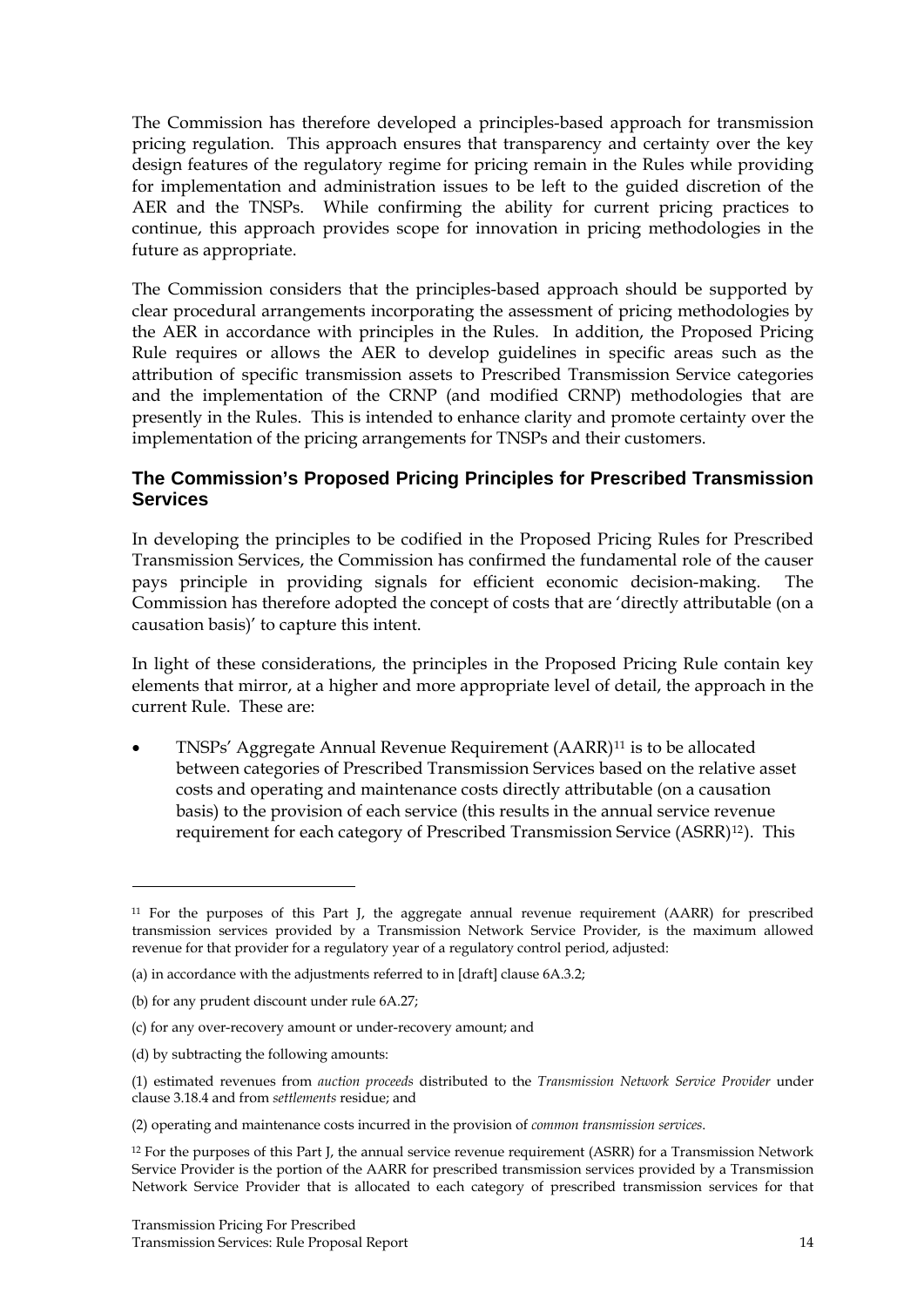provides for allowable revenues to be allocated to services based on the costs caused by the provision of that service.

- The ASRRs for:
	- o Prescribed Entry[13](#page-14-0) and Exit[14](#page-14-1) services are to be recovered from network users based on the relative asset and operating and maintenance costs directly attributable (on a causation basis) to the service to each connection point. This allocation basis recognises the relative simplicity of allocating these costs on a causer pays basis;
	- o Prescribed Transmission Use of System (TUoS) Services[15](#page-14-2) are to be recovered from consumer (load) connection points partly on a proportionate network asset use basis (the locational component) and partly on a postage-stamped basis (the non-locational component). This reflects the difficulty of allocating shared network costs to individual load connection points on a direct causation basis, but acknowledges that the shared network is developed primarily to serve the needs of consumers and hence, that in general, consumers should pay these costs; and
	- o Common Transmission Service[16](#page-14-3) is to be recovered from consumer (load) connection points on a postage-stamped basis. The rationale behind postagestamping is that users in different locations do not make differential contributions to the incurring of these costs and hence should not be charged a differential rate;
- Development of price structures to enable recovery of the shares of the ASRRs allocated to each network user connection point, which include:
	- o a fixed annual amount for Prescribed Entry and Exit services;
	- o postage-stamped prices for Common Transmission Service and the nonlocational component of Prescribed TUoS Services; and

<span id="page-14-0"></span>13 Prescribed Entry Service means *entry services* that are *prescribed transmission services* by virtue of the operation of [draft] clause 11.5.11.

<span id="page-14-1"></span>14 Prescribed Exit Service means *exit services* that are *prescribed transmission services* by virtue of the operation of [draft] clause 11.5.11 and *exit services* provided to *Distribution Network Service Providers*.

<span id="page-14-2"></span>15 Prescribed Transmission Use of System Services (or Prescribed TUoS Services) means *prescribed transmission service* provided to a *Transmission Customer* for use of the *transmission network* for the conveyance of electricity that:

(a) provide different benefits to *Transmission Customers* who have a *connection point* with the relevant *transmission network* depending on their location within the *transmission system*; and

(b) are not common transmission services, prescribed entry services or prescribed exit services.

<span id="page-14-3"></span>16 Common Transmission Services means *prescribed transmission services* that ensure the integrity of a *transmission system* and provide equivalent benefits to all *Transmission Customers* who have a *connection point*  with the relevant *transmission network* without any differentiation based on their location within the *transmission system.*

provider and that is calculated by the multiplication of the AARR by the attributable cost share for that category of services in accordance with the principles in clause 6A.24.2.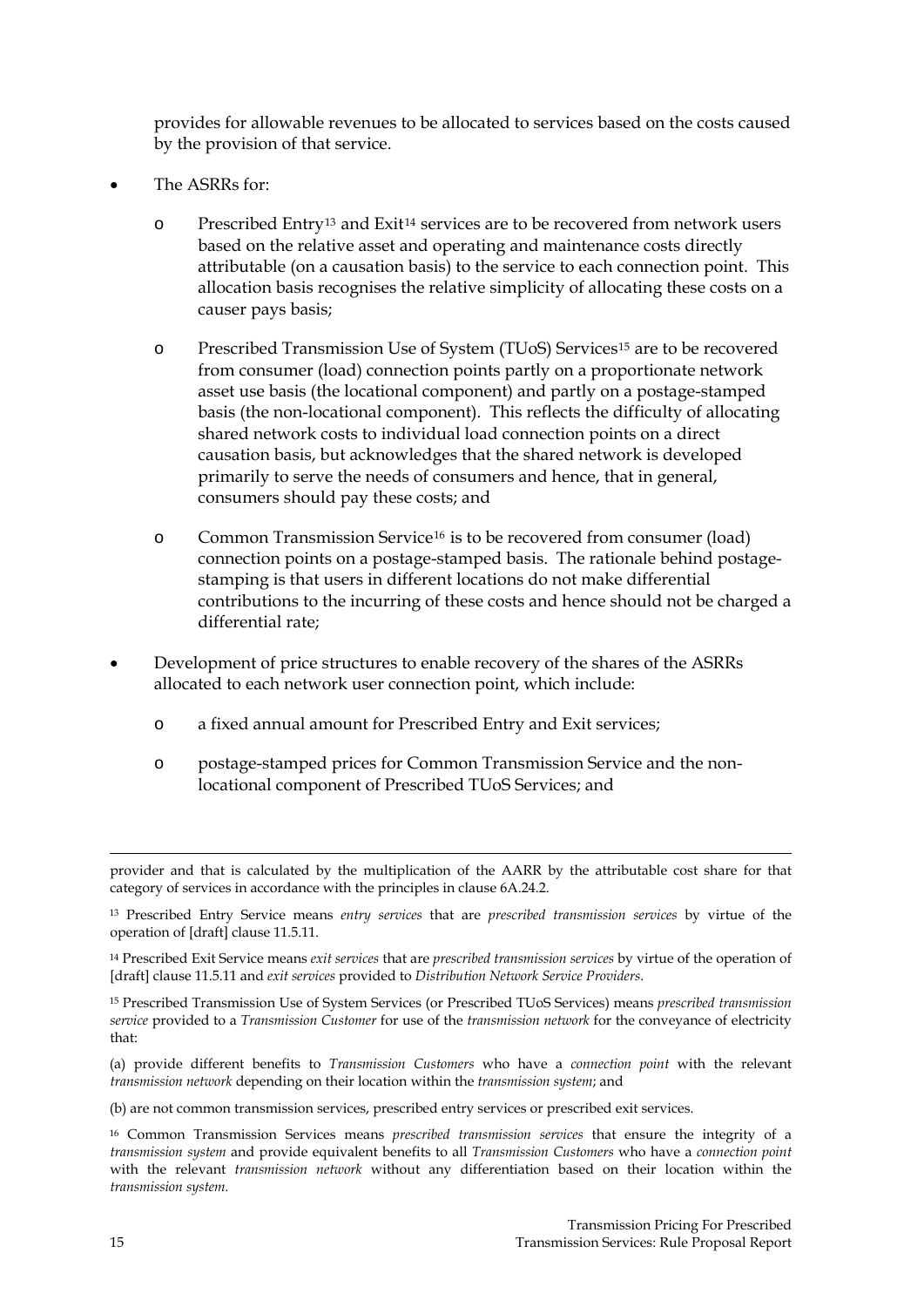<span id="page-15-0"></span>o peak demand-or consumption-based prices for the locational component of Prescribed TUoS Services with a 2 per cent limit on changes to these prices compared to the average price in a region.

Multi-part tariffs of this kind are consistent with providing efficient locational and usage signals while helping to minimise the demand distortions in recovering fixed and common costs.

The Commission believes that this approach is largely consistent with the approach in the current Rules.

#### **Process for regulatory oversight of pricing methodology**

The Commission has sought to develop and codify regulatory procedures that correspond to those adopted in the Draft Revenue Rule. The Proposed Pricing Rule requires each TNSP to develop and submit a proposed pricing methodology to the AER that will apply during a regulatory control period. The AER is required to approve the proposed pricing methodology if it determines that it is consistent with the pricing principles and the Pricing Methodology Guidelines (as developed by the AER). It is only if the AER determines that the TNSP's proposed methodology is not consistent with the principles and Guidelines that it is empowered to substitute a different or modified methodology.

As part of a decision to approve the proposed pricing methodology, the AER is required to consult with, and take into consideration any comments received, from interested parties. The Commission considers that this increased level of consultation will promote greater transparency in the approach to transmission pricing.

#### **Prudent Discounts**

Under the existing transmission pricing regime[17](#page-15-1), where a TNSP agrees to a lower Customer TUoS General Charge or Transmission Customer Common Service Charge, the TNSP may recover the foregone amount from other Transmission Customers, so long as the 'discount' complies with the AER's Guidelines.[18](#page-15-2) The Commission agrees with the majority view contained in submissions that supported the continuation of a prudent discounts regime in the Rules.

The Commission considers that there are benefits from improving the degree of certainty and transparency of the regulatory framework for prudent discounts, particularly in view of the long term nature of many transmission service agreements. The Commission believes that benefits can be achieved by:

- elevating the AER Guidelines to the Rules;
- allowing (but not obliging) a TNSP to seek 'up-front' approval of a discount from the AER and for such an approval to remain effective for the duration of the TNSP's agreement with the relevant Transmission Customer; and

<span id="page-15-1"></span><sup>17</sup> See clause 6.5.8.

<span id="page-15-2"></span><sup>18</sup> Then the ACCC: ACCC, Guidelines for the Negotiation of Discounted Transmission Charges, 3 May 2002.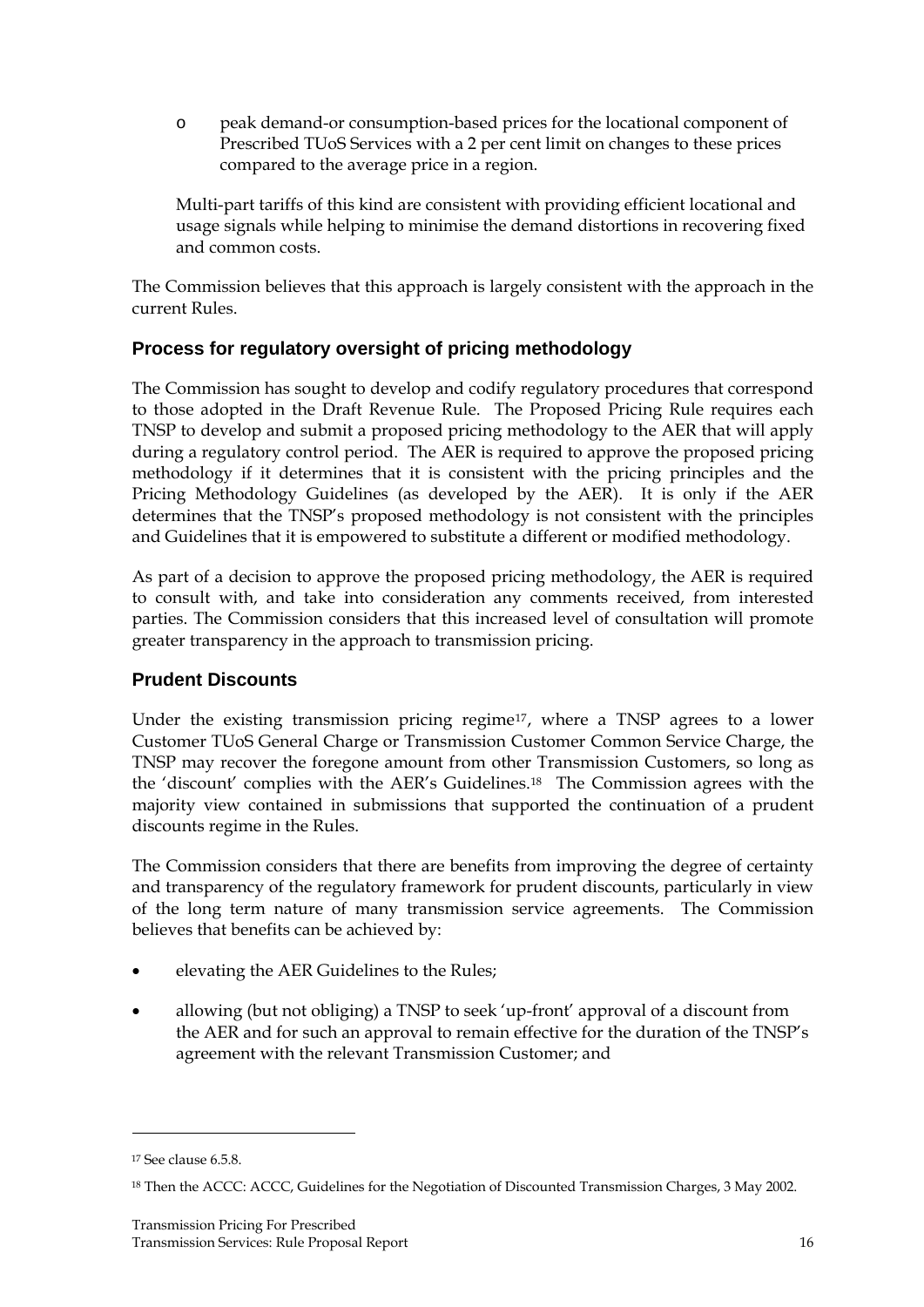<span id="page-16-0"></span>• providing a process to be followed by the AER in dealing with the up-front application for a prudent discount.

The Commission is seeking views from stakeholders on the appropriateness of its decision to elevate the AER Guidelines to the Rules and on the retention of the aspects of the existing Rules that restrict discounts to the Customer TUoS General Charge and the Transmission Customer Common Service Charge.

The Commission is also of the opinion that existing arrangements for prudent discounts should be grandfathered and has developed the Proposed Rule accordingly.

# **TUoS rebates to embedded generators**

The Issues Paper sought views on whether changes should be made to the treatment of TUoS rebates for embedded generators. Most of the submissions received on this issue were in favour of retaining these rebates as they are provided for in the current Rules.[19](#page-16-1) The Commission has therefore decided not to make any changes on this matter in the Proposed Rule. However, the Commission is interested in stakeholder views on whether some conditions on the existing regime should be implemented.

In particular, the Commission is seeking stakeholder feedback on three options that have arisen out of the consultation process:

- that TUoS rebates apply to generators up to 10 MW in capacity while larger generators remain eligible for network support payments; or
- that a minimum threshold be defined to account for the reasonable costs of administering the TUoS rebate; or
- maintain the existing arrangements but require any network support payments to an embedded generator reflect the expected TUoS rebates they would receive.

#### **Inter-regional TUoS arrangements**

The Issues Paper also sought views on whether changes should be made to the arrangements for inter-regional TUoS transfers. Most of the submissions received on this issue were in favour of minimal change only or for guidance to be sought from the MCE.

The Commission understands that the absence of effective inter-regional TUoS arrangements does not, in itself, reduce the ability of TNSPs to invest in interconnectors and recover the costs from network users. To the extent TNSPs are presently discouraged from interconnector investment, this may be due to the different regulatory arrangements for the recovery of market benefit investment compared with reliability-driven investment.

However, the Commission is aware that the limited effectiveness of the inter-regional TUoS arrangements may reduce the efficiency of the transmission prices applied in the NEM. Therefore, the Commission seeks further submissions on other potential approaches for the treatment of inter-regional TUoS.

<span id="page-16-1"></span><sup>19</sup> See clause 5.5.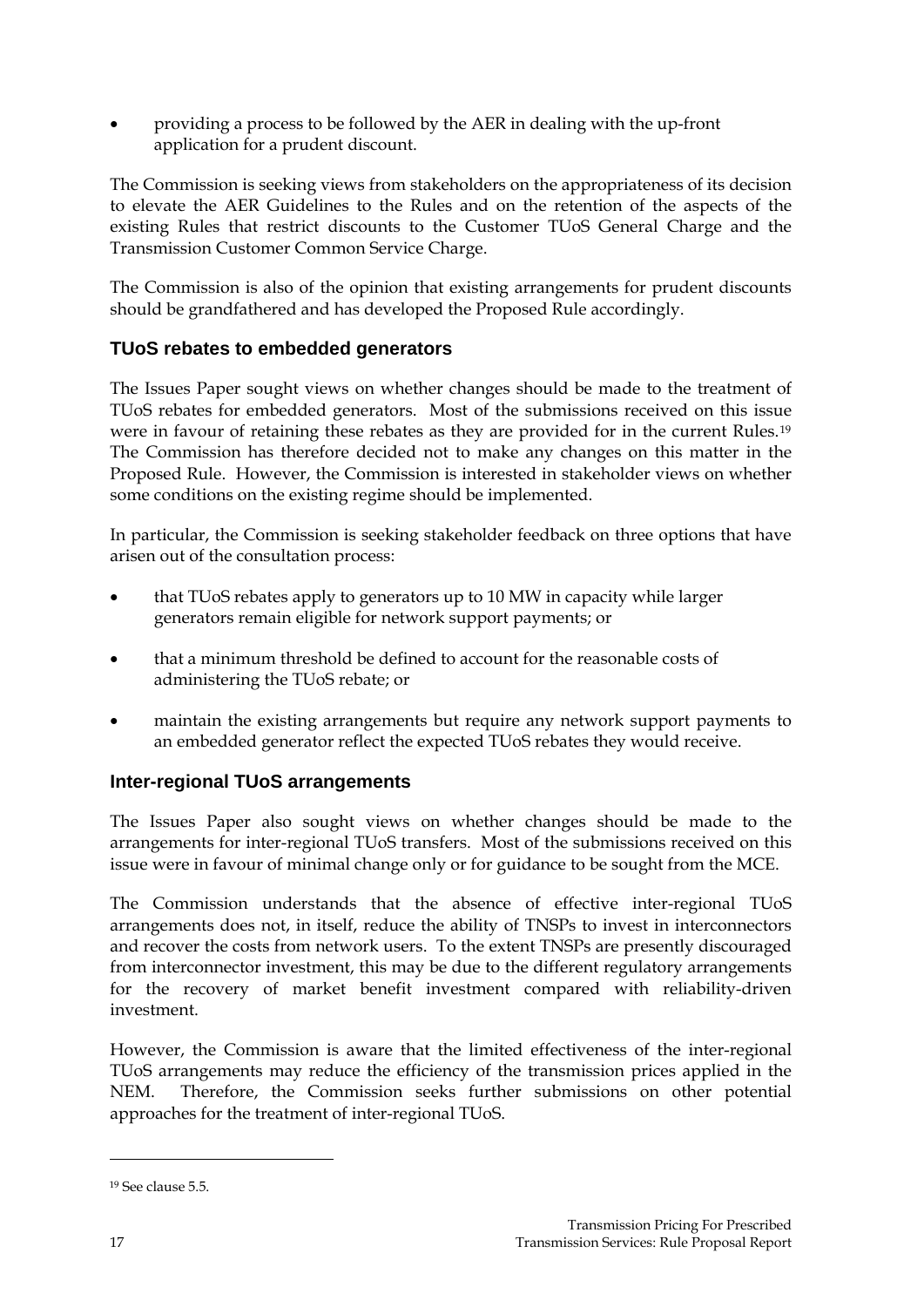<span id="page-17-0"></span>Some alternative approaches for inter-regional TUoS already proposed in submissions include:

- maintaining the existing arrangements but adding criteria for determining the interjurisdictional payment referred to in clause 3.6.5(a)(5);
- adopting a simplified 'rule of thumb' such as splitting the IRSR equally between the exporting and importing regions to reflect the benefit the importing region's consumers gain from the exporting TNSP's network;
- implementing an inter-regional TUoS pricing arrangement by obliging TNSPs to apply the Customer TUoS Usage Charge to interconnectors; or
- developing a full NEM-wide cost allocation approach for inter-regional TUoS pricing arrangements.

#### **Pricing for negotiated transmission services**

The Commission highlights that TNSPs may earn revenue from the provision of both Prescribed and Negotiated Transmission Services. The Proposed Pricing Rule deals only with pricing for Prescribed Transmission Services. However, Part D of the Draft Revenue Rule proposes a regime for the pricing of Negotiated Transmission Services. This regime includes principles, negotiating frameworks, criteria, processes, confidentiality and dispute resolution. Therefore, to the extent that actual or potential network users seek to procure and/or TNSPs seek to provide, transmission services that fall outside the definition of Prescribed Transmission Service, the arrangements specified in the Draft Revenue Rule would, if confirmed, be applicable.

The Commission seeks stakeholder views on whether the proposed arrangements in the Proposed Pricing Rule and the Draft Revenue Rule complement each other suitably and also whether the pricing principles in clause 6A.9.1 of the Draft Revenue Rule are appropriate. These are:

(1) the price for a *negotiated transmission service* should be based on the costs incurred in providing that service, determined in accordance with the principles and policies set out in the *Cost Allocation Methodology* for the relevant *Transmission Network Service Provider*;

(2) subject to subparagraphs (3) and (4), the price for a *negotiated transmission service*  should be at least equal to the avoided cost of providing it but no more than the cost of providing it on a stand alone basis;

(3) if the *negotiated transmission service* is the provision of a *shared transmission service* that: (i) exceeds the network performance requirements (if any) which that *shared transmission service* is required to meet under any *jurisdictional electricity legislation*; or

(ii) exceeds the *network* performance requirements set out in schedules 5.1a and 5.1, then the differential between the price for that service and the price for the *shared transmission service* which meets (but does not exceed) the *network* performance requirements under any *jurisdictional electricity legislation* or as set out in schedules 5.1a and 5.1 (as the case may be) should reflect the increase in the *Transmission Network Service Provider's* incremental cost of providing that service;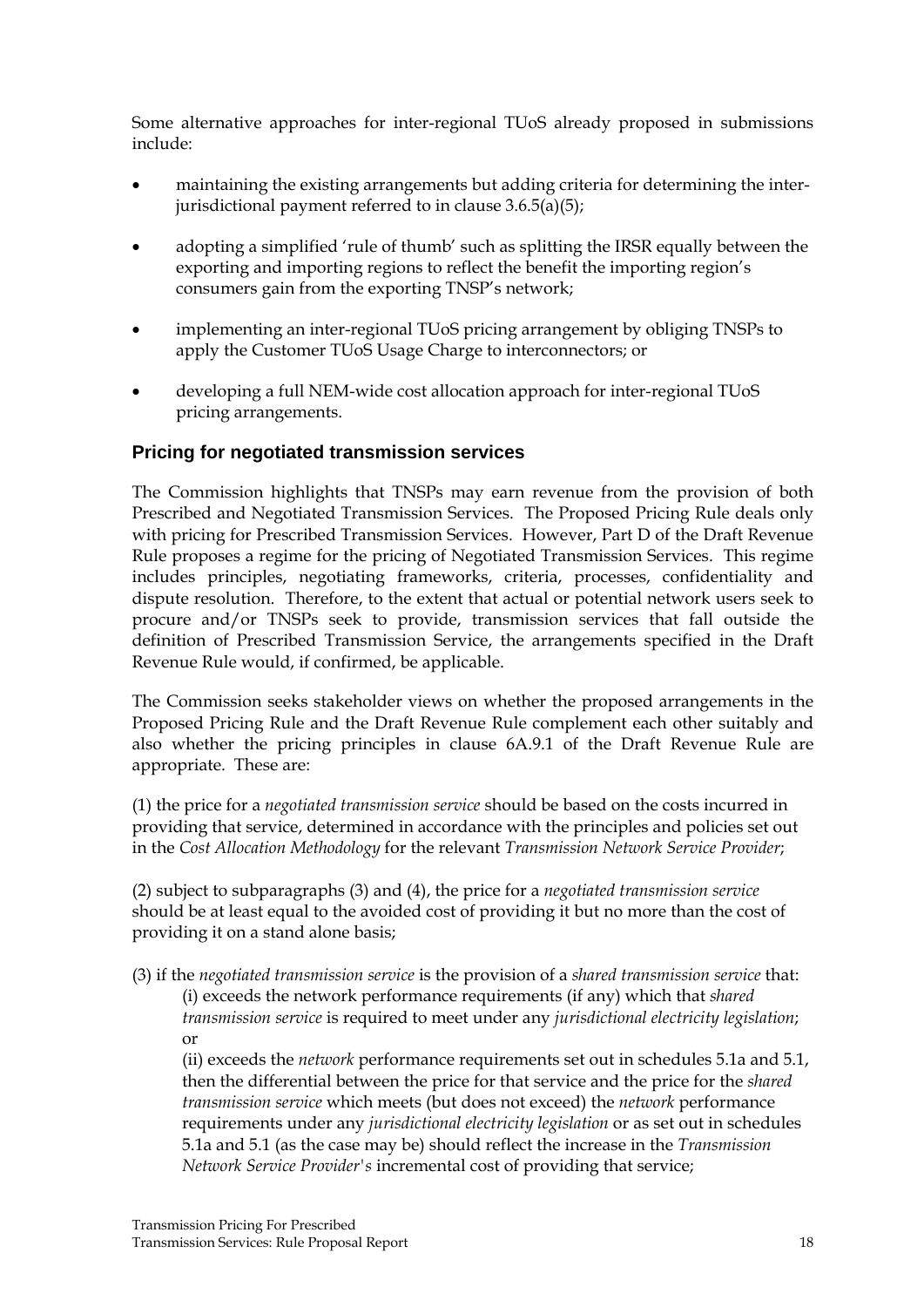(4) if the *negotiated transmission service* is the provision of a *shared transmission service* that does not meet (and does not exceed) the *network* performance requirements set out in schedules 5.1a and 5.1, the differential between the price for that service and the price for the *shared transmission service* which meets (but does not exceed) the *network* performance requirements set out in schedules 5.1a and 5.1 should reflect the amount of the *Transmission Network Service Provider*'s avoided cost of providing that service;

(5) the price for a *negotiated transmission service* must be the same for all *Transmission Network User*s unless there is a material difference in the costs of providing the *negotiated transmission service* to different *Transmission Network User*s or classes of *Transmission Network Users*;

(6) the price for a *negotiated transmission service* should be subject to adjustment over time to the extent that the assets used to provide that service are subsequently used to provide services to another person, in which case such adjustment should reflect the extent to which the costs of that asset is being recovered through charges to that other person;

(7) the price for a *negotiated transmission service* should be based on terms and conditions which are consistent with the safe and reliable operation of the *power system* in accordance with the *Rules*;

(8) the price for a *negotiated transmission service* should be such as to enable the *Transmission Network Service Provider* to recover the efficient costs of complying with all *regulatory obligations* associated with the provision of the *negotiated transmission service*; and

(9) the price for a *negotiated transmission service* should take into account the need for the service to be provided in a manner that does not adversely affect the safe and *reliable*  operation of the *power system* in accordance with the *Rules*.

These principles must form the basis of the criteria to be applied:

- By a TNSP in negotiating prices for Negotiated Transmission Services; and
- By a commercial arbitrator in resolving disputes about prices for Negotiated Transmission Services.

The Commission seeks to develop these principles further in the Final Revenue Rule in light of its present intention to retain a 'shallow connection' approach to charges for Prescribed Entry Services in the Proposed Pricing Rule and stakeholders' comments on this intention.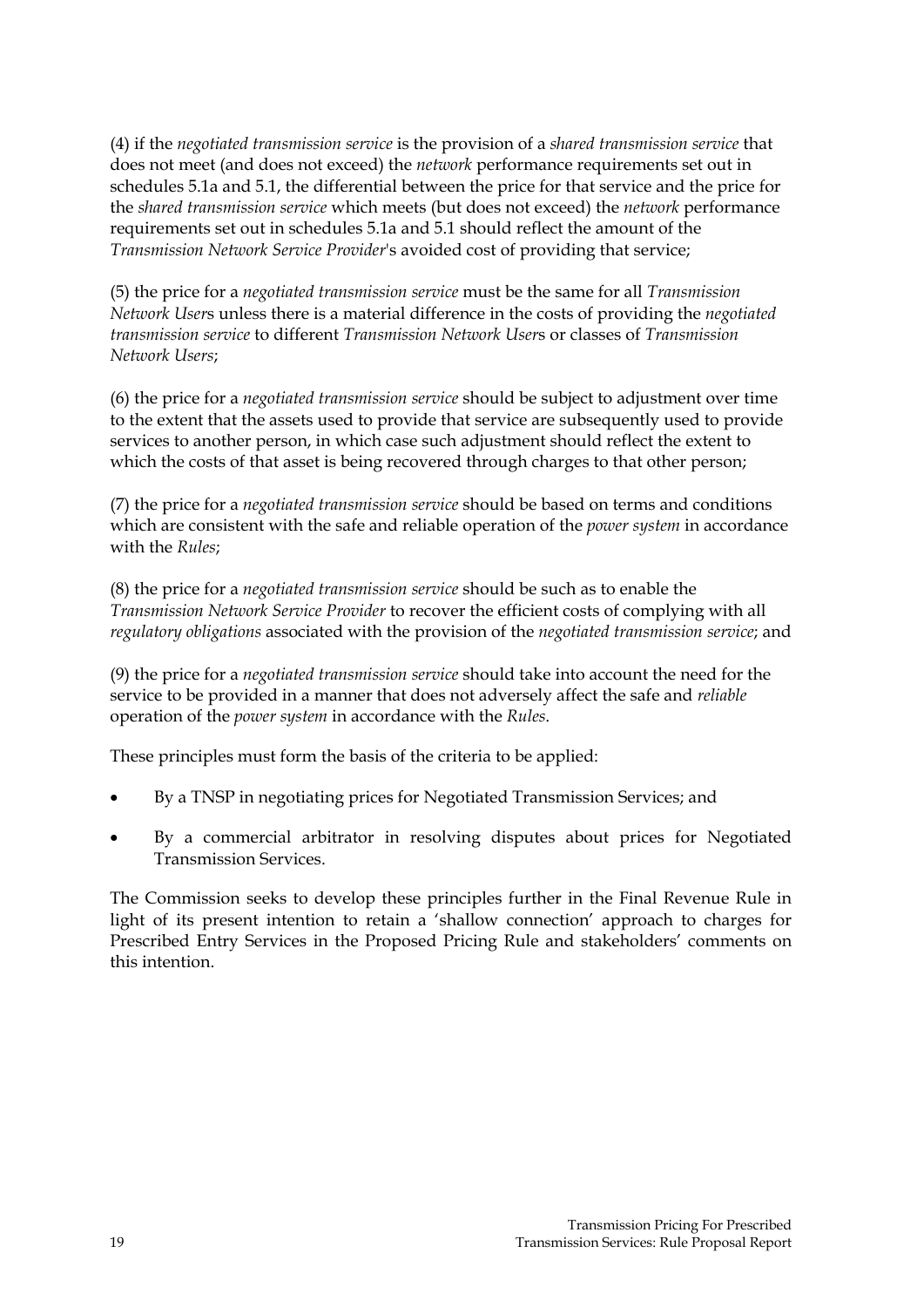# <span id="page-19-0"></span>**1 Introduction to the Rule Proposal Report**

In the context of the current reforms to the regulation of the national energy market, the Australian Energy Market Commission (the Commission) has been required to conduct a review of the revenue and pricing Rules (the Review) to apply to the regulation of electricity transmission network services[.20](#page-19-1) The matters required to be reviewed are specified in items 15 to 24 of Schedule 1 of the National Electricity Law (see Appendix 1) and include, amongst other matters:

- the regulation of transmission revenues (item 15); and
- the regulation of transmission prices (item 16).

Due to the complex nature of the review task, the Commission decided to undertake the Review in two stages:

- First, the Commission has been reviewing the existing Rules applicable to the regulation of transmission revenue earned by TNSPs, and recently released a Draft Revenue Rule for further consultation;
- Second, the Commission has been reviewing the existing Rules to apply to the pricing of Prescribed Transmission Services by TNSPs. This report presents the Commission's rationale for its Proposed Pricing Rule.

There are important and strong linkages between the rules relating to the regulation of transmission revenues and pricing. At a high level, revenue rules seek to provide, in the absence of direct competitive pressures on TNSPs:

- incentives for the efficient investment in, and provision of, transmission services; and
- constraints on the aggregate revenues TNSPs can earn from their customers from the provision of Prescribed Transmission Services.

Pricing rules seek to ensure prices provide incentives for the efficient use of the various transmission services. They do this by providing signals for efficient electricity consumption and production decisions, as well as efficient investment decisions by actual and potential network users.

In considering its Proposed Pricing Rule, the Commission has been mindful of the interactions between the revenue and pricing rules, and has endeavoured to design an overall effective regulatory framework for electricity transmission regulation.

<span id="page-19-1"></span><sup>20</sup> The requirement is specified in Section 35(1) of the National Electricity Law.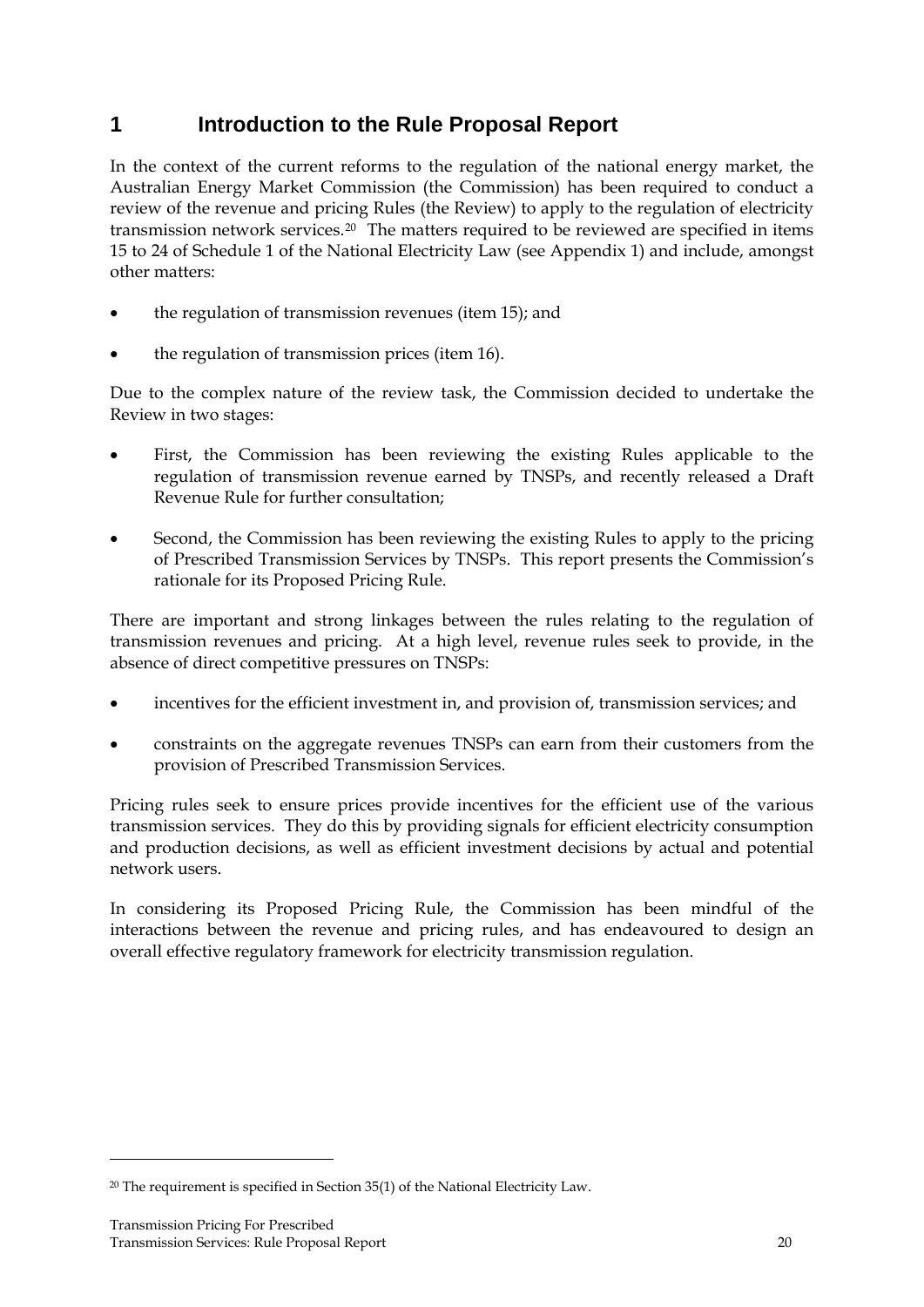# <span id="page-20-0"></span>**1.1 The Commission's Approach**

To develop its Proposed Pricing Rule, the Commission has undertaken an extensive investigation and public consultation process. This involved:

- the release of an initial Scoping Paper in July 2005, which identified various issues that the Commission believed to be important to these reviews, and invited submissions from stakeholders on the issues raised; and
- the release of a Pricing Issues Paper in November 2005, which presented the Commission's further analysis of the pricing issues identified earlier and raised in submissions to the Scoping Paper, and inviting further submissions.

The Commission has carefully considered stakeholder submissions made in response to these papers in developing the Proposed Pricing Rule (see listing in Appendix 2). The Commission has also taken into consideration the views and discussion raised during the development of the Draft Revenue Rule, which was released on 27 July 2006.

Another relevant consideration for the Review has been the wider debate on regulation in the energy market as reflected in recent reports by the Productivity Commission<sup>[21](#page-20-1)</sup> and the Ministerial Council on Energy's Expert Panel<sup>[22](#page-20-2)</sup>.

In forming its views on the Proposed Pricing Rule, the Commission is also required to satisfy a number of legislative requirements including:

- meeting minimum content requirements for a Rule Proposal<sup>[23](#page-20-3)</sup>;
- ensuring the Rule Proposal satisfies the NEM Objective<sup>[24](#page-20-4)</sup> and Rule-making test<sup>[25](#page-20-5)</sup>; and
- ensuring the Proposed Rule is within the AEMC's Rule making powers.

The Commission is satisfied that it has met these requirements and additional details on how these requirements have been met are provided below.

The publication of the Proposed Pricing Rule is accompanied by this Rule Proposal Report, which provides the Commission's reasons for its decisions and represents the commencement of the formal Rule change process for the transmission pricing component of the Review.

The next stages for the transmission pricing component of the Review are as follows:

submissions on the Proposed Pricing Rule and this Rule Proposal Report close on Monday 25th September 2006;

<span id="page-20-1"></span><sup>21</sup> Productivity Commission, *Review of the National Access Regime*, Report no. 17, 2001, AusInfo, Canberra

<span id="page-20-2"></span><sup>22</sup> Expert Panel on Energy Access Pricing, *Report to the Ministerial Council on Energy*, 2006*.*

<span id="page-20-3"></span><sup>23</sup> Clause 8, National Electricity Regulation

<span id="page-20-4"></span><sup>24</sup> Section 7, NEL

<span id="page-20-5"></span><sup>25</sup> Section 88, NEL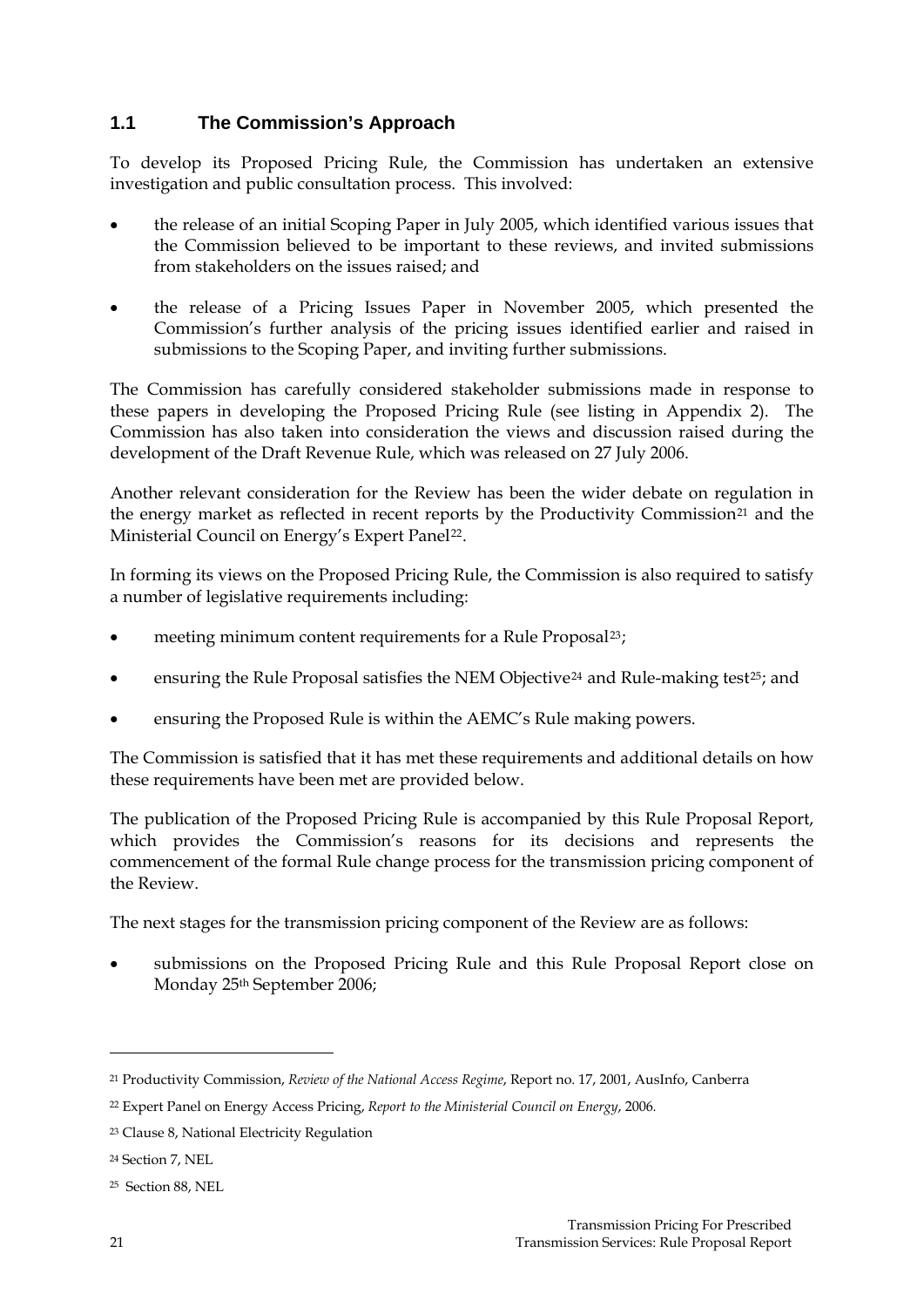- <span id="page-21-0"></span>• release of a Draft Pricing Rule in October/November 2006;
- submissions on the Draft Pricing Rule close on in early December 2006; and
- release of a Final Pricing Rule by 1 January 2007.

#### **1.2 The Role of the NEM Objective**

The National Energy Market (NEM) Objective requires the Commission to consider the promotion of efficient investment in, and use of, electricity services, when considering or developing Rule Proposals. Economic efficiency is commonly defined as having three elements and in the context of considering transmission pricing rules, these are:

- Productive efficiency means the electricity system is operated on a 'least cost' basis given existing infrastructure and the status of the network. For example, generators should be dispatched in a manner that minimises the total system costs of meeting consumers' demands;
- Allocative efficiency means electricity production and consumption decisions are based on prices that reflect the opportunity cost of the available resources; and
- Dynamic efficiency means maximising ongoing productive and allocative efficiency over time, and is commonly linked to the promotion of efficient longer term investment decisions.

Most stakeholders believe that the Commission should focus on efficiency in the longer term, suggesting that dynamic efficiency should be given greater weight when considering Rule Proposals<sup>[26](#page-21-1)</sup>.

Further, the Commission has taken the view that the NEM Objective is not solely focussed on a technical approach to the promotion of efficiency. Rather, the NEM Objective has implications for the *means* by which regulatory arrangements operate as well as their intended *ends*. This means that the Rules for transmission pricing should also promote:

- stability and predictability other things being equal, transmission prices should be sufficiently stable and predictable to enable participants to plan and make long term decisions without suffering price shocks; and
- transparency the price-setting process should be as transparent as practicable so that participants retain confidence in the regulatory arrangements and are able to make locational and consumption decisions on an informed basis.

These requirements are founded in the good regulatory practice design principle, which the Commission believes is central to its task in furthering the NEM Objective.

In the Issues Paper, the Commission asked whether the NEM Objective should also encompass distributional concerns as well as economic efficiency, and if so, how these distributional concerns should be taken into account.

<span id="page-21-1"></span><sup>26</sup> For example: PIAC, 6 January 2006, pp.1; EnergyAustralia, 23 December 2005, p.13; MEU, December 2005, p.24.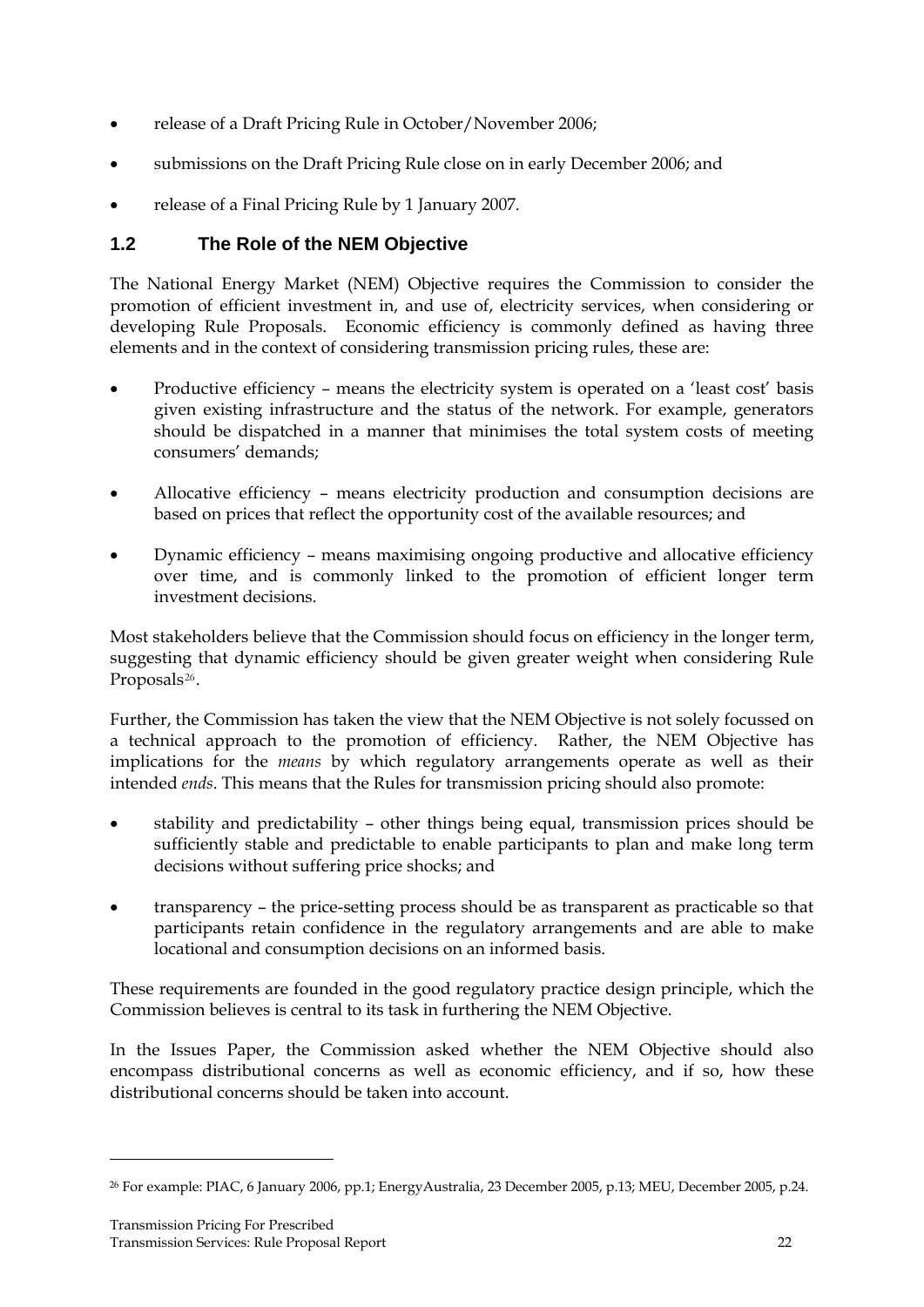<span id="page-22-0"></span>Stakeholders were divided as to whether distributional concerns were an appropriate consideration for the application of the NEM Objective to transmission pricing. Several considered that economic efficiency should be the sole focus of the Rules.[27](#page-22-1) Others were satisfied that efficiency should be the key focus, while favouring the inclusion of options for minimising price shocks and radical rebalancing of transmission tariffs across geographic areas as part of that focus.[28](#page-22-2) However, some stakeholders, including PIAC[29](#page-22-3), considered that implications for consumer welfare should be an important criterion for developing pricing arrangements.

The Commission considers that the NEM Objective is primarily concerned with efficiency and good regulatory practice. These qualities will help ensure that the arrangements will benefit consumers in the long run. Rather than seeing distributional outcomes as a distinct limb or component of the NEM Objective, the Commission has taken the view that distributional outcomes have relevance in so far as they may negatively influence the stability and integrity of the pricing arrangements. Therefore, the Commission proposes to maintain or adopt measures that limit the extent of price shocks for transmission network users. However, basing fundamental decisions such as who pays how much primarily on distributional criteria rather than efficiency and good regulatory practice is likely to be counter-productive to the interests of consumers in the long run.

#### **1.3 Structure of the Report**

The remainder of this report is structured as follows:

- Chapter 2 outlines the Commission's framework and approach in developing the proposed pricing rules, providing an overview of the Commission's rationale;
- Chapter 3 discusses the Commission's views on a number of specific issues relating to the pricing rules, and provides a detailed rationale for the Commission's present intention to not fundamentally change the existing pricing arrangements in the Proposed Pricing Rule;
- Chapter 4 provides detailed reasons for the Commission's approach to the Proposed Pricing Rule, particularly its approach to the appropriate level of detail on implementation and administration matters;
- Chapter 5 specifies the Commission's approach to the process by which the Proposed Pricing Rule is implemented, including the role of the AER in approving pricing methodologies proposed by TNSPs;
- Chapter 6 discusses prudent discounts;
- Chapter 7 discusses TUoS rebates to embedded generators;
- Chapter 8 discusses inter-regional TUoS arrangements;

<span id="page-22-1"></span><sup>27</sup> AGL, 20 January 2006, p.A-1; MEU, December 2005, p.19; QR, 9 January 2006, pp.2-4.

<span id="page-22-2"></span><sup>28</sup> TNOs, December 2005, p.5; UED, December 2005, pp.5-6.

<span id="page-22-3"></span><sup>29</sup> PIAC, 6 January 2006, pp.1-2.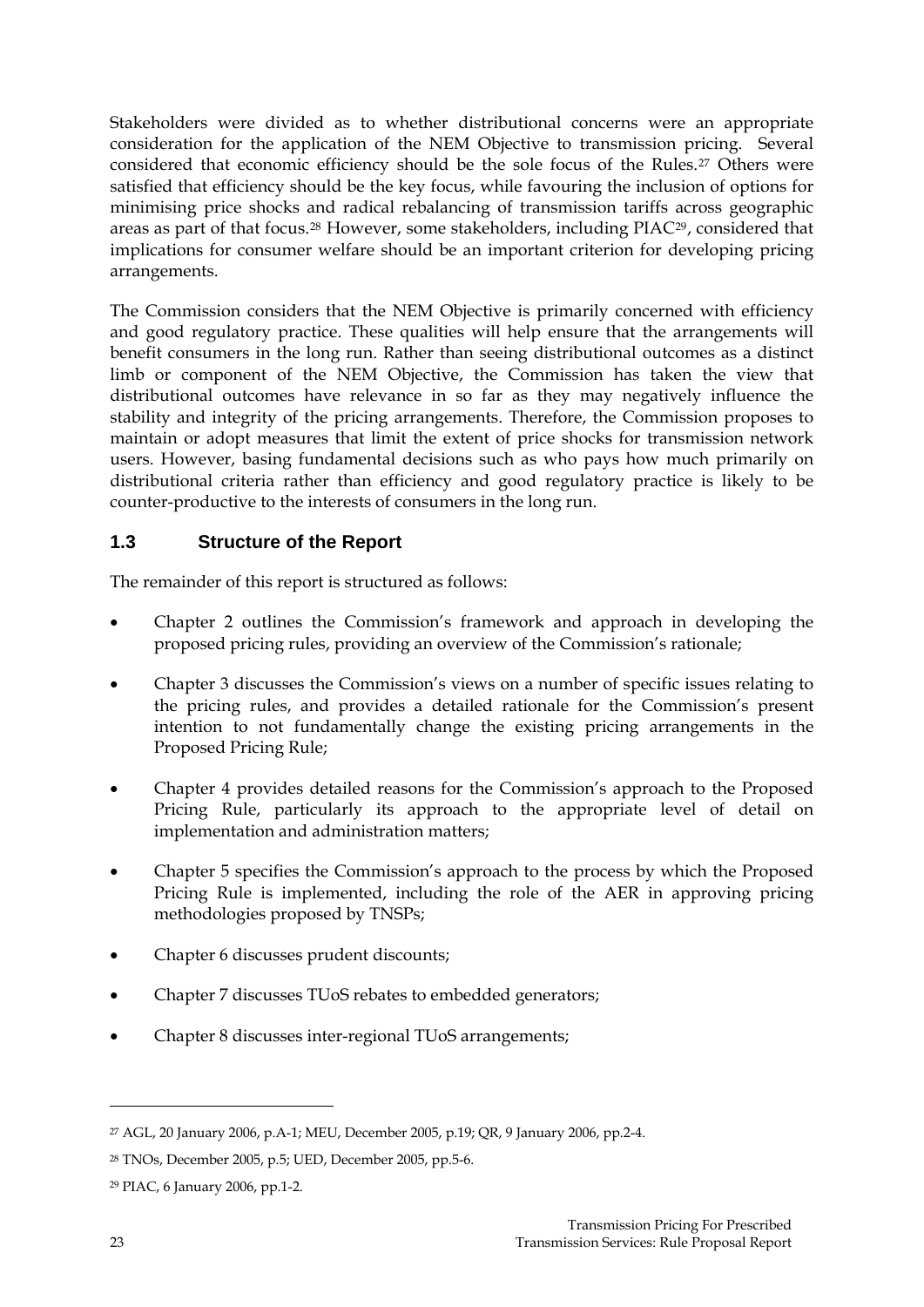- Chapter 9 explains the implications of the approach to the pricing of Negotiated Transmission Services in the Draft Revenue Rule.
- In addition:
	- o Appendix 1 reproduces Schedule 1, items 15-24, of the NEL;
	- o Appendix 2 provides a list of stakeholders who made submissions to the Pricing Issues Paper; and
	- o Appendix 3 provides a timeline for the transmission review process.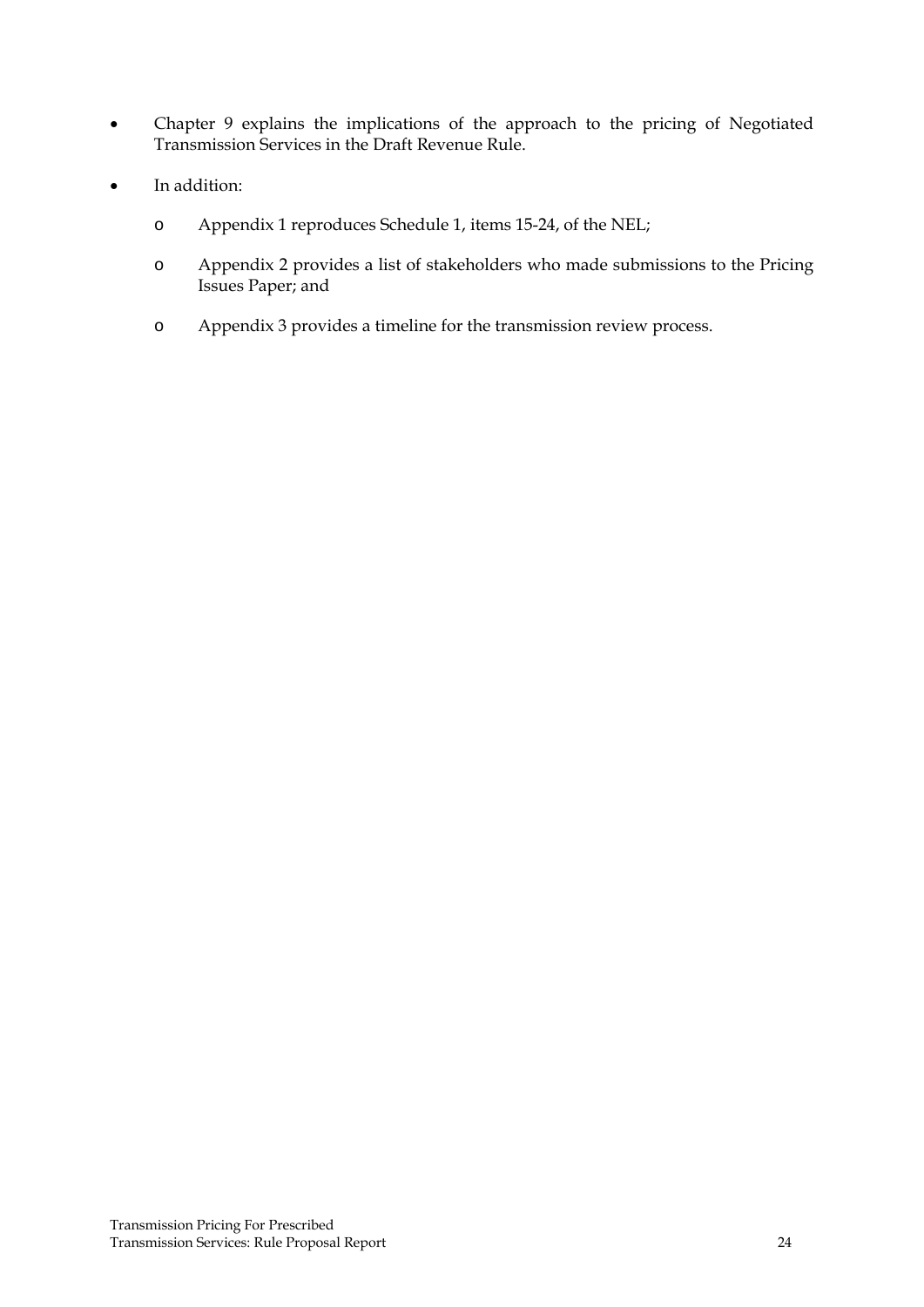# <span id="page-24-0"></span>**2 Framework and approach for the Proposed Pricing Rule**

In the Draft Revenue Rule, the Commission specified a full revenue cap methodology that enables the recovery of efficient costs while managing TNSPs' potential for exercising market power. Matters of implementation detail were left to the guided discretion of the AER and TNSPs. In light of the proposed revenue regime, the Commission considers that a principlesbased approach to pricing, supported by procedural requirements in the Rules, is appropriate. This means that TNSPs would be responsible for the implementation and administration of pricing methodologies in accordance with the Rules. The role of the regulator would be to assess the pricing methodology against the principles and to monitor pricing outcomes.

The aim of this chapter is to outline the rationale of the Commission for the approach taken in the Proposed Pricing Rule.

This chapter is structured as follows:

- Section 2.1 discusses a number of matters relating to the role of transmission pricing in the NEM. These are:
	- o the importance of transmission pricing in providing signals to actual and potential network users;
	- o issues arising in the setting of transmission prices to promote the NEM Objective; and
	- o in light of the above matters, the need for regulation of pricing methodologies for Prescribed Transmission Services;
- Section 2.2 provides an overview of the recent debate on pricing issues in the context of infrastructure regulation, particularly the views of the Productivity Commission in its review of the National Access Regime<sup>[30](#page-24-1)</sup> and the recent report by the Ministerial Council on Energy's Expert Panel on Energy Access Pricing[31](#page-24-2);
- Section 2.3 briefly outlines the approach to transmission pricing contained in the existing Rules as the basis for considering the rationale underpinning the Commission's decisions regarding its proposed approach to transmission pricing; and
- Section 2.4 explains the reasons underlying:
	- o the Commission's present view that existing pricing practices are broadly appropriate and should continue to be permitted;
	- o the principles-based regulatory framework in the Proposed Pricing Rule; and
	- o the proposed procedural framework for approving TNSPs' proposed pricing methodologies in the Proposed Pricing Rule.

<span id="page-24-1"></span><sup>30</sup> Productivity Commission, *Review of the National Access Regime*, Report no. 17, 2001, AusInfo, Canberra.

<span id="page-24-2"></span><sup>31</sup> Expert Panel on Energy Access Pricing, *Report to the Ministerial Council on Energy*, 2006*.*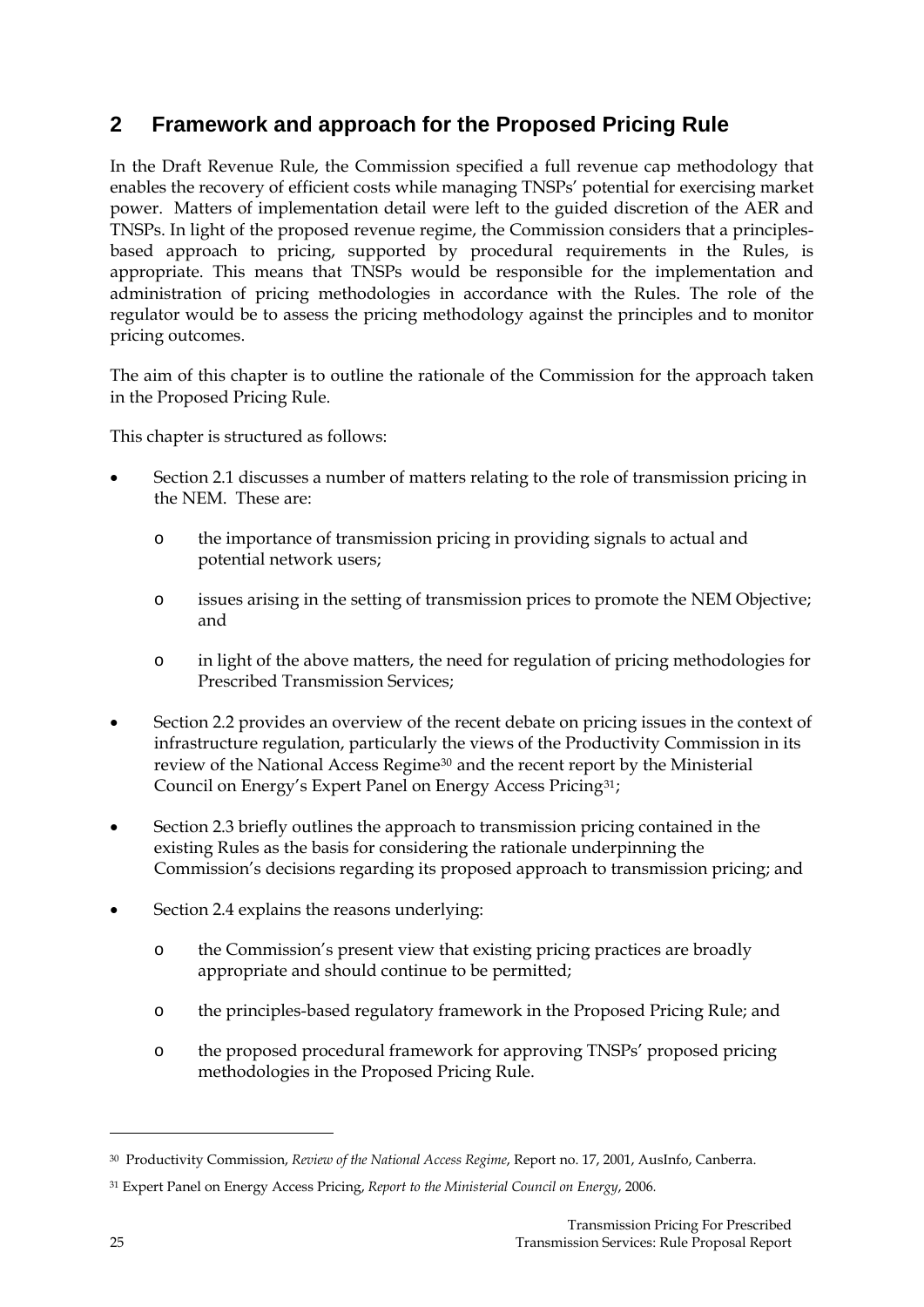# <span id="page-25-0"></span>**2.1 Role of regulation for transmission prices**

This section examines the role and significance of transmission pricing in promoting efficiency in the provision and use of electricity services. It also considers some of the key implications that transmission pricing has for the efficiency of the overall market.

#### **2.2 The importance of transmission pricing**

The Commission is required to ensure that the Rules are consistent with the NEM Objective, which is to promote the efficient investment in, and use of, electricity services for the longterm interests of consumers. The approach to regulating transmission prices and the resultant transmission prices can have a significant impact on the promotion of the NEM Objective in two fundamental ways.

First, because transmission prices determine how TNSPs' regulated revenues are recovered, they impact on the incentives faced by TNSPs to invest in transmission infrastructure.[32](#page-25-1) If a TNSP is unable to recover the efficient cost of service provision through prices charged, there is little incentive to invest in maintenance or the expansion of operations, even when it is in the long term interests of consumers to do so.

Second, transmission prices provide signals to the electricity market, which influence the decisions of actual and/or potential electricity consumers and producers. On the demand side, because transmission prices directly affect the delivered electricity price paid by end users at a particular location, they may impact consumption decisions as well as locational investment decisions. Excessively high transmission charges could, for example, result in inefficient by-pass of the transmission network by new or existing consumers. On the supply side, transmission prices can influence both the timing and quantity of electricity production decisions as well as locational investment decisions by electricity generators. This includes investment by embedded generators, inset networks and alternative energy sources.

#### **2.3 Issues in the setting of transmission prices**

In addition to the broader issues outlined above, there are a number of specific issues regarding transmission pricing methodologies that may impact on the promotion of the NEM Objective. These include:

- the basis for charging;
- the approach to sunk cost recovery;
- the need to provide efficient longer term locational and investment signals; and
- the need to take account of other aspects of transmission regulation.

These issues are discussed below.

<span id="page-25-1"></span><sup>&</sup>lt;sup>32</sup> This means that the regulatory approach to transmission pricing should ensure that all efficient costs are recovered. The lack of a reasonable expectation that a TNSP will recover its efficient costs will significantly affect the incentives faced by TNSPs to invest in its infrastructure.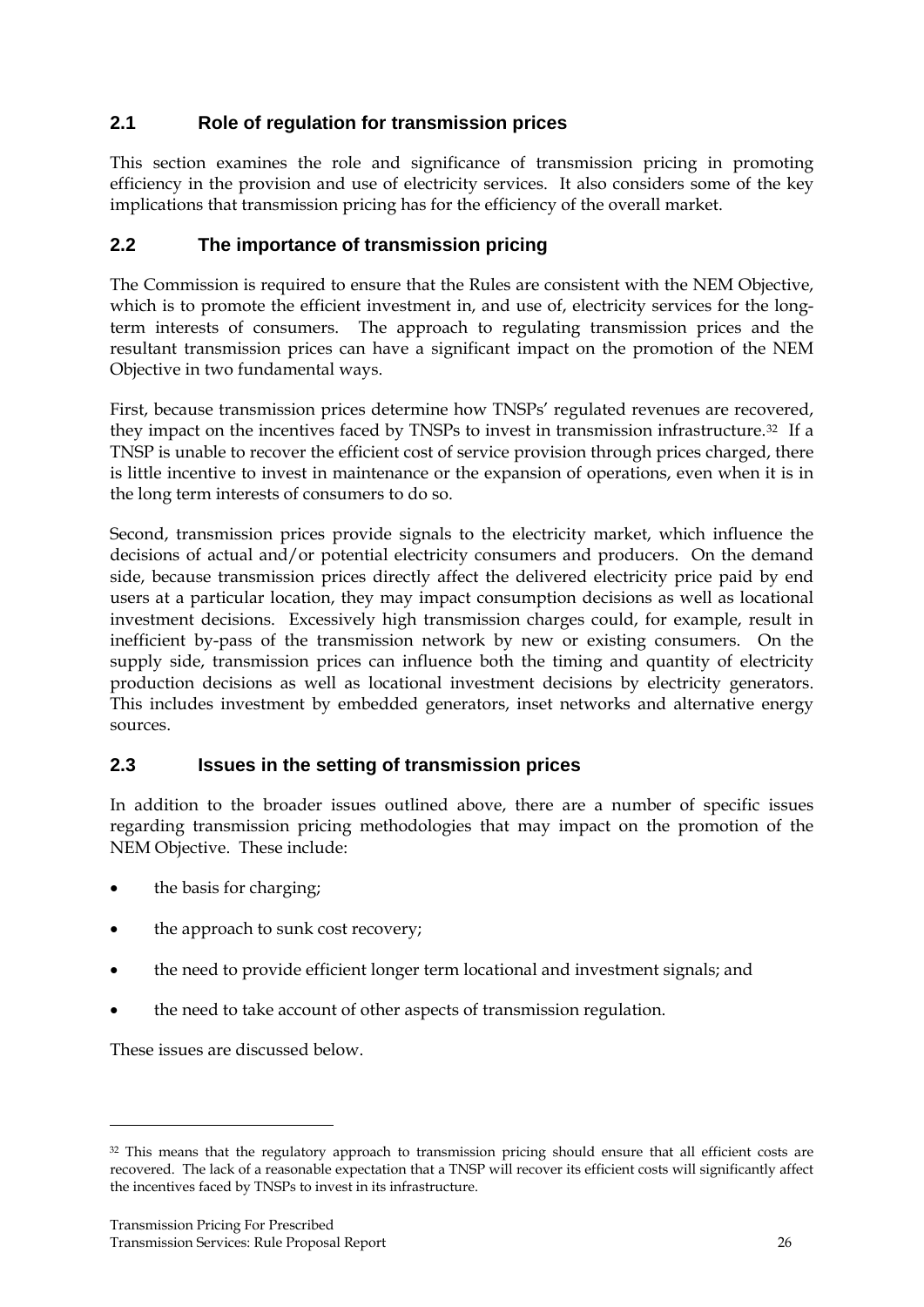### <span id="page-26-0"></span>**2.4 Basis for charging**

Transmission pricing fundamentally involves consideration of 'who should pay how much' for transmission services. This requires an understanding of the drivers of costs and their links to services provided to network users and classes of users.

In order to promote allocative efficiency<sup>[33](#page-26-1)</sup>, transmission prices should be set on a 'causer pays' basis where possible. This means that where transmission costs are incurred following a direct request by (or agreement with) a particular network user or users, those user(s) should be required to pay the relevant costs. This is effectively a restatement of the marginal cost pricing principle – where prices equal the marginal or incremental costs of a network user's decision, network users will tend to make efficient decisions. This is because they will have incentives to use transmission services up to the point where their incremental benefits from use equal the incremental costs of provision.

In practice, however, it may not be possible to allocate transmission costs to individual network users solely on the basis of causation. This is especially the case for costs associated with the shared meshed network, which exhibits strong externalities (both positive and negative) associated with transmission use and relatively high transactions costs for internalising these externalities. In these circumstances, the causal link between *individual* network users' decisions and the incurring of transmission costs may not be clear.

However, the causer pays principle may at least guide whether, in general, consumers or producers of electricity should contribute towards the recovery of particular costs. This is because the majority of transmission investment in the shared meshed network is undertaken to meet the reliability obligations imposed to satisfy the requirements of consumers. Therefore, the Commission is of the view that the causer pays principle is a useful starting point for linking transmission costs to the respective prices paid by consumers and producers of electricity.

The causer pays principle, however, may also be difficult to apply when costs are incurred to serve multiple purposes; in other words, where there are several cost drivers. Such costs typically arise where economies of scale and scope exist: that is, situations where it is cheaper in an overall sense to provide services jointly rather than separately. In these cases, it is important to ensure that prices for each of the relevant services lie between the incremental and the standalone costs of providing each service. These requirements are known as the Baumol-Willig conditions.

An alternative basis for setting transmission prices is to apply the 'beneficiary pays' principle. The Commission, however, considers that the use of a 'beneficiary pays' principle for allocating network costs would not contribute to the NEM Objective in the same way as the 'causer pays' approach. This is because although in many cases the causers and beneficiaries of a given service cost are the same, the party that benefits from a particular transmission investment may not be the party whose requests or actions directly cause that investment to occur. In addition, the beneficiary of a Prescribed Transmission Service may

<span id="page-26-1"></span><sup>&</sup>lt;sup>33</sup> Allocative efficiency is a dimension element of economic efficiency and describes the benefits associated with linking costs to prices such that appropriate provision and use of services occurs. For example, if the price of a particular service is higher than the cost of providing the service, then, all other things being equal, there is likely to be higher than efficient provision and lower than efficient use of that particular service. Allocative efficiency benefits can therefore accrue by linking prices to incremental costs.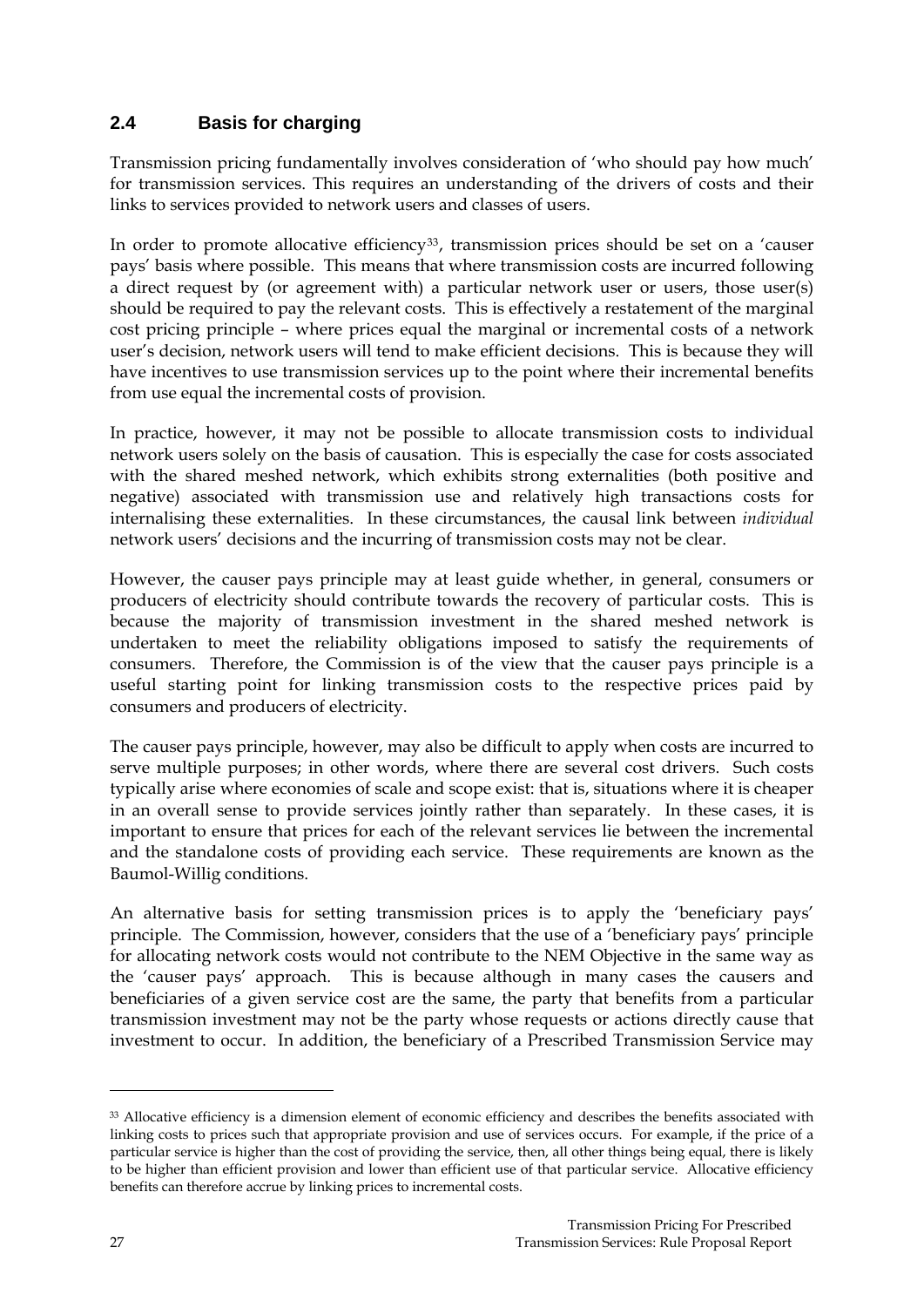<span id="page-27-0"></span>change over time as network conditions change, whereas the causer of a service involves a once-and-for-all judgment that is likely to result in consistent implementation. The Commission notes that in work undertaken by NECA in 2002 on the development of a 'beneficiary pays' method for the allocation of new network investment costs, NECA was not able to satisfactorily address these issues.[34](#page-27-1)

### **2.5 Sunk cost recovery**

Economic theory and competitive market experience demonstrate that economic efficiency, particularly allocative efficiency, is enhanced when prices are equal to the marginal (or incremental) cost of providing the relevant good or service. A key feature of services provided by infrastructure such as transmission networks is that if prices are set equal to marginal or incremental cost, a TNSP may be unable to recover its fixed capital investments.[35](#page-27-2) A relevant issue in designing the transmission pricing regulatory framework is therefore how best to recover these historical expenditures while minimising disincentives to the use of existing infrastructure. In other words, the regime needs to balance allocative efficiency considerations with the need to enable recovery of efficient costs and provide enduring incentives for capital investment.

As has been previously noted by the Commission,<sup>[36](#page-27-3)</sup> one approach to the recovery of sunk costs that seeks to minimise disincentives to the use of existing infrastructure is a two-part tariff. A two-part tariff refers to a tariff structure where fixed capital costs are recovered through a fixed charge component, while any immediate (short run) marginal costs of service provision are recovered through a variable charge component. This approach can serve to minimise potential distortions in the use of the transmission network because once the fixed fee is paid, decisions on service use relate entirely to the variable cost component. As this component is based on the marginal cost of service, consumption and production decisions should be consistent with efficient outcomes.

An alternative approach to using a two-part tariff is to set charges on the basis of Ramsay pricing principles. Ramsay pricing principles allocate sunk costs on the basis of relative willingness to pay between users of the particular services. While Ramsay pricing, in theory, provides correct signals to maximise efficiency in the use of infrastructure, it is rarely applied in practice because of the enormous informational requirements necessary to estimate individual customers' willingness to pay.

#### **2.6 Transmission prices should provide efficient locational and investment signals to participants**

A further consideration is the locational and investment signals provided to participants through transmission prices. The difficulty is that transmission prices can be orientated to maximise the use of the existing network, but this may conflict with minimising the cost of providing transmission services in the longer term.

<span id="page-27-1"></span><sup>34</sup> The Commission notes that NECA's deliberations did not proceed beyond the publication of an Issues Paper: NECA, *Beneficiary Pays: A Framework for Implementation, Issues Paper*, March 2002 (available at: [www.neca.com.au\)](http://www.neca.com.au/).

<span id="page-27-2"></span><sup>&</sup>lt;sup>35</sup> Unless the reliability of service provision is allowed to degrade to levels below current requirements.

<span id="page-27-3"></span><sup>36</sup> AEMC, Review of Transmission Revenue and Pricing Rules, Transmission Pricing: Issues Paper, November 2005, p.60.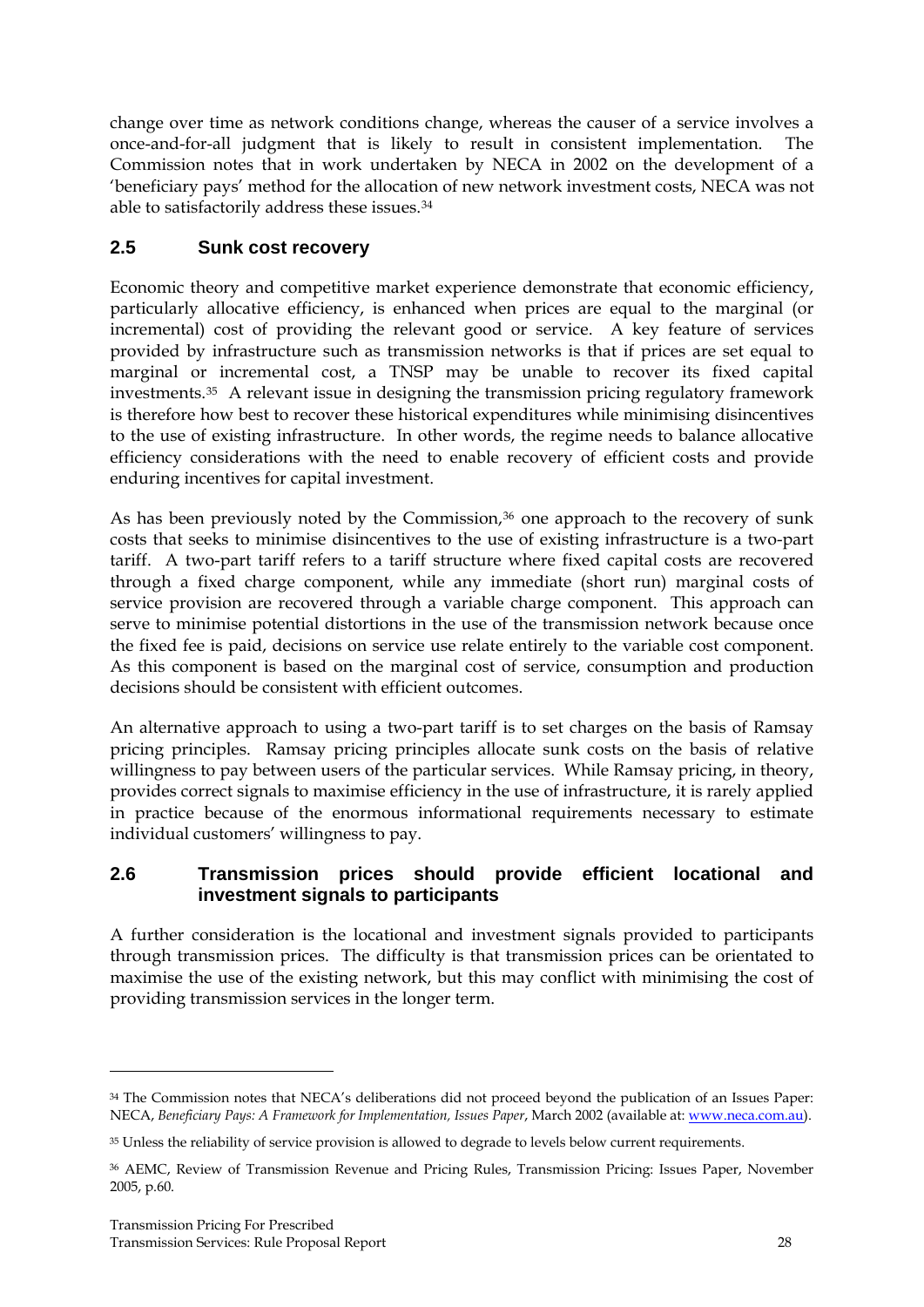<span id="page-28-0"></span>For example, if the price for transmission use is based on the short run marginal cost (SRMC) of transmission, this may encourage consumers to locate far from generation sources so long as spare transmission capacity exists. This scenario may particularly arise if transmission capacity is augmented according to non-market criteria (such as deterministic reliability standards) and through centralised processes (such as the Regulatory Test). Given these other arrangements, it might be more appropriate for transmission prices to seek to approximate the long run marginal cost (LRMC) of providing transmission services. Such prices should reflect the need for, and cost of, transmission augmentation at a particular location in the future. This should work to deter potential consumers (loads) from locating in areas that will require later costly augmentation.

However, the use of LRMC-based prices instead of SRMC-based prices may cause inefficient under-utilisation of spare transmission capacity in some cases. For example, a smelter located adjacent to a generator may have incentives to physically by-pass the regulated transmission network if it is charged a price that exceeds the immediate incremental cost of its network usage. Therefore, in cases where prices based on some estimate of LRMC are likely to lead to inefficient by-pass of the existing network, flexibility in the pricing regime to allow discounting or negotiation should be available to avoid such outcomes.

#### **2.7 Transmission prices should take account of other aspects of the NEM arrangements**

When considering the regulatory framework for transmission pricing, it is also necessary to be aware of any interactions with other aspects of the NEM regulatory arrangements, particularly how they impact on the achievement of the NEM Objective.

The elements of the regulatory framework that the Commission has taken into consideration when developing the pricing rules include:

- regional treatment of transmission losses and congestion;
- non-firm generator access to the market; and
- transmission investment regulatory arrangements (including in the Draft Revenue Rule and the Regulatory Test).

Some of these interactions were referred to above in the discussion of efficient locational signals to transmission network uses and potential users.

While these elements of the regulatory framework are not the subject of the current Review, the Commission is examining these through separate processes (for example, the CMR is dealing with transmission congestion). The Commission has taken care to ensure that the Proposed Pricing Rule it has developed would not result in inefficient 'oversignalling' of the value or cost of transmission, given the signals resulting from other aspects of the NEM regulatory arrangements. However, this issue would need to be revisited if substantial changes to the other arrangements emerged from the CMR or other reviews.

#### **2.8 Need for regulation**

The Commission's regulatory framework as outlined in the Draft Revenue Rule explicitly implements a CPI-X revenue cap form of control to Prescribed Transmission Services, through the application of a building blocks methodology. This regulatory approach has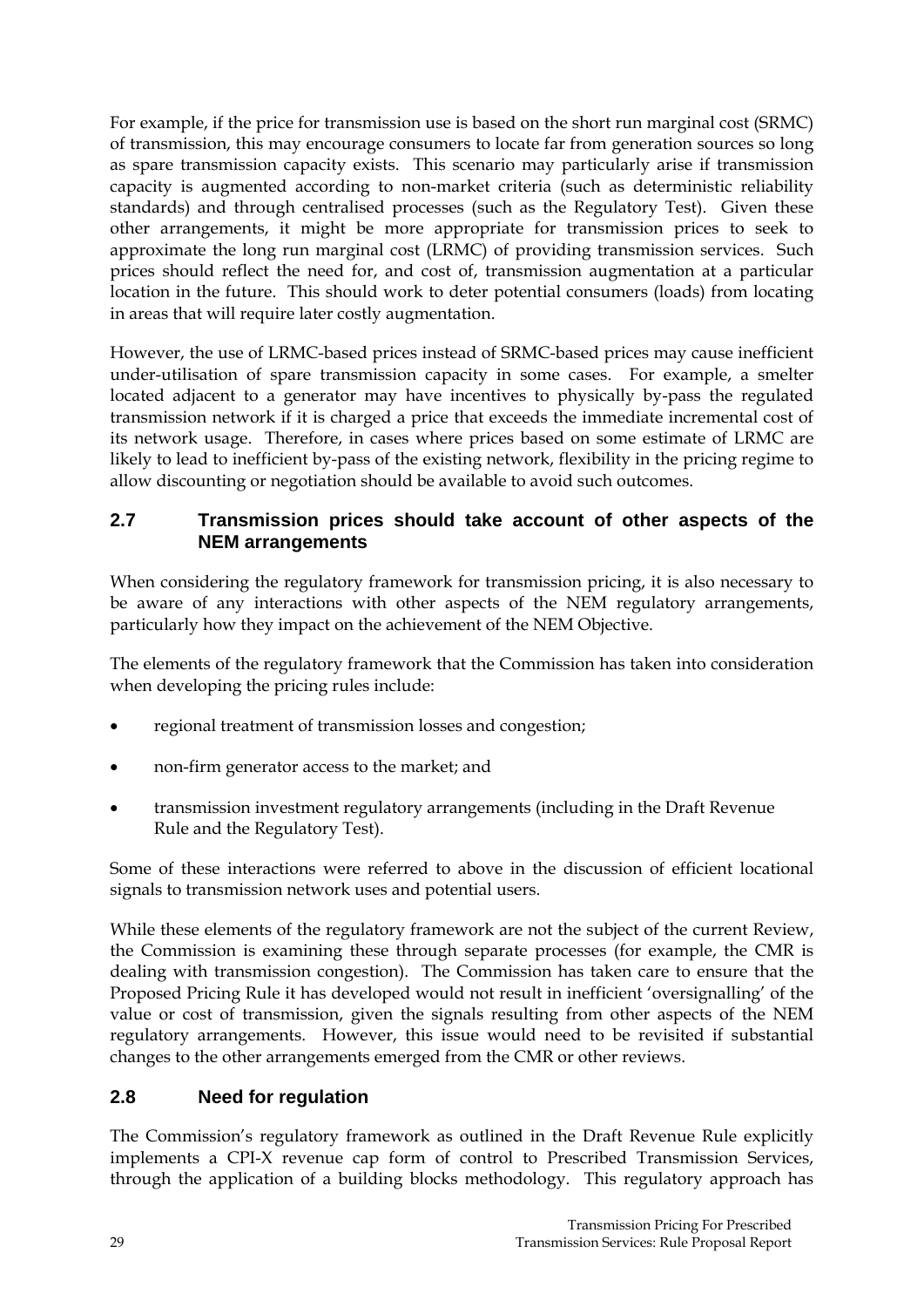been adopted in recognition of the natural monopoly characteristics of transmission service provision and the resulting need to manage the potential for TNSPs to exercise market power. The revenue cap form of regulation enables TNSPs to recover the efficient costs of providing network services and also embodies incentives for efficient expenditure and service provision on the part of TNSPs. Given these constraints provided by the regulatory framework for revenue, the Commission has examined the need for specific regulatory guidance on pricing.

The two key *form of control* options for implementing a revenue cap *form of regulation* are:

- Price cap in which prices are capped but not revenues; and
- Revenue cap in which revenues are directly capped.

In general, a *price cap* form of control provides TNSPs with some incentive to set prices in a way that promotes the efficient use of the *existing* network.

This is because under a price cap form of control, increasing the utilisation of a TNSP's network may result in larger gross revenues than a lower level of utilisation. Assuming TNSPs' costs of service are largely fixed, TNSPs would generally find it profitable to set prices in a way that encouraged network utilisation. Further, given that at least the physical infrastructure costs of the existing network are fixed and sunk, such prices are likely to enhance productive and allocative efficiency. However, while price caps create this incentive to promote efficient use of the network in the short run, they do not necessarily promote efficiency in the longer run. This is because prices set in this manner may not take into account the cost of future network investment to meet higher levels of consumption and production at different locations in the grid.

By contrast, a *revenue cap* form of price control provides less incentive for a TNSP to maximise network utilisation in the short run. This is because a revenue cap allows for any under-recovery of allowable revenue by a TNSP in one year to be recovered in subsequent years. This provides benefits through greater revenue certainty for transmission businesses, which is important considering they incur costs that are largely fixed and have little capacity to influence final demand. If a revenue cap is accompanied with low risk of regulatory stranding of redundant assets, TNSPs will have relatively weak incentives to set prices to promote high network utilisation as a means of reducing the risk of redundancy.[37](#page-29-0) If anything, under a revenue cap form of control, TNSPs have an incentive to formulate prices in a manner that is as mechanical and non-controversial as possible, in order to avoid payment disputes with their customers.

This discussion highlights that in the absence of pricing rules, regardless of the form of control adopted, a revenue cap form of regulation provides weak incentives for TNSPs to price services in a way that promotes the NEM Objective. Indeed, all 13 submissions received by the Commission in response to the question on the need for price regulation considered that some form of price regulation was required. In view of the importance of transmission prices for efficient utilisation and investment in both the network and electricity markets, and the weak commercial incentives of TNSPs to price efficiently, the

<span id="page-29-0"></span><sup>37</sup> On balance, as discussed in the Draft Determination on revenue, the Commission still believes that the relative advantages of a revenue cap form of control means that it is preferable to a price cap form of control.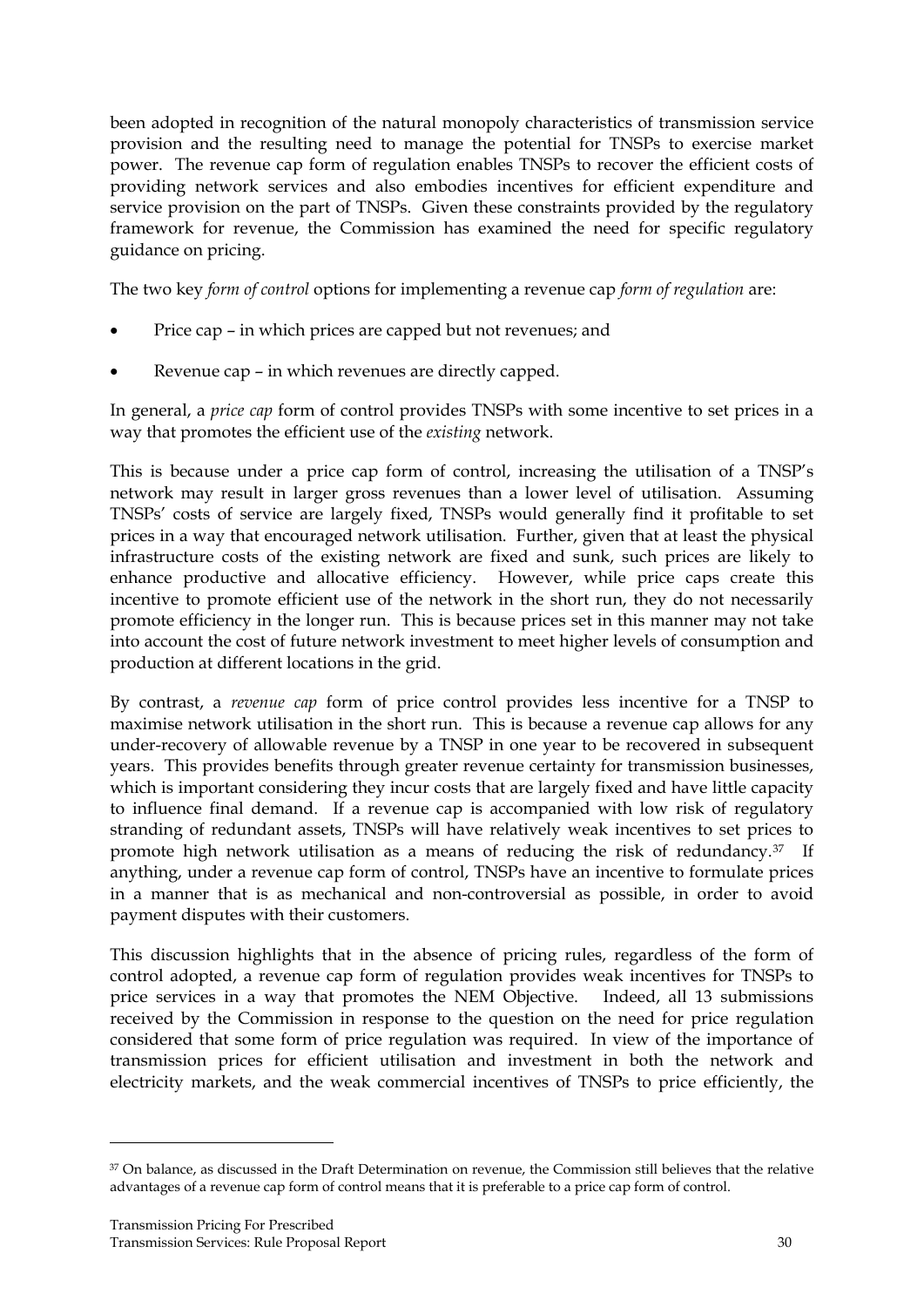<span id="page-30-0"></span>NEM Objective is likely to be best served by some form of regulatory oversight of transmission pricing.

### **2.9 Recent debate on pricing regulation**

During the course of the Commission's review of transmission pricing rules, there has been ongoing public policy debate on a range of issues relating to the regulation of infrastructure in Australia. This has led to the publication of a number of reports relevant to the Commission's review including, amongst others:

- the Productivity Commission's Review of the National Access Regime;<sup>[38](#page-30-1)</sup>
- the Productivity Commission's Review of the Gas Code;<sup>[39](#page-30-2)</sup> and
- the Ministerial Council on Energy's Expert Panel Review of Energy Access Pricing.[40](#page-30-3)

The Productivity Commission's (PC) Review of the National Access Regime considered the relevant pricing principles to apply to Part IIIA of the *Trade Practices Act* 1974. Regarding the level of prices, the PC recommended that prices for all services provided by an access provider should generate revenues that are at least sufficient to meet the efficient long-run costs of providing access, and include a return commensurate with the commercial and regulatory risks involved. In addition, the PC indicated that prices should at least cover the incremental cost of infrastructure service provision<sup>[41](#page-30-4)</sup>. The PC, in its Review of the Gas Access Regime considered there would be benefits in making the reference tariff principles in the Gas Code consistent with the pricing principles that were agreed for the national access regime<sup>[42](#page-30-5)</sup>.

Regarding the structure of prices, the PC expressed a view in favour of allowing multi-part pricing and price discrimination where it aids efficiency. The PC also recommended that vertically integrated service providers should not discriminate in favour of its downstream operations unless this can be justified on the basis of cost.

The Expert Panel delivered its report on energy access pricing to the MCE in April 2006. The Expert Panel's report made a number of observations on the appropriate principles for pricesetting. The report noted that network prices ought to consider allocative efficiency as well as productive and dynamic efficiency<sup>[43](#page-30-6)</sup>. Importantly, the report recognised that there may be trade-offs in using prices to promote different dimensions of efficiency and that it is necessary to consider the optimal balance of incentives for the achievement of the various aspects of efficiency. For example, prices that promote operational cost efficiencies (productive efficiency) may not maximise allocative efficiency (because under traditional incentive regulation, prices are allowed to exceed actual costs).

<span id="page-30-1"></span><sup>38</sup> Productivity Commission, *Review of the National Access Regime*, Report no. 17, 2001, AusInfo, Canberra.

<span id="page-30-2"></span><sup>39</sup> Productivity Commission, *Review of the Gas Access Regime*, Report no. 31, 2004, Canberra.

<span id="page-30-3"></span><sup>40</sup> Expert Panel on Energy Access Pricing, *Report to the Ministerial Council on Energy*, 2006*.*

<span id="page-30-4"></span><sup>41</sup> Productivity Commission, *Review of the National Access Regime*, Report no. 17, 2001, AusInfo, Canberra, pp.338- 339.

<span id="page-30-5"></span><sup>42</sup> Productivity Commission, *Review of the Gas Access Regime*, Report no. 31, 2004, Canberra, p.262.

<span id="page-30-6"></span><sup>43</sup> Expert Panel on Energy Access Pricing, *Report to the Ministerial Council on Energy*, 2006, p.111.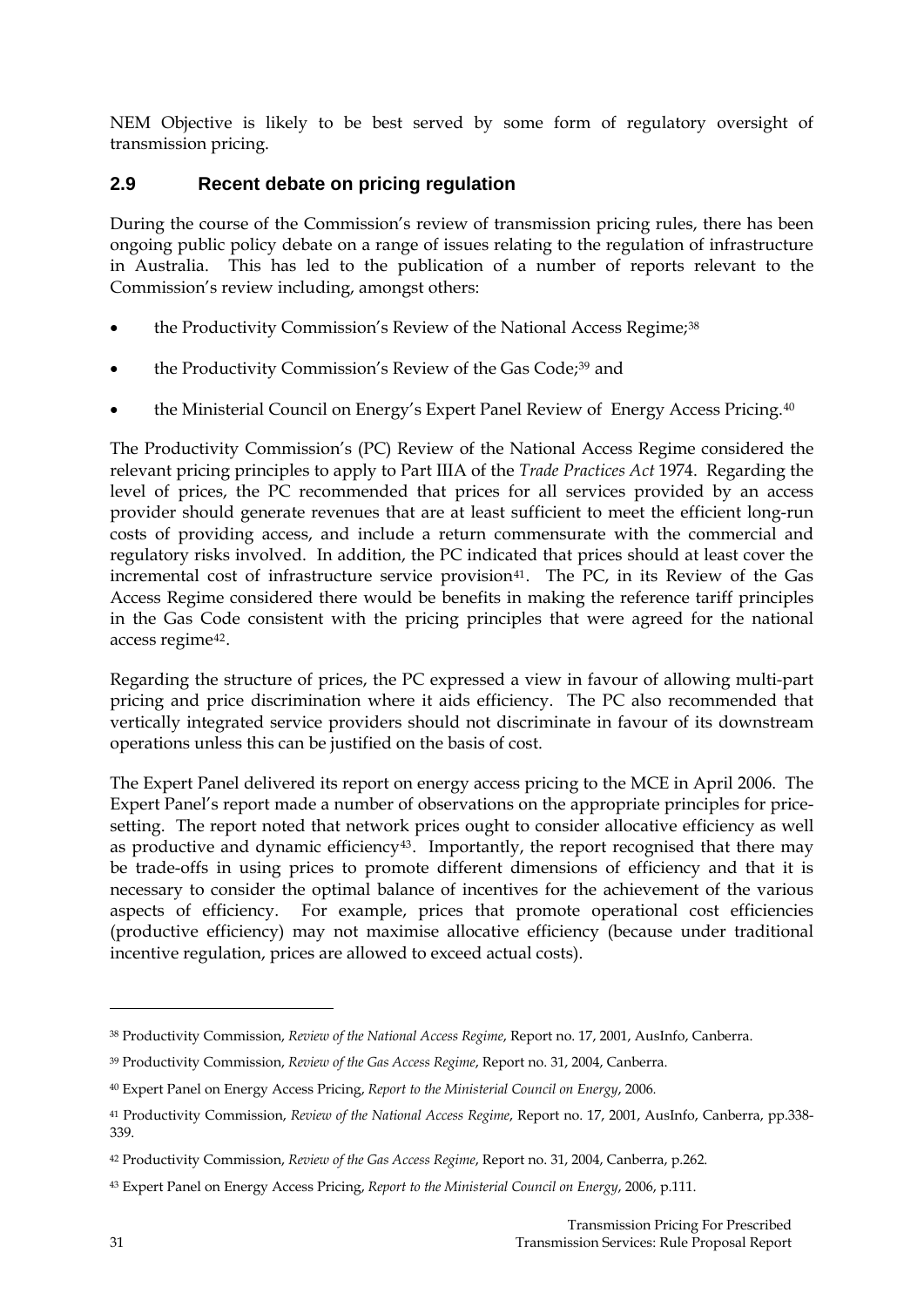<span id="page-31-0"></span>To give effect to these views, the Expert Panel recommended that the NEL and NGL include common network pricing principles based on section 35 of the NEL. The Expert Panel recommended that the AEMC be required to make Rules that<sup>[44](#page-31-1)</sup>:

- provide a reasonable opportunity for the recovery of efficient costs of providing services that are the subject of the network pricing determination and complying with a regulatory obligation;
- provide effective incentives to promote economic efficiency in the provision of network services, including for efficient investments and efficient provision of services;
- make allowance for the value of assets and the value of proposed new assets that form part of the network owned, controlled or operated by a network operator used to provide services that are the subject of a network pricing determination;
- have regard to any valuation of assets forming part of a transmission or distribution system, owned, controlled or operated by a network operator applied in any relevant determination or decision; and
- have regard to the economic costs and risks of potential under and over investment in assets and under and over utilisation of the capacity of assets.

The Commission has considered these reports and notes that they generally deal with the *level* of revenues or prices infrastructure providers are able to earn or charge, rather than the *methodologies* for determining prices. However, to the extent that these reports specifically considered pricing methodology, in particular the pricing principles in the Expert Panel report –, the Commission believes that the approach adopted in the Rule Proposal is consistent with the observations and recommendations made in those reports.

# **2.10 The approach in the existing Rules**

Part C of Chapter 6 of the existing Rules for transmission pricing provides a highly detailed framework for the determination and implementation of prices for Prescribed Transmission Services.

In summary the existing transmission pricing approach involves the following steps:

- Assets are categorised according to the services they deliver (for example, entry service asset, transmission use of system asset, etc);
- The aggregate annual revenue requirement (AARR) is allocated to categories of Prescribed Transmission Services as follows:
	- o First, by subtracting non-asset related Common Service costs and allocating these to the Common Service category;
	- o Second, by allocating the remainder of the AARR to Prescribed Transmission Service categories based on the optimised replacement cost (ORC) of the assets

<span id="page-31-1"></span><sup>44</sup> Expert Panel on Energy Access Pricing 2006, 'Report to the Ministerial Council on Energy', pp.116-117.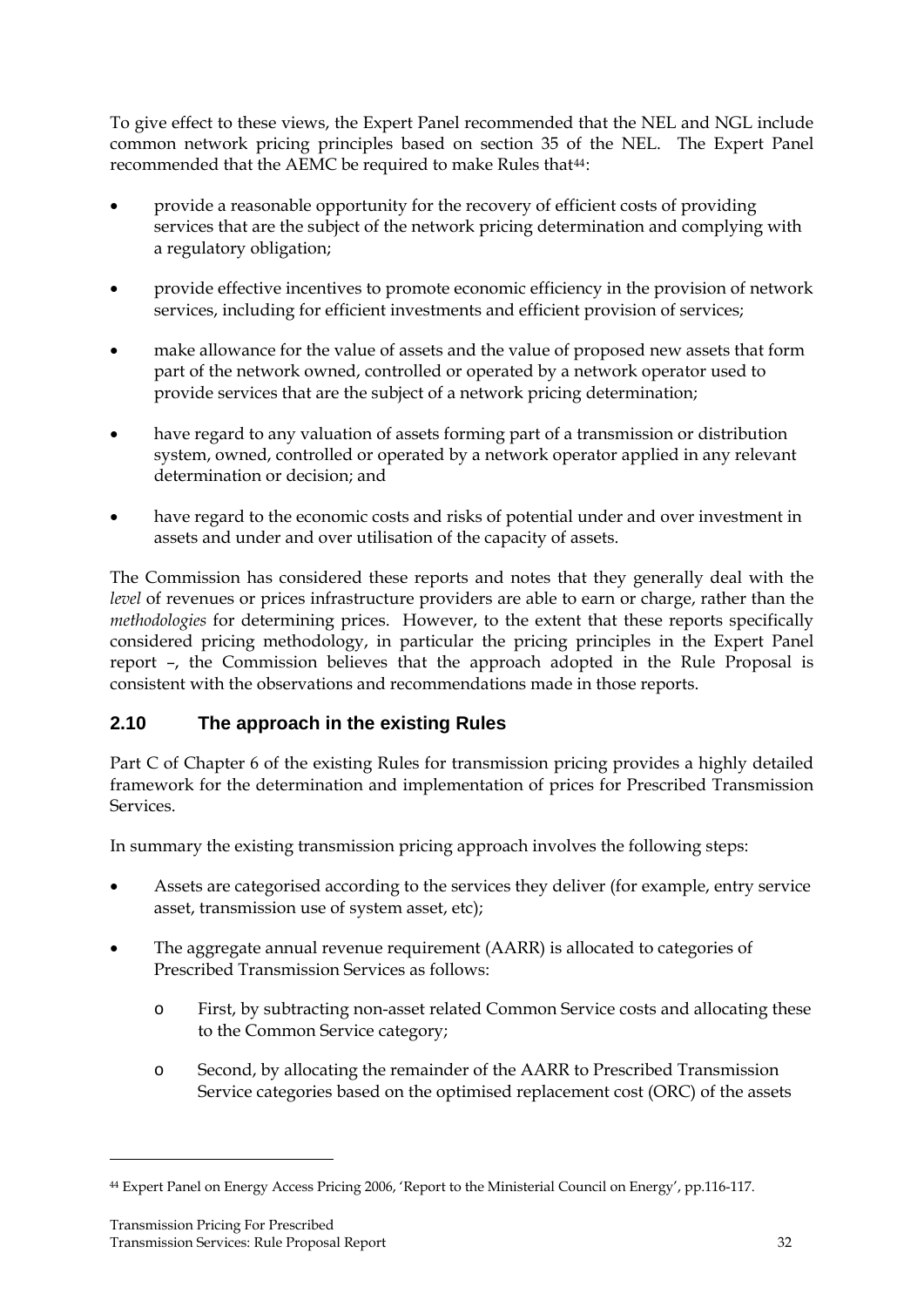that provide that service as a share of the ORC of all the assets in the TNSP's regulated asset base;

- The AARR for each Prescribed Transmission Service is allocated to each asset based on its ORC as a share of the ORC of all the assets that provide that service. The amounts allocated to each asset in this manner are referred to as the 'annual cost' of those assets;
- The AARR for each Prescribed Transmission Service is allocated to connection points based on the annual costs of the network assets deemed to be used to provide the service to that connection point. For example, for Entry Services,<sup>[45](#page-32-0)</sup> the cost allocated to the connected generator is the annual cost of the relevant entry assets; and
- The prices for using a particular Prescribed Transmission Service at a connection point are set in order to recover the relevant shares of the annual costs of assets allocated to that connection point.[46](#page-32-1)

The Rules refer to this process as 'cost allocation' even though in practice there may be no direct relationship between the incurring of economic costs (such as expenditure on new assets) to provide a particular category of Prescribed Transmission Service, and the quantum of revenue recovered through charges for that service or at a particular connection point.

The existing Rules also employ a confusing mix of user pays, beneficiary pays and causer pays approaches to implement the cost allocation exercise. The primary means of allocation appears to be based on the *usage* of the relevant assets and operating expenditures incurred in providing the service. [47](#page-32-2) In some cases, this appears in turn to be based on the identity of the *presumed beneficiary/ies* of the service. [48](#page-32-3)

An additional requirement under the existing Rules is that the AARR cannot exceed the TNSP's maximum allowed revenue (MAR) from the provision of Prescribed Transmission Services for a given year.[49](#page-32-4) Transmission prices for Prescribed Transmission Services are intended to recover TNSPs' AARRs as well as to provide appropriate signals for electricity consumption, production and investment decisions at various locations in the grid.

<span id="page-32-4"></span>49 See clause 6.3.

<span id="page-32-0"></span><sup>45</sup> A service provided to serve a *Generator* or group of *Generators* at a single *connection point*.

<span id="page-32-1"></span><sup>46</sup> See clauses 6.3 and 6.4 and Schedule 6.2. Also see Chapter 4.

<span id="page-32-2"></span><sup>47</sup> The body of Part C of Chapter 6 appears to base the allocation of TNSPs' AARR to categories of prescribed service on the *use* of particular assets in the provision of the relevant prescribed service. For example, clause 6.4 states:

This clause sets out the procedure to be used for allocation of the [AARR] amongst all the assets of the [TNSP] utilised in the provision of transmission services which will then provide a figure estimating the cost of providing those transmission services. This process is called 'cost allocation'.

The focus on use of infrastructure is supported by the National Grid Management Council's (NGMC's) document entitled "National Electricity Code, Outline and Rationale V1.0, 1 March 1996", which says:

Agreements reached by COAG required that network pricing be carried out in a cost reflective manner. The cost allocation process results in cost sharing between network services and locations in a manner which as far as possible reflects the actual costs involved in providing network services to each participant.

<span id="page-32-3"></span><sup>48</sup> For example, section 2 of Schedule 6.2 of the existing Rules describes 'entry and exit costs' as being recovered from the users "who benefit from them". This suggests that the allocation of these costs to connection points is currently based on presumed benefit.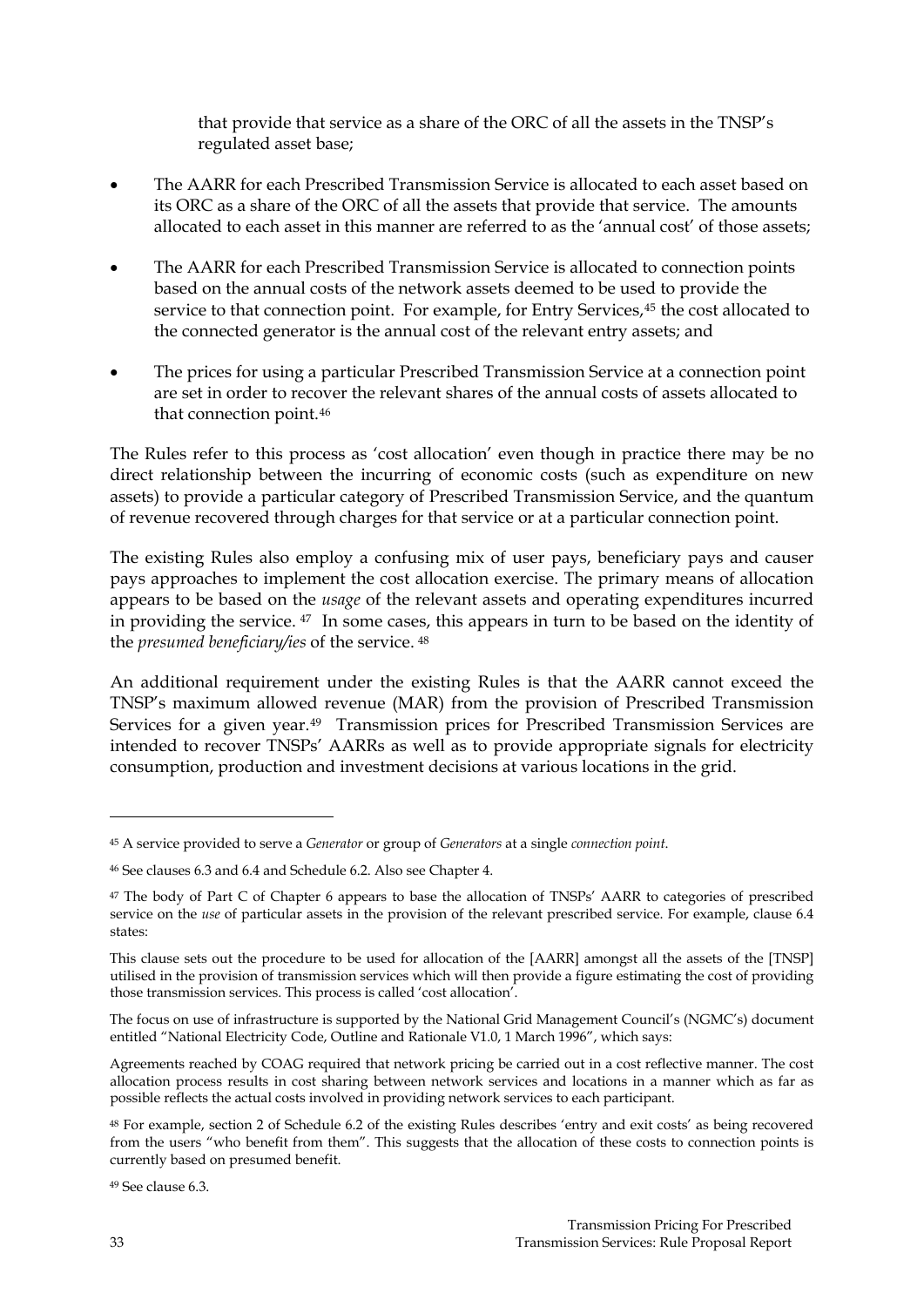<span id="page-33-0"></span>One of the more complicated aspects of this process is the allocation of allowable revenues relating to Prescribed TUoS Services to Transmission Customer connection points on a locational basis (part of the third step above). The CRNP or 'modified' CRNP methodologies are presently used for this purpose. Both of these methodologies seek to allocate the annual costs of particular network assets to Transmission Customer (load) connection points based on an engineering assessment of the transmission assets 'used' to convey electricity to those points.

The existing Rules also provide for ancillary matters such as the publication dates for transmission prices, requirements for the publication of negotiating framework by each TNSP, prudential requirements, billing and settlements process, pricing software and data and information requirements.

# **2.11 The approach in the Commission's Pricing Rule Proposal**

The fundamental consideration underlying the Commission's Proposed Pricing Rule is a view that the NEM Objective, particularly efficiency in the use of, and investment in, electricity services, is best promoted by transmission prices being based, wherever feasible, on the costs of providing the services to those users who 'cause' the costs to be incurred.

The Commission's Proposed Pricing Rule is based on three key propositions:

- Confirming the broad acceptability of the approach to pricing in the existing Rules (Chapter 3 provides greater detail on the Commission's reasons supporting this view);
- Recasting the pricing rules to a principles-based form by removing unnecessary detail on implementation and administration matters, while confirming that existing arrangements may continue to apply and providing certainty regarding pricing outcomes. The pricing principles have also been designed to allow innovation for alternative pricing methodologies to emerge over time subject to constraints in the Rules (Chapter 4 provides greater detail of the Commission's reasons for its approach to the Proposed Pricing Rule); and
- Making the procedural approach to pricing consistent with the approach taken by the Commission in its Draft Revenue Rule (Chapter 5 provides greater detail on the Commission's reasons for its approach to the procedural requirements in the Proposed Pricing Rule).

The remainder of this chapter provides a brief overview of each of these propositions.

# **2.11.1 Confirming the broad approach to pricing**

The Issues Paper raised a number of issues that fundamentally relate to the question of *who should pay how much* for Prescribed Transmission Services. Having considered submissions, the Commission has reached the view that the arrangements in the existing Rules for determining how TNSPs' allowable revenues are recovered are broadly appropriate. That is, given the NEM Objective and the high-level economic efficiency considerations that flow from it, the Commission believes that the current Rules broadly ensure that the appropriate parties are paying the appropriate amount for transmission services. Chapter 3 discusses submissions on these matters and provides the Commission's detailed rationale for its position.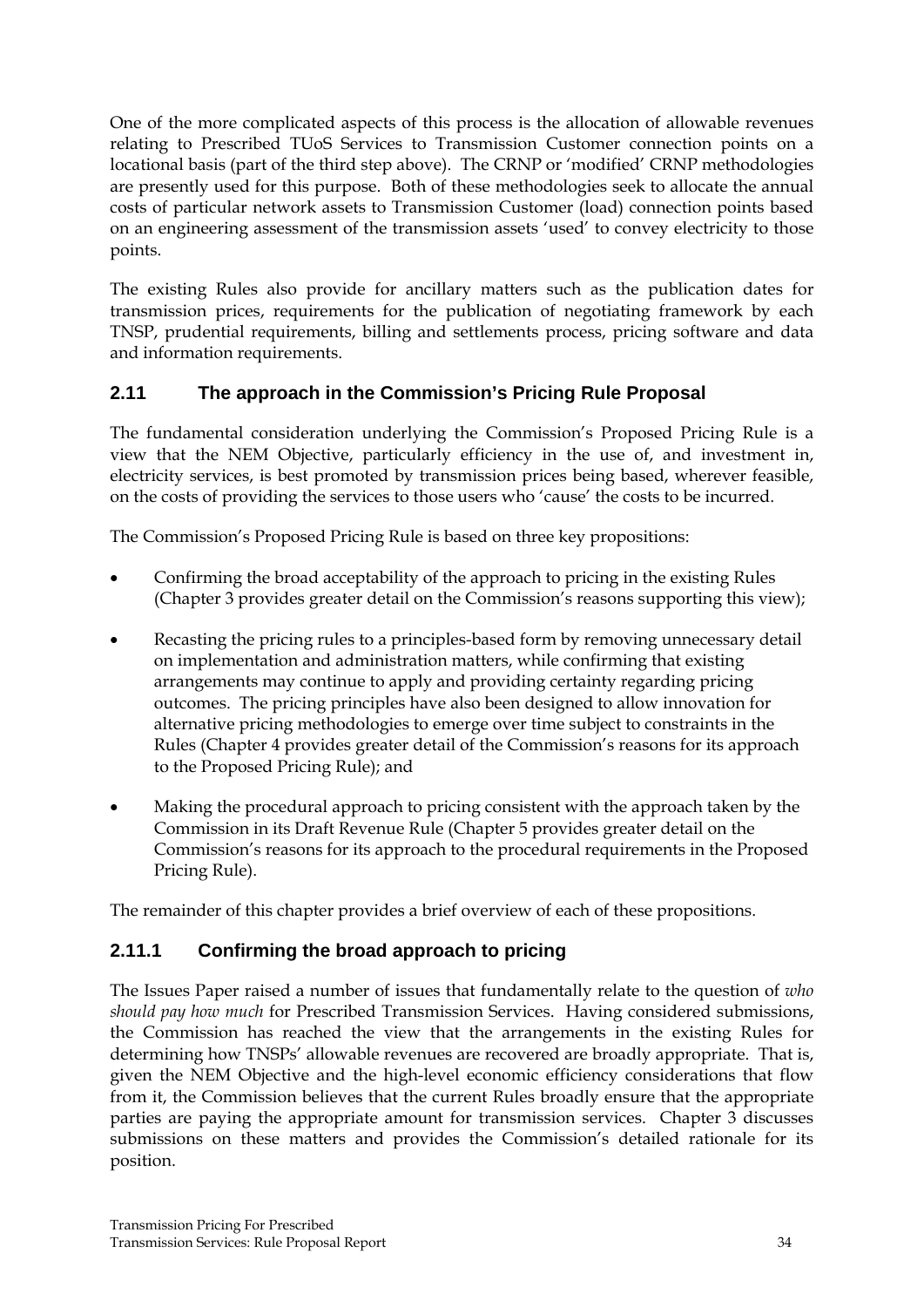### <span id="page-34-0"></span>**2.11.2 Recasting the pricing rules to a principles-based form**

The Commission has considered whether the existing Rules provide an unnecessarily detailed framework for the development, implementation and administration of prices for Prescribed Transmission Services, taking account of the views of stakeholders and the Commission's own analysis.

A number of submissions commented on the level of detail that should be included in the pricing rules. While some[50](#page-34-1) were supportive of the current level of detail in the Rules, others considered that a less detailed approach was appropriate.[51](#page-34-2) At the same time, one*[52](#page-34-3)* supported some discretion for TNSPs but less discretion for the regulator, while another*[53](#page-34-4)* was in favour of discretion for the regulator but not for TNSPs.

The Commission believes that the regulatory framework for pricing should reflect the Commission's approach to the framework for revenue regulation. In the Draft Revenue Rule, the Commission codified the key elements of a revenue-cap methodology. However, the Draft Revenue Rule delegated a number of more detailed *implementation elements* of the regime to the AER, including the form of the post-tax revenue model (PTRM) and the precise design and implementation of the incentive mechanisms to encourage efficiency in expenditure and service delivery.

This approach recognises the distinction between the key design features of the regulatory regime – such as methodologies and processes – that should be codified in Rules and the implementation elements that should not be codified in any level of detail. The codification of key design features is intended to provide a greater degree of certainty regarding the recovery of the efficient costs of service provision and the management of the potential for TNSPs to exercise market power. However, the provision of guided discretion on implementation elements of the regime to TNSPs and the AER has the benefit of enabling current practices to continue while allowing innovation to occur where appropriate.

In light of the proposed approach to revenue regulation and the views in submissions, the Commission believes that the current approach to the implementation and administration of pricing methodologies is inappropriately detailed. Therefore, the Proposed Pricing Rule embodies a shift to a principles-based regulatory framework. This means that the Rules should be confined to setting out pricing principles and requiring the implementation of the principles through pricing methodologies proposed by TNSPs for the approval of the AER in accordance with the Rules. This approach ensures consistency between the regulatory frameworks for transmission pricing and revenue.

The Commission's reasons for the specific principles adopted for the Proposed Pricing Rule are described in further detail in Chapter 4 below.

<span id="page-34-1"></span><sup>50</sup> TNOs, December 2005, p.4; TransGrid, 30 December 2005, pp.4-5; MEU, December 2005, p.17.

<span id="page-34-2"></span><sup>51</sup> Ergon Energy (Distribution), 30 December 2005, p.2; Citipower/Powercor, 25 January 2006, p.2; UED, December 2005, p.5.

<span id="page-34-3"></span><sup>52</sup> AGL, 20 January 2006, pp.3 and A-1.

<span id="page-34-4"></span><sup>53</sup> PIAC, 6 January 2006, pp.2-3.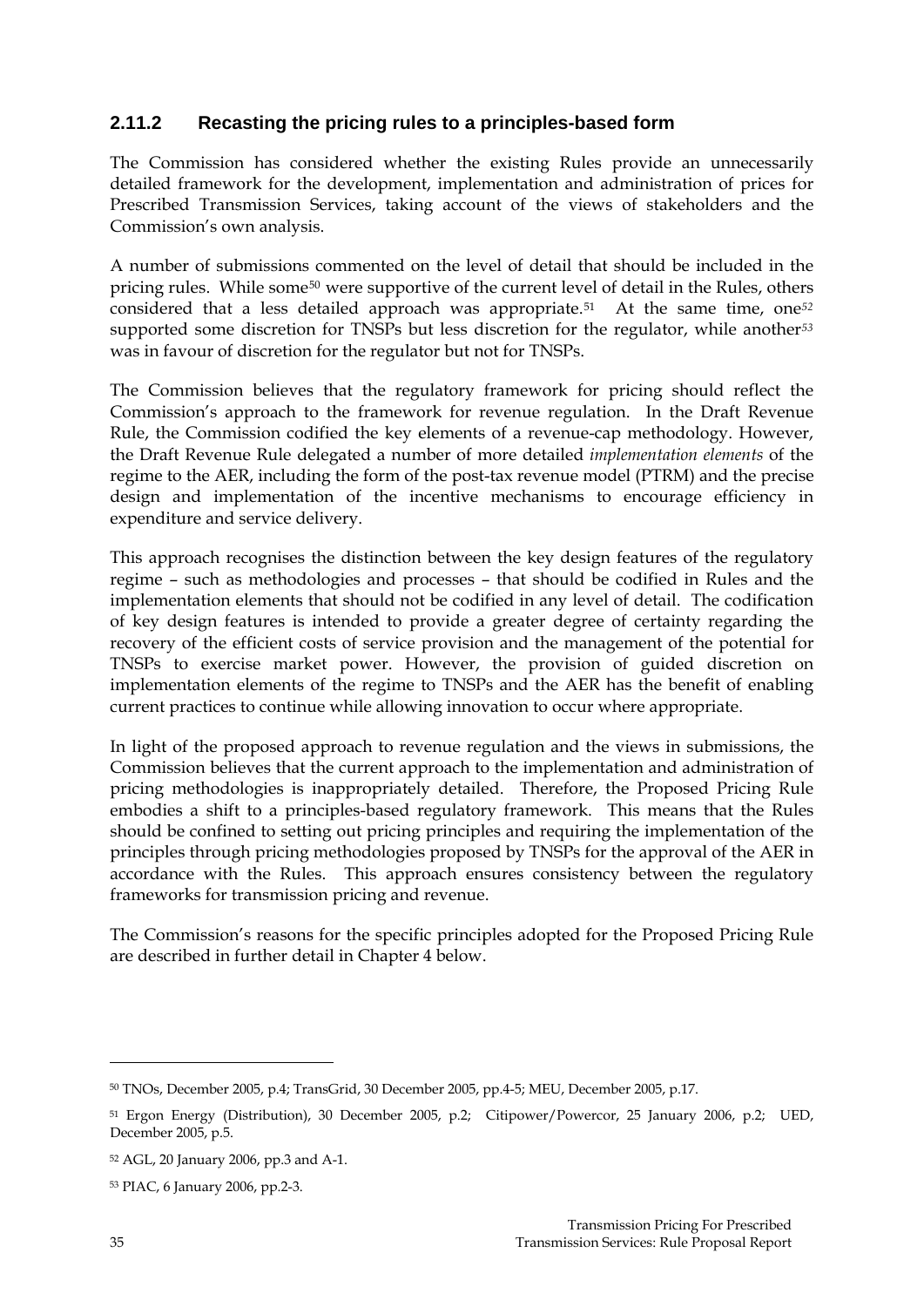#### <span id="page-35-0"></span>**2.11.3 Development of the procedural framework for the Proposed Pricing Rule**

The proposed procedural approach involves:

- the TNSP proposing a pricing methodology prior to each regulatory control period;
- the AER is being required by the Rules to approve the proposed methodology so long as it conforms to the principles in the Rules and the AER's guidelines (if applicable);
- the AER being able to substitute its own methodology where the proposed methodology does not conform to the Rules and the guidelines;
- the AER monitoring the TNSP's prices to ensure they are consistent with the approved pricing methodology.

This approach aims to harness TNSPs' superior information about their physical networks and business operations in promoting the development of methodologies that satisfy the pricing principles in the Rules while minimising their implementation costs. More detail on the rationale for this approach is contained in Chapter 5.

Overall, the Commission considers that the approach embodied in the Proposed Rule advances the NEM Objective by providing for a principles-based approach that facilitates efficiency in pricing, removing unnecessary prescription in Rules and allowing flexibility for innovative pricing methodologies to develop over time.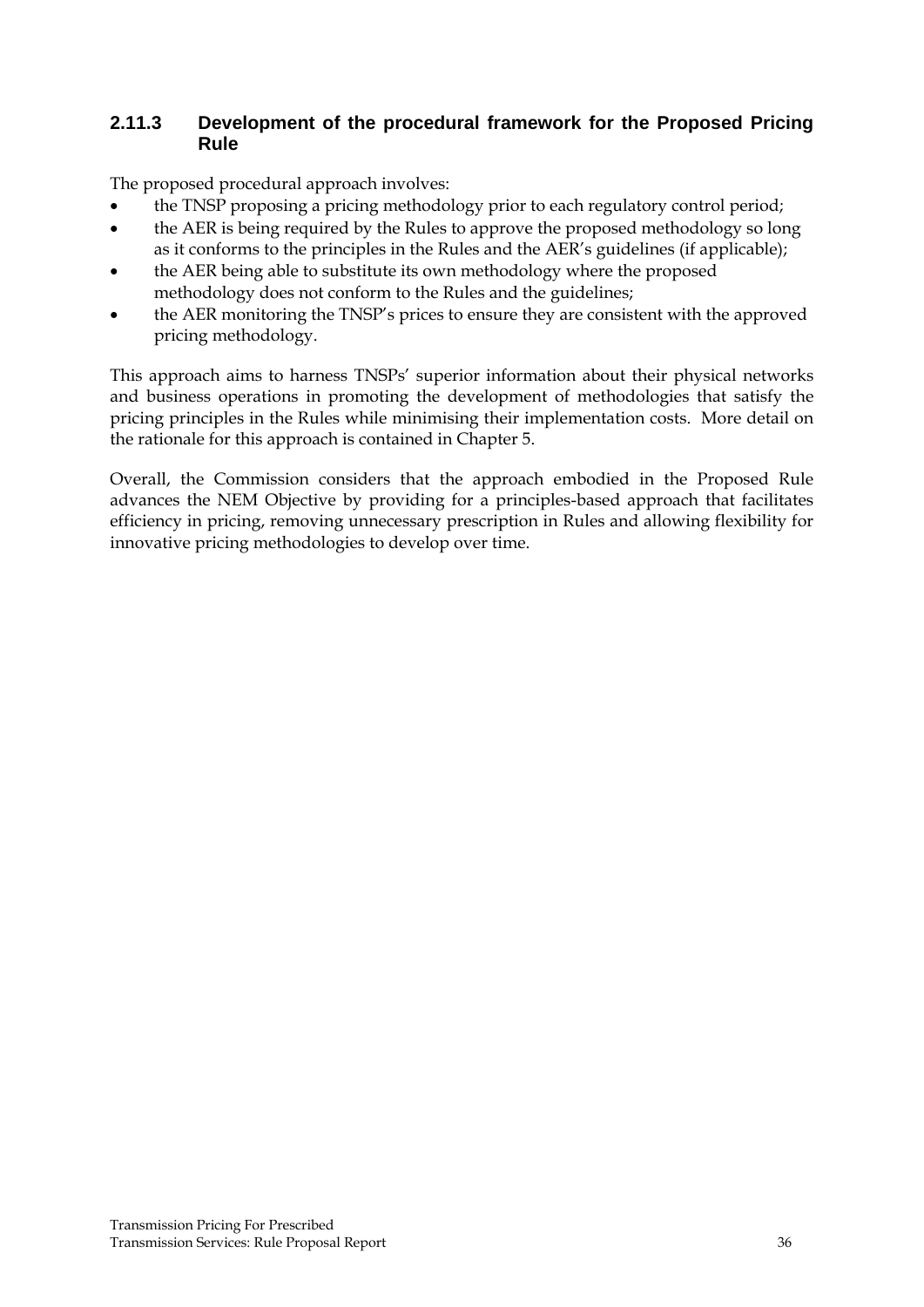# **3 Key network pricing issues**

In reviewing the transmission pricing rules, the Commission has examined the pricing methodology contained in the existing rules, and various problems with it as raised in submissions. Consistent with the views in submissions from EnergyAustralia,[54](#page-36-0) Macquarie Generation,<sup>[55](#page-36-1)</sup> Powerlink,<sup>[56](#page-36-2)</sup> TransGrid<sup>[57](#page-36-3)</sup> and the TNOs,<sup>[58](#page-36-4)</sup> the Commission does not presently believe there is a case for substantive changes to the existing arrangements for transmission pricing at the present time. However, as discussed below, this position is conditional on the outcomes of other reviews presently underway, particularly the CMR.

This chapter examines the various problems identified in submissions with the existing application of the pricing methodology and provides the Commission's detailed reasons for its view on these issues.

Prices for Prescribed Transmission Services are the means by which TNSPs are able to recover their regulated revenues (ie their AARRs). Therefore, any given set of transmission prices represents a response to the question of *who pays how much* towards the cost of providing Prescribed Transmission Services between:

- Different types of network user consumer network users and generator network users (and NSPs in their capacity as parties that inject or withdraw from the network);
- Different locations of network user network users located in different parts of a TNSP's network may be required to pay different amounts; and
- Different consumption and generation patterns network users with different consumption or production volumes or profiles may be required to pay different amounts.

The discussion below is structured around these three dimensions, and explains why the Commission believes that the current approach is consistent with the NEM Objective.

## **3.1 Transmission pricing between types of network users**

## **3.1.1 Current approach in the Rules**

As noted in the Pricing Issues Paper, under the current Rules, directly-connected electricity consumers (Transmission Customers) pay the majority of TNSPs' allowable revenues through charges for Prescribed Transmission Services. Generators pay only 'shallow' connection costs, being the costs of those assets specifically required to connect the generator to the existing shared network. Under the alternative, a 'deep' connection charging approach, the connecting party may be required to pay for any incremental investment elsewhere in the shared transmission network required to accommodate the new connection. Generators in the NEM also do not pay charges (known as use of system charges) in respect of the recovery of the costs of the existing shared network.

-

<span id="page-36-0"></span><sup>54</sup> EnergyAustralia, 23 December 2005, pp.3 and 9.

<span id="page-36-1"></span><sup>55</sup> Macquarie Generation, 3 January 2006, p.1.

<span id="page-36-2"></span><sup>56</sup> Powerlink, p.2.

<span id="page-36-3"></span><sup>57</sup> TransGrid, letter, 30 December 2005, p.1.

<span id="page-36-4"></span><sup>58</sup> TNOs, December 2005, pp.1 and 7.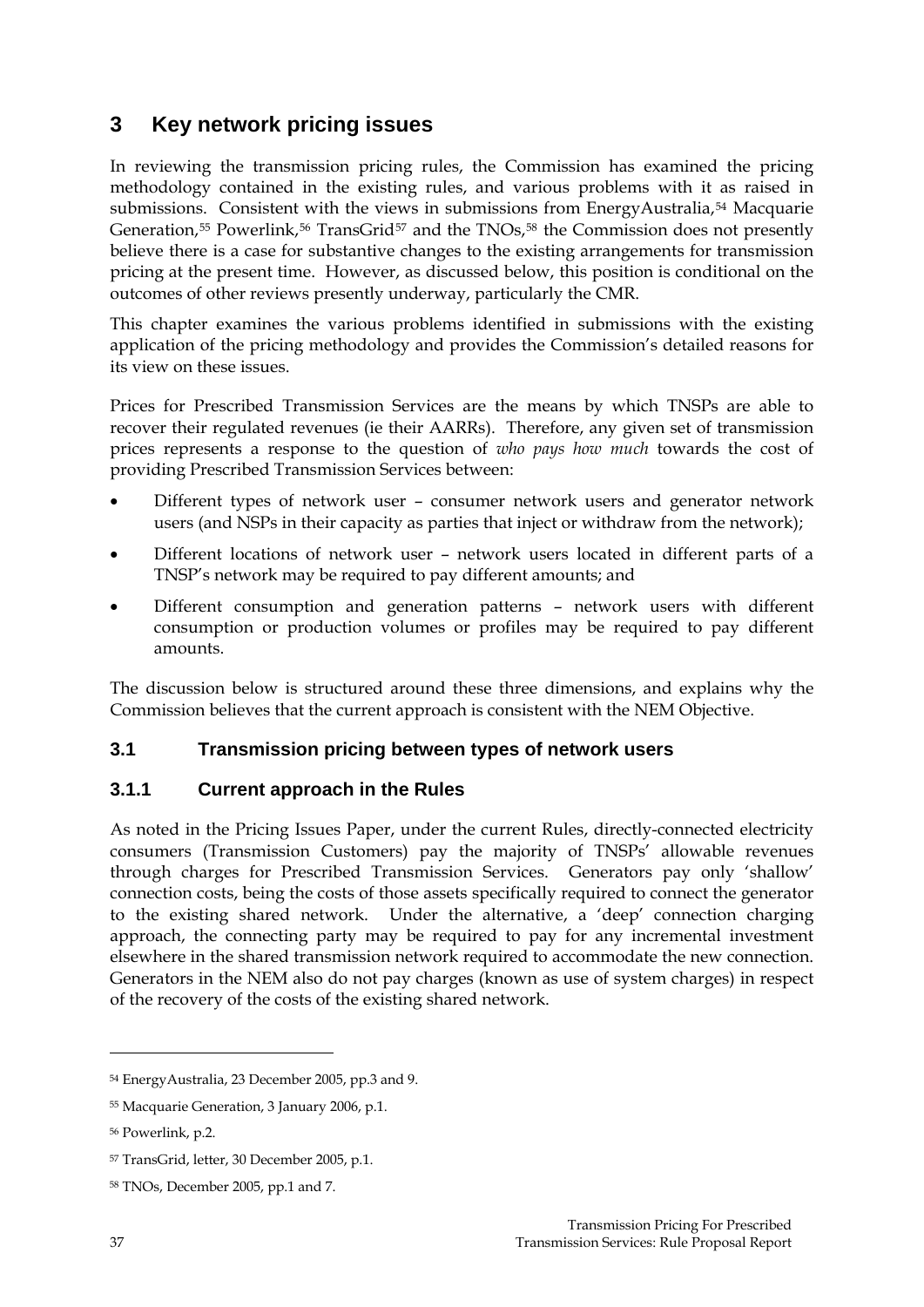# **3.1.2 Submissions**

Submissions were mixed on the question as to whether generators should pay more than they currently do in relation to the shared transmission network. One of the key issues raised was whether generators should pay 'deep connection' charges and, if so, whether they should be granted some form of firm access right in return. The issue of the appropriateness of generators paying shared network charges (not based on connection) was also raised in several submissions (see further below).

#### Shallow versus deep connection charges

On the issue of deep versus shallow connection, Macquarie Generation,<sup>[59](#page-37-0)</sup> NSPMA,<sup>[60](#page-37-1)</sup> Origin Energy, $61$  Citipower/Powercor $62$  and UED $63$  supported the current shallow connection regime, in which generators do not contribute to downstream network augmentation costs that follow from their connection.

On the other hand, AGL<sup>[64](#page-37-5)</sup> and The Group<sup>[65](#page-37-6)</sup> supported a deep connection regime in which generators are required to pay for downstream network costs arising from their connection. This was presented as a move to a more refined causer pays regime than exists presently. Under the AGL and The Group's proposal, existing generators would not have to pay deep connection charges because, by definition, their decisions could not cause new investment to be required.<sup>[66](#page-37-7)</sup> The Group also proposed a regime of access rights to promote voluntary augmentations, prevent free-riding and facilitate congestion management.<sup>[67](#page-37-8)</sup> Combining all of these measures would, in The Group's view, help ensure efficient locational decisions for new generation investment because generators would face the cost consequences of their actions.[68](#page-37-9) The Group also considered that there was no incompatibility between access rights and open access, referring to the gas transportation regime as an example, $69$  and that access rights would promote investment certainty.[70](#page-37-11) The Group pointed out specific examples where, in its view, the lack of such a regime has led to inefficient generator locational decisions<sup>[71](#page-37-12)</sup>

- <span id="page-37-5"></span>64 AGL, 20 January 2006, pp.2 and B-1.
- <span id="page-37-6"></span>65 The Group, December 2005, pp.1, 13 and 24.

- <span id="page-37-8"></span>67 The Group, December 2005, p.18.
- <span id="page-37-9"></span>68 The Group, December 2005, p.24.
- <span id="page-37-10"></span>69 The Group, December 2005, p.16.
- <span id="page-37-11"></span>70 The Group, December 2005, p.15.
- <span id="page-37-12"></span>71 The Group, December 2005, pp.19-21.

<span id="page-37-0"></span><sup>59</sup> Macquarie Generation, 3 January 2006, pp.1-2.

<span id="page-37-1"></span><sup>60</sup> NSPMA, 12 December 2005, p.4.

<span id="page-37-2"></span><sup>61</sup> Origin, 6 January 2006, pp.5-6.

<span id="page-37-3"></span><sup>62</sup> Citipower/Powercor, 25 January 2006, p.4.

<span id="page-37-4"></span><sup>63</sup> UED, December 2005, pp.12-13.

<span id="page-37-7"></span><sup>66</sup> AGL, 20 January 2006, p.2; The Group, December 2005, p.22.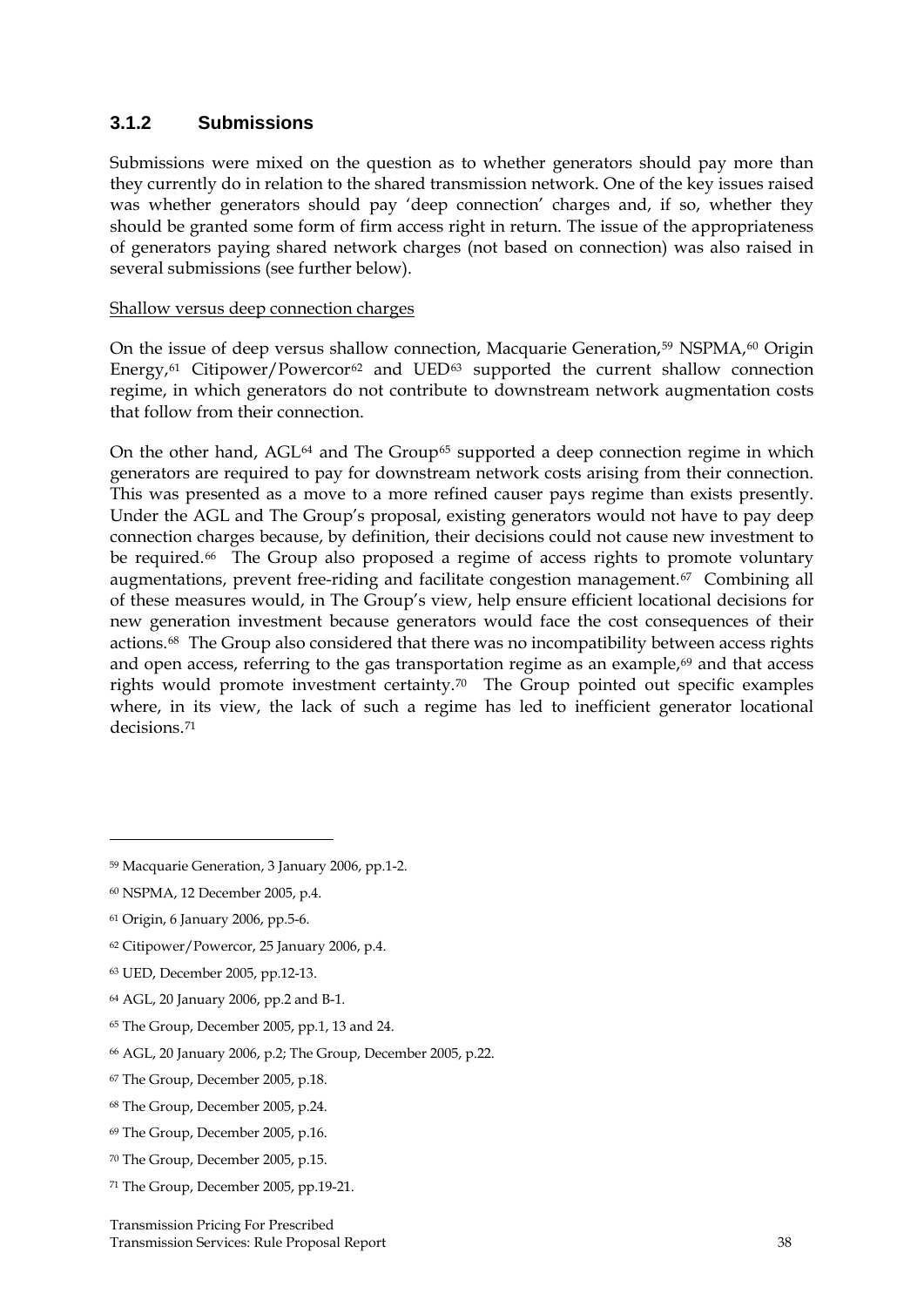TRUenergy also supported the development of an access rights regime based on the existing CSP/CSC trial to produce efficient locational signals for generators and also pointed out some examples of what it regarded as inefficient investments.[72](#page-38-0)

Powerlink, while not opining on deep versus shallow connection, sought to refute The Group's argument that new generators could 'cause' transmission investment to be triggered under the Regulatory Test. In its supplementary submission, Powerlink noted that:

*"…the arrival (impending or actual) of a new generator does NOT trigger a Regulatory test nor cause a TNSP to undertake an augmentation."[73](#page-38-1)* 

Rather, according to Powerlink, it is the need to serve load growth that 'causes' transmission investment to be undertaken. Powerlink also sought to refute The Group's and AGL's claim that recent generation investments in south-east Queensland were inefficient.<sup>[74](#page-38-2)</sup>

TransGrid's submissions made some similar points to those made by Powerlink. TransGrid argued that under the current regime, transmission is built to serve the needs of loads rather than generators.[75](#page-38-3) If generators seek investment additional to what can be justified under the Regulatory Test, they are required to pay for it. In TransGrid's view, this creates a 'hybrid' shallow and deep connection regime.<sup>[76](#page-38-4)</sup> It also implies that generators receive "clear and appropriate signals regarding current and future network congestion", due to regional price differentials and regulatory arrangements such as the Regulatory Test.[77](#page-38-5) TransGrid noted that one advantage of the existing shallow connection approach was that there was a broad correspondence between 'radial' assets (which are relatively easy to assign on a user pays basis) and shared network assets (which are difficult to assign in a cost-reflective manner).<sup>[78](#page-38-6)</sup> A deep connection policy could risk deterring some generation investment.<sup>[79](#page-38-7)</sup> However, TransGrid acknowledged that pragmatic solutions to overcome these issues may be available and would not necessary conflict with an open access regime.<sup>[80](#page-38-8)</sup>

Macquarie Generation did not support a deep connection regime, arguing that such a regime:

- was not necessary to ensure generators made efficient locational decisions, given the other signals generators faced such as the impact of the likelihood of future constraints on the ability to secure finance and the availability of fuel and water;
- would increase complexity; and

<span id="page-38-0"></span><sup>72</sup> TRUenergy, pp.3-5.

<span id="page-38-1"></span><sup>73</sup> Powerlink supplementary submission, 13 January 2006, pp.1-2.

<span id="page-38-2"></span><sup>74</sup> Powerlink supplementary submission, 13 January 2006, pp.3-4.

<span id="page-38-3"></span><sup>75</sup> TransGrid, 30 December 2005, p.18.

<span id="page-38-4"></span><sup>76</sup> TransGrid, 30 December 2005, p.15.

<span id="page-38-5"></span><sup>77</sup> TransGrid, 30 December 2005, p, pp.2 and 17.

<span id="page-38-6"></span><sup>78</sup> TransGrid, 30 December 2005, p.6.

<span id="page-38-7"></span><sup>79</sup> TransGrid, 30 December 2005, p.16.

<span id="page-38-8"></span><sup>80</sup> TransGrid, 30 December 2005, pp.16-17.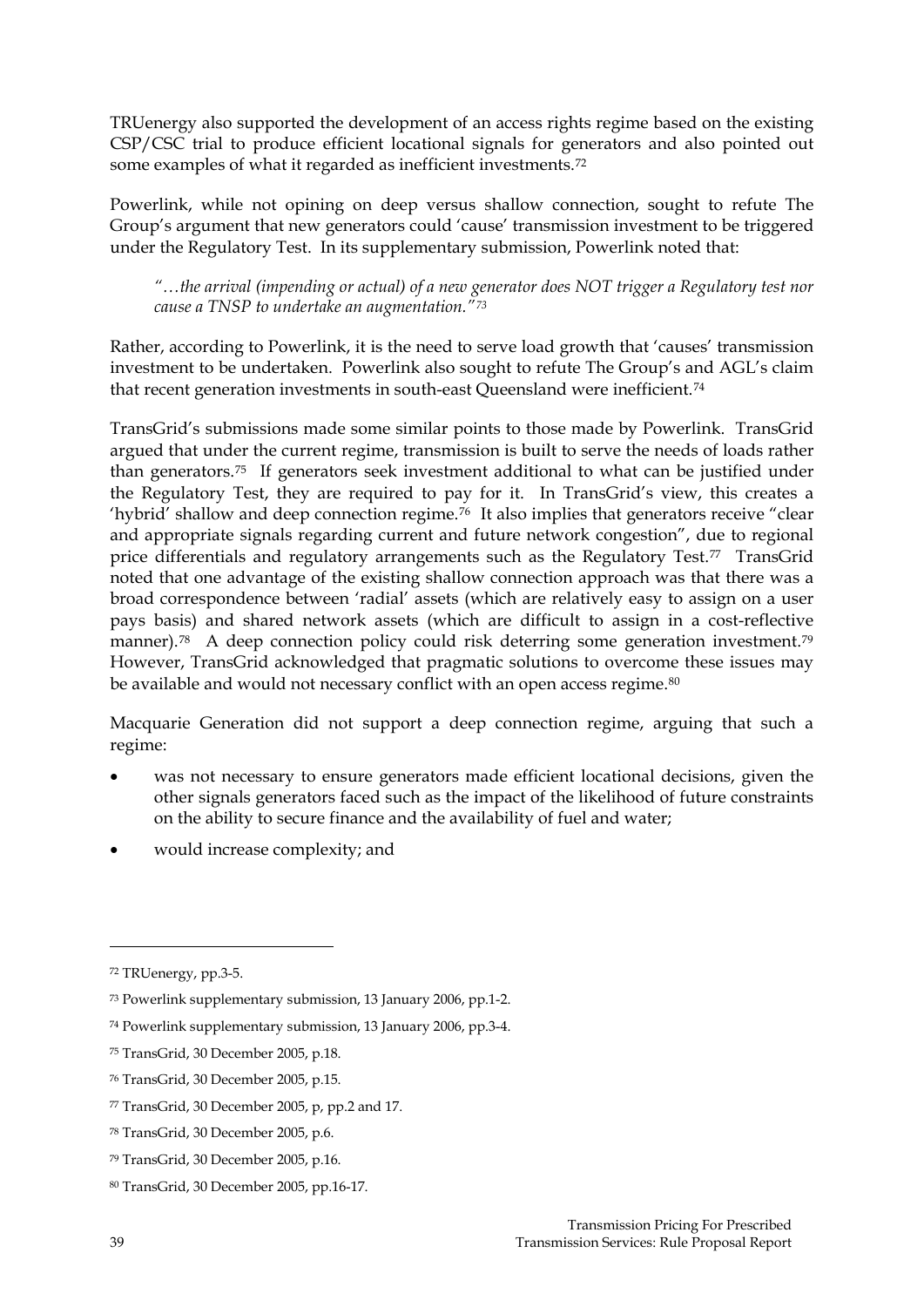would implicitly create a form of access rights for incumbent generators.<sup>[81](#page-39-0)</sup>

Similarly, Origin considered that deep connection charges were inappropriate because, in its view, the Regulatory Test provides efficient locational signals to generators, and consumers should pay for the shared network because they ultimately benefit from it.<sup>[82](#page-39-1)</sup>

EnergyAustralia also did not support a deep connection charging regime for generators in most cases. It expressed the view argued that:

*The introduction of a deep connection policy funded via capital contributions could potentially stifle much needed investment in the electricity market, thereby undermining a core NEM objective. This would act as a significant barrier to entry for new generators, further fuelling the current transmission cost inequity with existing generators.[83](#page-39-2)*

### Prescribed Generator TUoS charges

Despite not supporting a deep connection regime, EnergyAustralia did support a regime modelled on the British arrangements where generators are obliged to pay use of system charges, based on their location in the network.[84](#page-39-3) These charges would apply to both new and existing generators and bear no direct relation to downstream augmentation costs that may follow from their connection. At the same time, however, EnergyAustralia noted that a TUoS charging regime for generators would represent a "seismic shift in the cost allocation arrangements" and would have distributional and implementation consequences.[85](#page-39-4)

Submissions from several other parties also appeared to support the notion that generators should contribute towards the costs of the shared network. For example, although MEU argued that requiring new generators (only) to pay deep connection charges could create a barrier to new investment, it submitted that all generators should contribute to the costs of the shared network based on the extent to which they use the network to deliver their output to the regional reference node.<sup>[86](#page-39-5)</sup> MEU said that the current system has failed because the lack of locational signals has resulted in new generation not being developed near load centres.[87](#page-39-6) Energex supported generators paying a contribution to shared network costs on the basis that this would provide efficient locational signals.<sup>[88](#page-39-7)</sup> The EAG and EUAA recommended that the Commission address the material deficiencies in the current pricing arrangements – particularly the 'first instance' allocation of all shared network costs to energy end-users.<sup>[89](#page-39-8)</sup> The EAG and EUAA submission also put forward a case for a beneficiary pays form of charging in respect of the shared network, perhaps with higher charges in generation-rich

<u>.</u>

<span id="page-39-7"></span>88 Energex, 21 December 2005, p.4.

<span id="page-39-0"></span><sup>81</sup> Macquarie Generation, 3 January 2006, pp.1-2.

<span id="page-39-1"></span><sup>82</sup> Origin, 6 January 2006, pp.5-6.

<span id="page-39-2"></span><sup>83</sup> EnergyAustralia, 23 December 2005, p.18.

<span id="page-39-3"></span><sup>84</sup> EnergyAustralia, 23 December 2005, pp.18-19.

<span id="page-39-4"></span><sup>85</sup> EnergyAustralia, 23 December 2005, p.19.

<span id="page-39-5"></span><sup>86</sup> MEU, December 2005, pp.38-40.

<span id="page-39-6"></span><sup>87</sup> MEU, December 2005, p.39.

<span id="page-39-8"></span><sup>89</sup> EAG and EUAA, January 2006, Executive Summary p.i.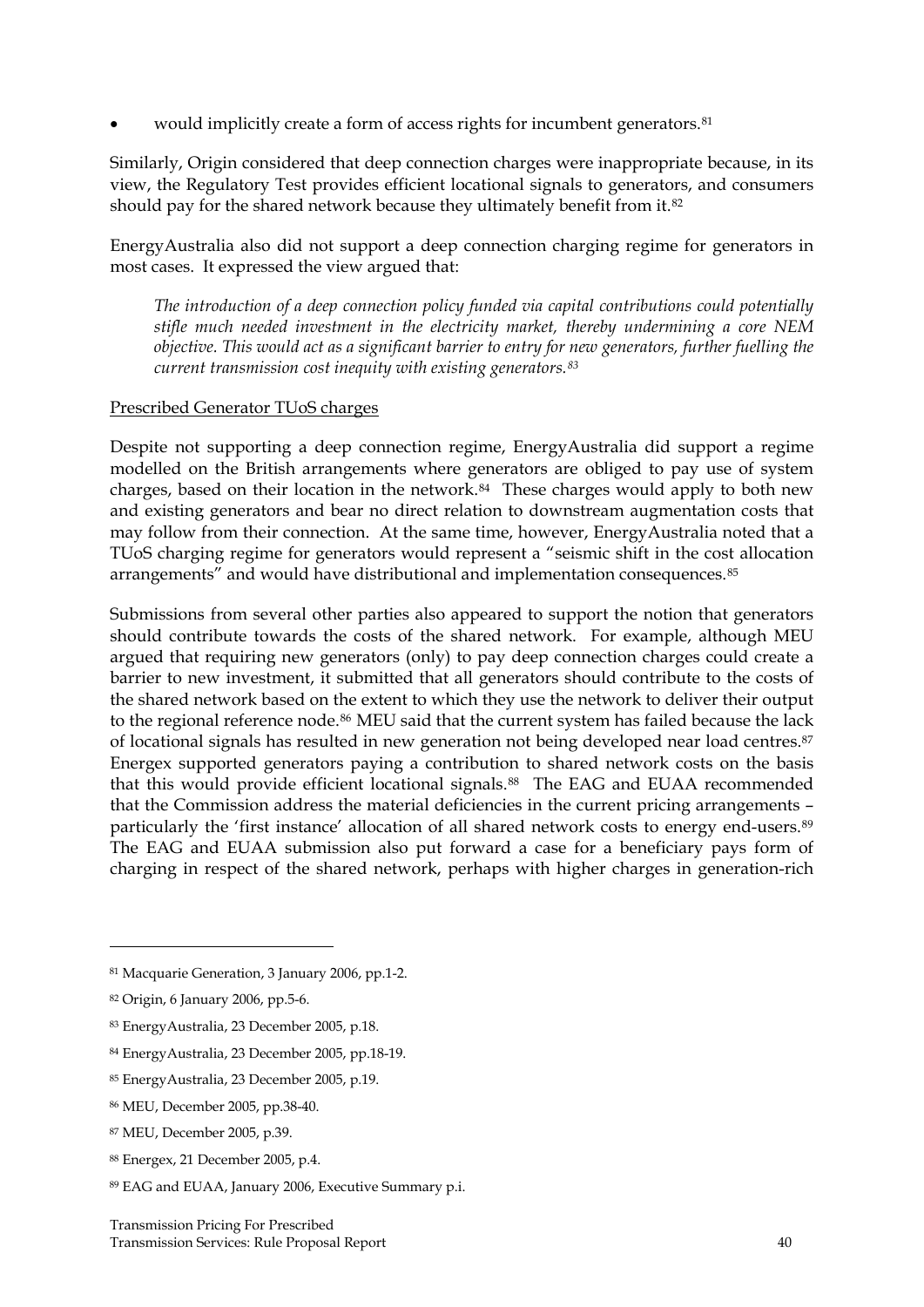zones than generation-poor zones, on the basis that this would promote efficient investment decisions in transmission and generation.<sup>[90](#page-40-0)</sup>

The TEC considered that some form of charging generators "for more than just the costs associated with their connection into the system…" would be appropriate. However the TEC's main concern lay with embedded generator charging:

*What is particularly inappropriate, however, is the differential in charging for major generators and embedded generators; the charges should be based on the same principles.*[91](#page-40-1)

Finally, the NGF supported the current regime whereby consumers paid sunk network costs on the basis that:

*Application of the sunk costs to consumers is unlikely to impact consumption and utilisation of the network whereas the same charge applied to generators would distort efficient energy consumption and dispatch.[92](#page-40-2)*

### **3.1.3 Commission's assessment**

Having considered all of the submissions, and subject to the outcomes of other reviews presently underway (see below), the Commission does not consider there is a strong case at this time to move away from the existing allocation of allowable transmission revenues principally to loads (as opposed to generators). Given other signals operating in the market, the Commission does not believe that requiring generators to either pay deep connection charges or to contribute towards the recovery of shared network costs would materially improve the efficiency of generator locational investment decisions or otherwise promote the NEM Objective.

### Shallow versus deep connection charges

On the issue of deep connection charges, the Commission agrees with the views of TransGrid, Macquarie Generation, EnergyAustralia and Origin that deep connection charges may create additional regulatory complexity and deter new generation investment, thereby harming competition and the long-term interests of end-use consumers. Further, as noted by Powerlink, generation investment does not 'cause' new transmission investment to be undertaken. Shared transmission investment is primarily undertaken to serve the needs of reliable supply to loads. Therefore, in keeping with the high-level 'causer pays' principle<sup>[93](#page-40-3)</sup>, the Commission does not believe that a move to deep connection charges for generators is justified.

However, this position is conditional on the outcomes of other reviews presently underway – particularly, the CMR. The Commission understands that while generators do not 'cause' transmission investment, the siting of new generators in particular locations can contribute to transmission congestion such that the ability of existing generators to evacuate power is adversely affected. The CMR is currently examining this issue and if it concludes that there

-

<span id="page-40-0"></span><sup>90</sup> EAG and EUAA, January 2006, p.11.

<span id="page-40-1"></span><sup>91</sup> TEC, 30 December 2005, p.10.

<span id="page-40-2"></span><sup>92</sup> NGF, 3 January 2006, p.2.

<span id="page-40-3"></span><sup>93</sup> As discussed in Chapter 2 above.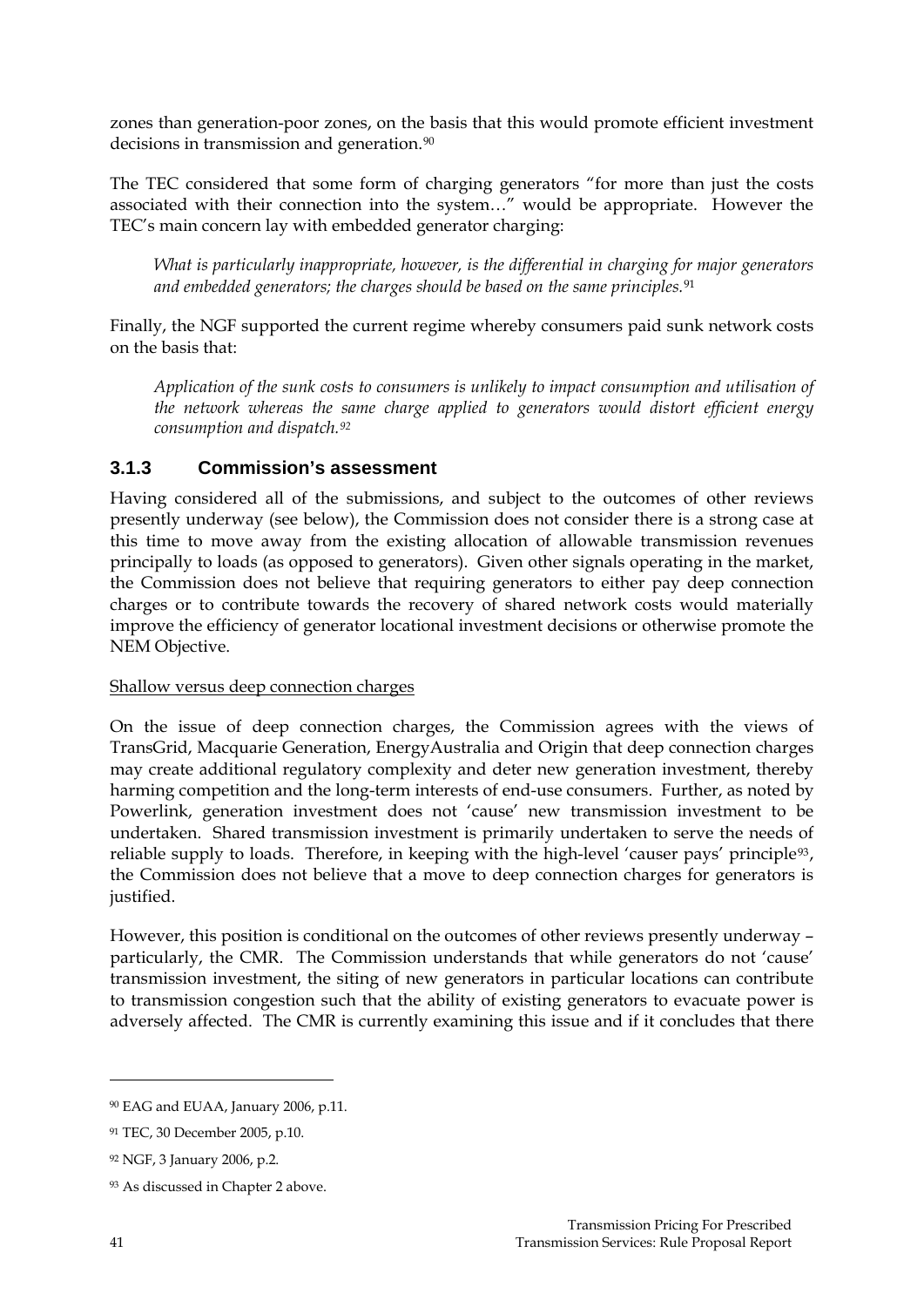is a role for transmission pricing to facilitate more efficient generator decision-making, the Commission will take this into account in finalising the transmission pricing arrangements. The Commission expects to publish a Draft Report on the CMR before the end of 2006 and a Final Report by the end of March 2007. The Commission will ensure that its Final Pricing Rule (which must be published by 1 January 2007) is consistent with the position it reaches in the Draft Report on the CMR.

In addition, Part D of the Draft Revenue Rule sets out a new framework for the pricing of Negotiated Transmission Services. This framework clarifies that generators (or load network users) may negotiate with TNSPs for the provision on services that vary from or are additional to Prescribed Transmission Services. For example, a generator may seek a higher level of *potential* power transfer capability and be willing to fund a downstream transmission augmentation to help provide this Negotiated Transmission Service. If and when this occurs, the Proposed Pricing Rule will not govern the prices charged – this will be a matter for the Negotiated Transmission Pricing arrangements under the Draft Revenue Rule. Hence, the Commission's position on the maintenance of a shallow connection charging approach for generators relies on the implementation of its proposals for Negotiated Transmission Service pricing in the Draft Revenue Rule. The Commission seeks stakeholder comment on whether this division of roles between the pricing rules and revenue rules is complementary and appropriate, with a view to finalising the principles and processes for Negotiated Transmission Services in its Final Revenue Rule.

In this context, the Commission is aware of guidelines published by VENCorp that seek to clarify the dividing line between costs that connecting parties should be obliged to pay for, and costs that should be passed on to transmission network users at large.<sup>[94](#page-41-0)</sup> In general, the guidelines provide for connecting parties to pay for the costs of augmentations necessary to enable their connection to meet an automatic, minimum or negotiated access standard. However, where a connection applicant seeks an increase in power transfer capability, VENCorp may undertake a preliminary analysis of the relevant augmentation using the Regulatory Test. If the augmentation is likely to satisfy the Regulatory Test, the costs of the augmentation will be recovered from Prescribed Transmission Service charges. However, if the augmentation is not likely to satisfy the Regulatory Test, the connection applicant has the option of funding the augmentation itself (but without receiving any access rights over the increase power transfer capacity). The guidelines also provide for reimbursement where a connecting party pays for an augmentation and another party later seeks to use the relevant assets in order to connect to the transmission network.

The Commission considers that VENCorp's guidelines make a valuable contribution to the debate on the appropriate delineation between assets that provide Prescribed Transmission Services and those that provide Negotiated Transmission Services. The Commission notes that the approach it has adopted for Negotiated Transmission Services in the Draft Revenue Rule and its proposed approach to the pricing of Prescribed Transmission Services is generally consistent with the approach taken in VENCorp's guidelines. The Commission seeks stakeholder views on VENCorp's guidelines and their consistency with the Commission's approach to Negotiated and Prescribed Transmission Services.

The Commission will give further attention to this issue in its work on the Rules for regulating transmission revenues.

<span id="page-41-0"></span><sup>94</sup> VENCorp, Victorian Electricity Transmission Network Connection Augmentation Guidelines, August 2005.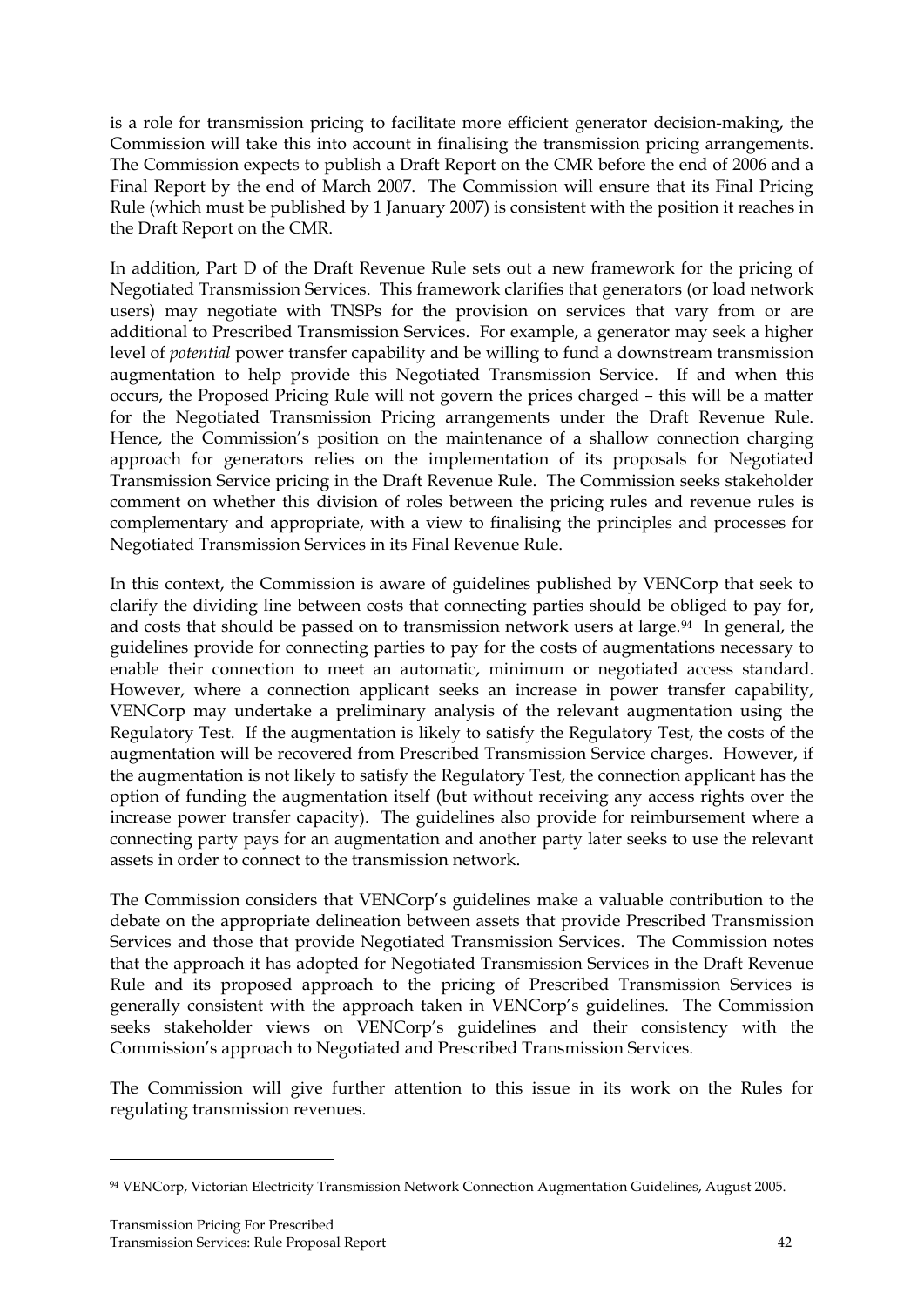### Prescribed Generator TUoS charges

The Commission also does not presently believe there is a case for requiring generators to pay ongoing charges in respect of Prescribed TUoS Services, as suggested in some submissions. Even an advocate for this proposal, EnergyAustralia, noted that such a move would represent a profound shift from the existing arrangements and, in the Commission's view, it is far from clear whether it would be worthwhile. Generator TUoS charges would most likely be ultimately passed on to loads, potentially distorting bidding and dispatch in the process. While the British electricity market and several others do apply generator locational use of system charges, as noted in the Pricing Issues Paper, these markets generally have fewer (or one) pricing regions and different regulatory arrangements governing transmission investment. Further, the Commission again emphasises the intended role of the framework for Negotiated Transmission Services pricing in the Draft Revenue Rule. This allows for Generators to agree to pay TNSPs for services that fall outside the definition of Prescribed Transmission Services.

For these reasons, and because the Commission is not aware of generator TUoS charges actually in operation anywhere in the NEM, the Commission has proposed to remove the scope for prescribed Generator TUoS charges in the Rules. This should help simplify the pricing Rules and promote improved certainty in the regulatory framework.

## **3.2 Transmission pricing between different network user locations**

# **3.2.1 Current approach in the Rules**

Under the current Rules, a share of TNSPs' allowable revenues allocated to Prescribed Use of System Services is recovered on a locational basis and the remainder on a postage-stamped basis. The locational share is allocated to Transmission Customer connection points based on the CRNP or modified CRNP methodologies contained in Schedule 6.4 of the Rules and is recovered through the Customer TUoS Usage Charge. The postage-stamped share is recovered through the Customer TUoS General Charge, which also applies only to Transmission Customers.

## **3.2.2 Submissions**

A number of submissions discussed CRNP and modified CRNP. EnergyAustralia, Ergon Energy (Distribution), Powercor/Citipower and TransGrid considered CRNP to be a workable compromise between the degree of complexity and accuracy in pricing.<sup>[95](#page-42-0)</sup>

The MEU submission disagreed with this view, arguing that, "current methodologies are distortionary and do not follow economic efficiency principles."[96](#page-42-1) The MEU proposed the following cost allocation for use of the transmission network:

- *1. Allocate 100% of the use of system costs, not 50%*
- *2. Should be forward looking rather than up to 2 years behind reality*

<span id="page-42-0"></span><sup>95</sup> EnergyAustralia, 23 December 2005, p.9; Ergon Energy (Distribution), 30 December 2005, p.4; Citipower/Powercor, 25 January 2006, p.3; TransGrid, 30 December 2005, p.9.

<span id="page-42-1"></span><sup>96</sup> MEU, December 2005, p.29.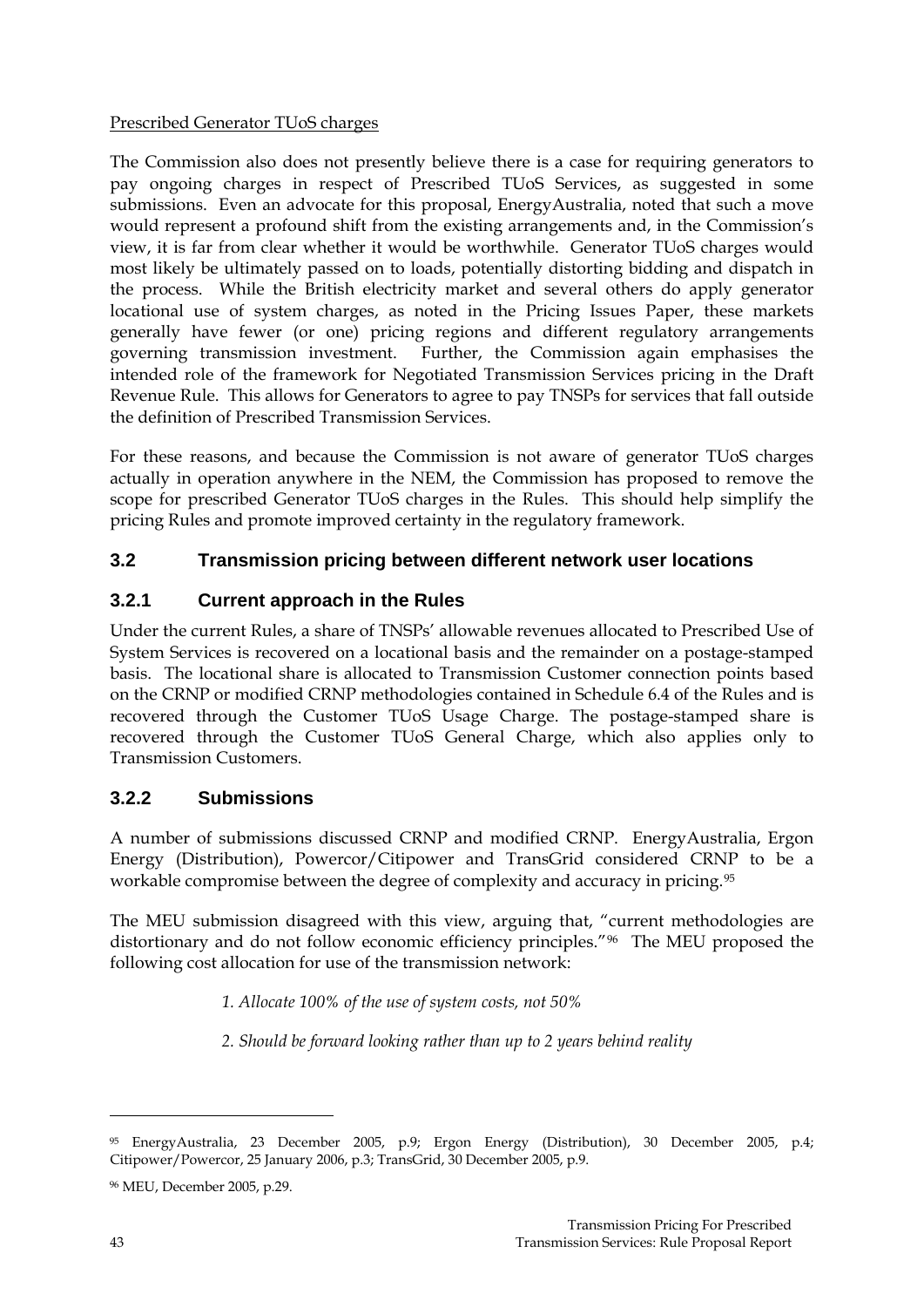- *3. Should recognize that the cost of oversized assets should be optimized to the demand actually to be incurred (using forward looking techniques)*
- *4. Should be allocated on demand and not on consumption[97](#page-43-0)*

Various submissions addressed the question of whether the CRNP is clearly explained in the existing Rules. The MEU submission considered that the Rules should specify how the cost allocation is derived and the AER should be required to verify that the TNSP has followed the Rules.[98](#page-43-1) Ergon Energy (Distribution) wanted the AER to have adequate discretion to approve alternative pricing methods. UED considered that transparency would be enhanced if the Rules required the TNSP's to publish:

> *… the rationale for their tariff structures (in so far as such matters are not prescribed in the Rules) so as to demonstrate how those tariff structures accord with the pricing principles in the Rules.[99](#page-43-2)*

EnergyAustralia proposed that the AER convene a meeting of TNSP pricing practitioners to ascertain areas of pricing that could be better defined in the Rules and the Commission to make no changes to the 'fine detail' of the Rules without consulting with the TNSPs.[100](#page-43-3)

By contrast, TransGrid was of the view that the CRNP methodology is explained well in the Rules.[101](#page-43-4)

The Issues Paper also raised the question of the 'modified CRNP' option provided for in the Rules and the criteria that should be met before it can be implemented. On this issue, many submissions were in favour of the Rules prescribing the criteria for the AER to approve a modified CRNP methodology (or other alternative methodologies).[102](#page-43-5) One submission proposed that TNSPs should have access to merits review of AER decisions on this matter.[103](#page-43-6) Another respondent argued that the bias in the Rules towards CRNP over modified CRNP ought to be removed and that the best way to achieve this would be to make the approval processes for both methodologies the same.[104](#page-43-7)

As to whether only the TNSP or any transmission network user should be able to request the use of modified CRNP, responses were generally divided between NSPs and large directlyconnected consumers. Large consumers and one DNSP supported non-TNSPs proposing

-

<span id="page-43-0"></span><sup>97</sup> MEU, December 2005, p.29.

<span id="page-43-1"></span><sup>98</sup> MEU, December 2005, p.29.

<span id="page-43-2"></span><sup>99</sup> UED, December 2005, p.9.

<span id="page-43-3"></span><sup>100</sup> EnergyAustralia, 23 December 2005, p.9.

<span id="page-43-4"></span><sup>101</sup> TransGrid, 30 December 2005, p.10

<span id="page-43-5"></span><sup>102</sup> Ergon Energy (Distribution), 30 December 2005, p.4; Ergon Energy (Retail), 3 January 2006, p.2; Energex, 21 December 2005, p.2; MEU, December 2005, p.28; NSPMA, 12 December 2005, p.2; TransGrid, 30 December 2005, p.9; TNOs, December 2005, p.6.

<span id="page-43-6"></span><sup>103</sup> Ergon Energy (Distribution), 30 December 2005, p 4.

<span id="page-43-7"></span><sup>104</sup> EnergyAustralia, 23 December 2005, p 8.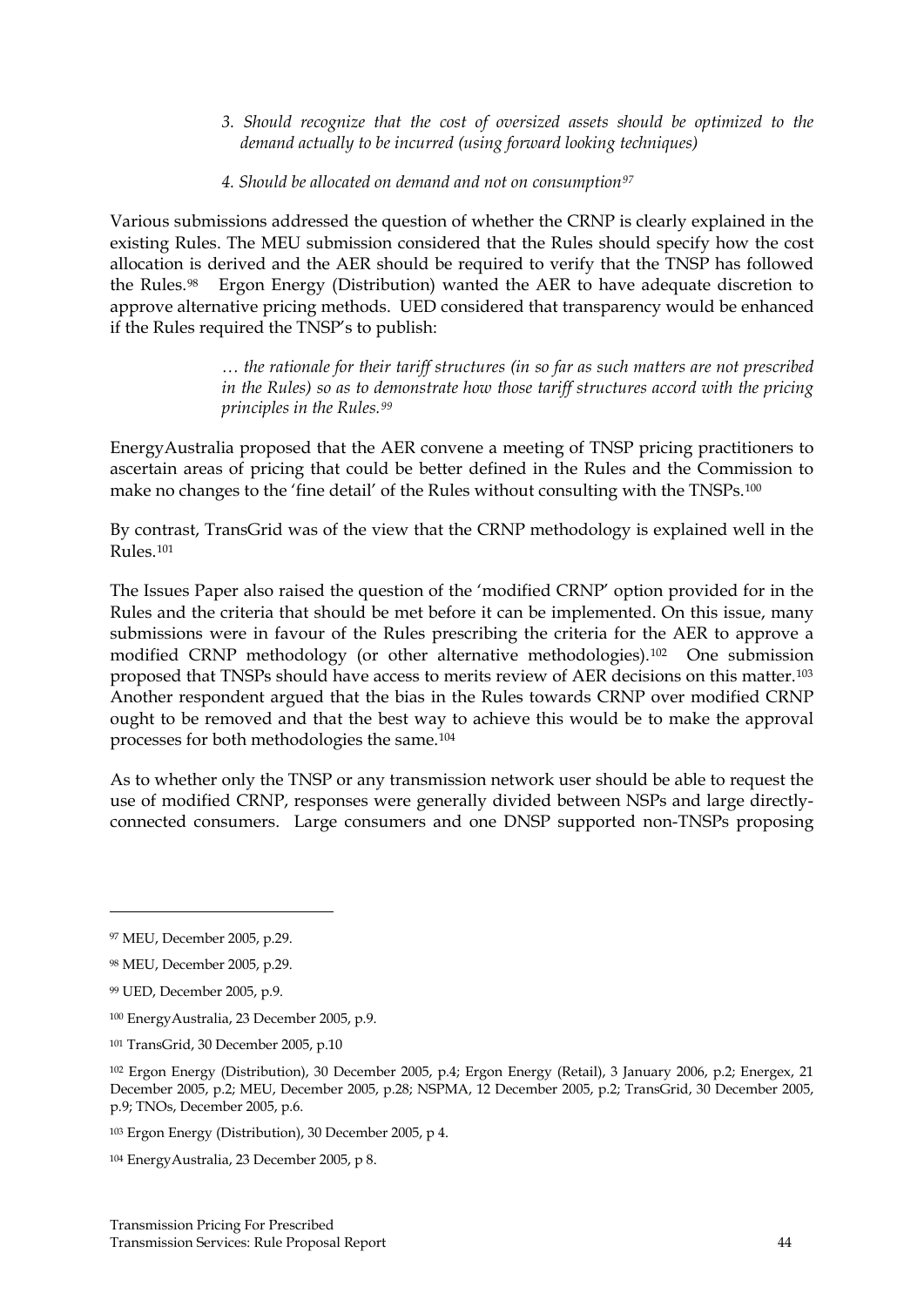modified CRNP methodologies[105](#page-44-0), but the remaining submissions from TNSPs and DNSPs were against this proposition.[106](#page-44-1)

## **3.2.3 Commission's assessment**

As noted above, transmission investment in the shared network is typically undertaken in order to meet the needs of electricity consumers. However, as discussed in the Issues Paper, it is usually difficult to identify individual electricity consumers that directly trigger the need for any given investment in the shared network. This is because investments in the shared network – unlike most investments in connection assets – exhibit significant externalities as well as economies of scale and scope. Consequently, the causation principle used to recover the costs of Prescribed Entry and Exit Services cannot easily be applied to allocating the costs of shared network investments to individual network user connection points. The principle that prices must be subsidy-free (between incremental and standalone costs – the Baumol-Willig conditions) are also of little help in allocating these costs because economies of scale and scope tend to be very large with these types of services, allowing a wide range of permissible prices.

Rather, reflecting the requirements of high-level economic efficiency principles, the regulated revenues attributed to the provision of Prescribed TUoS and Common Transmission Services should be recovered in a way that provides appropriate long term locational and investment incentives while minimising disincentives to utilise the existing sunk network.

The costs of providing Common Transmission Services are not influenced by differences in service usage (i.e. by different classes of Transmission Customer, their locations or their levels of service). Therefore, the prices to recover revenues attributable to Common Transmission Services should be set so as to minimise their impact on participants' investment, operating and usage decisions.

However, the allocation of revenues attributed to Prescribed TUoS Services should reflect the potential future cost implications of various locational and operating decisions. This is a long term, less direct, application of the causer pays principle than the application to Prescribed Entry and Exit services. As discussed in the Issues Paper, the CRNP and modified CRNP methodologies are just two approaches for approximating the true LRMC that a Transmission Customer may indirectly impose on the network through its demand or consumption at a particular point.

Most submissions that commented on CRNP argued that it was an imperfect but wellaccepted allocation methodology that provided some beneficial locational signals. However, MEU suggested a number of changes to CRNP, including the recovery of 100% Prescribed TUoS Services revenues via CRNP rather than 50%, the use of optimised asset values and use of a forward-looking allocation rather than historical.

As with the broader 'who pays' question, the Commission has not been persuaded that there is likely to be a material benefit in *mandating* a move away from the existing CRNP methodology. Rather, the Commission's preference is to set out principles in the Rules for

<span id="page-44-0"></span><sup>105</sup> MEU, December 2005, p.28; NSPMA, 12 December 2005, p.2; UED, December 2005, p.8.

<span id="page-44-1"></span><sup>106</sup> Ergon Energy (Distribution) p 4; TNO, December 2005, p.6; TransGrid, 30 December 2005, p.9; Citipower/Powercor, 25 January 2006, p.3.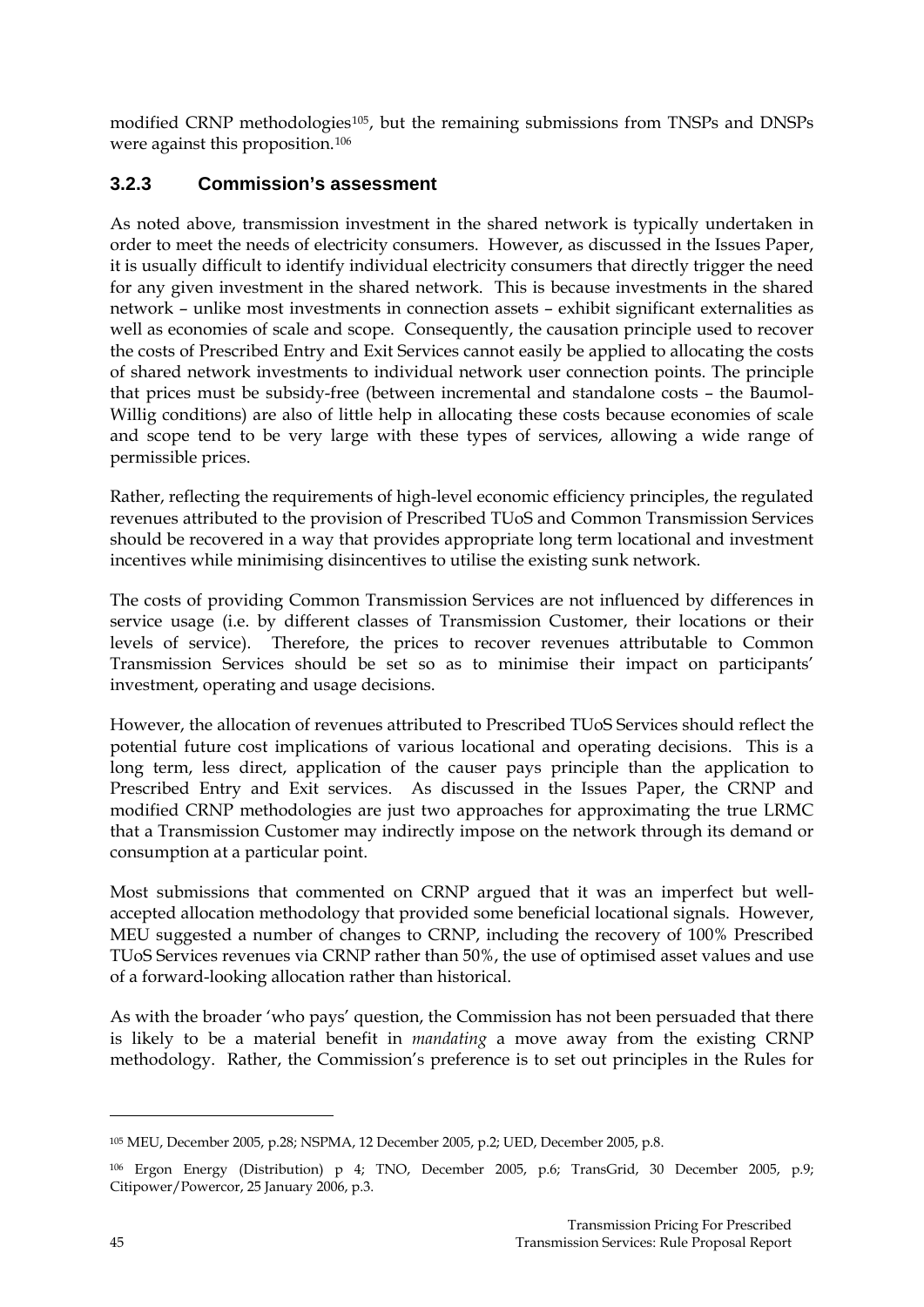the allocation of allowable revenues relating to Prescribed TUoS Services and allow TNSPs the flexibility to use CRNP, modified CRNP or some alternative that conforms to those principles. The AER would be responsible both for developing guidelines that clarified the implementation of CRNP (and modified CRNP) and for ensuring any methodology proposed by a TNSP accorded with the Rules.

### **3.3 Transmission pricing for different consumption and production patterns**

# **3.3.1 Current approach in the Rules**

The existing Rules are, on the whole, less prescriptive about the basis upon which allowable transmission revenues are recovered than they are about the methodology for 'cost allocation'. While the Rules prescribe the pricing structures for Prescribed Entry and Exit charges, the Common Service Charge and the Customer TUoS General Charge, they provide a substantial degree of freedom to TNSPs to sculpt price structures for the Customer TUoS Usage Charge (the locational CRNP element).[107](#page-45-0)

## **3.3.2 Submissions**

An issue identified by the Commission in the Issues Paper was whether the Rules should prescribe pricing structures given that most consumers are connected to DNSPs and may not face the transmission pricing structure imposed under the Rules.

The submissions from the EAG and EUAA emphasised this point, noting that very few distributors in the NEM impose any fixed charge components in their 'TUoS' tariffs and none impose a demand element in their residential tariffs.[108](#page-45-1) Even for network users at the subtransmission level, the structure of tariffs relating to TUoS is often substantially different from the tariffs imposed by the TNSP.[109](#page-45-2) Consequently, the EAG and EUAA considered that while there is little value in the Rules prescribing transmission pricing structures to smaller consumers, there is likely to be benefit in prescribing structures for large directly-connected consumers and Generators.

In the view of the EAG and EUAA:

*If the AEMC decides not to implement an effective and reasonable 'beneficiary pays' arrangement, and make only minimal changes to the Rules affecting transmission pricing, serious consideration should be given to setting transmission charges applying to all distribution-connected end-users with:* 

- *the price linked entirely to energy consumption (i.e. set on a \$/MWh or \$/MVA basis);*
- *no fixed charges;*
- *no demand or capacity charges; and*
- *no distinction between energy time-of-use.[110](#page-45-3)*

-

<span id="page-45-0"></span><sup>107</sup> See existing clauses 6.5.1-6.5.6.

<span id="page-45-1"></span><sup>108</sup> EAG and EUAA, January 2006, pp.13-14.

<span id="page-45-2"></span><sup>109</sup> EAG and EUAA, January 2006, p.14.

<span id="page-45-3"></span><sup>110</sup> EAG and EUAA, January 2006, p.18.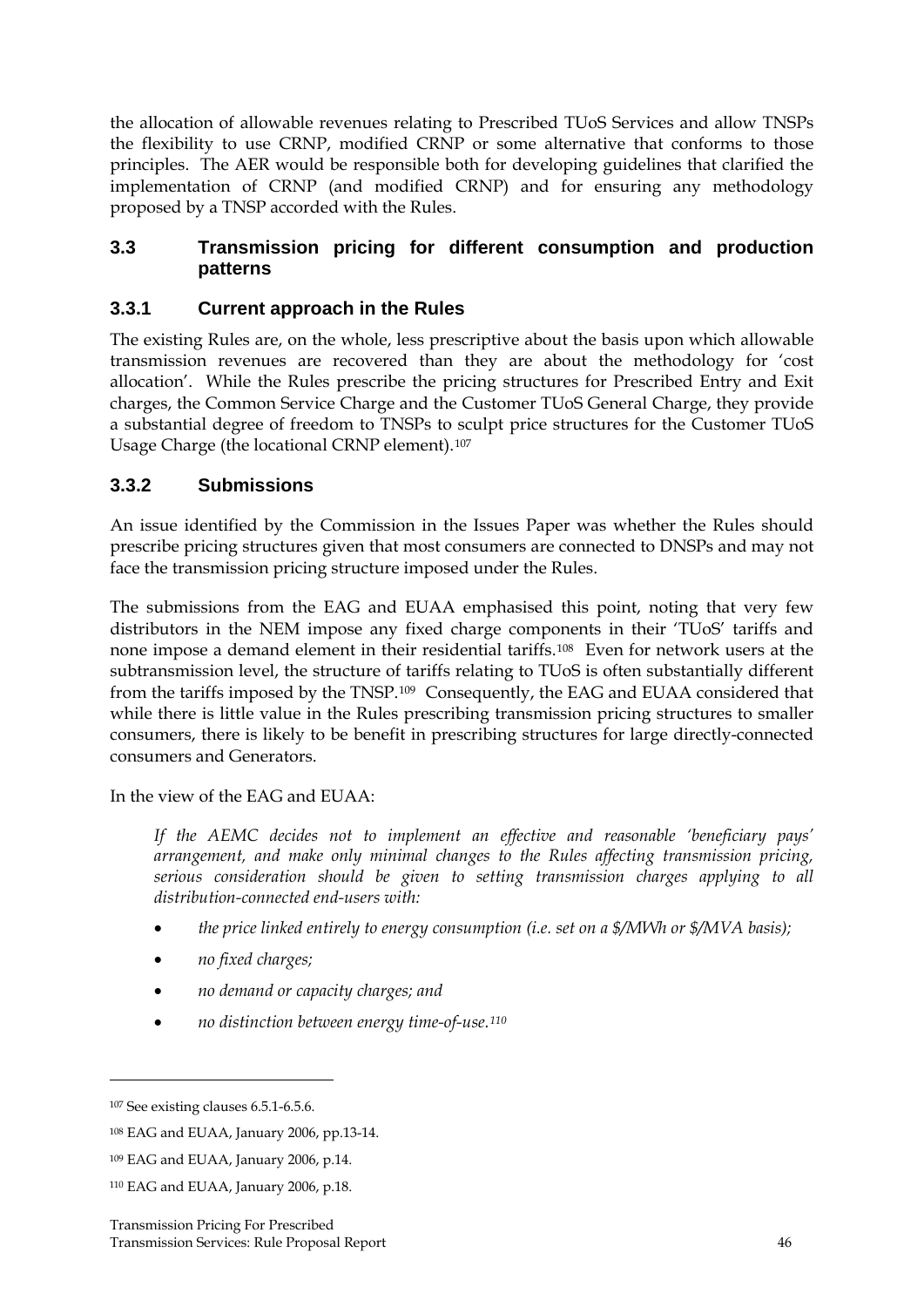The TEC and MEU were in favour of prescribing transmission pricing structures in the Rules rather than leaving the price structure to principles. The MEU said that principles would:

*...leave the potential for different interpretations as to how each TNSP will structure its pricing. Pricing signals are too important to leave to a party which does not necessarily have maximizing efficiency of the NEM as its core driver.[111](#page-46-0)*

The TEC considered that as distribution pricing arrangements may eventually change, it was important to consider what is most appropriate for transmission pricing regardless of the current distribution arrangements. Over time, as more smaller consumers receive interval meters, it may be more feasible to pass-through efficient transmission tariffs. Therefore, the Rules should not discriminate between pricing structures for different types of user.<sup>[112](#page-46-1)</sup> TransGrid also suggested that the Rules should not set pricing structures for some, but not other, network users. However, unlike the TEC, TransGrid suggested that there was little point in prescribing transmission pricing structures at all, even for larger directly-connected consumers and generators.[113](#page-46-2)

# **3.3.3 Commission's assessment**

After considering the submissions, the Commission believes it is important for the Rules to provide principles for transmission pricing structure. Its reasons are:

- First, directly-connected consumers make up a substantial share of total electricity demand and consumption, suggesting that there are significant market benefits at stake in ensuring appropriate transmission pricing structures apply to (at least) this group; and
- Second, as pointed out by the TEC submission, the Rules for distribution pricing may be reviewed in the light of metering and other developments providing an opportunity for consideration of alternate network pricing structures to smaller consumers, including the preservation of transmission pricing structures.

However, the Commission remains reluctant to prescribe actual transmission pricing structures in the Rules and instead proposes to set out principles for their implementation by TNSPs as they develop pricing methodologies. The AER would then be obliged to assess whether the methodologies conformed to the principles. This approach recognises that regulatory prescription of price structures would be unnecessarily restrictive given the diversity in network conditions throughout the NEM while providing the scope for innovation in pricing methodologies and structures that promote efficiency and are therefore likely to promote the NEM Objective.

<span id="page-46-0"></span><sup>111</sup> MEU, December 2005, p.46.

<span id="page-46-1"></span><sup>112</sup> TEC, 30 December 2005, p.9.

<span id="page-46-2"></span><sup>113</sup> TransGrid, 30 December 2005, pp.14-15.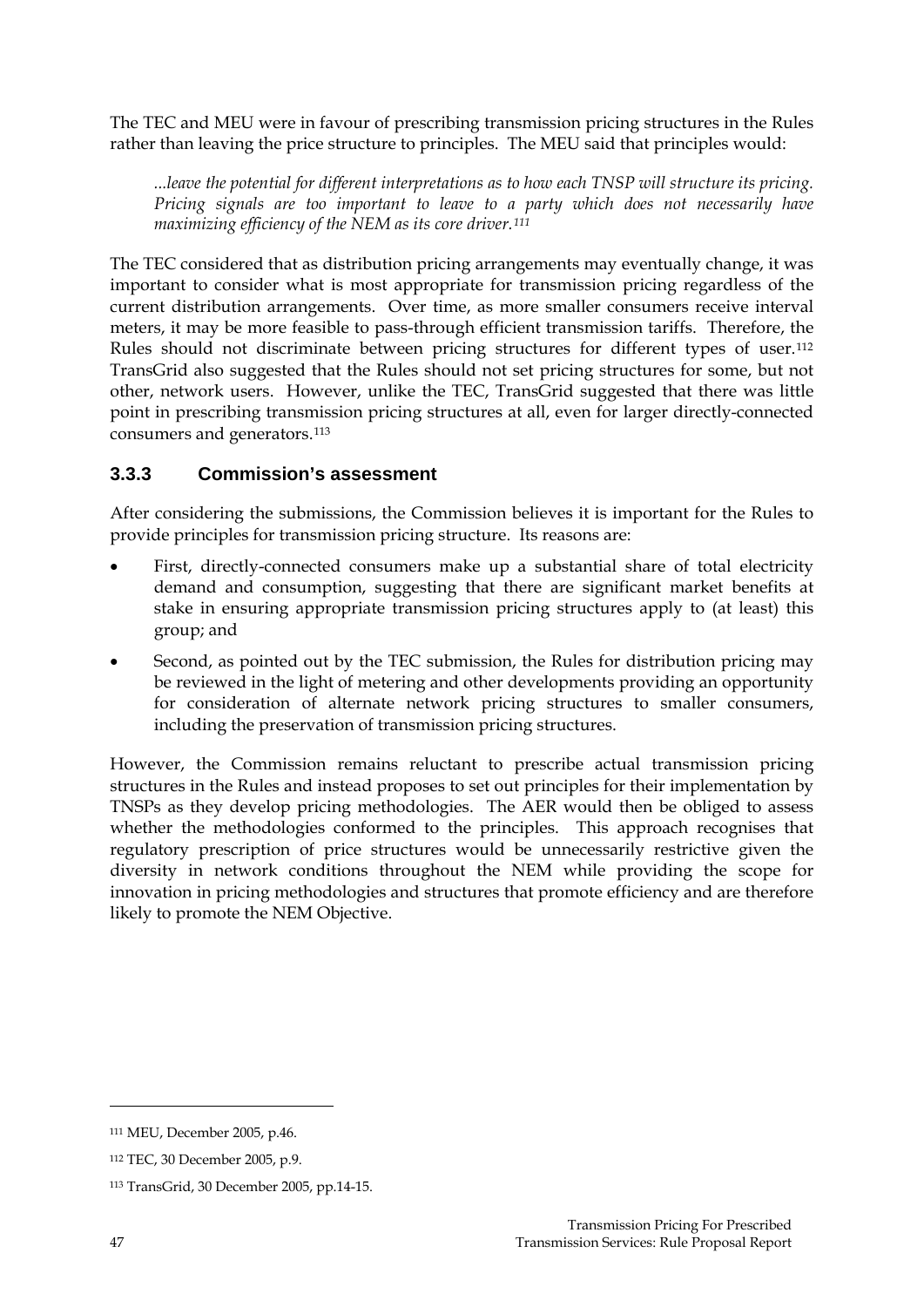# **4 Principles for cost allocation and price structure**

The previous chapter dealt with the Commission's approach to the overarching question of *who should pay how much* for the costs of providing Prescribed Transmission Services. This chapter focuses on the Commission's proposed specific pricing principles for the annual setting of maximum prices for Prescribed Transmission Services.

The existing Rules require TNSPs to allocate (and ultimately recover) their AARRs to prices by undertaking the following three steps:

- Step 1: Cost allocation *between* Prescribed Transmission Services this involves principles for allocating TNSPs' AARRs between different types of Prescribed Transmission Services;
- Step 2: Cost allocation *within* Prescribed Transmission Service categories this involves principles for allocating the AARR for each Prescribed Transmission Service to individual network user connection points; and
- Step 3: Determination of prices to recover the costs of providing Prescribed Transmission Services – this involves principles for developing pricing structures that are applied to recover the allowable revenues allocated to each connection point.

The approach adopted by the Commission has been to develop a transmission pricing regulatory framework that supports the allocation methodology as currently contained in the Rules. This chapter is therefore structured to explain how the Commission Proposed Pricing Rule allows the continuance of the three-step approach outlined above.

This chapter:

- Describes the existing Rules in detail using the three-step process outlined above;
- Describes the Commission's Proposed Pricing Rule in a three-step manner that mirrors the approach in the existing Rules. In some cases, this involves providing brief stylised examples of how the Rules are intended to apply; and
- Explains and analyses the Proposed Rule with reference to relevant similarities and differences to arrangements under the existing Rules. A key objective of this discussion is to demonstrate how the Proposed Pricing Rule works to accommodate existing arrangements. In general, it is the Commission's intention to confirm that under the Proposed Rule, TNSPs can continue applying existing pricing methodologies but that appropriate modifications consistent with the principles can also be made.

As discussed in Chapter 2, the key differences between the Proposed Pricing Rule and the existing Rules in Part C are that the Commission has sought to:

- move away from detailed cost allocation Rules and towards a principles-based regulatory framework; and
- oblige the AER to develop guidelines in certain areas in order to enhance the certainty and clarity of the arrangements for TNSPs and their customers.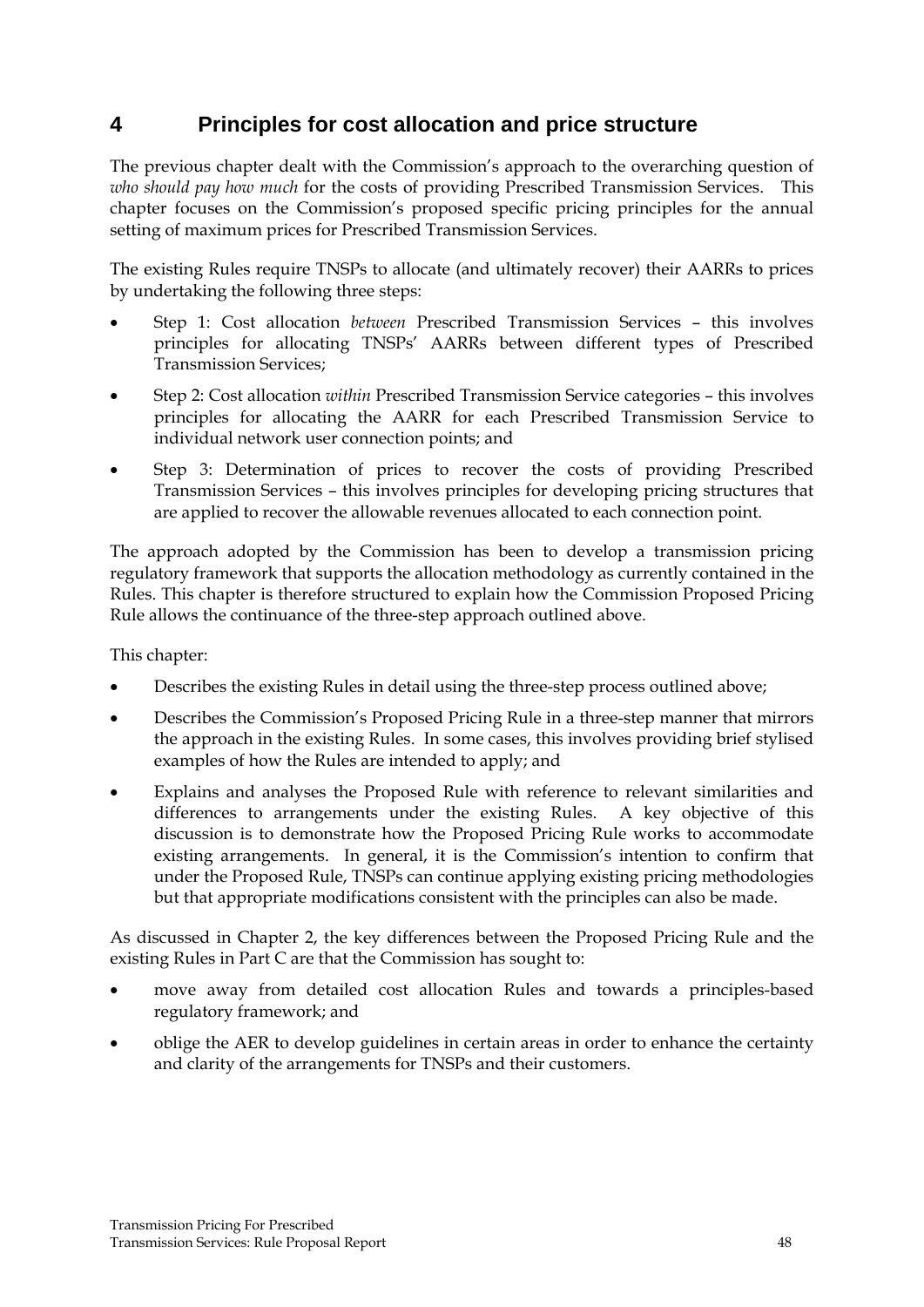# **4.1 Principles for Allocation of the AARR to Prescribed Transmission Service categories**

### **4.1.1 Current approach in the Rules**

The first step in Part C of Chapter 6 of the Rules is to allocate a TNSP's AARR to the classes of Prescribed Transmission Services.[114](#page-48-0) This yields an AARR for each class of Prescribed Transmission Service:

- **Entry Service**;<sup>[115](#page-48-1)</sup>
- Exit Service;<sup>[116](#page-48-2)</sup>
- Transmission Use of System Service;[117](#page-48-3) and
- Common Service.<sup>118</sup>

This process of allocation involves:

- the delineation between network assets that provide the different classes of services;
- classification of operating and maintenance costs associated with the provision of each of the classes of Prescribed Transmission Services; and
- the allocation of the AARR to Prescribed Transmission Service categories based on the assets and non-asset related costs of providing those services. This is broadly based on the ORCs of the relevant assets that provide each type of service compared with the ORCs of all assets in a TNSP's regulated asset base.<sup>[119](#page-48-5)</sup>

<u>.</u>

- A *Generator transmission use of system service* is a service provided to a *Generator* for:
	- (a) use of the *transmission network* which has been negotiated in accordance with clause 5.5(f)(2); or
	- (b) use of a *new transmission network investment* asset for the conveyance of electricity that can be reasonably allocated to a *Generator* on a locational basis.

A *Customer transmission use of system service is a* service provided to a *Transmission Customer* for use of the *transmission network* for the conveyance of electricity that can be reasonably allocated to a *Network User* on a locational basis, but does not include *Generator transmission use of system services*.

<span id="page-48-0"></span><sup>114</sup> See clause 6.3.1

<span id="page-48-1"></span><sup>115</sup> A service provided to serve a *Generator* or a group of *Generators*, or a *Network Service Provider* or a group of *Network Service Providers*, at a single connection point.

<span id="page-48-2"></span><sup>116</sup> A service provided to serve a Transmission Customer or Distribution Customer or a group of Transmission Customers or Distribution Customers, or a Network Service Provider or a group of Network Service Providers, at a single connection point.

<span id="page-48-3"></span><sup>117</sup> A *Generator transmission use of system service* or a *Customer transmission use of system service*.

<span id="page-48-4"></span><sup>118</sup> A service that ensures the integrity of a *transmission* or *distribution* system and benefits all *Transmission Customers* or *Distribution Customers* (as the case may be) and cannot reasonably be allocated on a locational basis.

<span id="page-48-5"></span><sup>119</sup> Note Schedule 6.2 requires that non-asset common service costs are allocated directly to common service costs before this ORC-based allocation takes place. However, this step is not referred to in the body of Part C.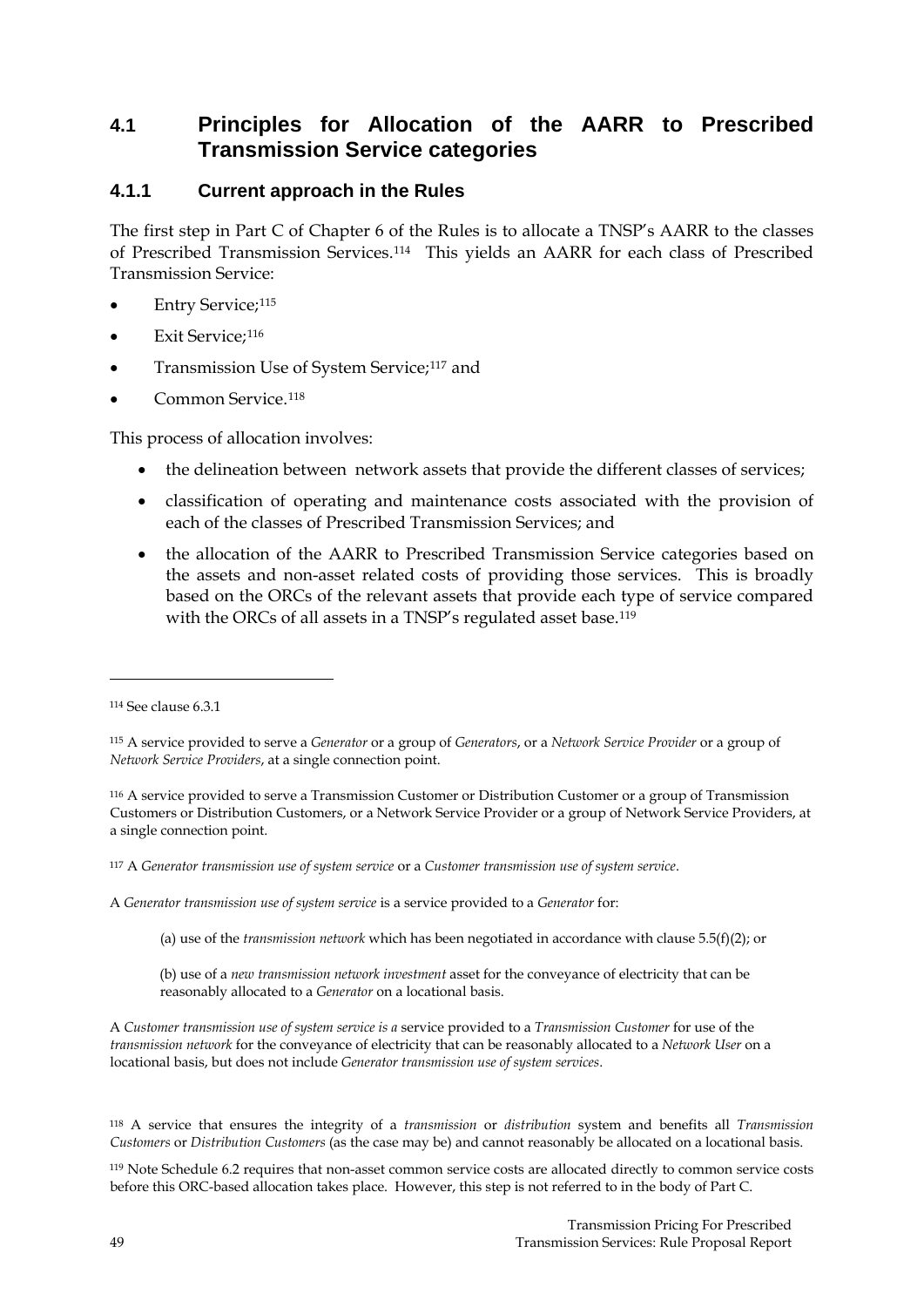Clauses 6.3.1(b) and (c) both refer to Schedule 6.2 as providing guidance as to how this allocation should occur. Schedule 6.2 sets out a detailed description of various network assets and non-asset related expenditures that belong to various service categories. However, it is inconsistent in parts. For example, 'static reactive plant' is included under the headings for both 'Common Service Costs' and 'Transmission Network Assets'. In addition, Schedule 6.2 provides that non-asset related costs incurred to provide Common Service should be allocated to the provision of Common Service, but does not explain how other non-asset related costs should be recovered. The implication appears to be that non-asset related costs that are not incurred to provide Common Service should be allocated on the basis of relevant asset costs (see the Step 2 description below).

In general, the basis or rationale for the allocation in Schedule 6.2 appears to be a mixture of:

- how the assets are *used* (eg. entry and exit assets);
- *who benefits* from an asset (eg. Common Service costs, Entry and Exit assets and transmission network assets for generators); and
- whose behaviour *causes* an expense to be incurred (eg. common service reactive plant).

As discussed in Chapter 2, in many situations, a causer pays, beneficiary pays and user pays approach will lead to similar allocations. However, particularly where network users and flows change over time, beneficiary pays and user pays are likely to produce less stable and consistent allocations.

The Issues Paper asked whether the existing delineation of assets and expenditures between the shared network and connection categories was appropriate. Submissions generally expressed broad support for the current allocation of network costs between the connection and shared network categories in the Rules.<sup>[120](#page-49-0)</sup> Nevertheless, a number of submissions proposed changes to the current arrangements, including:

- Assets should be optimised before the costings of the entry and exit charges are developed;<sup>[121](#page-49-1)</sup>
- Clarification of who controls a connection asset when it becomes essential for the system as a whole is required. The TNSP should control assets when they become essential for the network's reliability;<sup>[122](#page-49-2)</sup>
- The definition of entry and exit services should provide clarity on how radial lines to connecting generators are to be treated; <sup>[123](#page-49-3)</sup> and
- The method for converting 'connection asset costs' to connection charges needs to be  $clarified.<sup>124</sup>$  $clarified.<sup>124</sup>$  $clarified.<sup>124</sup>$

<span id="page-49-0"></span><sup>120</sup> AGL 20 January 2006, p.1; EnergyAustralia, 23 December 2005, p.7; Ergon Energy (Distribution), 30 December 2005; p.3, MEU, December 2005, p.22; NSPMA, 12 December 2005, p.2; TEC, 30 December 2005, p.9; TransGrid, 30 December 2005; p.6, Citipower/Powercor, 25 January 2006, p.6; UED, December 2005, p.6.

<span id="page-49-1"></span><sup>121</sup> MEU, December 2005, p.22.

<span id="page-49-2"></span><sup>122</sup> TransGrid, 30 December 2005, p. 6.

<span id="page-49-3"></span><sup>123</sup> Transend, 23 December 2005, p.2.

<span id="page-49-4"></span><sup>124</sup> Transend, 23 December 2005, p.2.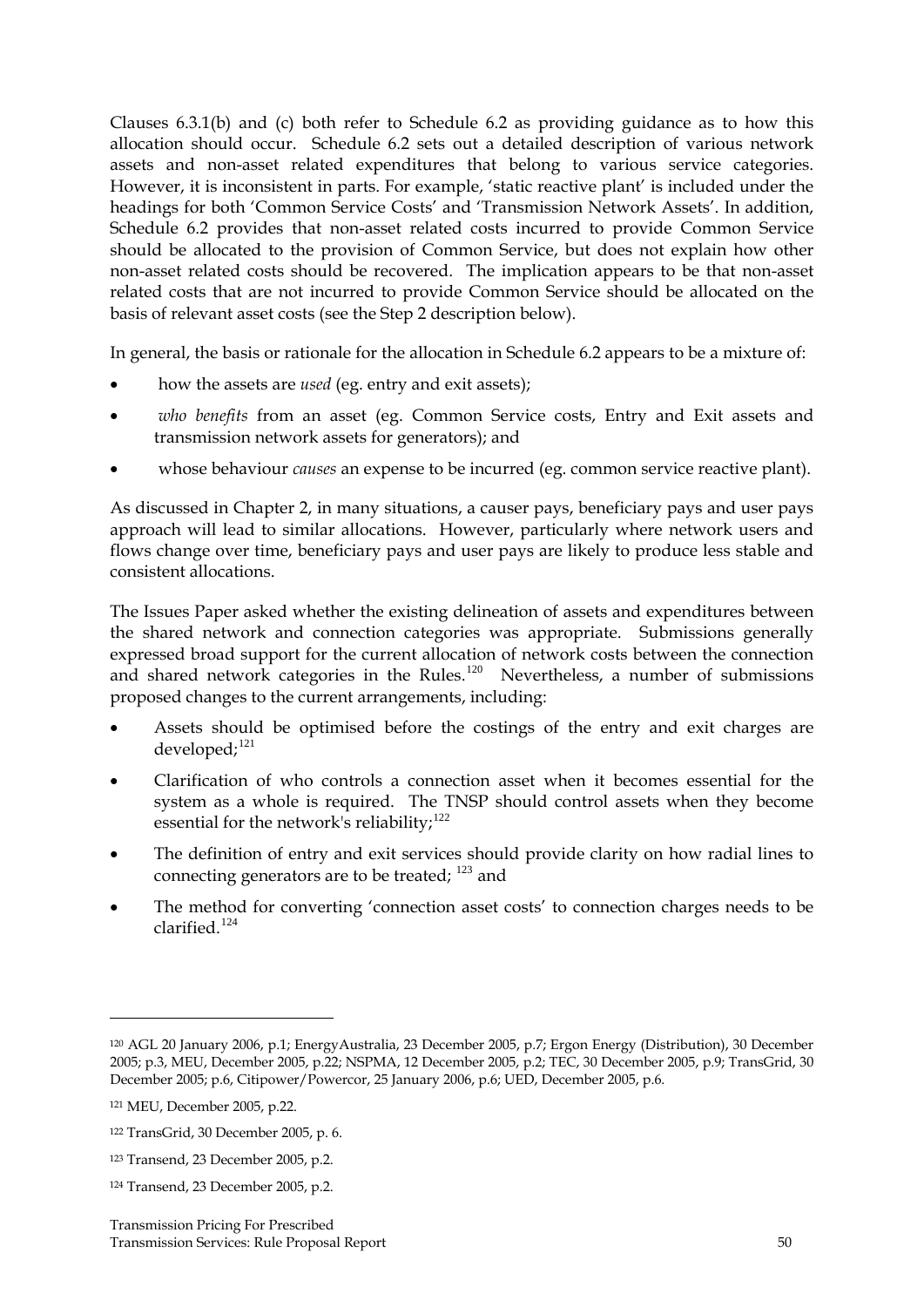Stanwell was concerned with the existing delineation between common service and connection assets and in its submission expressed concern that a TNSP has the ability to reconfigure the network to the detriment of a generator by defining a Common Service asset as an Entry asset. To mitigate this they proposed that:

*"An asset that has previously been categorised as an asset which provided a common service and/or as a transmission network asset must not be re-categorised as an entry asset."[125](#page-50-0)*

# **4.1.2 The Commission's proposed Step 1 principles**

### **Proposed Principles[126](#page-50-1)**

The AARR for a given year is to be allocated as follows:

- in accordance with the *attributable cost share* for each pricing category of Prescribed Transmission Services;
- so that the same portion of AARR cannot be allocated more than once;
- where a portion of the AARR can be allocated to more than one pricing category of Prescribed Transmission Service, it is to be allocated according to the priority ordering outlined in the Rules.

There are two key elements of the Commission's proposed step 1 principles being:

- allocating the AARR to Prescribed Transmission Services on the basis of *attributable cost share;* and
- providing guidance on the priority of the AARRs allocation where a portion could be allocated to more than one pricing category of Prescribed Transmission Services.

In addition to explaining each of these elements is in greater detail, a consequential change arising from the Draft Revenue Rule is also discussed below.

# **4.1.3 The meaning of "attributable cost share"[127](#page-50-2)**

The Proposed Rule requires the AARR to be allocated to categories of Prescribed Transmission Services based on the "*attributable cost share* "for each class of service. The attributable cost share is to be based on either or both of:

- the relative cost (or value) of the assets directly attributable (on a causation basis) to that class of service compared to the costs or values of all the TNSP's assets that are directly attributable (on a causation basis) to the provision of Prescribed Transmission Services;
- the relative cost of operations and maintenance expenditures directly attributable (on a causation basis) to that class of service compared to the costs of all the TNSP's

<span id="page-50-0"></span><sup>125</sup> Stanwell, 12 December 2005, p.5.

<span id="page-50-1"></span><sup>126</sup> Proposed Revenue Rule clause 6A.24.2

<span id="page-50-2"></span><sup>127</sup> Proposed Revenue Rule clause 6A.22.5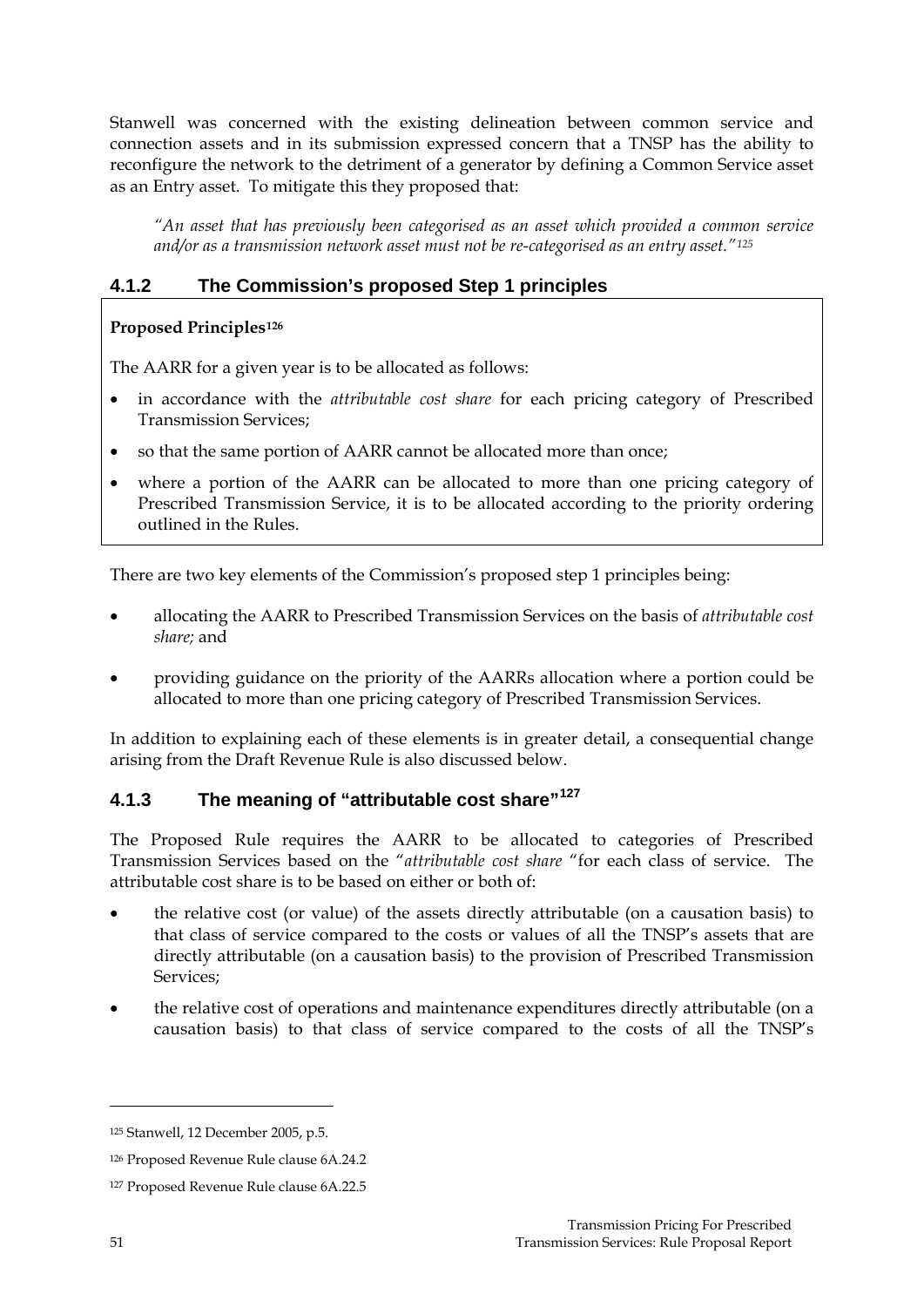operations and maintenance expenditures directly attributable (on a causation basis) to the provision of Prescribed Transmission Services,

The Proposed Rule also requires that 'cost' be referable to values contained in the TNSP's accounts.[128](#page-51-0)

For example, assume that a TNSP has an AARR of \$200 million, a RAB of \$1 billion and the cost of the assets directly attributable to the provision of common services is \$100 million. Further assume that the TNSP has incurred no non-asset related costs in the relevant period. The TNSP could therefore propose an allocation methodology that assigned one-tenth ( $$100m/$1b$ ) of its AARR ( $$200m$ ) to Common Transmission Services (ie  $1/10 \times $200m =$ \$20m). The definition of cost is intentionally broad to accommodate TNSPs' existing practice as well as allow for appropriate alternative methodologies (see below on 'Comparison to existing arrangements').

Where both a TNSP's assets and operations and maintenance costs are 'directly attributable (on a causation basis)' to the provision of Prescribed Transmission Services (as is normally the case), the Proposed Pricing Rule allows a TNSP to propose a methodology that takes account of the relative size of both types of cost attributable to each service.

Extending the above example by way of illustration, assume that a TNSP incurred \$30 million in operations and maintenance costs in providing Common Transmission Services and had total operations and maintenance costs of \$90 million. This implies that one-third of operations and maintenance costs were attributable to Common Transmission Services. The TNSP could then allocate between one-tenth (\$20m) and one-third (\$67m) of its AARR to Common Transmission Services, depending on how its methodology took account of both of its asset and operations and maintenance cost ratios.

Therefore, the Commission's proposed principles allow for a proportion of a TNSP's AARR allocated to a particular Prescribed Transmission Service, to be some function (proposed by the TNSP) of the relative costs of providing that service.

The term 'directly attributable (on a causation basis)' used in the definition of attributable cost share is intended by the Commission to implement its preference for a causation-based cost allocation.

The Commission believes that as all of a TNSP's investments or O&M expenditures must be directly attributable to (ie they must all be 'caused by' the provision of) one or more categories of Prescribed Transmission Services, it should be possible to rely solely on this principle to allocate its AARR. In addition, the Proposed Rule allows the AER to develop guidelines to clarify the meaning of 'directly attributable' in order to assist TNSPs to allocate their AARRs to Prescribed Transmission Service categories.[129](#page-51-1)

In comparing the Proposed Rule definition of *"attributable cost share"* to existing arrangements it allows for both innovation and the continuation of existing practice:

• 'Attributable cost share' refers to both the costs of assets *and* O&M expenditures directly attributable (on a causation basis) to the provision of the service. This means

<span id="page-51-0"></span><sup>128</sup> See definition of Attributable Cost Share in the Proposed Pricing Rule.

<span id="page-51-1"></span><sup>129</sup> See clause 6A.25.2 (f) of the Proposed Pricing Rule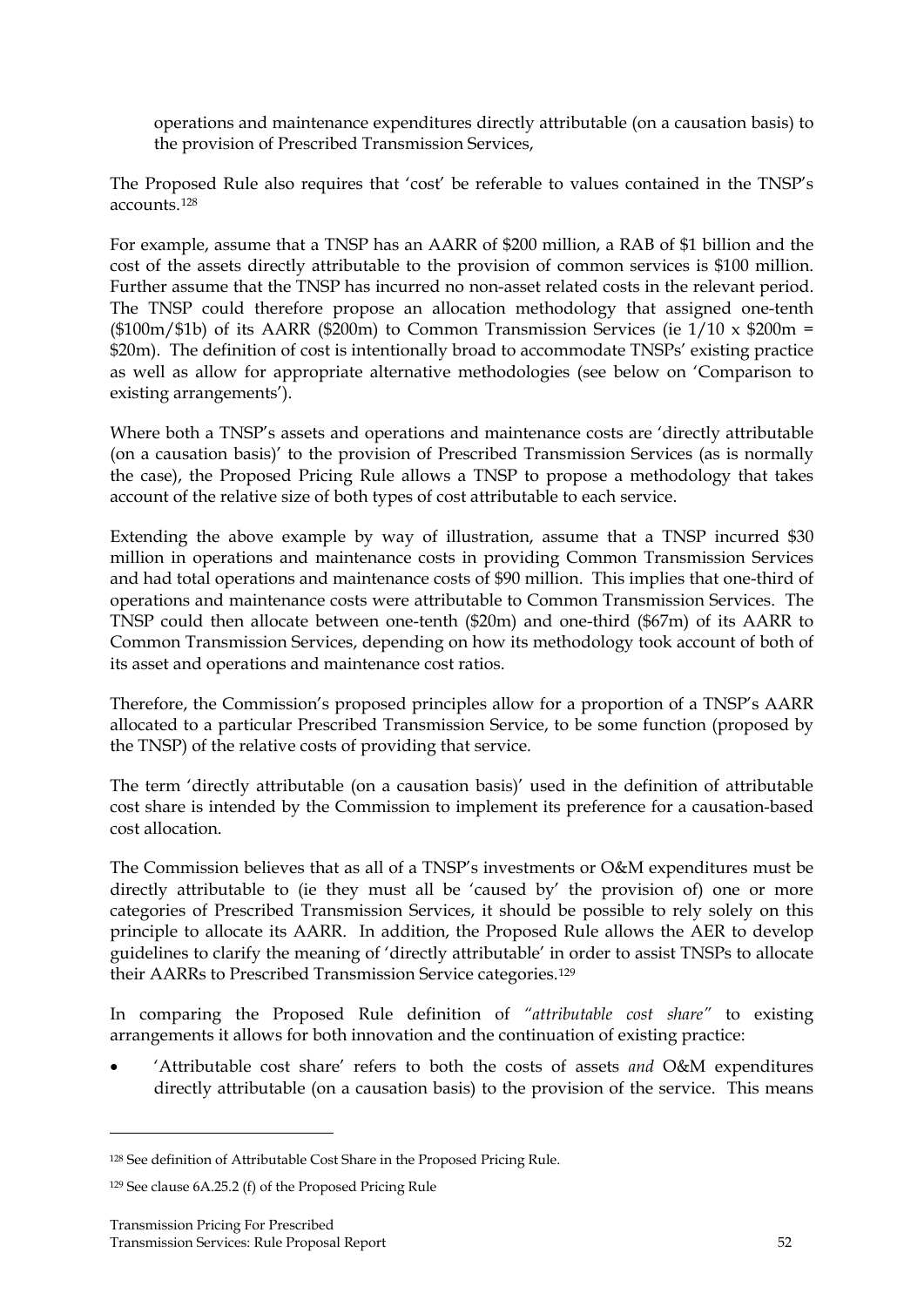that TNSPs who wish to continue allocating their AARRs solely on the basis of relative asset costs or values are able to do so. However, TNSPs may also wish to allocate their AARRs by taking account of the relative O&M costs directly attributable (on a causation basis) to provide a Prescribed Transmission Service. The current approach of basing the allocation solely on asset costs implicitly assumes that the O&M costs of a Prescribed Transmission Service are equi-proportionate to asset costs across the range of Prescribed Transmission services. This may not be the case in reality. For example, if assets providing Prescribed TUoS Services require systematically lower O&M expenditure per dollar of asset cost than assets providing Prescribed Entry and Exit Services, an allocation of the AARR based only on asset costs would lead to overallocation to the Prescribed TUoS Services category and an under-allocation to the Prescribed Entry and Exit Service categories; and

• The lack of definition for asset 'costs' allows TNSPs to continue to use asset ORC values if they wish. The Commission understands that a number of TNSPs maintain ORC accounts precisely in order to facilitate the allocation of their AARRs (less nonasset related common service costs) in this (Rule-compliant) manner. However, the Commission does not believe that it is appropriate for the Rules to effectively require each TNSP to maintain an asset register that provides the ORC for all of their assets in an environment where ORCs are no longer required to establish TNSPs' allowable revenues.

It is the Commission's view that, taken together, the Proposed Rules will safely accommodate the existing arrangements where the AARR allocation is based on the relative ORC of the assets developed to provide a particular Prescribed Transmission Service. However, the Proposed Rule provisions will also allow alternative approaches so long as they are based on a well-accepted conception of the relative cost or value of the relevant asset and other expenditures directly attributable (on a causation basis) to the provision of a service. That is, the Commission does not wish to require TNSPs to maintain ORC asset accounts purely for the sake of developing transmission prices, so long as they maintain databases of other suitable measures of asset cost. The purpose of allowing TNSPs to propose alternative allocation approaches is to potentially improve at least the long-term cost-reflectivity of the charges for Prescribed Transmission services.

As the Proposed Rule emphasises attribution to the service that causes the development of the relevant asset or the incurring of the relevant O&M expenditure, it should also avoid the issue raised by Stanwell of common service assets being reclassified as entry assets at a later point in time. Attribution based on causation implies that attribution does not change if and when the use of the asset (or subject of the expenditure) changes.

Finally, the Proposed Rule allows for the AER to make guidelines to clarify the meaning of 'attributable cost share' in order to provide greater certainty to TNSPs and other stakeholders that a proposed pricing methodology is likely to be approved.[130](#page-52-0)

<span id="page-52-0"></span><sup>130</sup> See clause 6A.25.2(f) of the Proposed Pricing Rule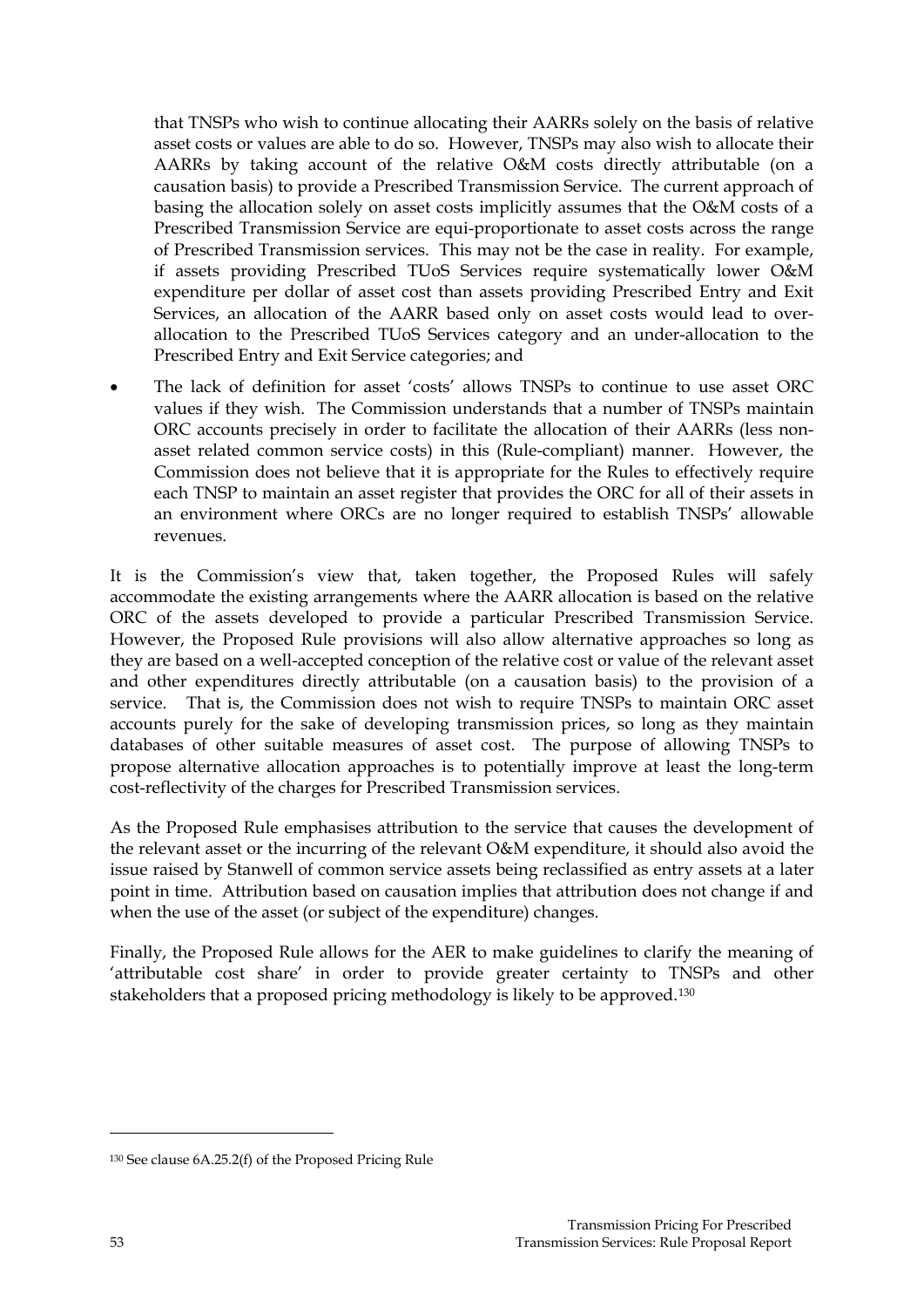# **4.1.4 The meaning of "priority ordering"[131](#page-53-0) to services**

The Proposed Pricing Rule sets out priority principles for adjusting the attributable cost share where a particular asset or O&M expenditure could potentially be attributed to more than one Prescribed Transmission Service category. The intention is that the asset or expenditure should be:

- first, allocated to Prescribed Entry or Exit Services, to the extent that the relevant asset or expense is necessary to provide these services on a standalone basis; and
- then, if there is any remainder, allocated to Prescribed TUoS Services, to the extent that the relevant asset or expense is necessary to provide these services on a standalone basis;
- ultimately, if there is any remainder, allocated to Common Transmission Services.

For example, consider a substation costing \$30 million that was developed:

- partly in order to provide Prescribed Exit Services;
- partly in order to provide Prescribed Transmission Use of System Services; and
- partly in order to provide Common Transmission Services.

The priority ordering principles require that the cost of the asset is attributed based on the costs that would have been incurred had the asset been developed to provide one category of Prescribed Transmission Service only, starting with Prescribed Entry/Exit Services, and then moving through Prescribed TUoS Services and ending with Common Transmission Services.

To illustrate these principles in practice, assume that had the substation been developed solely to provide Prescribed Entry Services, it could have been much smaller and would have cost only \$8m. Had the substation been developed solely in order to provide Prescribed TUoS Services, it would have cost \$20 million. Finally, had the substation been developed solely in order to provide Common Transmission Services, it would have cost \$15 million.

The application of the principle would then lead to the \$30 million cost of the substation being attributed to Prescribed Transmission Service categories as follows:

- \$8m to the Prescribed Exit Service ASRR:
- \$20m to the Prescribed TUoS Services ASRR; and
- the remaining \$2 million to the Common Transmission Service ASRR.

If the cost of a substation developed solely to provide Prescribed TUoS Services was more than \$22 million, the application of the principle would require that \$22 million of the cost be attributed to Prescribed TUoS Services resulting in no remaining costs being allocated to the Common Transmission Service category.

In comparing the proposed approach to priority ordering with the existing Schedule 6.2 in the Rules, the Commission considers that its approach should improve the clarity of the cost allocation process. The current Rules do not provide clear guidance on how a TNSP is to

<span id="page-53-0"></span><sup>131</sup> See clause 6A.24 (2)(c ) of the Proposed Pricing Rules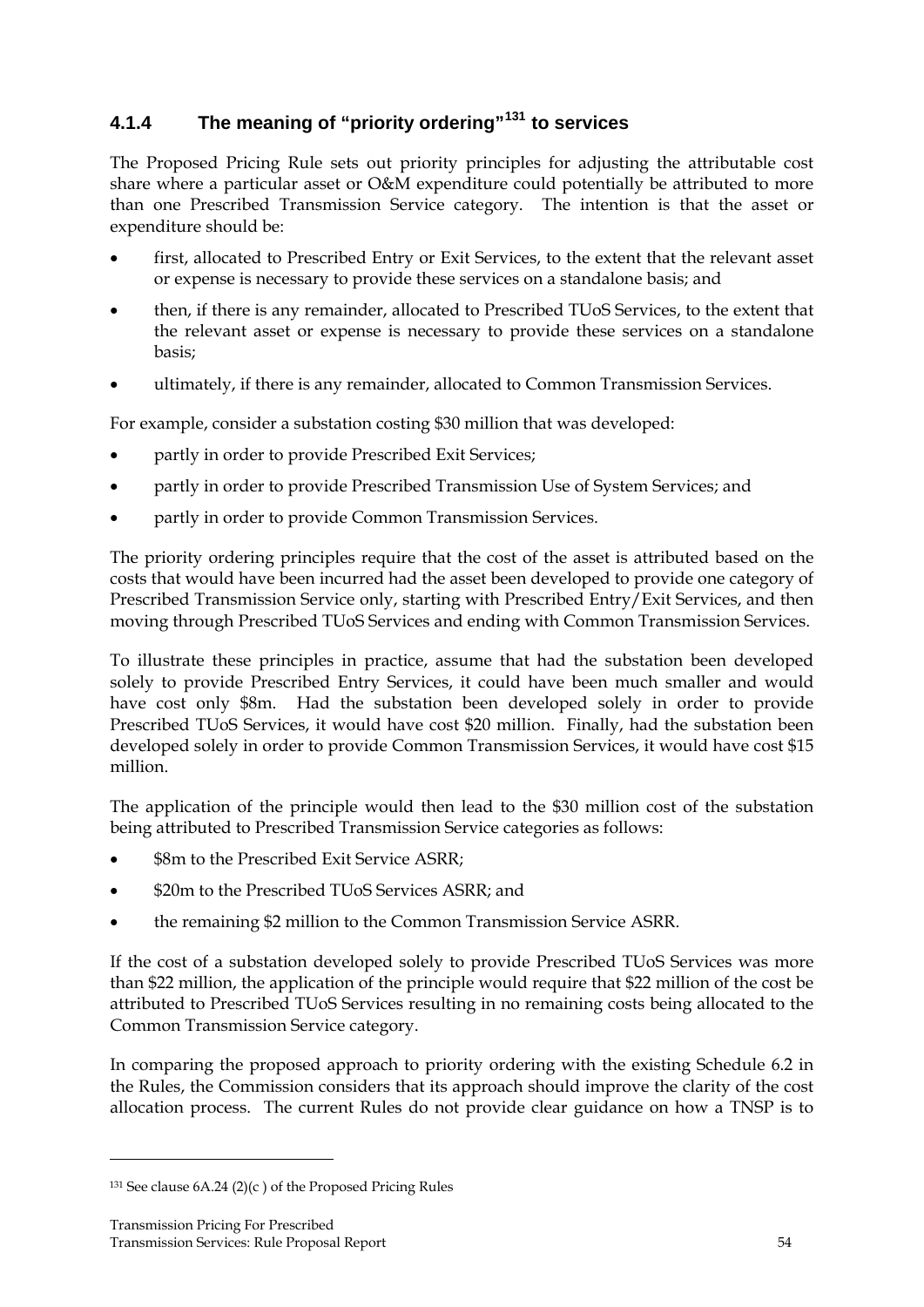attribute assets or O&M expenditures (and hence allocate their AARRs) where the relevant asset or expenditure is developed or incurred, respectively, to provide more than one category of Prescribed Transmission Service. Instead, TNSPs are faced with interpreting the ambiguous and confusing provisions of Schedule 6.2. The priority ordering principles developed by the Commission seek to provide clearer guidance to the TNSPs.

The rationale applied by the Commission for the particular ranking approach adopted, is that costs should be allocated to clearly defined services first, with the Common Transmission Service category used as a means of recovering residual costs that cannot reasonably be allocated elsewhere. Whilst this is the Commission's current rationale, it is seeking further stakeholder views on whether the proposed priority ordering is appropriate.

In addition, the Proposed Rule requires the AER to make guidelines that substitute for the existing Schedule 6.2 requirements (which are proposed to be removed). The AER is required to clarify the assets and expenditures that are *typically* directly attributable to a given Prescribed Transmission Service, to assist TNSPs to undertake their AARR allocations. However, there may be certain classes of assets or expenditures where it is not be appropriate to apply the guidelines, and the AER will need to be guided by the principles in the Rules in deciding whether to approve a TNSP's methodology.

### **4.1.5 Definition of the Prescribed Transmission Service categories and the AARR**

As the Draft Revenue Rule changes the definition of Prescribed Transmission Services and creates the new category of Negotiated Transmission Services, *new* connection (Entry and Exit) services will be Negotiated Transmission Services under the new regime. This means that new connection services are no longer services the subject of the Proposed Pricing Rule for Prescribed Transmission Services.[132](#page-54-0)

There are however two categories of connection services that remain within the scope of any new pricing Rules for Prescribed Transmission Services. These categories of connection services are:

- existing Entry and Exit Services that are "legacy" services and have been grandfathered [133](#page-54-1); and
- Entry and Exit services provided to DNSPs.<sup>[134](#page-54-2)</sup>

The AARR in the Proposed Rule is based on the TNSP's MAR and is adjusted for a number of variables including rewards and penalties from the TNSP's service target incentive scheme, previous over- and under-recovery of allowable revenue, expected IRSR proceeds and a range of cost pass-through items.

This approach to defining the AARR differs from current practice in the existing Rules. Under the present Rules, adjustments to the amount of revenue that TNSPs are entitled to

-

<span id="page-54-0"></span><sup>132</sup> The definition of Prescribed Transmission Services excludes connection services other than NSP-NSP connection services.

<span id="page-54-1"></span><sup>133</sup> See Savings and Transitional Rule, clause 11.5.11.

<span id="page-54-2"></span><sup>134</sup> See definitions of Prescribed Entry Service and Prescribed Exit Service in Part J of the Proposed Pricing Rule.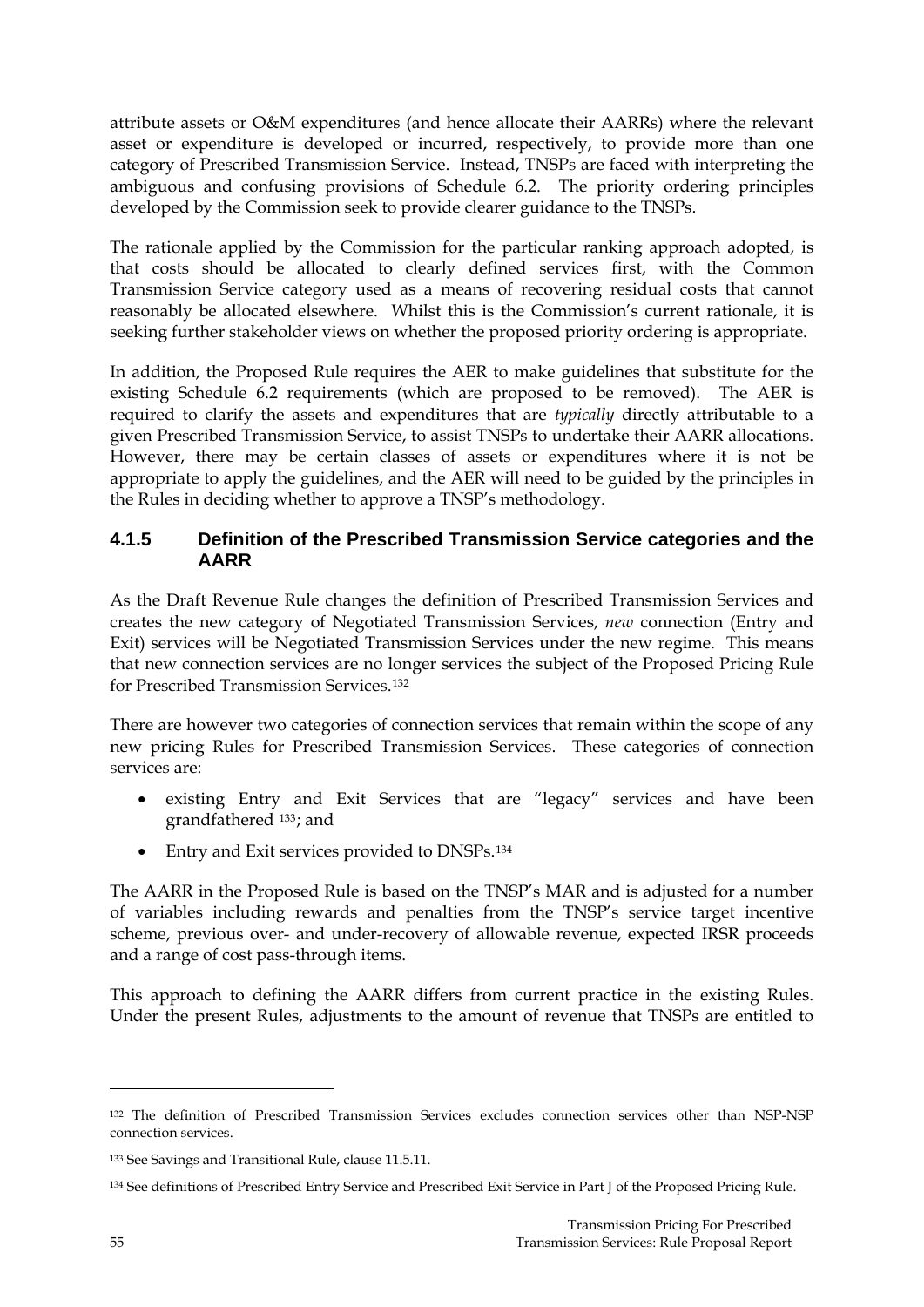recover in a particular year through charges for Prescribed Transmission Services are reflected only in the magnitude of the Customer TUoS General Charge.

The Commission considers that it is more appropriate for all adjustments to the amount of revenue that may be recovered from Prescribed Transmission Service charges are made at the outset, directly to the AARR, rather than through the Customer TUoS General Charge. Although the Commission understands that this will involve a degree of rebalancing of charges, it should improve the clarity of the price-setting process. The Commission seeks stakeholder views on whether any rebalancing of charges is likely to result in significant undesirable implications for particular types or locations of network users.

## **4.1.6 Allocation of the ASRR to connection points**

A TNSP allocates the AARR amongst different Prescribed Transmission Services and so allocated is called the annual service revenue requirement (ASRR) in the Proposed Pricing Rule.[135](#page-55-0) This section discusses how the ASRR is subsequently allocated amongst network user connection points.

## **4.1.7 Current approach in the Rules**

The second step in the existing Part C[136](#page-55-1) is the allocation of the AARR for each category of Prescribed Transmission Service to:

- particular transmission assets; and from there to
- individual network user connection points.

The aggregate amount a network user pays for Prescribed Transmission Services is therefore based on the amount allocated to that network user's connection point, with reference to each Prescribed Transmission Service provided to the network user.

### *Allocation to particular transmission assets*

The existing Rules<sup>[137](#page-55-2)</sup> require a TNSP's AARR for a category of Prescribed Transmission Service to be allocated to each network asset that provides that service (as determined by the Schedule 6.2 delineation) based on a ratio of:

• the ORC of that asset

*to* 

• the ORC of all network assets that provide that category of Prescribed Transmission Service.

The Commission understands that, notwithstanding the shift away from periodic depreciated optimised replacement cost (DORC) valuations at regulatory revenue resets, it appears that at least some TNSPs maintain databases that include the ORC or at least the

-

<span id="page-55-0"></span><sup>135</sup> Clause 6A.24.3 of the Proposed Pricing Rule

<span id="page-55-1"></span><sup>136</sup> While the Rules set them out separately, the Commission understands that, in practice, steps 1& 2 are often collapsed into a single step.

<span id="page-55-2"></span><sup>137</sup> Clause 6.4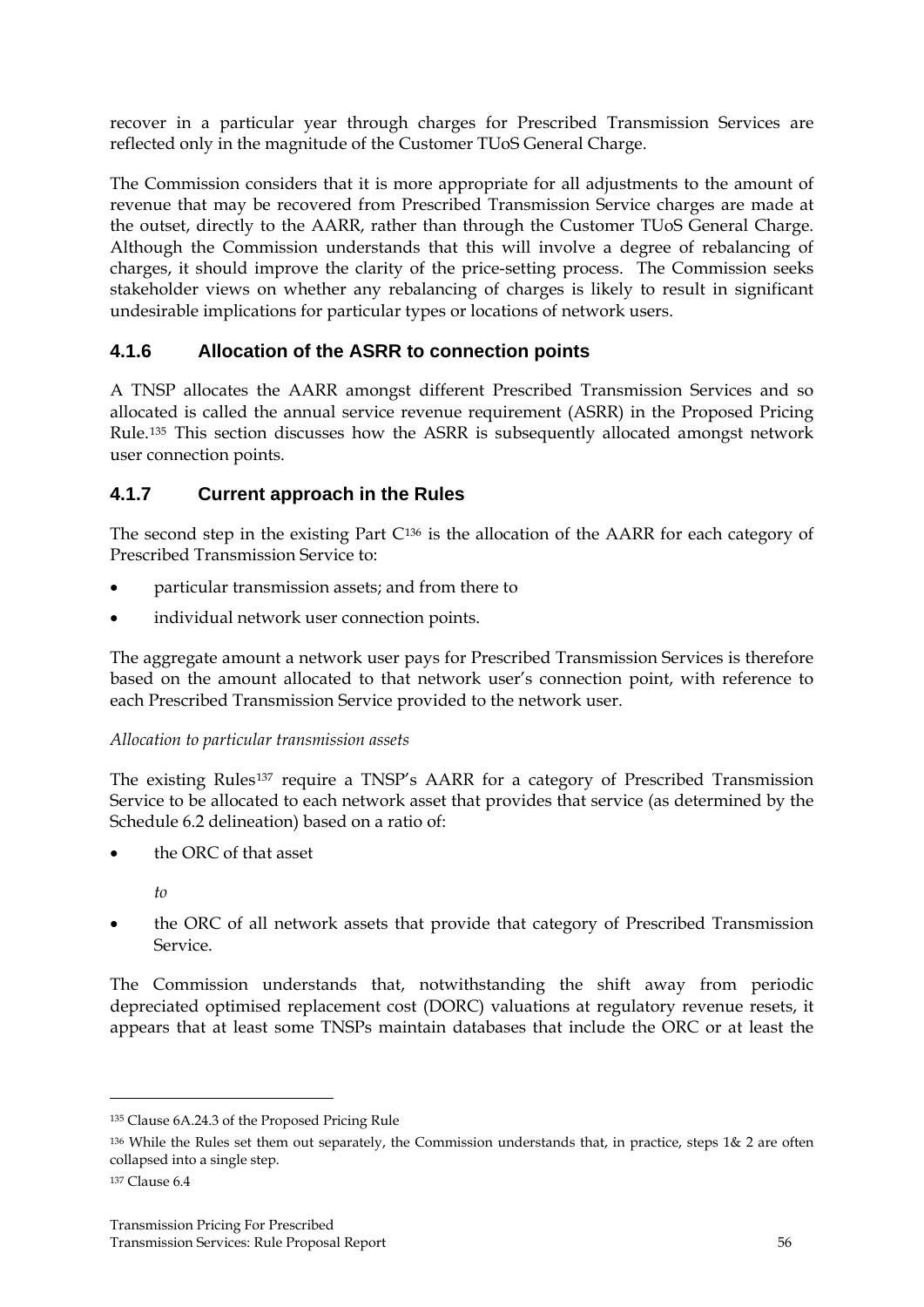replacement cost of their assets specifically to facilitate the development of prices in accordance with the existing Rules.

Once a share of a TNSP's AARR for a Prescribed Transmission Service is allocated to a particular asset in this way, that amount is referred to as the 'annual revenue requirement' (ARR) or 'cost' of that asset.

Clause 6.19 in Part F of Chapter 6 of the existing Rules adjusts the ARR of regulated interconnector assets by the amount of proceeds distributed to it from settlement residue auctions (SRAs) (and the actual settlement residues (IRSRs)) in respect of that interconnector.

#### *Allocation to network user connection points*

The next part to Step 2 is to allocate the AARR of a Prescribed Transmission Service to network user connection points, according to the kind of service as follows:

- for **Entry and Exit** Services, so long as there are no contractual provisions allocating the costs of these services, the entire amount of the ARRs of the assets that provide the relevant Entry or Exit Service is allocated to the network user at the relevant connection point unless a connection agreement otherwise allocates these 'costs';[138](#page-56-0)
- for **Transmission Use of System Services**:
	- o partly using the cost reflective network pricing (CRNP) or modified CRNP (if approved by the AER) methodologies as a proxy for usage of the relevant assets.[139](#page-56-1) The CRNP and modified CRNP methodologies are described in more detail in Schedule 6.4 of the Rules. Under the CRNP approach, 50% of the Prescribed TUoS Service AARR is recovered in this way from Transmission Customers while under modified CRNP, a greater or lesser share of the TUoS AARR may be recovered in this way; and
	- o partly through postage-stamped prices (ie the same \$/MWh or \$/MW price throughout the region) to Transmission Customers.[140](#page-56-2) This implies that connection points with high consumption or demand tend to pay more than those with low consumption or demand. This charge also currently reflects adjustments for previous years' under or over-recovery of the TNSP's AARR, estimated SRA proceeds and IRSRs and any payments made by generators or MNSPs for use of system services;[141](#page-56-3) and
	- o potentially, partly to generators based on the methodology outlined in Schedule 6.8.[142](#page-56-4) The Commission is unaware of this methodology (based on a 'beneficiary pays' philosophy) being used. Importantly, generators and MNSPs may agree

<span id="page-56-0"></span><sup>138</sup> Clause 6.4.2(a) and (b) respectively. Some connection contracts may deal with technical matters but leave pricing to the Rules or some other external document.

<span id="page-56-1"></span><sup>139</sup> Clauses 6.4.3 and 6.4.3B.

<span id="page-56-2"></span><sup>140</sup> Clauses 6.4.3 and 6.4.3C.

<span id="page-56-4"></span><span id="page-56-3"></span><sup>141</sup> Clause 6.4.3C. It is unclear how the treatment of SRA proceeds and IRSRs in this clause was intended to operate in conjunction with clause 6.19, which suggests these amounts are used to adjust (ie reduce) the ARR of regulated interconnector assets.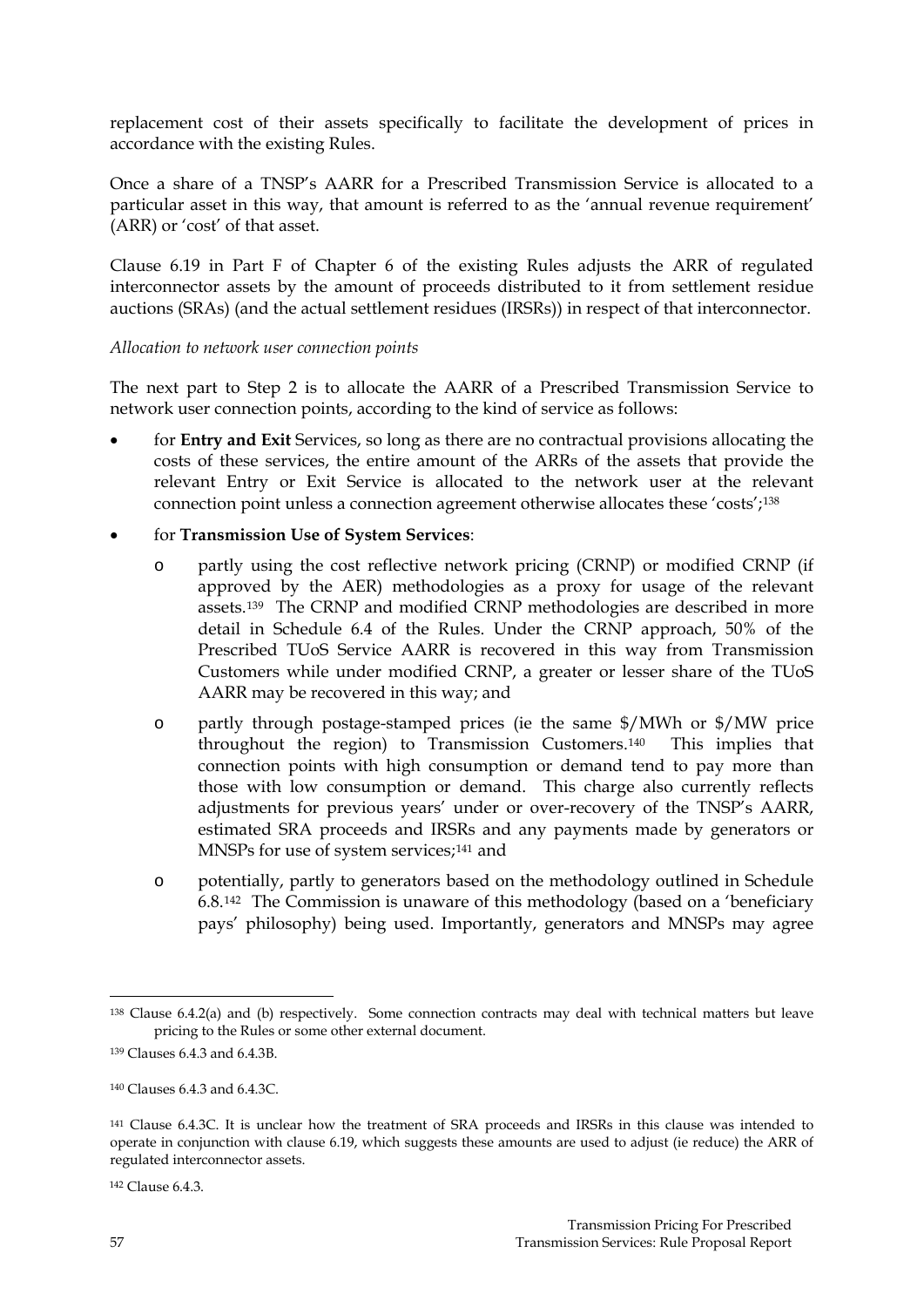with TNSPs to pay negotiated use of system charges, but there is no mandatory allocation of the overall AARR to these categories;

• for **Common Services,** through postage-stamped prices to Transmission Customers. Once again, this implies that connection points with high consumption or demand tend to pay more than those with low consumption or demand.

Submissions on the relative merits of CRNP and modified CRNP were discussed in Chapter 3. On the question of whether the Common Service Charge should be retained, most submissions supported its retention with some suggesting modifications to the current system.<sup>[143](#page-57-0)</sup> Some of these suggestions were as follows:

- A capacity (maximum demand) approach to charging should be applied, instead of an energy (consumption) approach, with one submission suggesting it be made mandatory subject to transitional arrangements to prevent price  $\text{shocks}_i$ <sup>1</sup>
- It should be based on forward looking as opposed to historical data;  $145$
- One submission requested the Review to examine the assets and resources that are grouped under the Transmission Customer Common Service Charge;<sup>[146](#page-57-3)</sup>
- Assets should be classified as common service assets unless specifically required for a network user: $147$  and
- The Rules should be clarified as to whether reactive plant is a connection or common service asset.<sup>[148](#page-57-5)</sup>

### **4.2 The Commission's proposed Step 2 principles**

The intention of Step 1 is to allocate a TNSP's AARR amongst different Prescribed Transmission Services. This allocated revenue is known in the Proposed Rule as the annual service revenue requirement (ASRR). This section discusses how the ASRR allocated to each Prescribed Transmission Service should be further allocated amongst network user connection points.

# **Proposed Principles for Allocation of ASRR to Connection Points[149](#page-57-6)**

The ASRR is to be allocated in accordance with the following principles:

The ASRR allocated to Prescribed Exit or Entry Services is to be allocated to Transmission Customers or Generators (as the case may be) on the basis of the attributable connection point cost share of the individual Prescribed Exit or Entry

<span id="page-57-0"></span><sup>143</sup> AGL, 20 January 2006, p.A-2; Citipower/Powercor, 25 January 2006, pp.2-3; UED, December 2005, p.6; TransGrid, 30 December 2005, p.7; Energex, 21 December 2005, p.2.

<span id="page-57-1"></span><sup>144</sup> EnergyAustralia, 23 December 2005, p.7; MEU, December 2005, p.24.

<span id="page-57-2"></span><sup>145</sup> MEU, December 2005, p.24 and Ergon Energy (Distribution) p 3.

<span id="page-57-3"></span><sup>146</sup> NSPMA p 2.

<span id="page-57-4"></span><sup>147</sup> TransGrid, 30 December 2005, p.7.

<span id="page-57-5"></span><sup>148</sup> TransGrid, 30 December 2005, p.7.

<span id="page-57-6"></span><sup>149</sup> Clause 6A.24.3 of the Proposed Pricing Rule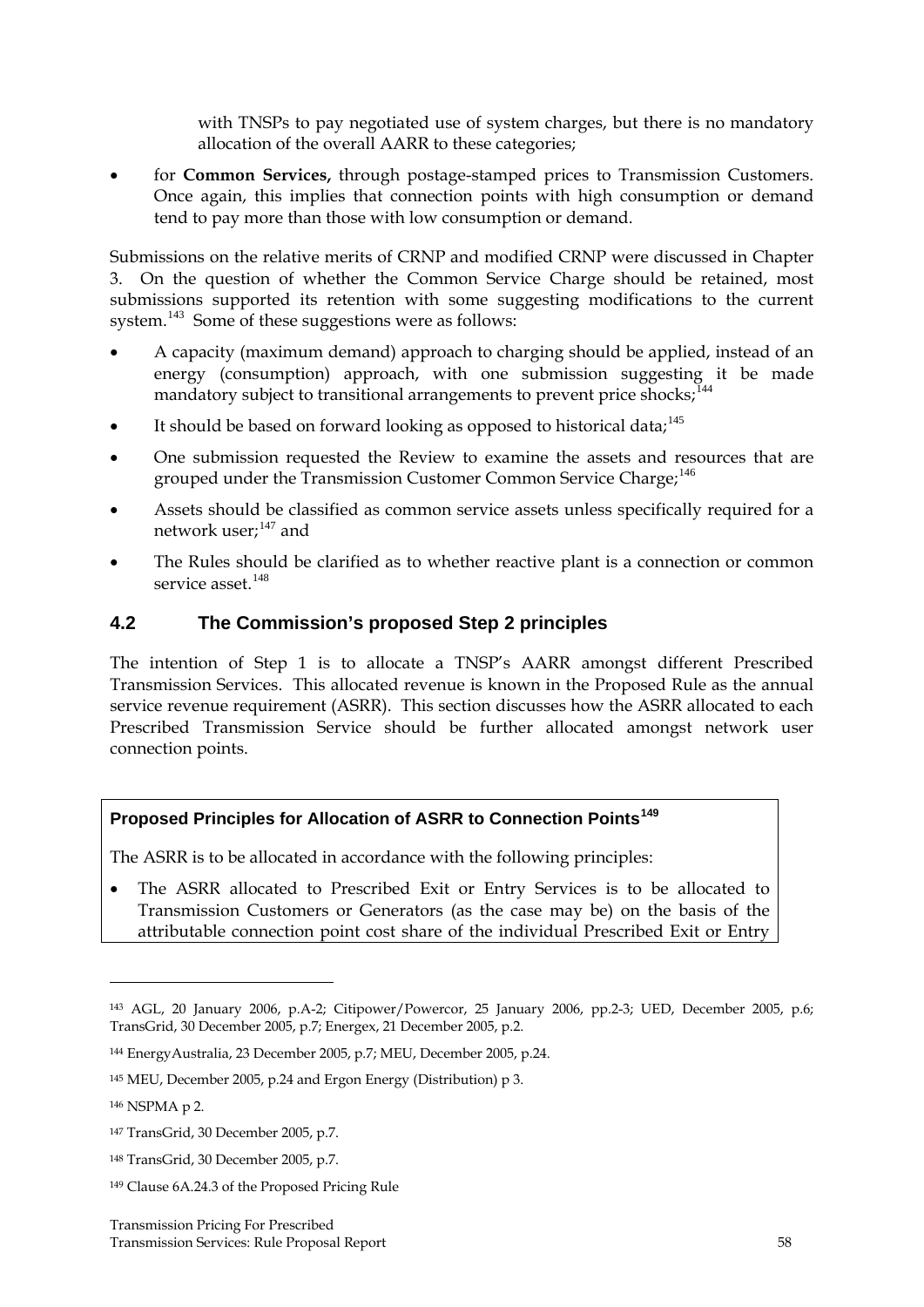Service provided to each Transmission Customer or Generator;

- The ASRR allocated to Prescribed TUoS Services is to be allocated to Transmission Customer connection points in the following manner:
	- a portion is to be allocated on the basis of the 'estimated proportionate use' of the relevant network assets by each of those Transmission Customers with CRNP or modified CRNP being two permitted means of making this estimation; and
	- the remainder is to be allocated by the application of a postage-stamped price;
- For the ASRR allocated to Prescribed TUoS Services, the shares of the locational and non-locational components must be either a 50% share allocated to each component or an alternative allocation based on a reasonable estimate of future network utilisation and the likely need for future transmission investment with the objective of providing more efficient locational price signals;
- The ASRR allocated to Common Transmission Services for Transmission Customers is to be allocated by the application of a postage-stamped price.

'Postage stamped' price refers to an identical unit price applied to connection points throughout the relevant region(s).

## **For Prescribed Entry and Exit Services**

### *Description of Proposed Rule*

The Proposed Rule requires the ASRR for Prescribed Entry Services and Prescribed Exit Services to be allocated to individual connection points in a similar way to how the AARR is allocated to different Prescribed Transmission Service categories.[150](#page-58-0)

That is, the allocation is based on the 'attributable cost share' of each individual Prescribed Entry and Exit Service. The attributable connection point cost share is, in turn, based on the relative asset costs and/or O&M costs directly attributable (on a causation basis) to provide the service *to that network user* as a proportion of *total* asset costs and/or O&M costs directly attributable (on a causation basis) to provide *all* Prescribed Entry and Exit Services. The emphasis to be given to relative asset costs as compared to relative O&M costs is a matter for the TNSP to determine.

### *Comparison to existing arrangements*

As with the allocation of the AARR to categories of Prescribed Transmission Services, the Proposed Rule accommodates existing practice by allowing TNSPs to continue allocating the ASRR based on the relative ORCs of the assets that provide each Prescribed Entry/Exit Service. Allocation based on relative ORCs of the relevant assets is simply *one way* for the TNSP to undertake the cost allocation exercise as part of formulating its pricing methodology. However, the TNSP may wish to take account of relative O&M costs in allocating the Prescribed Entry and Exit Service ASRRs to connection points. Again referring to the allocation of the AARR to Prescribed Transmission Service categories, taking account

<span id="page-58-0"></span><sup>150</sup> Clause 6A.24.3 (a) and (b)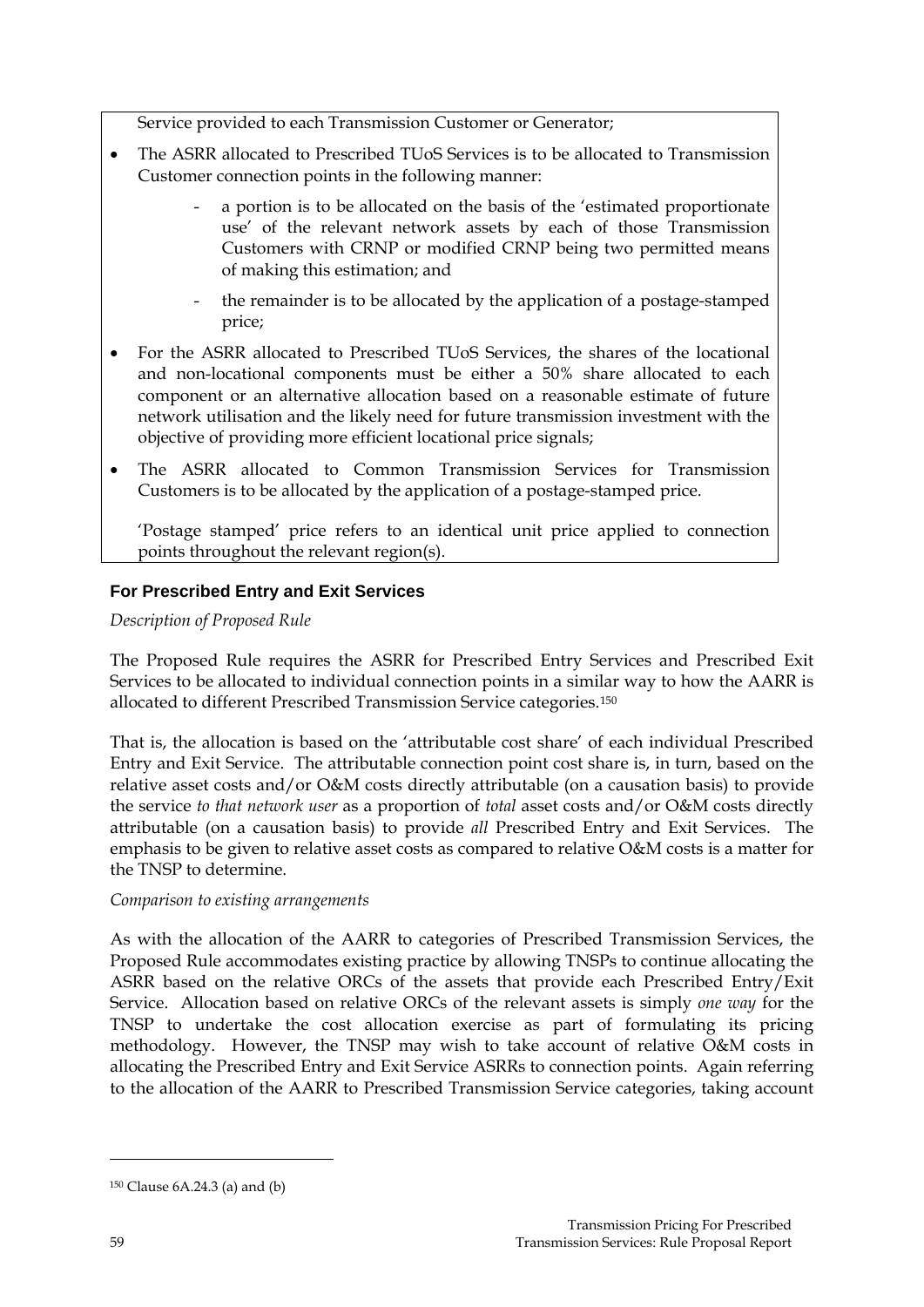of relative O&M costs incurred in order to provide a particular service may improve the cost reflectivity of the ultimate charges for these Prescribed Transmission Services.

### **For Prescribed Transmission Use of System Services[151](#page-59-0)**

#### *Description of Proposed Rule*

The Proposed Rule requires a portion of the ASRR for Prescribed TUoS Services to be allocated to Transmission Customer connection points on a locational basis and the remainder to be allocated on a postage-stamped basis. The locational component must be based on the 'estimated proportionate use' of the relevant network assets by each of those Transmission Customers, with CRNP and modified CRNP explicitly referred to as permitted means of estimating proportionate use.

The Proposed Rule also contains new definitions of CRNP and modified CRNP that replace the lengthy descriptions in Schedule 6.4 of the existing Rules. In order to promote certainty, the Proposed Rule allows the AER to make guidelines to clarify the requirements of these allocation methodologies. This should address the concerns raised in submission about a move away from prescriptive rules for CRNP and should also promote transparency of the methodology as sought by the MEU.

#### *Comparison to existing arrangements*

Currently, the AARR is currently allocated to Prescribed TUoS services partly to connection points on a locational basis using the CRNP or modified CRNP methodology, and partly recovered through a postage-stamped price. The split between the CRNP and postagestamped components is currently 50/50, but this can vary under the modified CRNP.

As noted in the previous chapter, while CRNP is widely acknowledged to represent a compromise between simplicity/familiarity and efficiency, the Commission does not believe that mandating a move away from CRNP is presently justified.

The Proposed Rule implements principles for the allocation of the ASRR for Prescribed TUoS Services to connection points in a way that can accommodate CRNP and modified CRNP, as well as other innovative approaches that may emerge over time. It does this by referring to allocation on the basis of a Transmission Customer's 'proportionate use' of the network, where proportionate use may – but is not required to be – based on CRNP or modified CRNP. The definitions of CRNP and modified CRNP in the Proposed Rules summarise the existing Schedule 6.4 in a way designed to allow current CRNP and modified CRNP methodologies to continue.

The Proposed Rule also provides for a default split of 50 per cent between locational and postage-stamped portions of the ASRR, unless the TNSP can demonstrate that a methodology with an alternative split is warranted to provide more efficient locational price signals. It is not necessarily true that a larger locational portion provides more efficient locational signals. For example, in a network experiencing little load growth, there is little need to send locational signals and efficient transmission pricing effectively translates to recovering sunk cost in a least-distortionary manner. This could mean that an appropriate split of the Prescribed TUoS Services ASRR is 20% recovered through the locational element and 80% is recovered through postage-stamped prices.

<span id="page-59-0"></span><sup>151</sup> Clause 6A.24.3 (c ) and (d)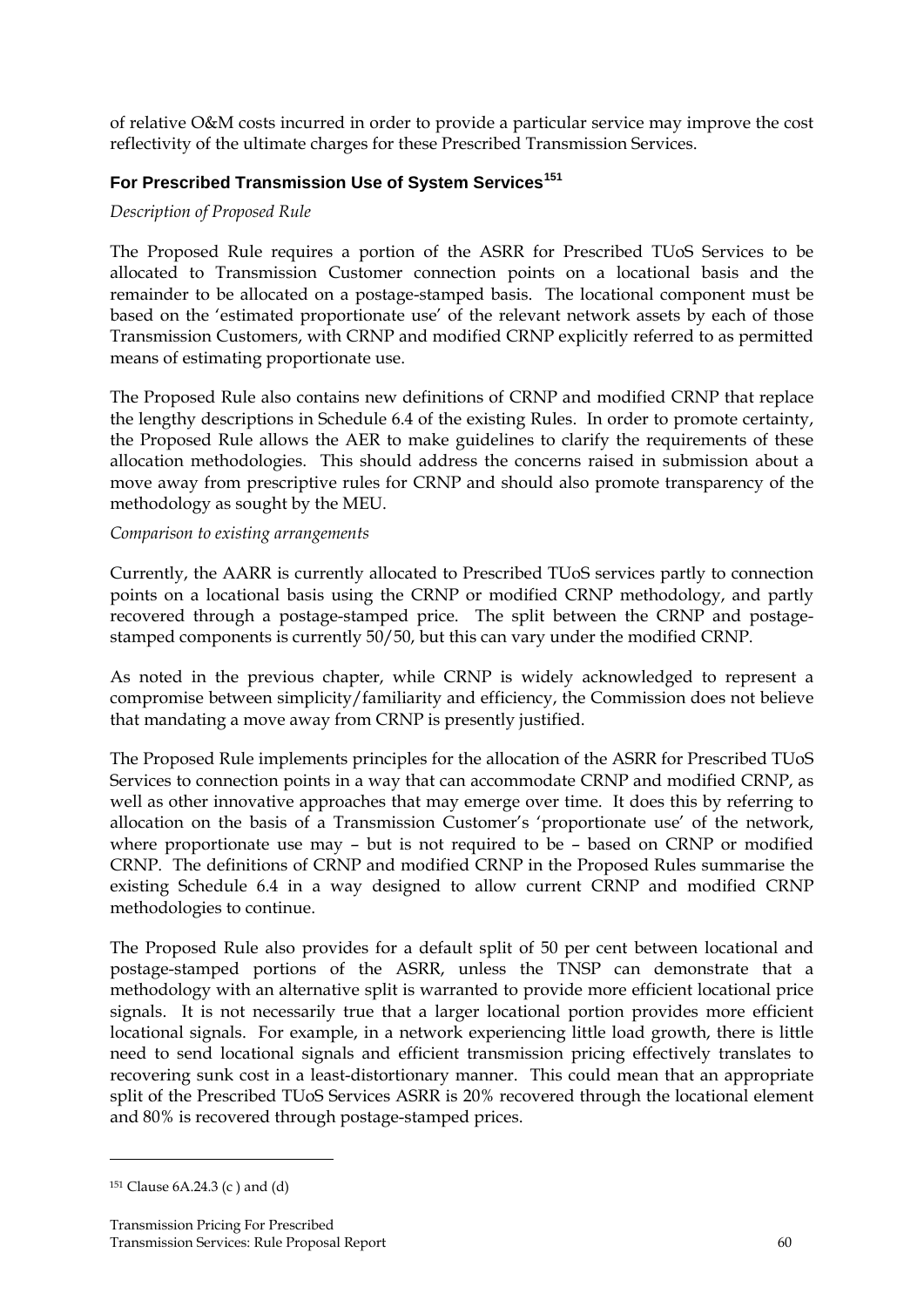As part of approving a TNSP's proposed pricing methodology, the AER is required in the proposed pricing rule to consider whether any alternative split proposed by a TNSP is likely to provide efficient locational price signals. However, any change to the Customer TUoS Usage Charge is subject to the annual 2 per cent side constraint.

### **Common Transmission Service**

The Proposed Rule requires the ASRR allocated to Common Transmission Services to be recovered through a postage-stamped price[152](#page-60-0) (see also price structure below). This is intended to limit any rebalancing of Prescribed Transmission Service charges to Transmission Customers in different locations and help maintain the stability and predictability of the pricing arrangements. As to the more specific issues relating to the Common Service Charge that arose in submissions, the Commission is of the view that these are matters that should be left to the TNSP to propose as part of their proposed pricing methodology.

### **4.3 Price structure principles**

This section develops and discusses the principles for pricing structures used to recover the portions of the ASRRs allocated to each connection point for each Prescribed Transmission Service category.

### **4.3.1 Current approach in the Rules**

The final step in the existing pricing process is the development of price structures for recovering the share of each Prescribed Transmission Service AARR allocated to each Transmission Customer connection point.

Under the current Rules, prices must be set for:

- Common Services the Transmission Customer Common Service Price;[153](#page-60-1)
- Entry Services Entry Charges;<sup>[154](#page-60-2)</sup>
- Exit Services Exit Charges;<sup>[155](#page-60-3)</sup> and
- Use of System Services:
	- o Customer TUoS Usage Prices;[156](#page-60-4)
	- o Customer TUoS General Prices;[157](#page-60-5) and
	- o Negotiated Use of System Charges (to generators and MNSPs, which are not widely utilised to the Commission's knowledge).[158](#page-60-6)

<span id="page-60-0"></span><sup>152</sup> Clause 6A.24.3(e) of the Proposed Pricing Rule

<span id="page-60-1"></span><sup>153</sup> Clause 6.5.6.

<span id="page-60-2"></span><sup>154</sup> Clause 6.5.1.

<span id="page-60-3"></span><sup>155</sup> Clause 6.5.2.

<span id="page-60-4"></span><sup>156</sup> Clause 6.5.4.

<span id="page-60-5"></span><sup>157</sup> Clause 6.5.4A.

<span id="page-60-6"></span><sup>158</sup> Clause 6.5.3.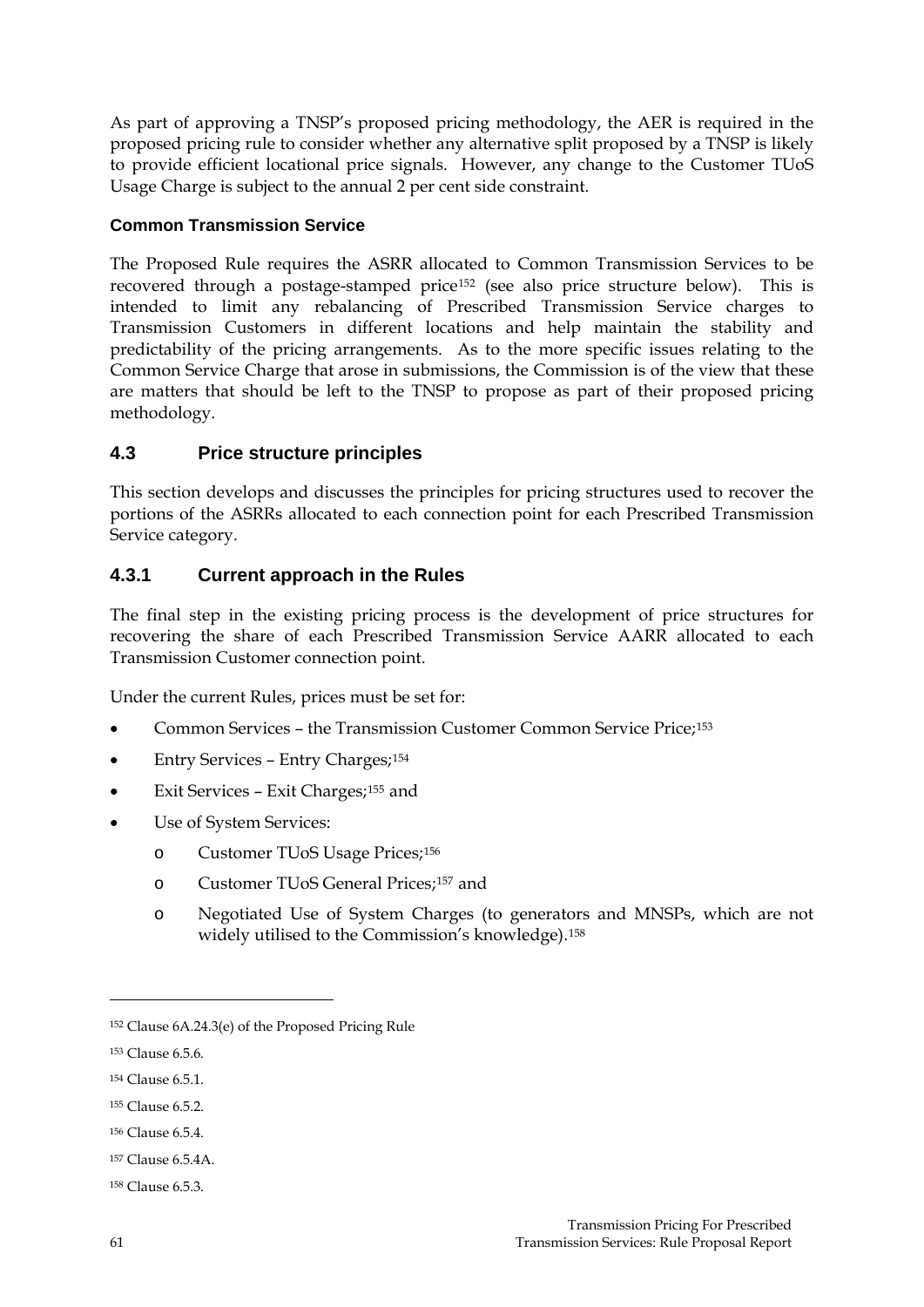The current Rules allow TNSPs a substantial amount of flexibility to determine price structures in relation to the Customer TUoS Usage Charge. TNSPs may recover the Customer TUoS Usage Charge using any combination of energy-based (c/kWh or c/kVAh), demand-based (\$ per maximum kW or kVA) and fixed charges.[159](#page-61-0)

In deciding on a particular price structure for the Customer TUoS Usage Price, a TNSP is required to set prices "in such a way as to reflect the conditions in the transmission network which influence transmission investment".<sup>[160](#page-61-1)</sup> Prices recovering the Customer TUoS Usage Charge must also be applied to actual metered use of the transmission system, unless otherwise agreed.[161](#page-61-2) In practice, it appears that TNSPs base prices on peak demand or consumption at peak demand times.[162](#page-61-3)

In addition, the current Rules cap the rate of change of Customer TUoS Usage Prices,[163](#page-61-4) so that price at an individual connection point cannot change by more than 2 per cent relative to the average Customer TUoS Usage Price for the relevant region(s). If this constraint would be exceeded, any additional revenue must be recovered through the Customer TUoS General Charge.

In contrast to the Customer TUoS Usage Charge, the Rules are relatively prescriptive on the price structures applicable to the:

- Customer TUoS General Charge this must be recovered through a postage-stamped energy (c/kWh) or capacity (c/kW) price; $164$
- Transmission Customer Common Service Price this must be recovered through a postage-stamped energy  $(c/kWh)$  or capacity  $(c/kW)$  price;<sup>[165](#page-61-6)</sup> and
- Entry and Exit Charges these must be recovered through fixed (\$) annual charges.<sup>[166](#page-61-7)</sup>

The Rules also contain provisions for negotiation of prudent discounts, TUoS rebates to embedded generators and inter-regional TUoS arrangements. These are dealt with Chapters 6, 7 and 8, respectively.

<u>.</u>

Powerlink, *Regulated Transmission Pricing"*, p.3: <http://www.powerlink.com.au/asp/index.asp?sid=5056&page=network/pricing>

<span id="page-61-4"></span>163 Clause 6.5.5.

- <span id="page-61-5"></span>164 Clause 6.5.4A.
- <span id="page-61-6"></span>165 Clause 6.5.6.
- <span id="page-61-7"></span>166 Clauses 6.5.1 and 6.5.2.

<span id="page-61-0"></span><sup>159</sup> Clause 6.5.4(c).

<span id="page-61-1"></span><sup>160</sup> Clause 6.5.4(b).

<span id="page-61-2"></span><sup>161</sup> Clause 6.5.4(d).

<span id="page-61-3"></span><sup>162</sup> VENCorp, *Electricity TUoS Prices 2006-07*, p.1:

[http://www.vencorp.com.au/docs/About\\_VENCorp/Electricity\\_TUOS\\_Prices\\_2006\\_07\\_Web\\_Document\\_Final.](http://www.vencorp.com.au/docs/About_VENCorp/Electricity_TUOS_Prices_2006_07_Web_Document_Final.pdf) [pdf](http://www.vencorp.com.au/docs/About_VENCorp/Electricity_TUOS_Prices_2006_07_Web_Document_Final.pdf)

TransGrid, *Transmission Prices 2006-07*, p.3: [http://www.transgrid.com.au/Transmission\\_Charges.htm](http://www.transgrid.com.au/Transmission_Charges.htm)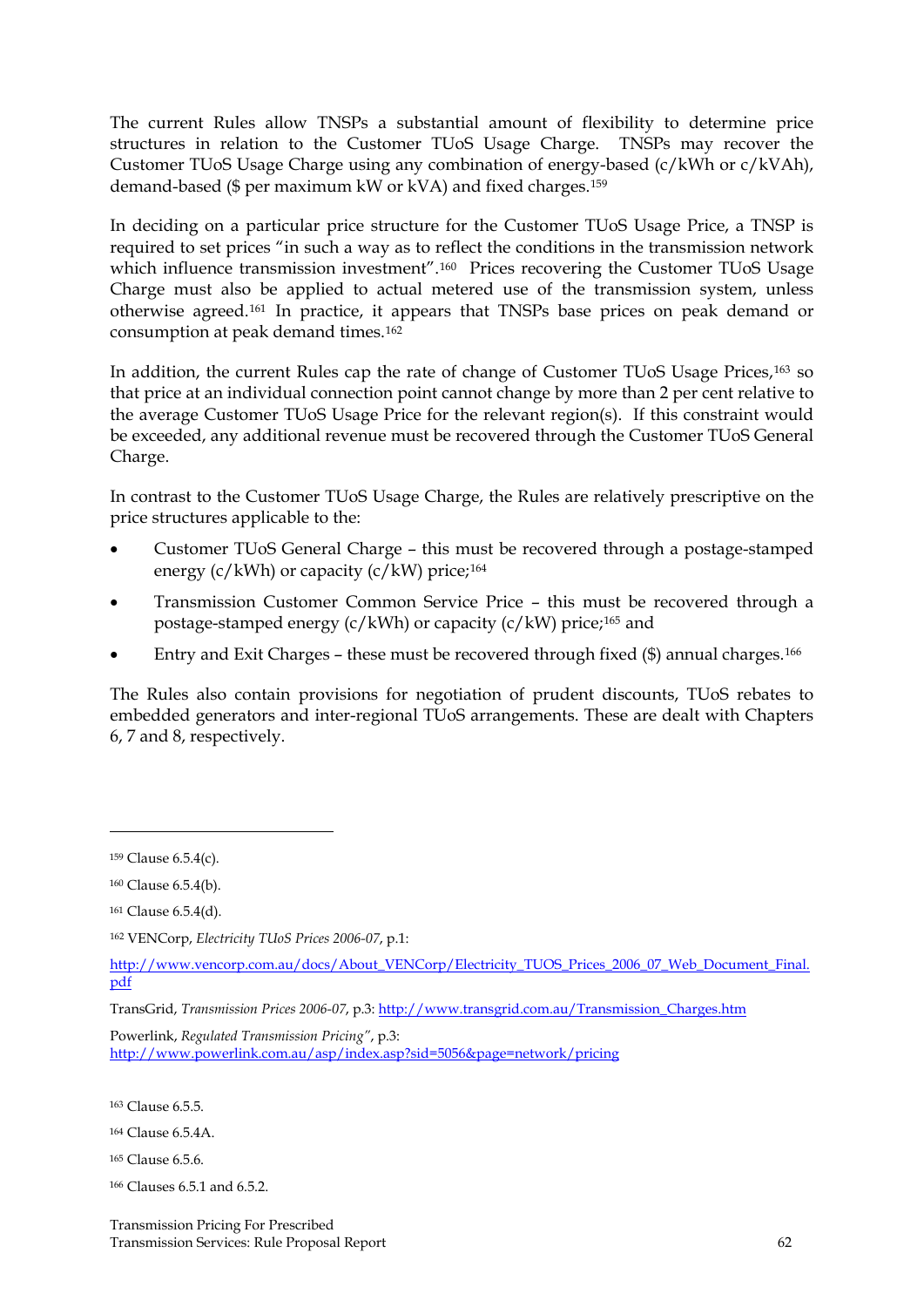# **4.3.2 The Commission's proposed Step 3 principles[167](#page-62-0)**

This section develops and discusses the principles for pricing structures used to recover the portions of the ASRRs allocated to each connection point for each Prescribed Transmission Service category.

### **Proposed Principles**

- For the recovery of the ASRR, a TNSP is to develop separate prices for each category of Prescribed Transmission Service in accordance with the following principles;
	- prices for Prescribed Entry and Exit Services must be a fixed annual amount;
	- prices for Common Transmission Service must be postage-stamped;
	- prices to recover the location component of Prescribed TUoS Services ASRR must be based on levels of demand or consumption at times of greatest utilisation of the transmission network and for which network investment is most likely to be contemplated and not change by more than 2% per annum compared to the load-weighted average price for this component for the relevant region(s);
	- prices to recover the non-locational component of Prescribed TUoS Services ASRR must also be postage-stamped.

The Commission approach to developing pricing principles to guide price structures are as follows:

- For Prescribed Entry and Exit Services TNSPs must determine a fixed annual price at each connection point that recovers the share of the Prescribed Entry or Exit ASRR allocated to that connection point;[168](#page-62-1)
- For:
	- o Common Transmission Service ASRR; and the
	- o Non-locational component of the Prescribed TUoS Services ASRR,

prices must be postage-stamped;[169](#page-62-2)

• For charges recovering the locational component of Prescribed TUoS Services ASRR, the Commission believes that the price should be structured to signal the potential long term consequences of actual or potential Transmission Customers' use of the network. This is because it is the locational component that is intended to reflect the LRMC of future network usage at various points in the grid. Therefore, the Proposed Rule provides that the pricing structure must be based on demand or consumption at times

<span id="page-62-0"></span><sup>167</sup> Clause 6A.24.4

<span id="page-62-1"></span><sup>168</sup> This approach is consistent with the current requirements in Part C of Chapter 6.

<span id="page-62-2"></span><sup>&</sup>lt;sup>169</sup> This approach is also consistent with the current requirements in Part C of Chapter 6.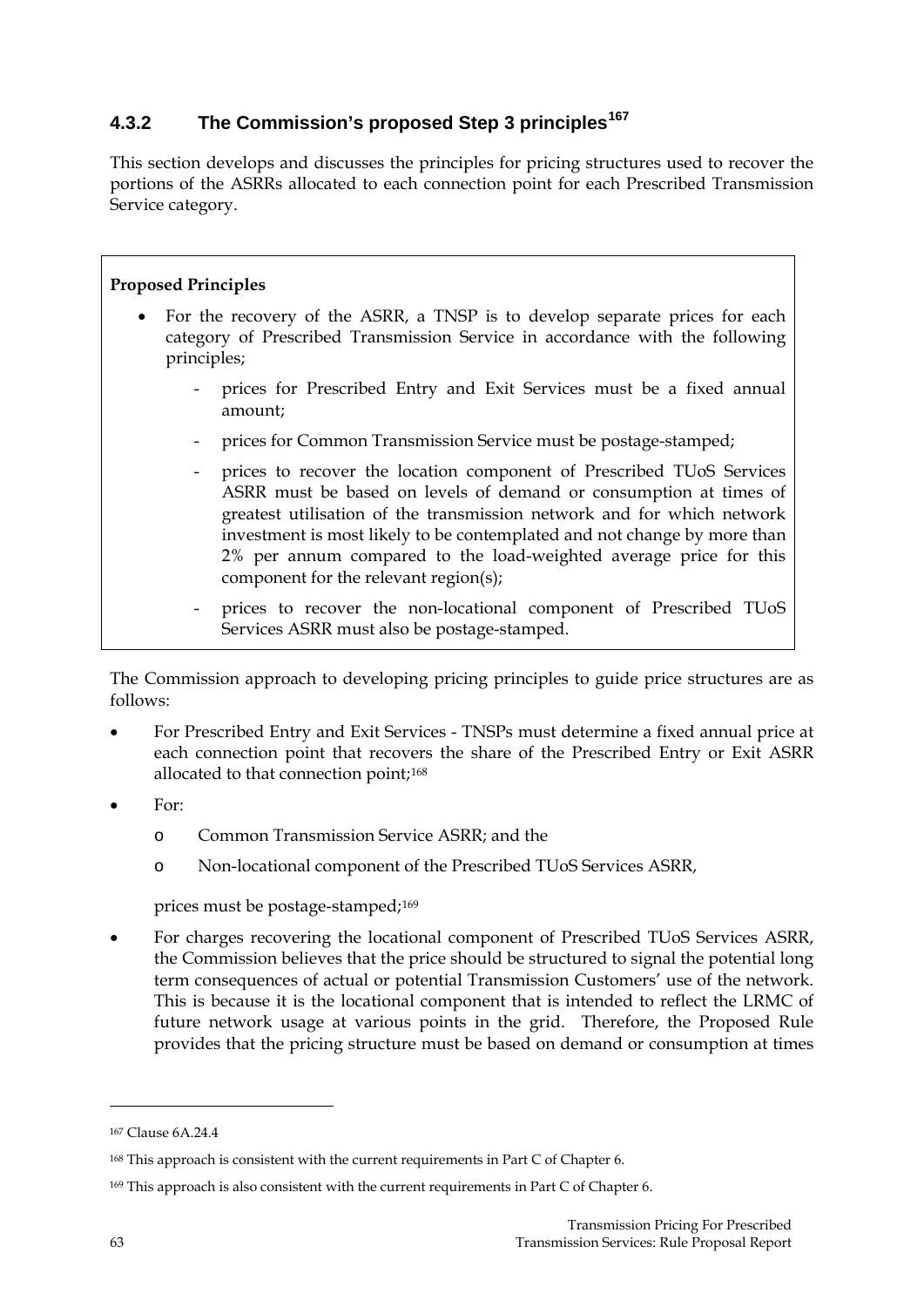that result in the highest levels of network utilisation and for which investment is most likely to be contemplated.

In addition, the Commission has decided to retain the current 2 per cent 'side constraint' on any given locational price compared with the average load-weighted locational price for the relevant region(s), due to concerns about the potential impact on charges if this constraint was removed. Compared with the existing Rules – which simply refer to 'average' price – the addition of the 'load-weighted' prefix should clarify the intended operation of this principle.

While the Commission's proposed pricing principles are consistent with the existing requirements in Part C, the Commission has not provided a detailed methodology for determining whether the postage-stamped prices for Common Transmission Services and Customer TUoS General Charges should be energy-based (ie \$/MWh) or capacity-based (ie \$/MW). Rather, the Commission believes that TNSPs should be able to propose the basis for postage stamp pricing that they consider is most appropriate to their circumstances.

Finally, the Commission highlights that where pricing for Prescribed Entry and Exit Services is currently determined under the terms of connection agreements entered into on or before 24 August 2006, these Rules do not apply.[170](#page-63-0) This and other transitional issues will be implemented as savings and transitional measures and the Commission seeks comment form interested parties as to any other arrangements that may need transitional support.

<u>.</u>

.

<span id="page-63-0"></span><sup>170</sup> See Rule 6A.33.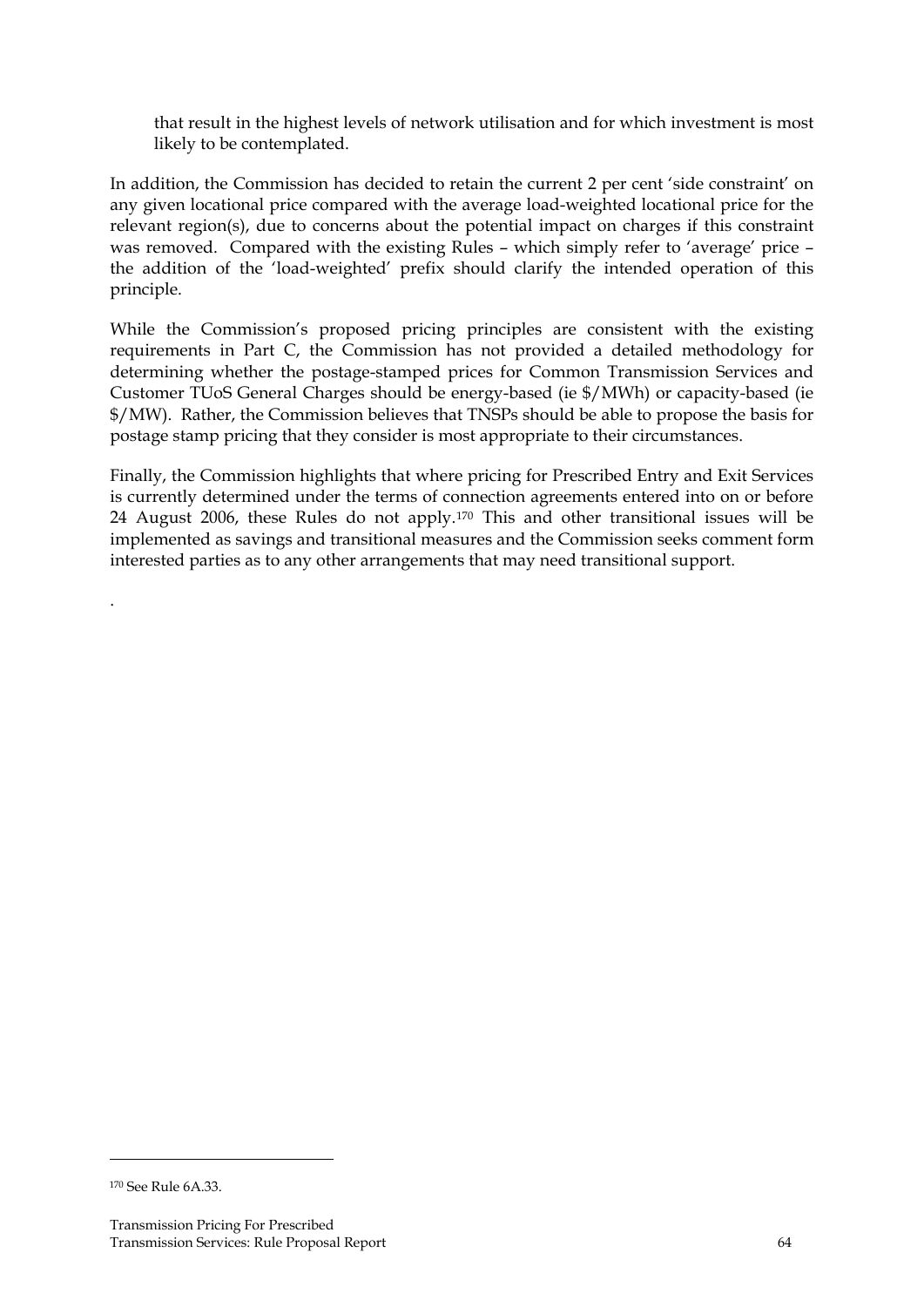# **5 Procedural framework**

An important element of the Commission's Proposed Pricing Rule is the specification of rules to provide a transparent and timely process for the making of transmission pricing decisions. By clarifying the obligations of parties involved in the regulatory process, greater certainty can be provided to market participants, with associated reductions in the time necessary for regulatory decisions making.

This chapter describes the procedural requirements that the Commission is proposing to support the proposed transmission pricing principles outlined in Chapter 4.

Section 5.1 provides a brief summary of the procedural requirements contained in the existing rules. Section 5.2 provides an overview of the procedural issues raised in submissions and section 5.3 provides the Commission's assessment of those issues. Section 5.4 concludes with a discussion of the key procedural elements of the Commission's Proposed Rule, including requirements for a proposed pricing methodology, TNSP obligations regarding consultation and information disclosure and the AER's responsibilities.

The key features of the Commission's proposed procedural framework are:

- an obligation on the AER to develop Pricing Methodology Guidelines in a number of specified areas;
- aligning the obligations and timeframes for approval of a proposed pricing methodology with the process proposed in the Draft Revenue Rule for approval of a Revenue Proposal and proposed negotiating framework.

## **5.1 Current approach in the Rules**

The existing Rules require TNSPs to apply the step-by-step cost allocation and pricing methodology as set out in Part C of Chapter 6 of the Rules. The role of the AER in the current pricing rules is limited to:

- approving the use of a 'modified CRNP' pricing methodology, if put forward by a TNSP (clause 6.4.3B(c)(2));
- approving an annual interest rate to be used for the 'grossing-up' of previous over-or under-recovery of a TNSP's revenue requirement (clause  $6.4.3C(b)(5)$  and  $(c)(1)$ );
- approving a recalculation of a TNSP's cost allocation where that TNSP considers that a significant change in the use or configuration of the network warrants this (clause  $6.4.6(b);$
- approving the use of the current year's metered energy offtake to calculate the Customer TUoS General Charge (clause 6.5.4A(e)(1)) or the Transmission Customer Common Service Charge (clause 6.5.6(e)(1)); and
- publishing guidelines for the negotiation of discounted transmission charges (clause 6.5.8(c) and (e)) and adjusting a TNSP's revenue cap if a TNSP has not complied with those guidelines (clause 6.5.8(e)).

The current Part C also includes a number of provisions that support the implementation of TNSPs' price-setting and billing. These provisions include: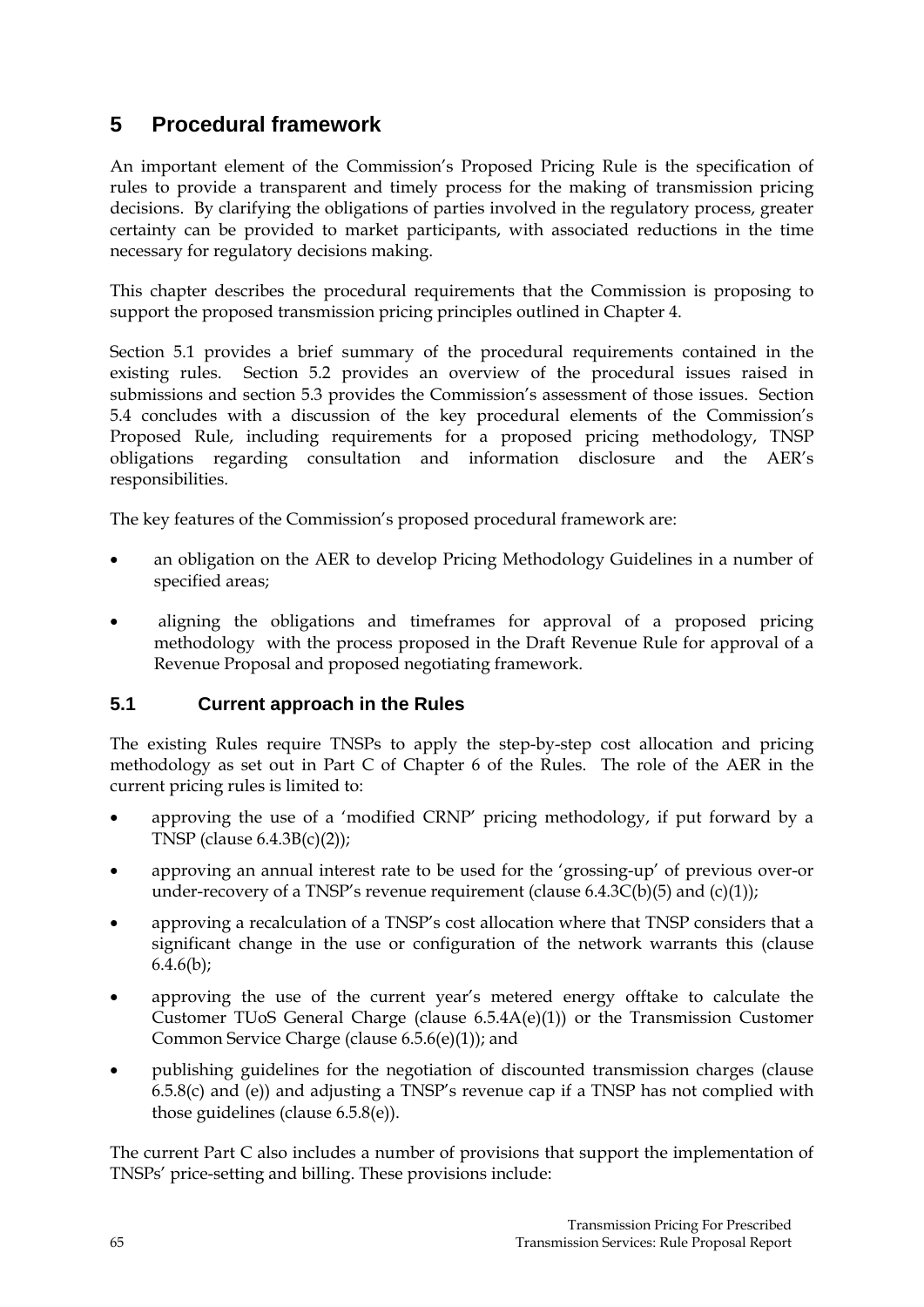- publication of prices (clause 6.5.7) –TNSPs are required to publish prices and related service standards for the following financial year by the 15 May, in order to allow time for DNSPs to determine distribution prices;
- prudential requirements for network service (clause 6.6) provides scope for negotiation between TNSPs and network users regarding capital contributions, prepayments and capital guarantees, in exchange for the provision of certain network services. Where any of these arrangements are in place, the associated revenues must be taken into account in the determination of prices so that users are not made to pay twice for the same service;
- billing and settlements (clause 6.7) describes the manner in which network users are billed for transmission services, including the basis of charging, minimum information to be included in bills, arrangements for settlement between different TNSPs and an obligation on network users to pay for transmission services;
- transmission pricing software (clause 6.8) sets out the responsibility for developing appropriate software for implementing the transmission pricing methodology; and
- data requirements (clause 6.9) sets out the network and forecast data requirements necessary to enable the determination of transmission prices, including confidentiality provisions.

The role of the AER within these rules is limited to:

- dealing with disputes concerning capital contributions made prior to 13 December 1998 where no contract is in place (clause 6.6.3); and
- approving standard pricing software (clause 6.8.1), and arranging for the development and approval of pricing software to implement the CRNP methodology (clause 6.8.2).

### **5.2 Submissions**

A number of submissions commented on the manner in which a pricing methodology should be approved. UED supported an approach where the Rules included high-level principles that TNSPs must comply with in the submission of a price proposal. Citipower/Powercor agreed with the adoption of a 'propose-respond' approach and suggested that the Rules should prescribe criteria for approval of the 'CRNP approach' but leave the TNSPs to develop the actual methodology and prices.[171](#page-65-0)

AGL suggested that TNSPs should have some discretion in setting transmission prices "so that connected parties are charged in the most efficient way."[172](#page-65-1) However, AGL considered that the AER should also have a limited role in determining the nature and form of transmission price regulation. To the extent they need to provide guidance to TNSPs on specific aspects of pricing, the AER should be able to develop and public guidelines using the Rule Consultation processes, however:

*Such guidelines should not be allowed to extend the powers of the AER, which should be fully defined in the Rules.[173](#page-65-2)*

<span id="page-65-0"></span><sup>171</sup> Citipower/Powercor, 25 January 2006, p.2.

<span id="page-65-1"></span><sup>172</sup> AGL, 20 January 2006, p.A-1.

<span id="page-65-2"></span><sup>173</sup> AGL, 20 January 2006, pp.3 and A-1.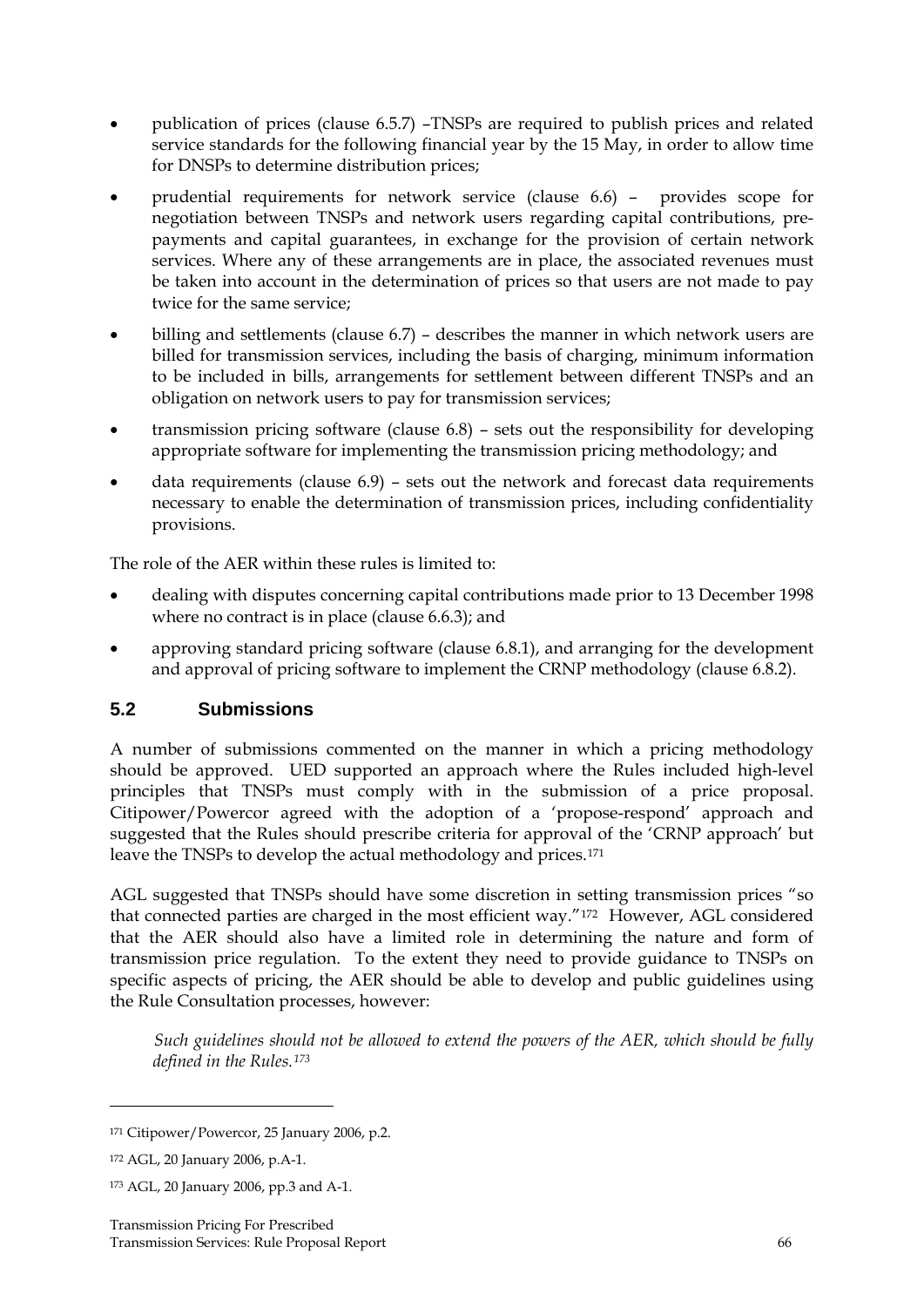Finally, PIAC took an opposing view to AGL. While PIAC supported some degree of discretion:

*We wish to make it clear this is intended to apply to the regulator and not to the regulated businesses. That is, while we think it unwise for too many statutory constraints to be placed on regulatory decision making we do not support a wide discretion to be granted to monopoly network providers.* 

*Even the largest energy users can have difficulty engaging with the network operators in seeking appropriate pricing outcomes. What we have observed in NSW is that the discretion allowed by the regulator provides little real check that the pricing decisions of the distribution businesses are achieving the best balance of the needs of consumers beyond that established by side constraints. If a case can be made that different methodologies are appropriate to be used for different networks or pricing of different assets PIAC believes strongly this should be a matter for determination by the regulator.[174](#page-66-0)*

The importance of transparency in the price setting process was also identified as a key concern, as raised in the submissions of EAG and EUAA.[175](#page-66-1) These submissions argued that there was currently insufficient public information about transmission tariffs, particularly in Queensland and Tasmania, and that DNSPs in Queensland and NSW do not publish details of TUoS charges included in their (distribution) network tariffs. The EAG and EUAA highlighted that there is inconsistency regarding the nature and quality of transmission pricing information available across jurisdictions and recommended that:

*The AEMC should also amend the Rules to require publication, in a precisely specified and simple common format, by all NSPs of their pricing policies, including a credible explanation of their procedures and pricing practices.[176](#page-66-2)*

AGL also supported greater transparency in the publication of transmission prices, suggesting that charges should be unbundled to all but the smallest customers so that parties are able to examine whether they are appropriate.[177](#page-66-3)

On the other hand, TransGrid contended that:

*The process of determining transmission pricing in the NEM is already relatively transparent. Transmission prices are published each year, providing a reasonable degree of transparency and allowing customers the opportunity to track price changes over time. Where customers consider charges to be commercially sensitive, TransGrid does not publish some specific prices.[178](#page-66-4)*

### **5.3 Commission's assessment**

The Commission considers it appropriate that the consultation and approval process that will apply to a revenue cap determination and a proposed negotiating framework, as detailed in the Draft Revenue Rule, should also apply to approval of a proposed pricing methodology. This integration of processes allows for a streamlined and efficient regime for

-

<span id="page-66-0"></span><sup>174</sup> PIAC, 6 January 2006, pp.2-3.

<span id="page-66-1"></span><sup>175</sup> EAG and EUAA, January 2006, pp.8-9.

<span id="page-66-2"></span><sup>176</sup> EAG and EUAA, January 2006, pp.8-9.

<span id="page-66-3"></span><sup>177</sup> AGL, 20 January 2006, p.A-1.

<span id="page-66-4"></span><sup>178</sup> TransGrid, 30 December 2005, p.5.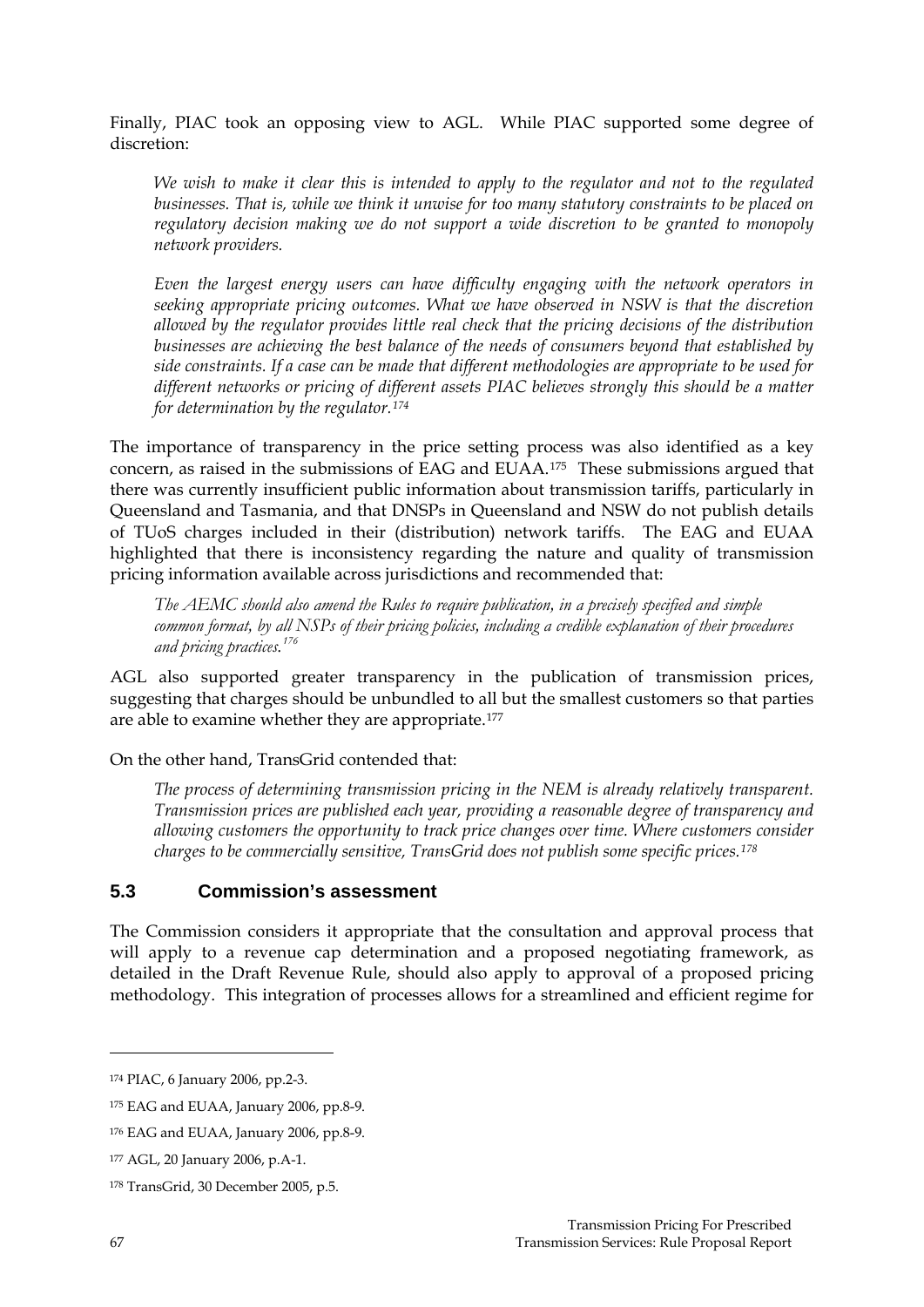the TNSP to propose its pricing methodology, and at the same time will allow market participants and the regulator to obtain a better overall understanding of the links between revenue and pricing and the overall impact of the transmission determination.

The AER's role in the approval process is to be satisfied that the proposed pricing methodology gives effect to the Pricing principles. On this basis the Proposed Rule provides for a framework that includes:

- Pricing Principles contained in the Rules, as outlined in the Chapter 4;
- the development of Pricing Methodology Guidelines by the AER to facilitate TNSP decision making in relation to the preparation of a proposed pricing methodology;
- a consultation and approval process that starts with a requirement for TNSPs to submit a proposed pricing methodology that conforms to the Pricing Principles in the Rules and the AER's Guidelines;
- a requirement for the AER to approve a proposed pricing methodology if it is consistent with, and gives effect to, the Pricing Principles and the Guidelines, meaning that the AER cannot substitute its "best" pricing methodology unless the TNSP's proposed methodology does not satisfy the requirements of the Rules and Guidelines;
- a requirement for TNSPs to calculate and set prices for Prescribed Transmission Services in accordance with an (approved) pricing methodology;
- a requirement for TNSPs' approved Pricing Methodologies to be published on the website of the TNSP;
- a requirement for TNSPs to publish prices annually;
- the maintenance of most existing obligations regarding prudential requirements and billing and settlement.

With the removal of existing detailed requirements from the Rules for transmission pricing, the Commission wishes to ensure that transmission network users have the opportunity to be well informed on the price-setting process. The Commission believes that by requiring approval and publication of a pricing methodology as the basis for setting prices during a regulatory control period, the TNSP's pricing decision making is more transparent and therefore, more robust.

The Proposed Rule provides transmission users with two key opportunities to become familiar with, and contribute to, the development of the pricing methodology through the:

- Consultation and approval process for the TNSPs' pricing methodologies TNSPs' proposed methodologies must be reviewed by the AER and are subject to several rounds of public consultation. The AER will be required to set information requirements (as it must under the Draft Revenue Rule) to ensure both it, and the market, are fully informed about the TNSP's proposed methodology; and
- Establishment of the AER's guidelines in areas where more detail is required for the application of the principles – the AER's guidelines on matters such as:
	- o CRNP and modified CRNP;
	- o the allocation of assets and non-asset related costs to Prescribed Transmission Service categories; and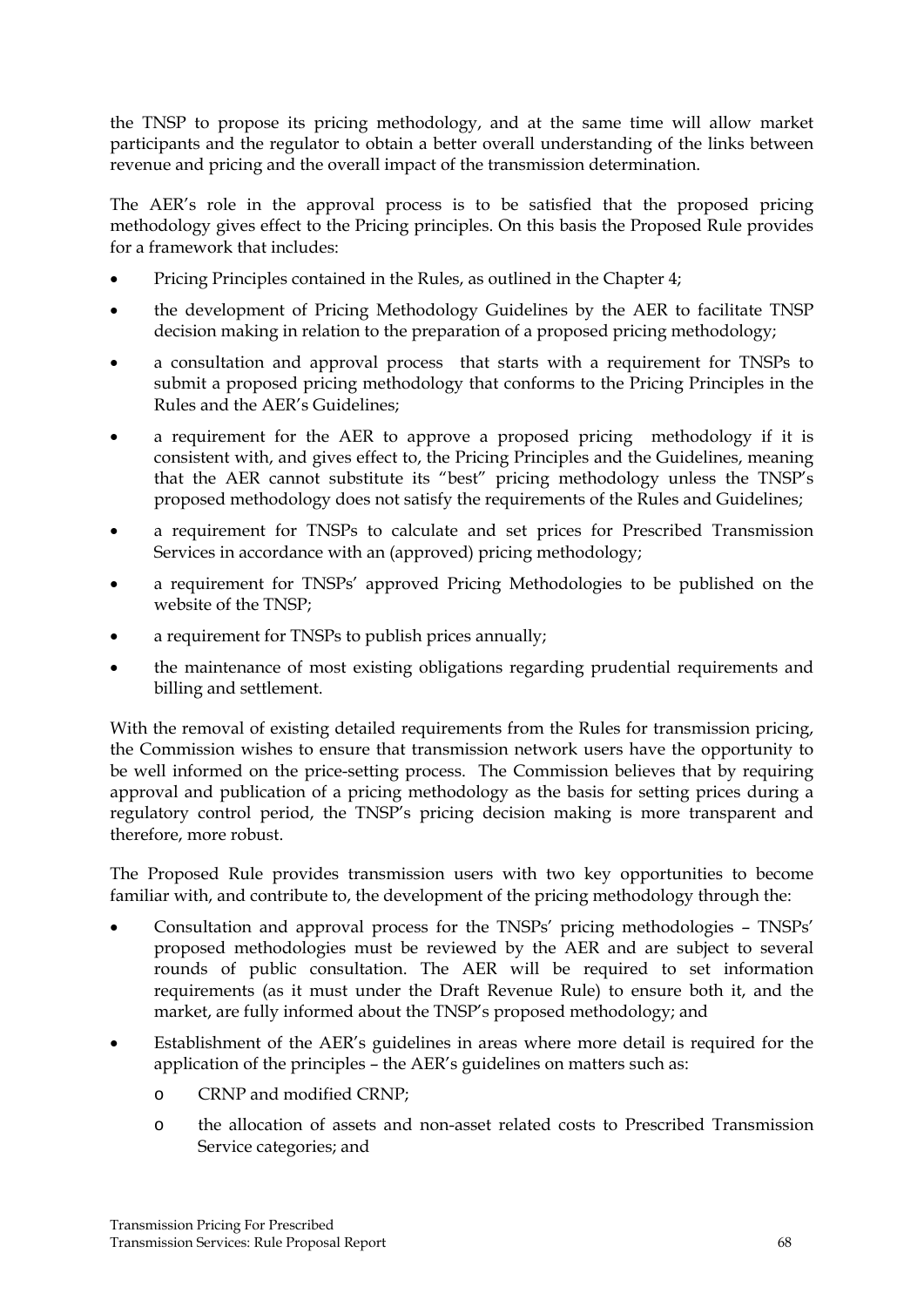must be transparently developed in accordance with the consultation procedures provided in the Rules.[179](#page-68-0)

The Commission considers that the proposed arrangements should significantly improve transparency, and the level of participant understanding, of transmission price-setting.

Implementation and enforcement of pricing outcomes will be the responsibility of the AER, relying on its general monitoring and enforcement powers under the NEL. This is the proposed mechanism by which the AER would monitor TNSPs' prices to ensure they are consistent with the approved pricing methodology. The Commission seeks stakeholder views on whether this regime is likely to provide a sufficiently robust framework to deal with the issues of concern to both TNSPs and network users.

### **5.4 Proposed Pricing Rule – procedural matters**

The Commission's Proposed Pricing Rule has been drafted as a "stand-alone" amending Rule for the pricing of Prescribed Transmission Services. The Commission is aware that, in developing the Final Rules for both transmission revenue regulation and transmission pricing, there will be a need to integrate the two Draft Rules. At the final stage of developing the final Rules for transmission revenue and pricing the Commission will prepare an integrated package of rules.

As previously noted, the main features of the proposed pricing procedures are:

- the role of AER Pricing Methodology Guidelines; and
- procedures for approving a TNSPs pricing methodology.

### **5.4.1 Requirement in the Rules for the AER to develop Pricing Methodology Guidelines[180](#page-68-1)**

The Proposed Rule requires the AER to develop Pricing Methodology Guidelines (the Guidelines). The Guidelines:

- must be consistent with and give effect to the Pricing Principles in the Rules;
- will only contain those matters for which the Rules provides for Guidelines to be made;
- must be developed in accordance with the Transmission Consultation Procedure;
- must be published for the first time and be in place by a stipulated date; and
- may be amended by the AER, applying the Transmission Consultation Procedures. The intention will be that amendments should not have retrospective effect in their operation for existing approved pricing methodologies.

<span id="page-68-0"></span><sup>179</sup> Proposed Rule, clause 6A.25.1.

<span id="page-68-1"></span><sup>180</sup> Proposed Rule, clause 6A.25.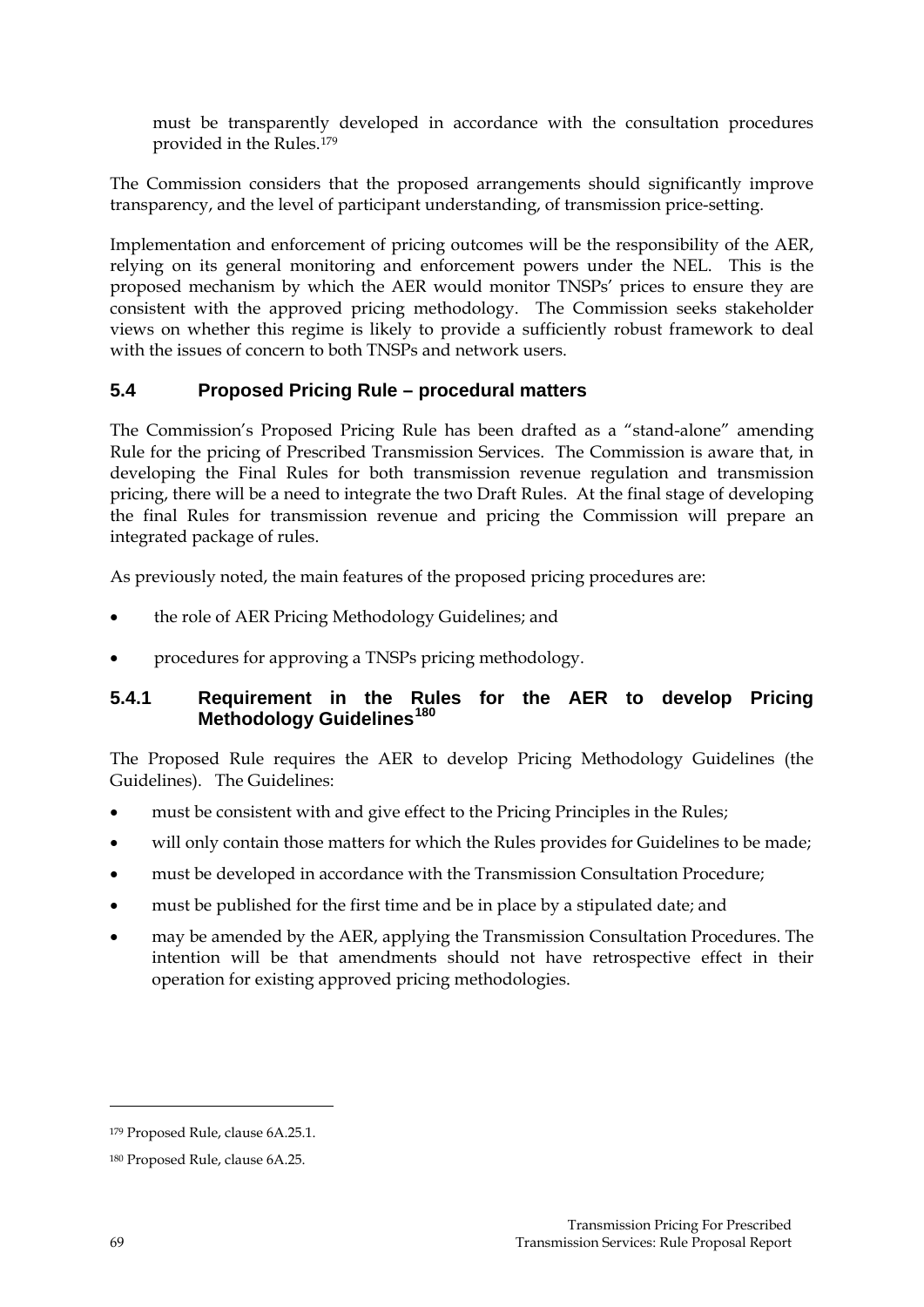# **5.4.2 Process for approval of a TNSP's proposed Pricing Methodology[181](#page-69-0)**

The Commission's proposed process for approving a TNSP's proposed pricing methodology includes the following elements:

- each TNSP must submit its proposed Pricing Methodology to the AER at the same time as it submits a Revenue Proposal and a proposed negotiating framework in accordance with Part E of the new Chapter 6A of the Rules;
- the requirements on form, information requirements and confidentiality ;
- application of the new process proposed in the Draft Revenue Rule for a revenue cap determination and a proposed negotiating framework under Part E, which includes:
	- o preliminary examination by the AER of a TNSP's proposed Pricing Methodology to determine if it complies with the relevant principles and guidelines, notifying the TNSP of its conclusions and reasons;
	- o the TNSP must resubmit a revised proposed methodology that complies with the requirements;
	- o consultation, draft and final decisions;
	- o the AER making and publishing a draft decision on the TNSP's proposed Pricing Methodology and further consultation, and the TNSP may submit a further revised Pricing Methodology;
- the AER must approve a TNSP's proposed Pricing Methodology unless the AER determines that the methodology is inconsistent with:
	- o the Pricing Principles in the Rules; or
	- o the AER's Pricing Methodology Guidelines;
- the AER must provide reasons for its decision;
- where the AER is making a final decision, and the AER is of the view that the proposed Pricing Methodology does not comply with the Rules and guidelines, it must:
	- o include in its final decision an amended Pricing Methodology;
	- o determine any amendment on the basis of the current proposed methodology put forward by the TNSP;
	- o only amend that methodology to the extent necessary to enable it to be approved in accordance with the Rules;
- the TNSP must determine and publish prices for Prescribed Transmission Services by 15 May each year through the application of the approved Pricing Methodology;

## **5.4.3 Other pricing provisions**

The Proposed Rule retains a number of existing pricing rules and the Commission invites comment from interested persons, as to the approach to be adopted in relation to these matters, in light of the Commission's proposed approach to pricing more generally. These supporting provisions include:

<span id="page-69-0"></span><sup>181</sup> Proposed Rule, clause 6A.26.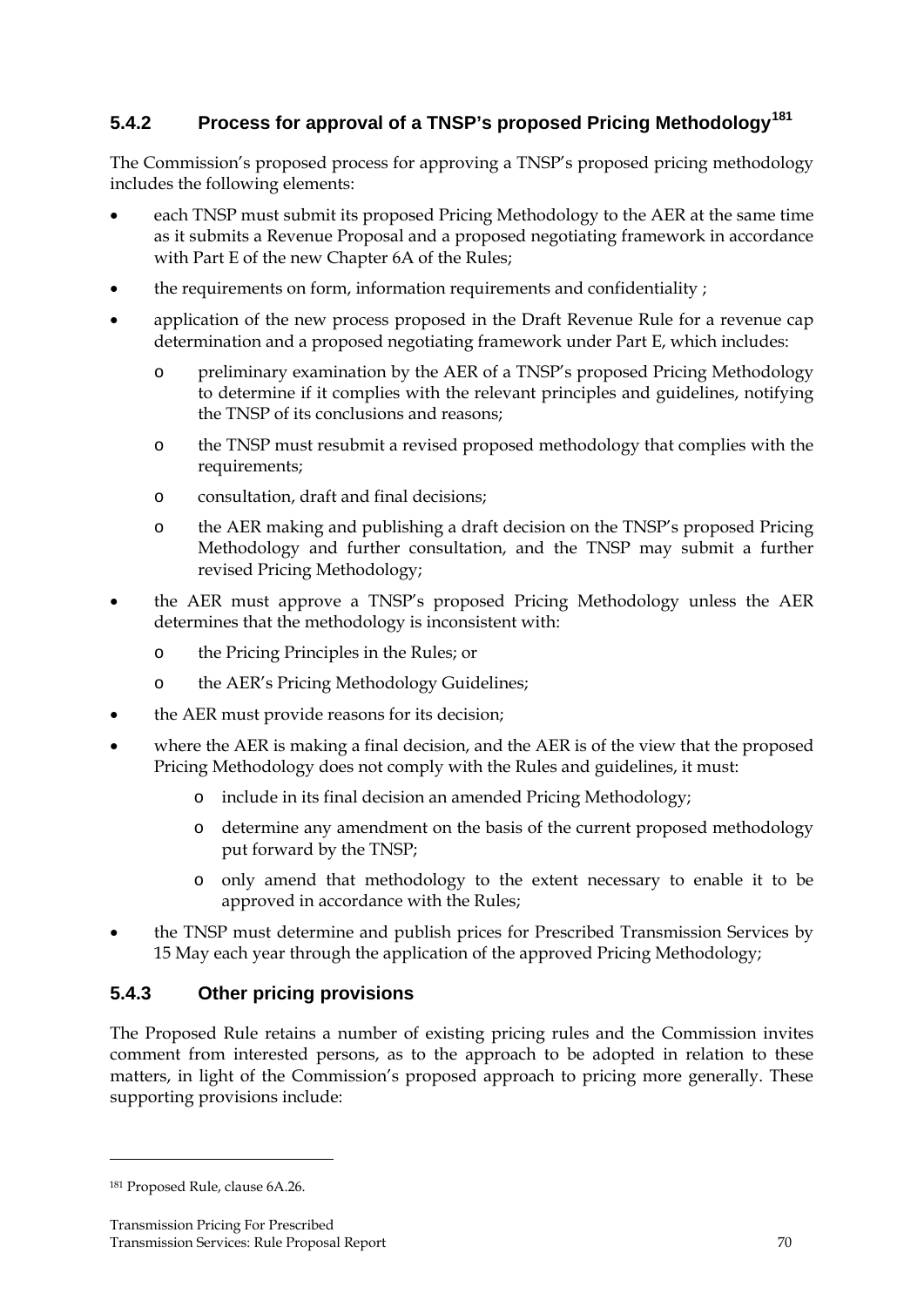- prudential requirements including the treatment of past capital contributions: these rules are proposed to be maintained as under the existing clause 6.6, recognising that TNSPs are able to negotiate prudential arrangements with network users;
- billing and settlement are to be retained but modified from the existing clause 6.7 in the following ways:
	- o to allow for the removal of billing arrangements relating to generator negotiated UoS charges, generator access charges and generator charges for new investment (see clauses  $6.7.1(b)(1)$  and  $6.7.4(c)$ ); and
	- o references to the existing cost allocation and pricing arrangements in clauses 6.4 and 6.5 refer to "a pricing methodology";

Minimum information requirements in bills are retained as are transmission network users' obligations to pay their bills;

- software requirements (see existing rule 6.8) are proposed to be removed. To the extent that software makes up part of a TNSP's proposed pricing methodology, it will require the approval of the AER;
- information requirements generally in relation to pricing in the existing clause 6.9.1) are proposed for inclusion in the information guidelines that form part of the Draft Revenue Rule.
- confidentiality provisions contained in the existing clause 6.9 have been flagged for comment from interested parties, as to the appropriate arrangements for dealing with confidential pricing information in the context of the altered pricing regime.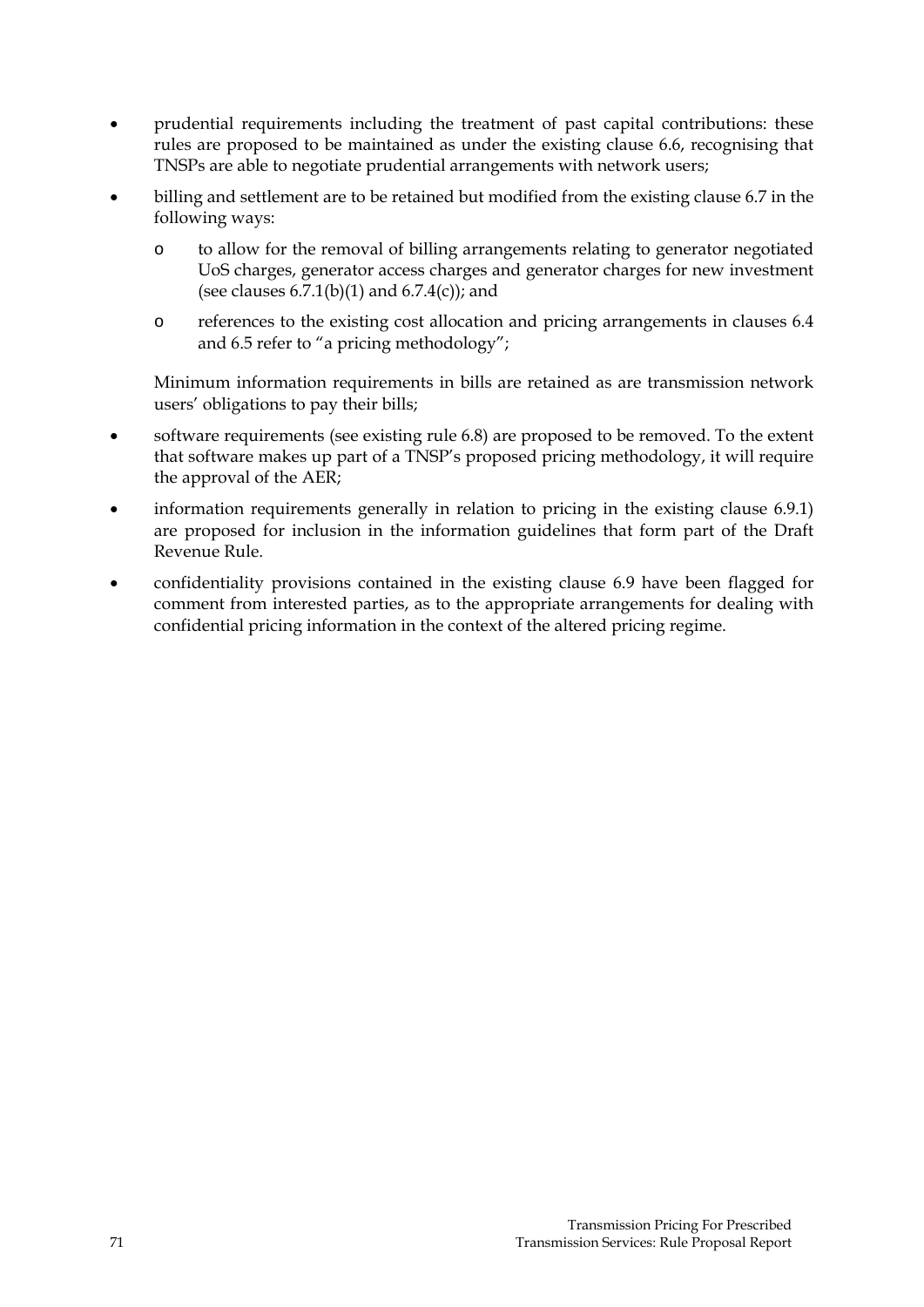# **6 Prudent discounts**

A feature of the existing Rules (clause 6.5.8) is that TNSPs are allowed (but not obliged) to negotiate a lower price for Prescribed Transmission Services than what is provided for in clauses 6.5.1 to 6.5.6. Where a TNSP agrees to a lower Customer TUoS General Charge or Transmission Customer Common Service Charge, the TNSP may recover the foregone amount from other Transmission Customers, so long as the TNSP has complied with the AER's "Guidelines for the Negotiation of Discounted Transmission Charges" (AER Guidelines)<sup>[182](#page-71-0)</sup>.

The rationale for allowing these 'prudent discounts' is to prevent *inefficient by-pass* of the transmission network. 'By-pass' in this context refers to:

- Technical by-pass such as the development of a duplicate transmission line from a power station to a large load; as well as
- Economic by-pass such as a decision to not invest in or expand a load or to shut down an existing operation.

By-passing the existing transmission network can in some instances be efficient as a lower cost option may be available. This would occur where an alternative option has a lower cost compared to transmission charges based on the incremental cost of using the network. However, if the alternative option is only lower cost because transmission charges are greater than the incremental costs, then by-pass will be inefficient.

Under the Draft Revenue Rule, TNSPs will only face the risk of regulatory optimisation of assets within their RABs if:

- those assets no longer contribute to the provision of Prescribed Transmission Services;
- those assets are worth more than \$20 million (indexed) and are dedicated to a single network user; and
- the TNSP has not sought to negotiate a discount or enter arrangements to manage the risk of the assets being commercially stranded.[183](#page-71-1)

This provides TNSPs with a strong incentive to negotiate prudent discounts in respect of services provided by certain dedicated assets. The question then is, how should the Rules minimise the risk of inefficient by-pass occurring. This question is addressed in the remainder of this chapter.

### **6.1 Current approach in the Rules**

The Rules currently allow TNSPs that agree to discount a Transmission Customer's Customer TUoS General and/or Transmission Customer Common Service Charges to recover all or part of the amount of the reduction from other Transmission Customers, provided that the TNSP can demonstrate that the discount complies with the AER Guidelines (see clauses  $6.5.8(b)$  to (d)). Consequently, the minimum charge that a

<span id="page-71-0"></span><sup>182</sup> Then the ACCC: ACCC, Guidelines for the Negotiation of Discounted Transmission Charges, 3 May 2002.

<span id="page-71-1"></span><sup>183</sup> Clause 6A.2.3 of the Draft Revenue Rule.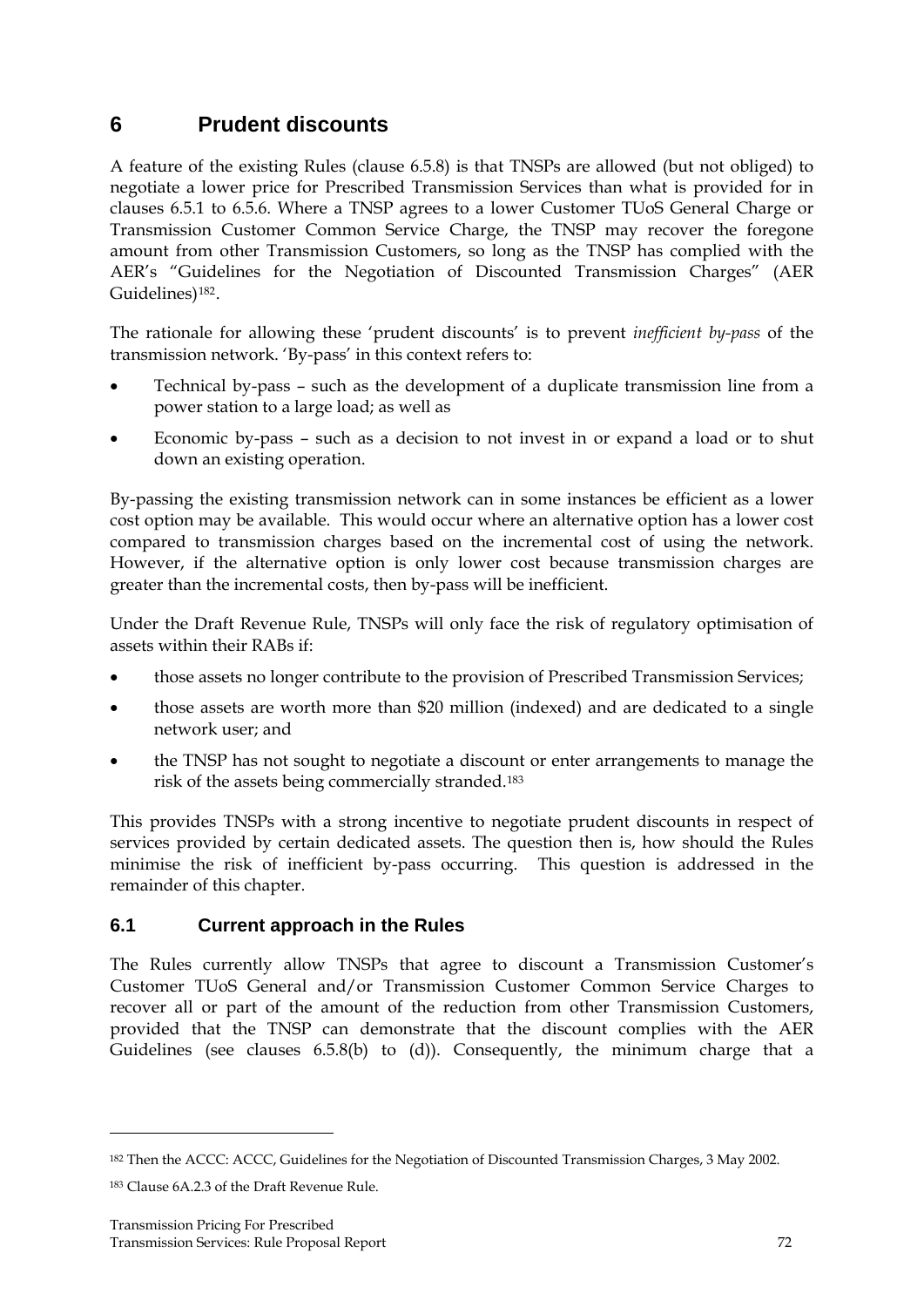Transmission Customer can pay is the applicable Customer TUoS Usage Charge (which is intended to reflect the incremental cost of that customer's use of the network).

# **6.1.1 Existing AER Guidelines for the negotiation of prudent discounts**

Guideline 1 requires a TNSP to set the discount at a level sufficient to ensure that a discount recipient does not adopt alternative options that bypass the TNSP/network inefficiently.

To demonstrate compliance with this guideline, it is sufficient for the TNSP to:

- prove alternative scenarios are technically and commercially credible; and
- provide information to the AER on the costs and benefits of the proposed course of action and the most technically and commercially viable alternative, sufficient to demonstrate that the negotiated discount is no larger than required to prevent adoption of the alternative.

Guideline 2 requires that no other network users will be worse off as a result of the discount being offered. In order to comply with the guideline, it is sufficient for the TNSP to demonstrate to the AER that by offering the discount:

- its revenue cap will not increase; or
- that the increase in its revenue cap will be less than the increase in network charges payable by the beneficiary of the discount.

If the discount does not meet the criteria in Guidelines 1 and 2, Guideline 3 provides what is commonly referred to as the 'safe harbour' provisions. This allows 70% of the discount to be recovered by the TNSP from other loads. Compliance with this guideline alone is sufficient for the discount to be accepted by the AER.

Guideline 4 provides for the continuation of discounts that were negotiated prior to the release of the AER Guidelines (ie before 10 October 2001) so long as the agreement remains in effect and is not renegotiated.

The Guidelines do not specify the potential length of a negotiated discount, other than requiring the AER to review discounts at each regulatory reset, though the AER has indicated that a greater degree of scrutiny will be applied to longer discount arrangements compared with those of a shorter duration.

# **6.1.2 Application of the Guidelines**

The current Rules (clause 6.5.8(e)) allow the AER to formally consider discounts granted at each regulatory reset. If at the regulatory reset the TNSP does not demonstrate to the satisfaction of the AER that the discount satisfies the Guidelines, the AER may reduce the TNSP's revenue cap for the next regulatory control period to take into account the discount amount that has been recovered from other Transmission Customers during the preceding regulatory control period.

The onus is therefore on the TNSP to ensure that the negotiated discount complies with the guidelines, though a request for the AER to assess a proposed discount can be made. This assessment is not a formal approval, and is not binding; however, the AER would not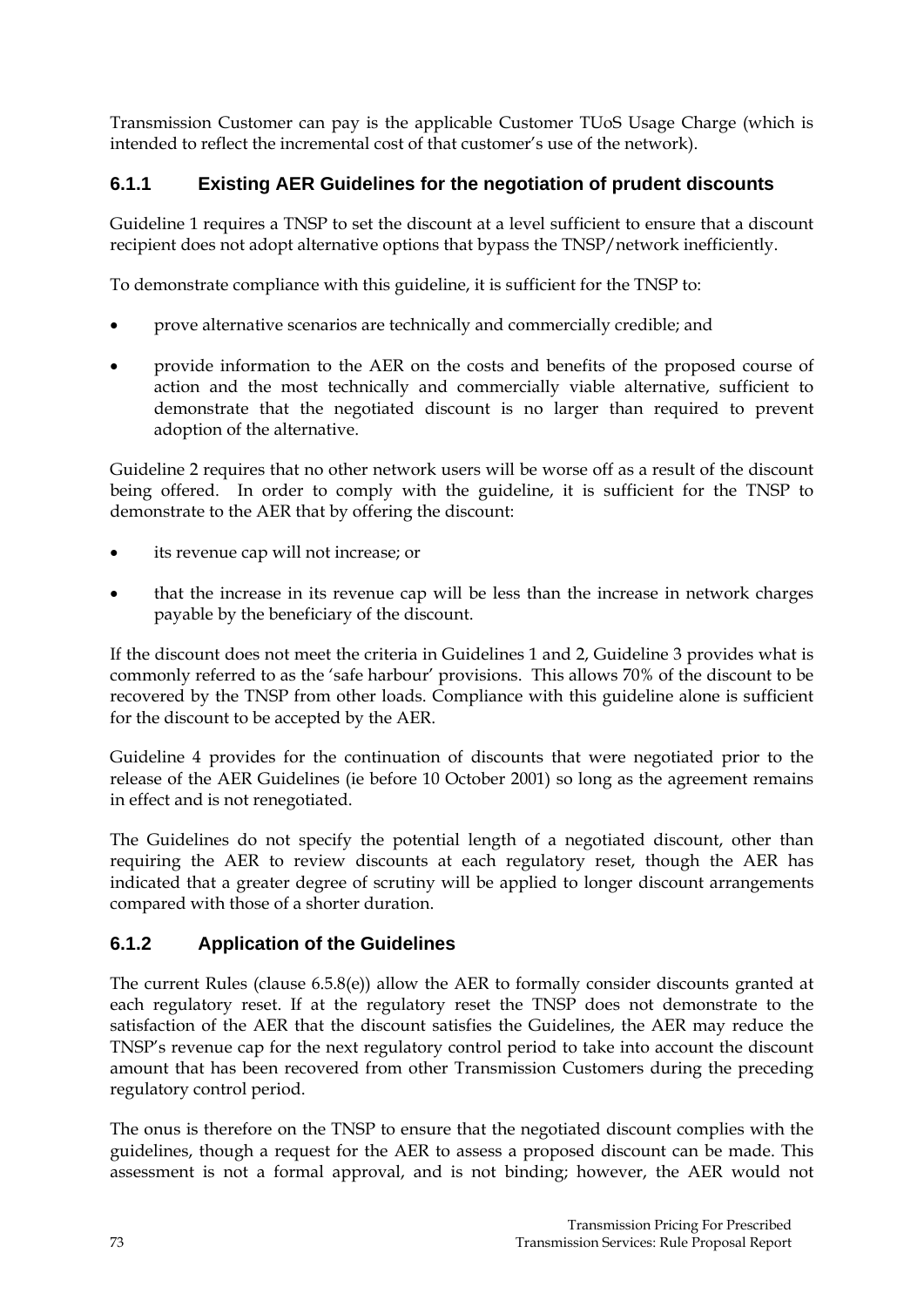anticipate departing from this opinion, except where information provided to the AER or the TNSP's forecasts proves to be incorrect or insufficient. The AER's formal assessment is conducted on the basis of information available at the time of the negotiation.

Similar arrangements for the negotiation of prudent discounts exist under the Gas Code. The *Gas Code Reference Tariff Principles* set out broad principles for determining the proportion of total revenue that should be recovered from each user of a particular service. Much like the AER guidelines, the Gas Code requires that the discount be demonstrably necessary to avoid the loss of a user of a service, but that the discount is no greater than necessary to remove this possibility. These principles require that the charge paid by any user of a 'reference service' be cost reflective, although substantial flexibility is provided. The principles contained in the Gas Code differ from those arising out of the Rules in that the regulator has greater discretion in approving the implementation of a negotiated discount under the Gas Code, and, notably, the absence of a 'safe harbour' provision, such as exists under the AER guidelines.

# **6.1.3 Negotiating framework**

The provision of a prescribed transmission service at a discounted price is referred to as a 'negotiable service' in the existing Rules.[184](#page-73-0) This means that a TNSP's negotiating framework established under clause 6.5.9 applies to the negotiation of prudent discounts, with the caveat that the publication requirements for discount outcomes is more limited than for other negotiable services.[185](#page-73-1) However, it is worth noting that under clause 6.5.8, the TNSP is not obliged to offer any Transmission Customer a discounted charge. The intended commercial driver for TNSPs offering discounts in the current regime is to avoid asset optimisation or attract asset expansion and revaluation.[186](#page-73-2)

# **6.2 Submissions**

The retention of 'TUoS discounts' in the Rules was supported by all submissions to the Pricing Issues Paper that commented on this issue, although there were a variety of opinions regarding the precise criteria to be applied and how discounts should be implemented.

# **6.2.1 Criteria for prudent discounts**

Several submissions argued for the removal of the 'safe harbour' provision (guideline 3) for prudent discounts, on the basis that such discounts may not actually be necessary to avoid inefficient by-pass from occurring.[187](#page-73-3) The MEU considered that where a discount possibility exists, analysis should be undertaken to confirm that the likely loss in revenue after allowing for the optimisation of the assets will be greater than the discount needed to prevent the bypass where the TNSP must incur any loss due to optimisation.[188](#page-73-4) NSPMA considered that

<span id="page-73-0"></span><sup>184</sup> National Electricity Rules, Chapter 10, definition of "negotiable service".

<span id="page-73-1"></span><sup>185</sup> National Electricity Rules, clause 6.5.9(b)(7).

<span id="page-73-2"></span><sup>186</sup> See AER Guidelines, p.18.

<span id="page-73-3"></span><sup>187</sup> Energex, 21 December 2005, pp.2-3; MEU, December 2005, p.30.

<span id="page-73-4"></span><sup>188</sup> MEU, December 2005, pp.29-30.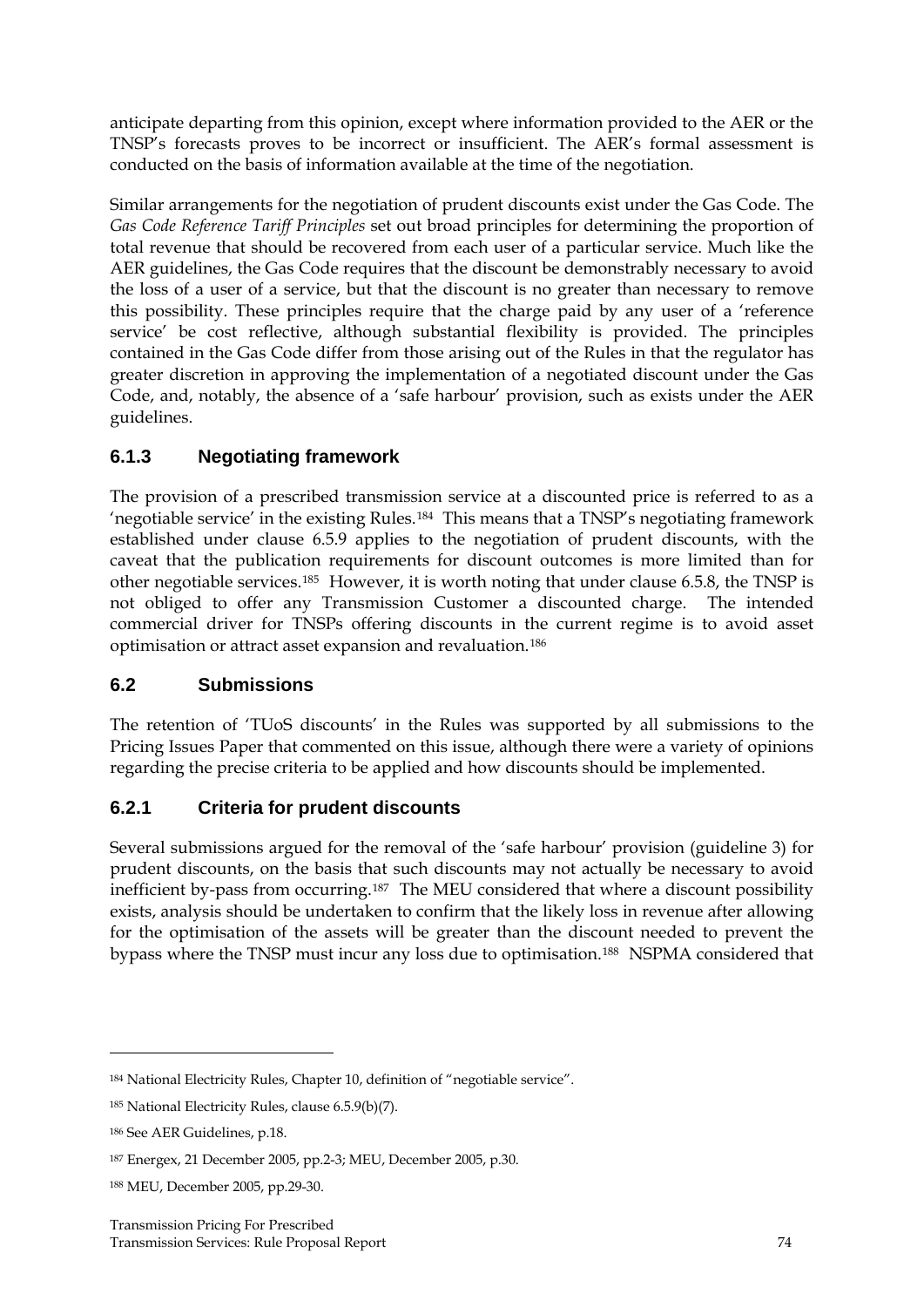TNSPs should be exposed to optimisation for the relevant assets if they do not negotiate to promote utilisation of their networks.[189](#page-74-0)

According to Ergon Energy (Distribution) and Queensland Rail's submissions, the existing discount arrangements excessively restrict Transmission Customers' ability to access discounts.[190](#page-74-1) Both argued that it should not be necessary to demonstrate that inefficient bypass would result without the discount. Rather, discounts should be allowed wherever the TNSP or the dispute resolution body considers the discount is necessary to attract a load and the charge levied at least covers the (long run) incremental cost imposed by the load.[191](#page-74-2) Ergon Energy (Distribution) and Queensland Rail also considered that under a revenue cap form of regulation, TNSPs may not have sufficient incentives to negotiate discounts.[192](#page-74-3)

Citipower/Powercor disagreed with the adoption of guidelines that constrained TNSPs from recovering discounts form other network users. Citipower/Powercor proposed that TNSPs should have:

*"…the discretion to discount charges to avoid inefficient bypass as long as the prices are efficient, i.e. equal to or above the avoidable cost of serving the customer."[193](#page-74-4)*

Ergon Retail said that the Gas Code approach to 'prudent discounts' could be incorporated in the Rules,[194](#page-74-5) while Macquarie Generation believe that the Commission should recognise the AER's current guidelines as providing a reasonable framework for negotiating discount in the development of revised rules.[195](#page-74-6) Tomago also strongly supported the existing AER guidelines as being appropriate and equitable.[196](#page-74-7)

AGL supported limiting TUoS discounts to the point where no other customer is made worse off, but noted that this may be difficult to enforce. AGL thus supported, at a minimum, a discount that only applies to a Transmission Customer's Customer TUoS Usage Charge. *[197](#page-74-8)*

#### **6.2.2 Procedure for discounts**

Submissions from EnergyAustralia and the TNOs supported more clarity in the Rules with regard to the procedural requirements for having a discount approved by the AER and greater certainty as to full cost recovery.[198](#page-74-9) EnergyAustralia, for example, sought clarity on matters such as who is responsible (the TNSP or the Transmission Customer) for undertaking the required preparation for the discount application, requirements for

<span id="page-74-0"></span><sup>189</sup> NSPMA, 12 December 2005, p.5.

<span id="page-74-1"></span><sup>190</sup> Ergon Energy (Distribution), 30 December 2005, p.5; Queensland Rail, 9 January 2006, pp.1-3.

<span id="page-74-2"></span><sup>191</sup> Ergon Energy (Distribution), 30 December 2005, p.5; Queensland Rail, 9 January 2006, pp.1-3.

<span id="page-74-3"></span><sup>192</sup> Ergon Energy (Distribution), 30 December 2005, p.5; Queensland Rail, 9 January 2006, p.2.

<span id="page-74-4"></span><sup>193</sup> Citipower/Powercor, 25 January 2006, p.4.

<span id="page-74-5"></span><sup>194</sup> Ergon Retail, 3 January 2006, p.3.

<span id="page-74-6"></span><sup>195</sup> Macquarie Generation, 3 January 2006, pp.2-3.

<span id="page-74-7"></span><sup>196</sup> Tomago, p.2.

<span id="page-74-8"></span><sup>197</sup> AGL, 20 January 2006, p.A-2.

<span id="page-74-9"></span><sup>198</sup> EnergyAustralia, 23 December 2005, p.10; TNOs, December 2005, p.6.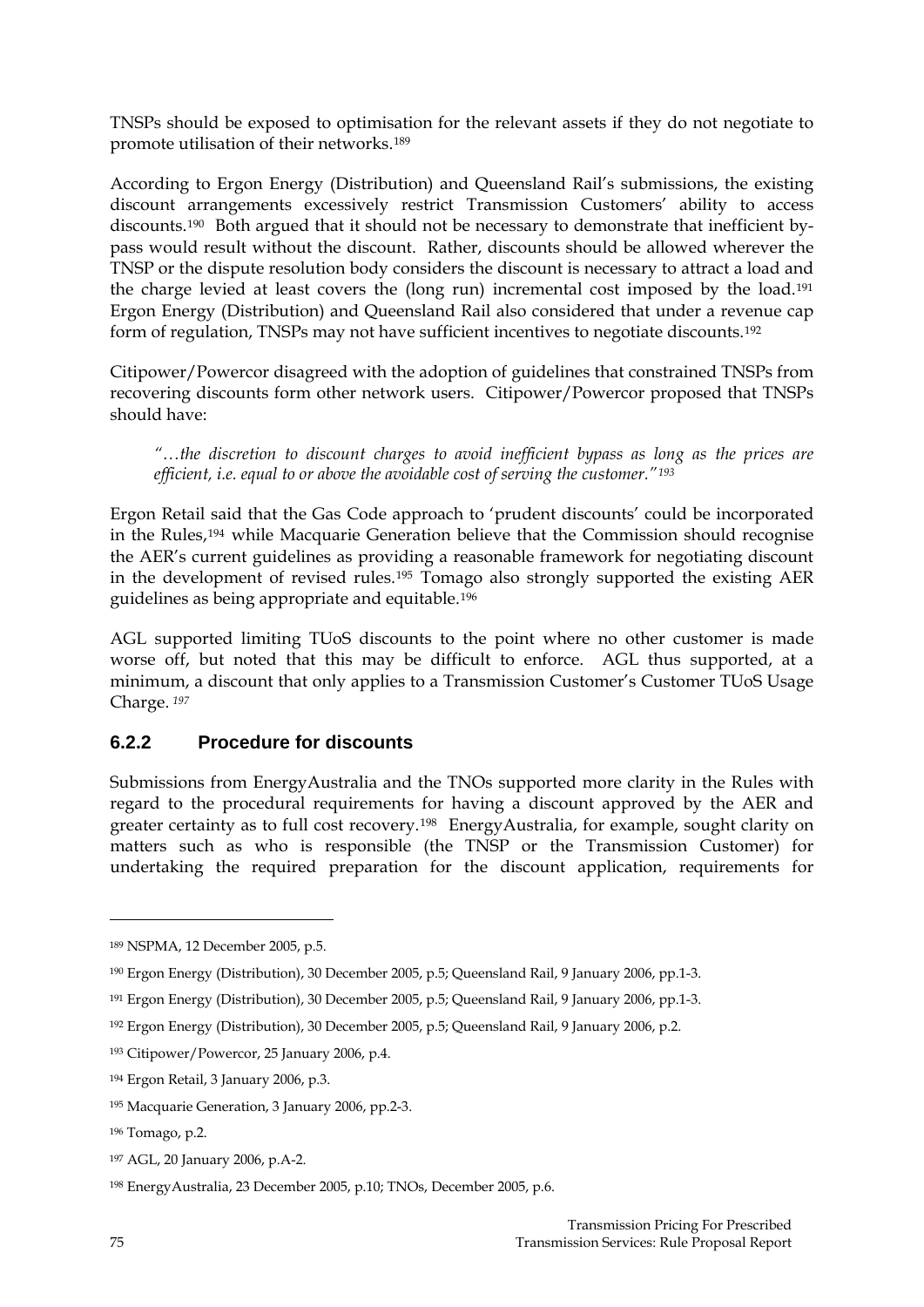disclosure of the by-pass option, requirements for the technical and economic feasibility of the by-pass option and deadlines for the AER to consider the discount application.[199](#page-75-0) The TNOs proposed that:

- the key discounting criteria in the guidelines be elevated to the Rules;
- an AER decision on a discount be binding for the duration of the 'discount period'; and
- the Rules contain timeframes and processes for consulting on and approving the discount.[200](#page-75-1)

TransGrid and Tomago supported the AER having the power to approve a discount at the time it is proposed (rather than at the revenue reset) and, like the TNOs' submission, argued that discounts should be approved for the life of the relevant Transmission Customer contract (for example, 20 to 25 years).[201](#page-75-2)

Tomago also argued that if there were to be changes to the regime for TUoS discounts:

*"… existing discounts must be 'grandfathered' …"[202](#page-75-3)*

The TEC supported TUoS discounts but under the following conditions.

*"… the user investigate energy efficiency and time of use alternatives to avoid contributing to the base load and/or peak demand on the system. A discount could be offered on condition that the user implements the alternative/s if found to be costeffective. … These considerations should be set out in the Rules, not left to the discretion of the AER."[203](#page-75-4)*

#### **6.3 Commission's assessment**

The Commission agrees with the position expressed in the majority of submissions that the Rules should provide scope for the negotiation of prudent discounts, where appropriate. However, the Commission is also of the view that the workability of the discounting arrangements could be enhanced in a number of ways. These include:

- elevating the AER's existing negotiation guidelines into the Rules;
- allowing (but not obliging) a TNSP to seek 'up front' approval from the AER for recovery of a discount and where such approval is granted, for it to be effective for the duration of the TNSP's (original) agreement with the relevant Transmission Customer; and
- providing a process in the Rules to apply to the AER's consideration of a TNSP's up front application for approval of a proposed recovery amount.

<span id="page-75-0"></span><sup>199</sup> EnergyAustralia, 23 December 2005, p.10.

<span id="page-75-1"></span><sup>200</sup> TNOs, December 2005, p.6.

<span id="page-75-2"></span><sup>201</sup> TransGrid, 30 December 2005, p.11; Tomago, p.2.

<span id="page-75-3"></span><sup>202</sup> Tomago, p. 2.

<span id="page-75-4"></span><sup>203</sup> TEC, 30 December 2005, p.12.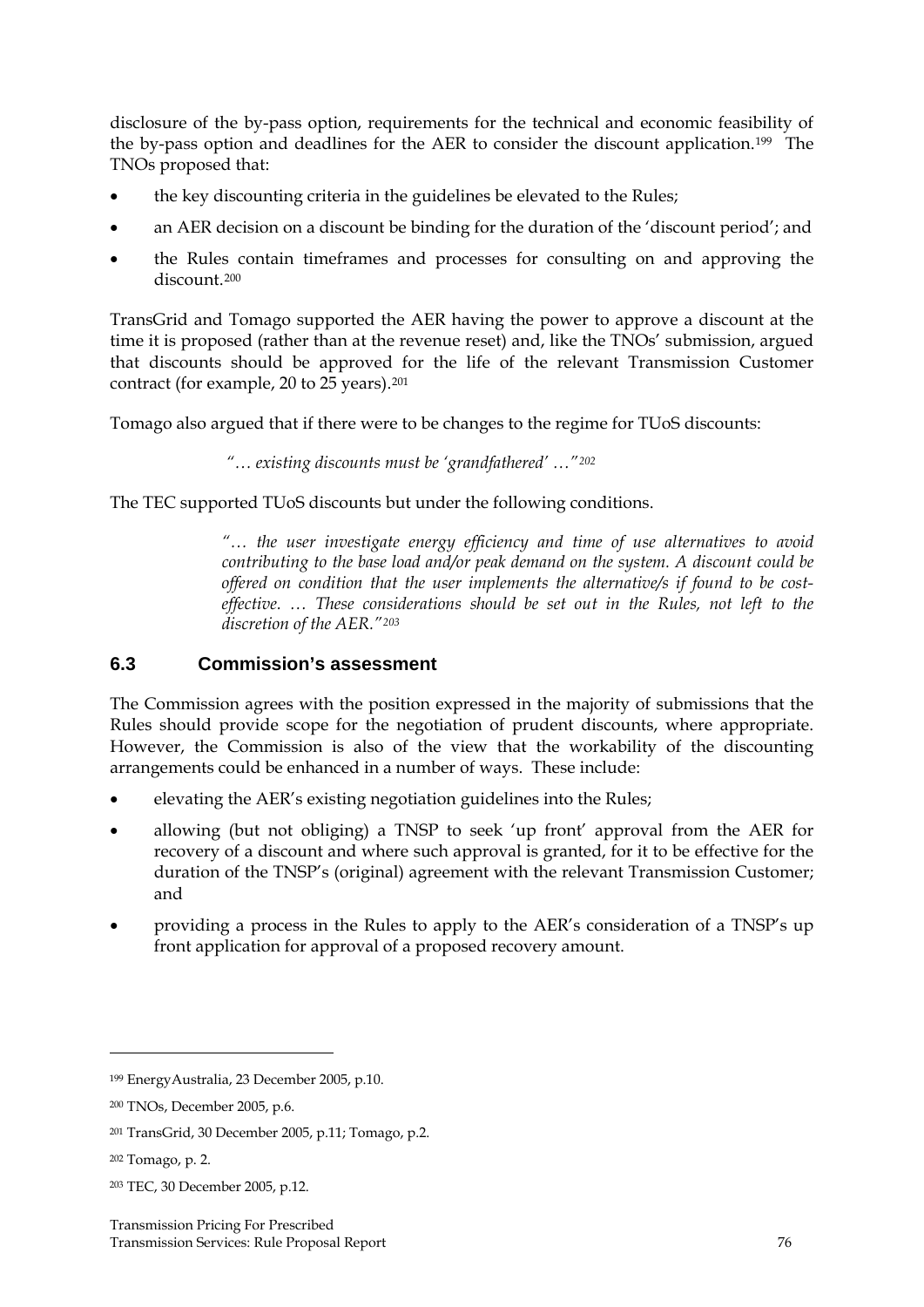The Commission also agrees that the recovery from other Transmission Customers of discounts given under the pre-AER regime should be "grandfathered" and the Proposed Rule includes this provision<sup>[204](#page-76-0)</sup>.

Finally, the Commission does not believe that prudent discounts, which relate to prescribed transmission services, ought to be the subject of a negotiating framework that applies to negotiated transmission services.

# **6.3.1 Elevation of the AER's Guidelines**

The AER's guidelines provide two pathways for the recovery of discounts from a TNSP's other Transmission Customers. The first pathway is where the discount is the minimum necessary to avoid inefficient by-pass and must not result in any other Transmission Customer being made worse off compared to the situation if no discount were given. The second pathway is the 'safe harbour' provision in Guideline 3, whereby 70% of a discount can be recovered from other Transmission Customers without having to demonstrate satisfaction of the criteria required for the first path.

Several participants questioned whether Guideline 3 should remain,[205](#page-76-1) as it offers no guarantee that where a discount is granted it is actually necessary to win or retain the relevant Transmission Customer. The Commission acknowledges this concern but has decided to retain the equivalent of Guideline 3 in the Proposed Rule as a basis for consultation. The Commission is interested in stakeholders' views specifically on the question of whether the continuation of the safe harbour provision can be justified and on what basis.

An alternative approach to granting discounts is to remove the emphasis on ensuring that a discount is the minimum necessary (or even necessary at all) to retain or attract a Transmission Customer. So long as the customer still pays at least the incremental cost it imposes on the network, the price to the customer will satisfy the Baumol-Willig conditions and there is no cross-subsidy in favour of that customer. In this context, the Commission notes the views of several parties who argued in favour of relaxing the AER's discount criteria in Guidelines 1 and 2 so that the only requirement would be that Transmission Customers are charged at least the incremental costs they impose on the network.[206](#page-76-2) Under this approach, there would be no need to ensure that either:

- the discount was the minimum necessary to avoid by-pass (similar to the AER's existing Guideline 1); or
- the discount did not make other Transmission Customers worse off (similar to the AER's existing Guideline 2 – but note that due to the limited scope for asset optimisation in the Draft Revenue Rule, it would be rare for this requirement to be relevant in the future).

Relaxation of the criteria in this way would significantly simplify the assessment and approval of discounts and avoid the need for a safe harbour provision, but may lead to

<span id="page-76-0"></span><sup>204</sup> Clause 6A.27.2(l)

<span id="page-76-1"></span><sup>205</sup> Energex, 21 December 2005, pp.2-3; MEU, December 2005, p.30.

<span id="page-76-2"></span><sup>206</sup> Ergon Energy (Distribution), 30 December 2005, p.5; Queensland Rail, 9 January 2006, pp.1-3; Citipower/Powercor, 25 January 2006, p.4.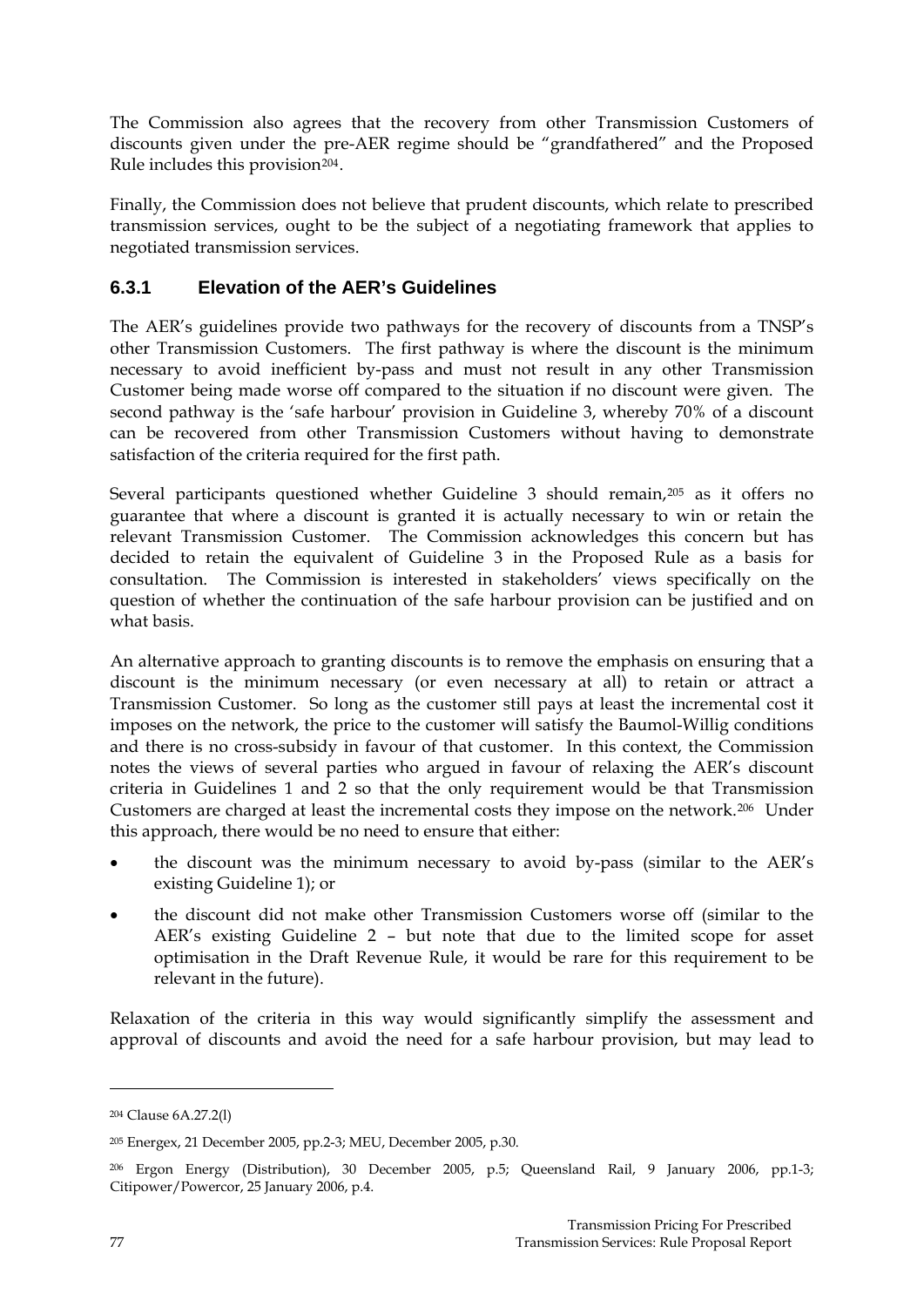undesirable distributional outcomes if smaller end-use consumers ended up effectively paying for discounts granted freely to large directly-connected consumers. Therefore, the Commission has decided to retain the equivalent of Guidelines 1 and 2 in the Proposed Rule, but welcomes stakeholder comment on whether a more relaxed set of criteria is appropriate to apply in their place.

Finally, the Proposed Rule retains the provision in the existing Rule as it relates to discounts only being recoverable from other Transmission Customers if the discount relates to the Customer TUoS General Charge or the Transmission Customer Common Service Charge (ie the Transmission Customer must at least pay the applicable Customer TUoS Usage Charge). This limits the maximum size of the discount that can be provided to a Transmission Customer. However, there may be cases where the true incremental cost of serving a load is less than the Customer TUoS Usage Charge, due to imperfections in the use of CRNP and similar methodologies as proxies for long-run marginal cost. Therefore, the existing arrangements may result in inefficient by-pass where TNSPs are restrained from discounting enough to retain or attract a particular Transmission Customer by the obligation to charge at least the Customer TUoS Usage Charge.

The Commission therefore seeks submissions on whether the minimum price payable by a Transmission Customer should be some measure of 'incremental cost' and if so, how should that measure be described in the Rules.

# **6.3.2 Procedure for up-front approval of prudent discounts**

The Commission has noted the concerns of many participants surrounding the process of accessing a TUoS discount.[207](#page-77-0)

#### Up-front approvals and their duration

The Commission believes that TNSPs should be able to apply for upfront approval of a discount from the AER and that such approval, if granted, should be effective for the duration of the TNSP's (original) agreement with the relevant Transmission Customer. It is the Commission's intent that if the duration or scope of the agreement between the TNSP and the Transmission Customer receiving the discount changes, the AER's previous approval will no longer apply and, subject to a fresh discount application, the AER will be obliged to review the proposed discount's compliance with the Rules at subsequent regulatory resets.

On the other hand, if a TNSP does not wish to undergo the effort and expense of upfront regulatory approval, it may decide to grant the discount and recover it from its other Transmission Customers as under the current Rules, taking the risk that the AER may choose, at a subsequent regulatory reset, to adjust the TNSP's AARR if the discount does not comply with the Rules.

#### Process for Discount Applications

<u>.</u>

The Commission acknowledges participants' views on the need to clearly define the process for the submission and evaluation of a TNSP's upfront discount application. The Proposed

<span id="page-77-0"></span><sup>207</sup> EnergyAustralia, 23 December 2005, p.10; TNOs, December 2005, p.6; TransGrid, 30 December 2005, p.11; Tomago, p.2.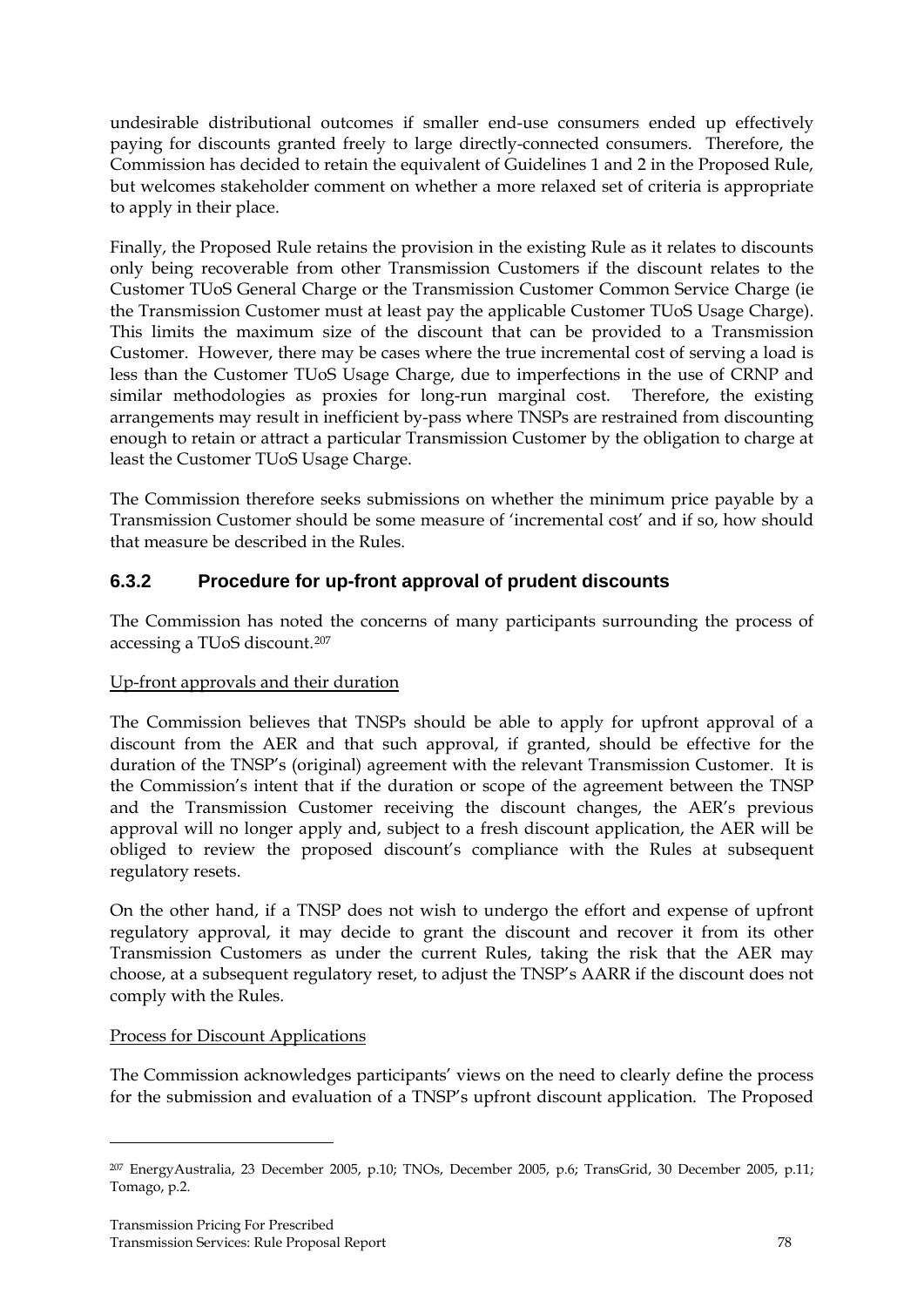Rule puts forward a regime that involves the AER developing (as part of the information guidelines already referred to in the Draft Revenue Rule) the information requirements for assessing the proposed discount against the Rule criteria. Once a TNSP has submitted a discount application that complies with the requirements of the guidelines, the AER has up to 3 months to approve or reject the proposed discount in accordance with the requirements in the Rules. If the AER does not notify the TNSP of a decision within the specified time period, the discount is deemed to be approved for the submitted duration of the agreement.

# **6.3.3 Negotiating framework**

As noted above, prudent discounts are currently subject to each TNSP's negotiating framework for negotiable services. However, the Commission notes that clause 6.5.8 of the existing Rules provides that TNSPs are under no obligation to offer Transmission Customers a discount. Rather, TNSPs have incentives to offer discounts because of the threat of assets being treated as redundant and subsequently removed from the asset base for revenue purposes. The Commission has confirmed the Statement of Regulatory Principle's removal of periodic DORC revaluations in the Draft Revenue Rule. However, the asset redundancy incentive is retained at least for large dedicated transmission assets (see clause 6A.2.3).

At this stage, the Commission does not intend to change the Rules to require TNSPs to offer prudent discounts where there is a risk of network by-pass. As there does not appear to be a good reason to retain the obligation for prudent discounts to be subject to the TNSP's negotiating framework, the Commission proposes to abolish this requirement. However, the Commission would welcome stakeholders' comments on this issue.

# **6.4 Commission's Proposed Rule for Prudent Discounts[208](#page-78-0)**

After considering the issues raised in submissions relating to prudent discounts, the Commission has decided to include the following elements in the Proposed Rule to provide for prudent discounts:

- a TNSP may agree with a Transmission Customer to a lower charge (reduced charges) for Prescribed TUoS Services and/or Common Transmission Services than the maximum charge determined in accordance with clauses 6.5.1 to 6.5.6;
- a TNSP may recover the difference between the maximum permitted and the agreed reduced charge (the discount amount) from:
	- o Customer TUoS General Charge; and/or
	- o Common Transmission Service Charge

(the 'discount') to a particular Transmission Customer through the equivalent charge to its other Transmission Customers if:

- o the discount is the minimum necessary to avoid a credible risk of by-pass of the TNSP's existing network; and
- o the discount would not result in any of the TNSP's other Transmission Customers being made worse off compared to the situation where the discount was not offered;

<span id="page-78-0"></span><sup>208</sup> Rule 6A.27, Draft Revenue Rule.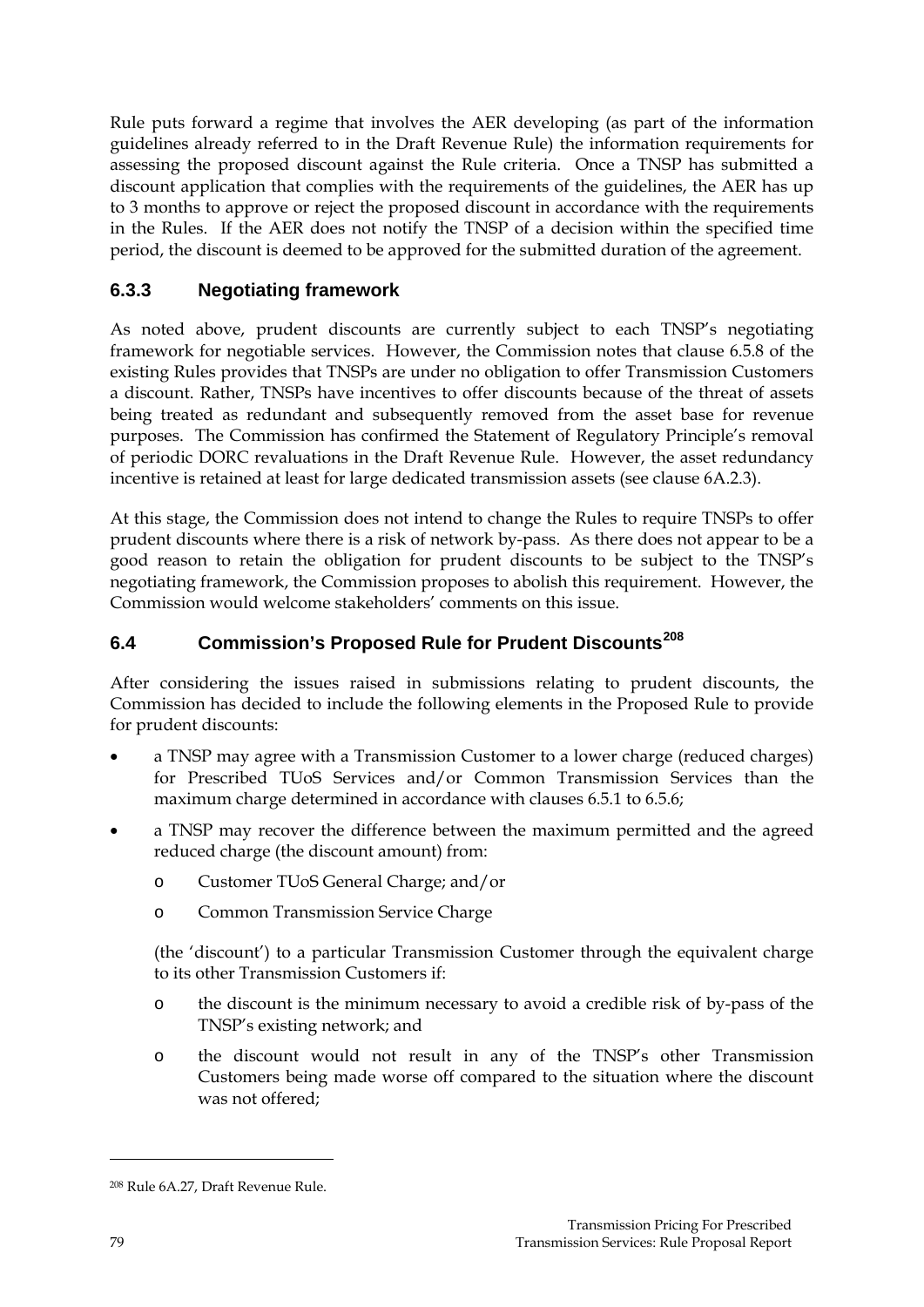- in the event that the previous clause is not satisfied, the TNSP may recover up to 70 per cent of the discount through the equivalent charge(s) to its other Transmission Customers;
- the TNSP may submit an application for a discount ("Discount Application") to the AER prior to agreeing the discount with a Transmission Customer;
- the AER must develop and publish guidelines ("Discount Guidelines") in accordance with the Transmission Consultation Procedures regarding the type of information required to be included in a Discount Application;
- if and when a TNSP's Discount Application complies with the requirements of the Discount Guidelines, the AER must notify the TNSP that made the Discount Application of whether or not the discount is approved within 3 months from the date that a Discount Application that complied with the Discount Guidelines was submitted. If the AER does not notify the TNSP that the discount is not approved within that period, the discount is deemed to be approved;
- if the AER approves or is deemed to approve a discount proposed as part of a Discount Application, that approval must remain valid for the proposed duration of the TNSP's contract with the Transmission Customer, as at the time of the Discount Application, unless the TNSP provided information as part of the Discount Application that was materially false or misleading;
- if a TNSP does not submit a Discount Application, the AER must review the discount at each regulatory reset in accordance with the Rules and if the discount does not comply with the Rules, the AER may adjust the TNSP's AARRs for the following regulatory control period accordingly; and
- a TNSP may continue to recover discounts from other network users that were negotiated prior to the release of the AER Guidelines (ie before 10 October 2001) so long as the agreement remains in effect and is not renegotiated.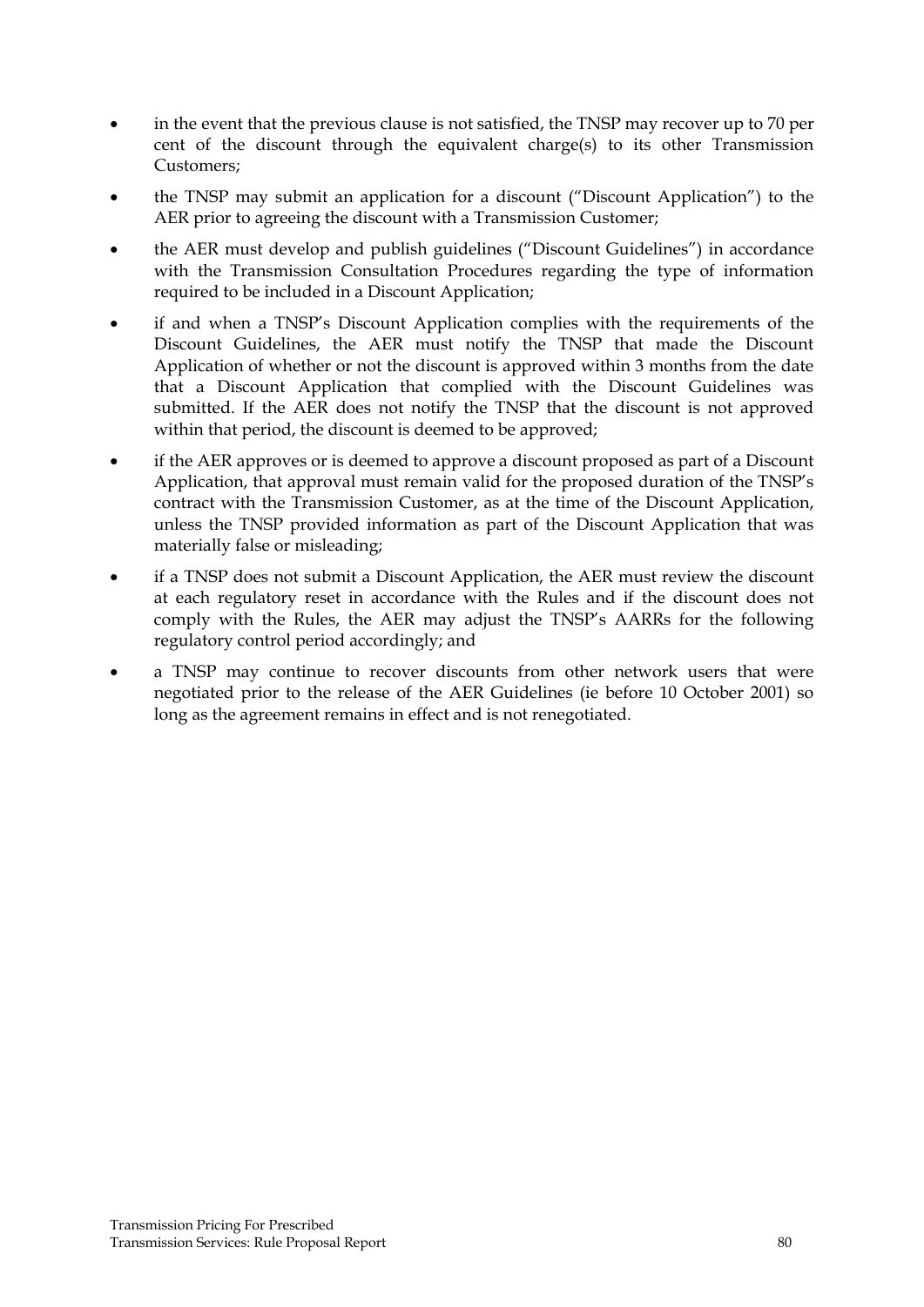# **7 TUoS rebates to embedded generators**

The current Rules allow rebates of Customer TUoS usage charges to be provided to embedded generators, arising from savings made by DNSPs when an embedded generator locates in their network. At present, 100 per cent of this saving is required to be passed through to the embedded generator. The rationale for this mandated approach is twofold. First, embedded generators are considered to create savings in future transmission augmentation costs. Therefore, the rebate is intended to provide an incentive for generators to locate in load-rich areas to help defer or avoid the need for future transmission investment. Second, DNSPs are considered to be in a superior bargaining position so that negotiation between the DNSP and the embedded generator proponent is not expected to result in appropriate outcomes.

The key question that the Commission has considered is whether the existing rebate arrangements should continue, or whether it is appropriate to modify the existing arrangements in some way. Some approaches for modifying the existing arrangements considered by the Commission include:

- allowing the rebate to reflect only the Customer TUoS Usage Charge (currently based on CRNP or modified CRNP) or alternatively both the Customer TUoS Usage and General Charges (which are currently a postage-stamped charge that recovers the remaining revenue requirement allocated to prescribed TUoS Services);
- allowing the rebate to apply to demand side management and non-electricity alternatives as well as embedded generation, as these other options may also help defer or avoid the need for transmission investment; and
- allowing the rebate to equal the full TUoS saving accruing to DNSPs (as is currently the case) or whether it should be a matter for negotiation between the parties.

Another issue that is relevant given the Commission's Draft Revenue Rule is the interaction between TUoS rebates and network support payments that can be offered to embedded generators through the application of the Regulatory Test. The question is whether embedded generators should be able to claim both TUoS rebates as well as network support payments.

In general, the Commission's approach to the Proposed Pricing Rule is to not radically change the existing transmission pricing arrangements. Nevertheless, there is a case for aligning the greater emphasis placed by the Commission on negotiation in the Draft Revenue Rule and the determination of remuneration provided to embedded generators.

# **7.1 Current approach in the Rules**

Clause 5.5 of the current Rules require DNSPs to pay embedded generators the difference between the Customer TUoS Usage Charge that would have otherwise been payable by the DNSP to the TNSP had the embedded generator not been connected to the DNSP's network, and what the DNSP actually does pay.[209](#page-80-0)

<span id="page-80-0"></span><sup>209</sup> TUoS Usage Charges may be calculated as energy or demand. ElectraNet only uses demand charging for TUoS charges whereas TransGrid applies both demand and energy based charging.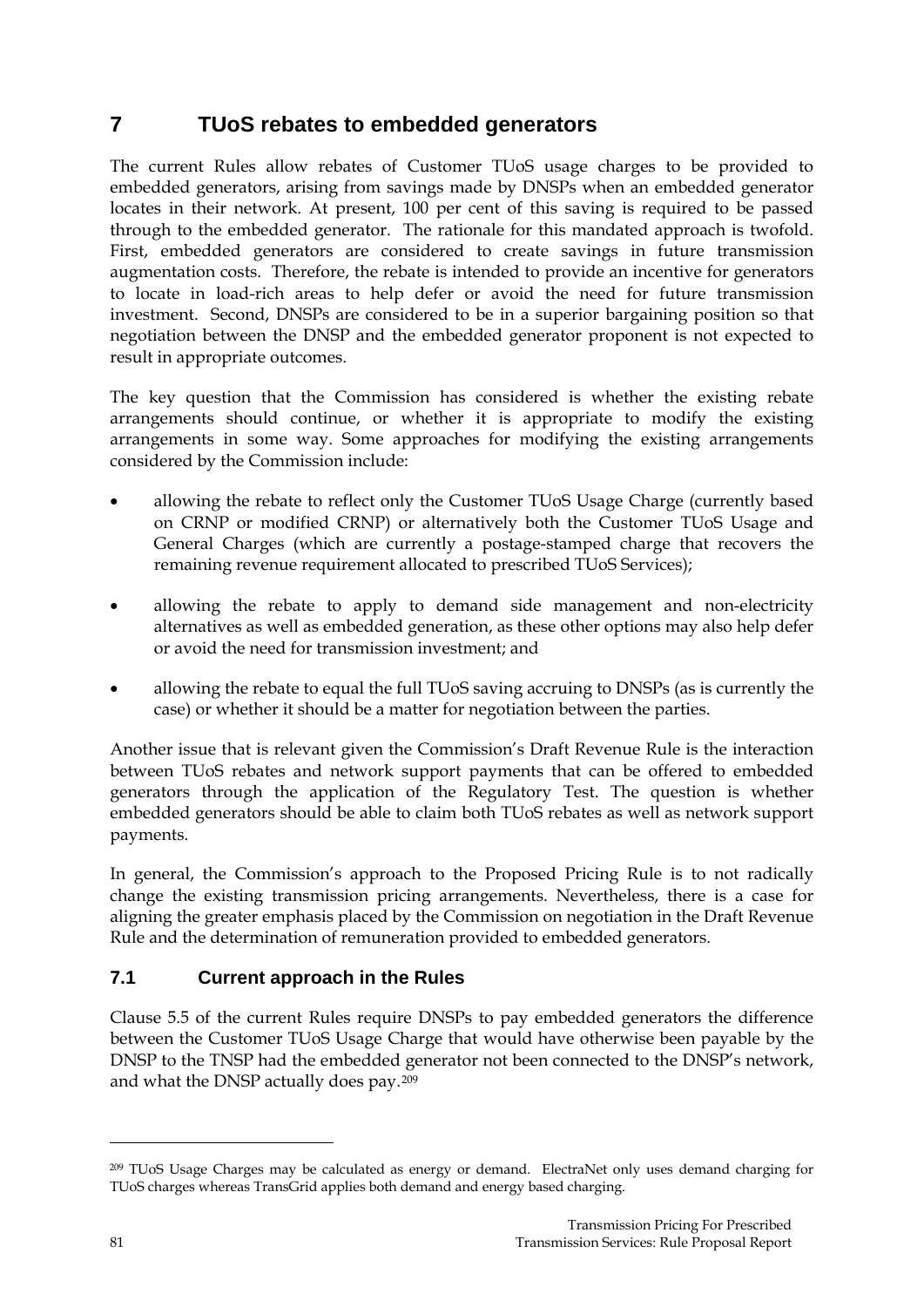Clause 5.5(h) imposes the obligation on DNSPs to pay the 'avoided' TUoS amount and clause 5.5(i) deals with how the rebate is calculated.

A key point to note is that the rebate represents 100 per cent of any savings made by the DNSP as a result of the output of the embedded generator. Further, the ACCC saw TUoS rebates as providing a partial substitute for a locational charge for generators.

Another further point is that clause 5.5(j) of the existing Rules requires any payments made to an embedded generator under clause 5.5(h) to be included in the AARR of the relevant DNSP. This means that consumers should be indifferent, at least in the short term, between an embedded generator locating in their area or not.

Finally, under the current Rules (clause 5.6.2(m)), both transmission-connected generators and embedded generators are eligible to receive a Network Support Payment where the relevant network service provider decides to implement a generation option instead of a network augmentation. This payment is separate to the provisions for TUoS rebates under Clause 5.5 and enables the generator to directly capture the benefit of deferring augmentation.

#### **7.2 Submissions**

Most submissions that commented on this issue were broadly in favour of retaining TUoS rebates in the Rules, but several pointed out what they perceived to be inadequacies with the current arrangements.

A number of submissions commented that the existing arrangements underestimated the benefits provided by embedded generators. For example, MEU suggested that the current arrangements actively discriminated against embedded generation and demand side management by not providing the 'full value of benefits' in the TUoS rebate (NB the rebate only relates to the avoided TUoS usage charge rather than the usage charge *and* the TUoS general charge).[210](#page-81-0) MEU argued that the Rules should set the maximum rebate as:

*"..the full change in the usage charges* [sic – intent appears to be the usage and general charges] *resulting from the embedded generator or demand side response."[211](#page-81-1)*

To calculate the rebate, the AER (or another independent party) would need to assess each project on its merits.

Similarly, the TEC commented that embedded generation:

*"…offers a range of benefits not entirely reflected in the current method of calculating avoided TUoS rebates."[212](#page-81-2)*

<span id="page-81-3"></span>These benefits include the deferral of transmission investment, potentially a reduction in greenhouse gas emissions, and even system cost-effectiveness and reliability.[213](#page-81-3) Therefore,

<span id="page-81-0"></span><sup>210</sup> MEU, December 2005, pp.30-31.

<span id="page-81-1"></span><sup>211</sup> MEU, December 2005, p.31.

<span id="page-81-2"></span><sup>212</sup> Total Environment Centre, p.11.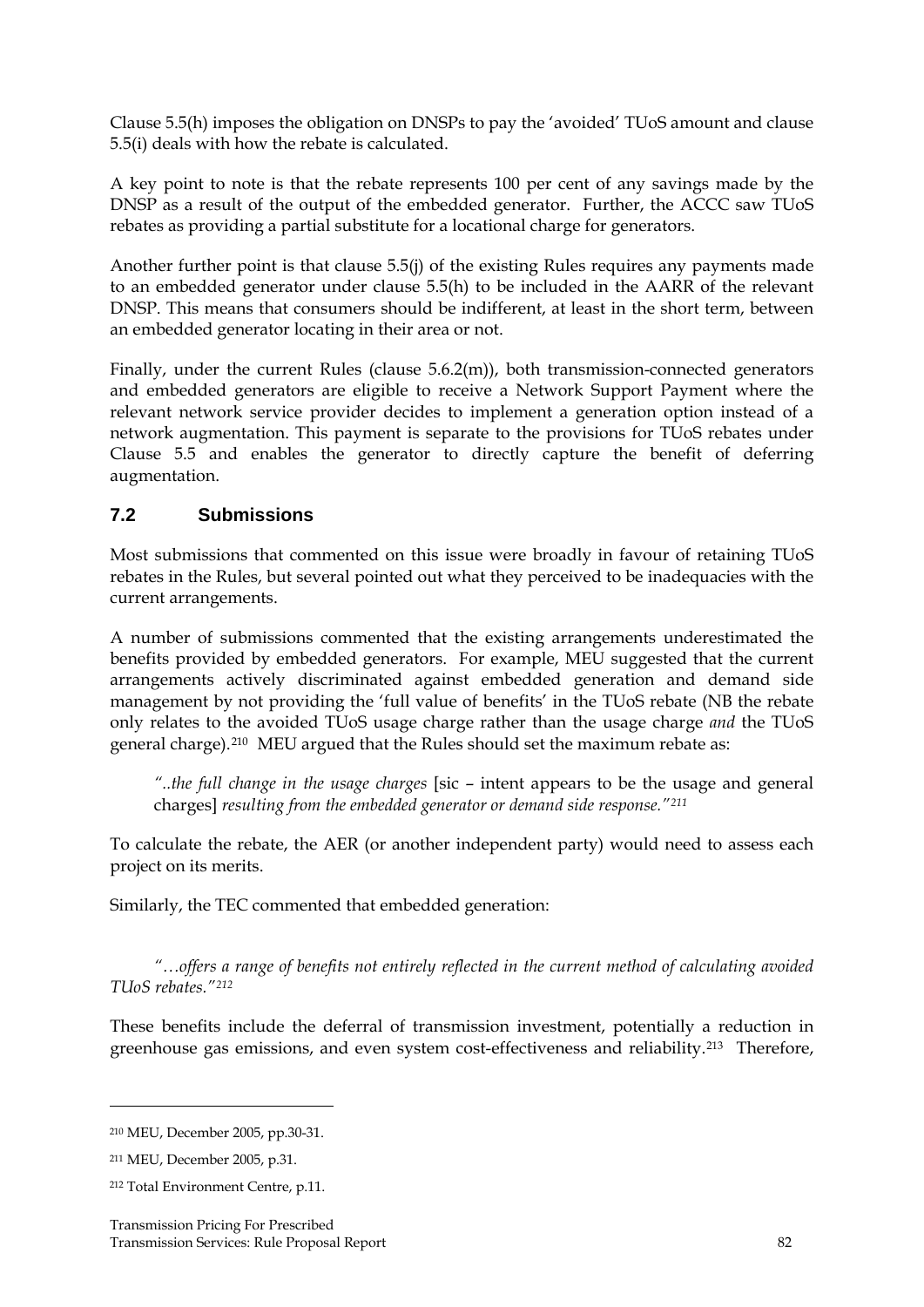the TEC said that the TUoS 'rebate' should include the value of deferral of new network augmentations as well as:

- annual operating costs of the deferred augmentation;
- total annual net cost of servicing the capital expenditure of the deferred augmentation including:
	- o financing charges; and
	- o capital depreciation.[214](#page-82-0)

According to the TEC:

*"Including the full value of deferral of network augmentations in the calculation of TUoS rebates would provide more accurate price signals across the NEM."[215](#page-82-1)*

Ergon Energy (Distribution) suggested that TUoS rebates should be based on the savings on future network expansion and any other incremental cost savings derived from a cost benefit analysis that considers a world with or without the embedded generator.<sup>[216](#page-82-2)</sup>

UED considered that the TUoS rebates should reflect the long run avoided transmission costs attributed to the actions of the embedded generator and suggested that similar rebates should be available to demand side management or non-electricity options.<sup>[217](#page-82-3)</sup>

AGL noted that TUoS rebates exist for "true network savings" and "to compensate for shallow connection charges to remote generators" and that the current TUoS rebate method in the Rules was introduced to address the bargaining power imbalance between NSPs and connecting parties when negotiating a rebate for the 'true avoided costs' due to the operation of an embedded generator or demand side response.[218](#page-82-4)

The current TUoS rebate arrangements were also criticised by EnergyAustralia as creating perverse incentives.[219](#page-82-5) EnergyAustralia commented that the current arrangement encourage prospective embedded generators to connect to a DNSP's network rather than connecting to a transmission system even if the latter option is more efficient for the power system as a whole.<sup>[220](#page-82-6)</sup> Its submission cited an example of an embedded generator that has the capacity to satisfy most of the demand in the portion of the DNSP it is connected to. EnergyAustralia referred to potential problems with the way in which the rebate is calculated that could lead

<sup>213</sup> Total Environment Centre, pp.11-12.

<span id="page-82-0"></span><sup>214</sup> Total Environment Centre, p.12.

<span id="page-82-1"></span><sup>215</sup> Total Environment Centre, p.11.

<span id="page-82-2"></span><sup>216</sup> Ergon Energy Distribution, 30 December 2005, p.9

<span id="page-82-3"></span><sup>217</sup> United Energy, December 2005, pp.9-10.

<span id="page-82-4"></span><sup>218</sup> AGL, 20 January 2006, p.A-3.

<span id="page-82-5"></span><sup>219</sup> EnergyAustralia, 23 December 2005, p.11.

<span id="page-82-6"></span><sup>220</sup> EnergyAustralia, 23 December 2005, p.11.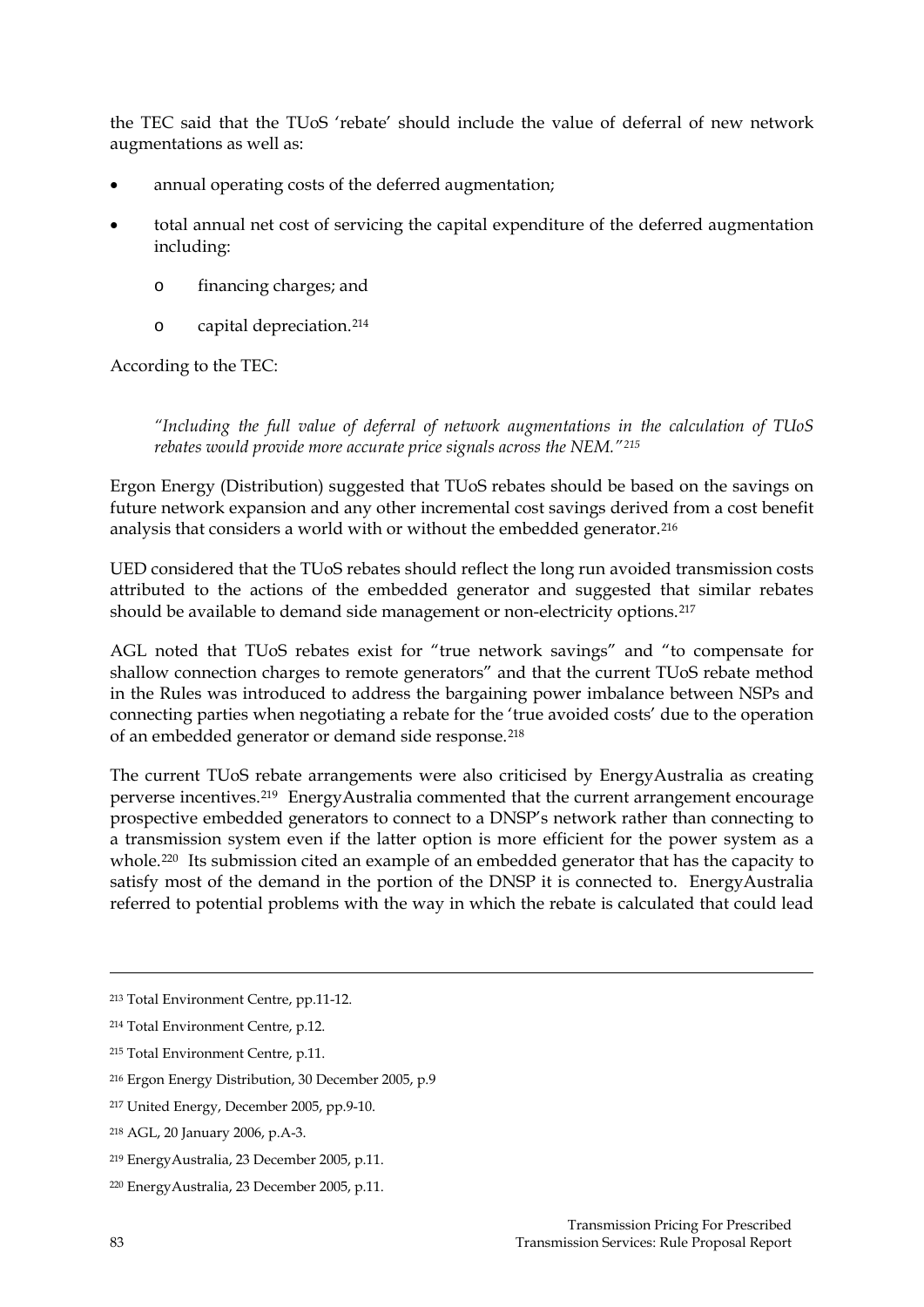to the rebate being much higher than the 'true' saving to the DNSP.[221](#page-83-0) While EnergyAustralia supported a comprehensive scheme of generator TUoS charges (something the Commission does not propose to implement), it also suggested that within the current TUoS arrangements, TUoS rebates were reasonably appropriate for smaller embedded generators (up to 10MW).[222](#page-83-1) For larger generators, any rebate should be based on the actual transmission investment avoided as informed by proper network planning studies.[223](#page-83-2)

ETSA Utilities stated that its connection agreements with ElectraNet are billed on an agreed capacity basis and the operation of an embedded generator is unlikely to impact on the TUoS paid by ETSA.[224](#page-83-3) This makes it difficult for an embedded generator to qualify for a payment under the existing clause 5.5(i) of the Rules unless the embedded generator contracts to guarantee capacity.[225](#page-83-4) There are currently no embedded generators in ETSA's network that receive TUoS discounts.[226](#page-83-5)

Other submissions proposed that the Rules should specify a minimum generator size threshold to qualify for a TUoS rebate that ensures the cost of administering the rebate does not negate the benefits.[227](#page-83-6)

On the issue of whether TUoS rebates should be prescribed in the Rules or left as a matter for negotiation between the DNSP and the embedded generator, most respondents on this issue favoured addressing it in the Rules.[228](#page-83-7) However, Ergon Energy (Distribution) argued that:

*"… the treatment of TUoS rebates should be consistent with TUoS discounts. That is, such discounts should be the subject of negotiation between the DNSP and the connected party, with the Rules establishing high level principles to guide such negotiation and with access to dispute resolution by the AER where an agreement cannot be reached."[229](#page-83-8)* 

TransGrid noted that the current Rules do not currently provide a fully coherent framework for network support arrangements and for their interaction with TUoS rebates. TransGrid's submission noted that the Rules allow for the recovery of the costs of generation alternatives to transmission augmentation, through the TUoS general charge.<sup>[230](#page-83-9)</sup> TransGrid also noted that the approach to recovering the costs of a demand side option are not specified, but suggested that the Transmission Customer Common Service Charge is the most likely option.[231](#page-83-10) Both the Customer TUoS General Charge and the Transmission Customer

<span id="page-83-0"></span><sup>221</sup> EnergyAustralia, 23 December 2005, p.11.

<span id="page-83-1"></span><sup>222</sup> EnergyAustralia, 23 December 2005, p.12.

<span id="page-83-2"></span><sup>223</sup> EnergyAustralia, 23 December 2005, p.12.

<span id="page-83-3"></span><sup>224</sup> There are severe financial penalties enforced on ETSA Utilities if the agreed capacity is exceeded. ElectraNet SA, 'Transmission Pricing Methodology', 15 May 2003, p.9

<span id="page-83-4"></span><sup>225</sup> ETSA Utilities, 12 January 2006, pp.1-2

<span id="page-83-5"></span><sup>226</sup> Telephone discussion with ETSA Utilities, 9 August 2006

<span id="page-83-6"></span><sup>227</sup> Citipower/Powercor, 25 January 2006, p.3; Energex, 21 December 2005, p.3

<span id="page-83-7"></span><sup>228</sup> EnergyAustralia, 23 December 2005, p.20; MEU, December 2005, p.45; NSPMA, 12 December 2005, p.5; Citipower/Powercor, 25 January 2006, p.3.

<span id="page-83-8"></span><sup>229</sup> Ergon Energy Distribution, 30 December 2005, pp.8-9.

<span id="page-83-9"></span><sup>230</sup> TransGrid, 30 December 2005, pp.11-12.

<span id="page-83-10"></span><sup>231</sup> TransGrid, 30 December 2005, pp.11-12.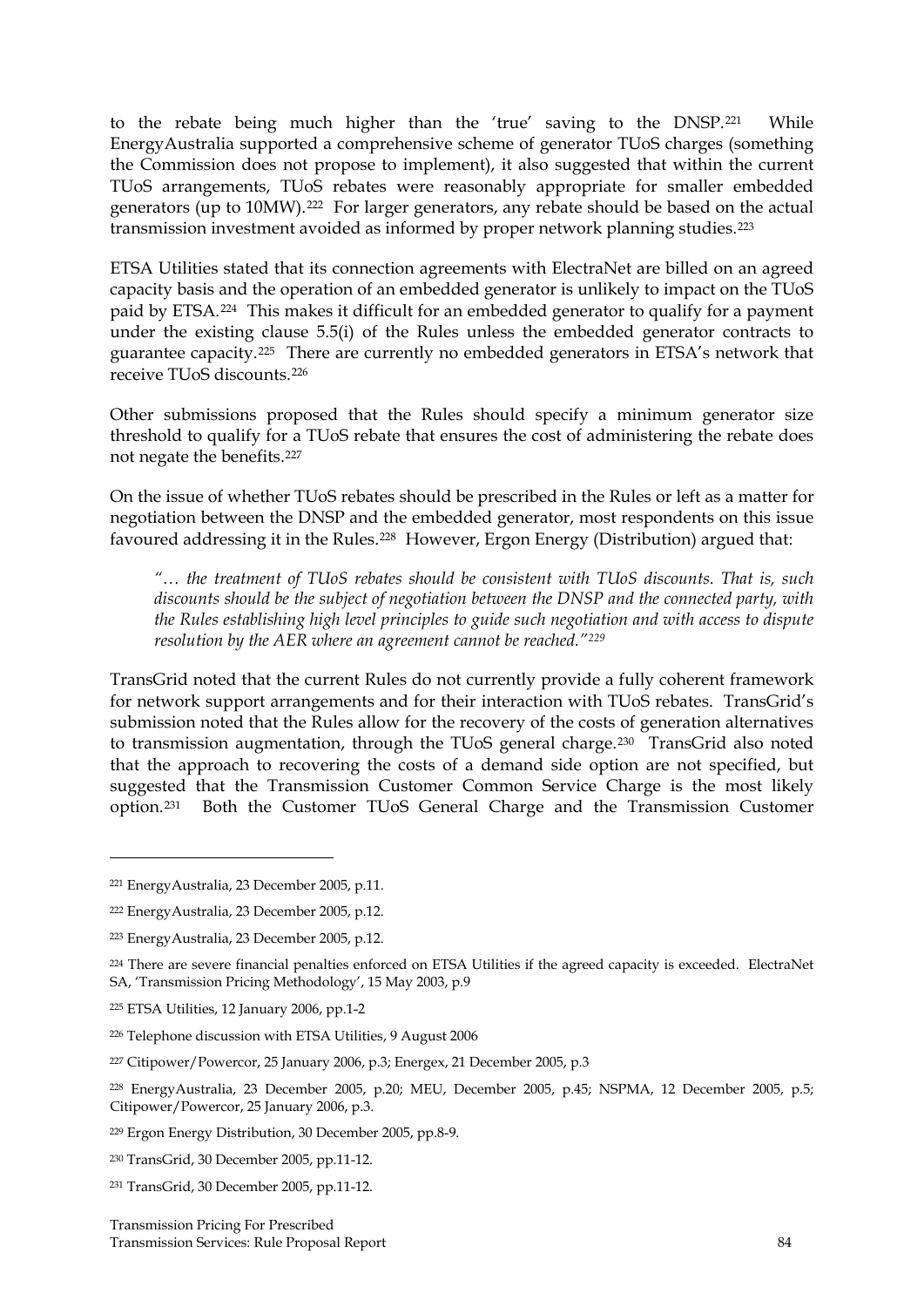Common Service Charge are postage-stamped. However, TransGrid said that because both of these activities support the network at specific locations, it is more appropriate to recoup their costs through location-based charges.[232](#page-84-0) TransGrid also said that additional clarification is necessary in the Rules to ensure that the operational and funding responsibilities of TNSPs and DNSPs are coordinated so as to minimise the costs of network support services to consumers overall.<sup>[233](#page-84-1)</sup>

No submissions supported the proposition that TUoS rebates should be contingent on whether generators paid use of system charges.<sup>[234](#page-84-2)</sup> EnergyAustralia and AGL reiterated their views that generators should pay a portion of TUoS and if implemented avoided TUoS provisions would be unnecessary.[235](#page-84-3)

Powerlink noted that network support payments for the deferral of specific investment are generally larger than avoided TUoS rebates and considered that grid support payments should be offset by avoided TUoS rebates.[236](#page-84-4)

# **7.3 Commission's assessment**

The issue of TUoS rebates (and network support payments for that matter) strikes at the boundary between the regulated and non-regulated sectors of the NEM. While transmission and distribution network service providers face economic regulation of their revenues and prices due to their natural monopoly characteristics, generators face prices determined in the competitive electricity market and are not subject to such regulation. From this perspective, it is arguable that generators (embedded or otherwise) should not receive regulated payments such as TUoS rebates. However, TUoS rebates can also be viewed as an adjustment to prevent a regulated DNSP from receiving windfall gains because of the actions of an embedded generator in its network.

While generation often complements networks in supplying consumers, it can also substitute for network augmentation. This is the rationale for allowing TUoS rebates and network support payments in the Rules. It may be more efficient and consistent with the NEM Objective for embedded generators to locate in a particular area if this can avoid the need for transmission investment. This reinforces the case for basing any TUoS rebate on the Customer TUoS Usage Charge, which is intended to reflect the LRMC of using the network, rather than both the Customer TUoS Usage Charge and the Customer TUoS General Charge.

 The Commission believes that care must be taken to ensure that the Rules relating to TUoS rebates do not 'over-reward' embedded generators for their investments and also do not discriminate in favour of embedded generation over demand side management and other such options. After all, while embedded generators may defer transmission investment, so does an electricity consumer's willingness to reduce consumption at peak times. Yet the

<span id="page-84-0"></span><sup>232</sup> TransGrid, 30 December 2005, pp.11-12.

<span id="page-84-1"></span><sup>233</sup> TransGrid, 30 December 2005, pp.11-12.

<span id="page-84-2"></span><sup>234</sup> NSPMA, 12 December 2005, p.5; MEU, December 2005, p.45; Ergon Energy Distribution, 30 December 2005, p.9.

<span id="page-84-3"></span><sup>235</sup> EnergyAustralia, 23 December 2005, p.20; AGL, 20 January 2006, p.A-6.

<span id="page-84-4"></span><sup>236</sup> Powerlink, 23 December 2005, p.3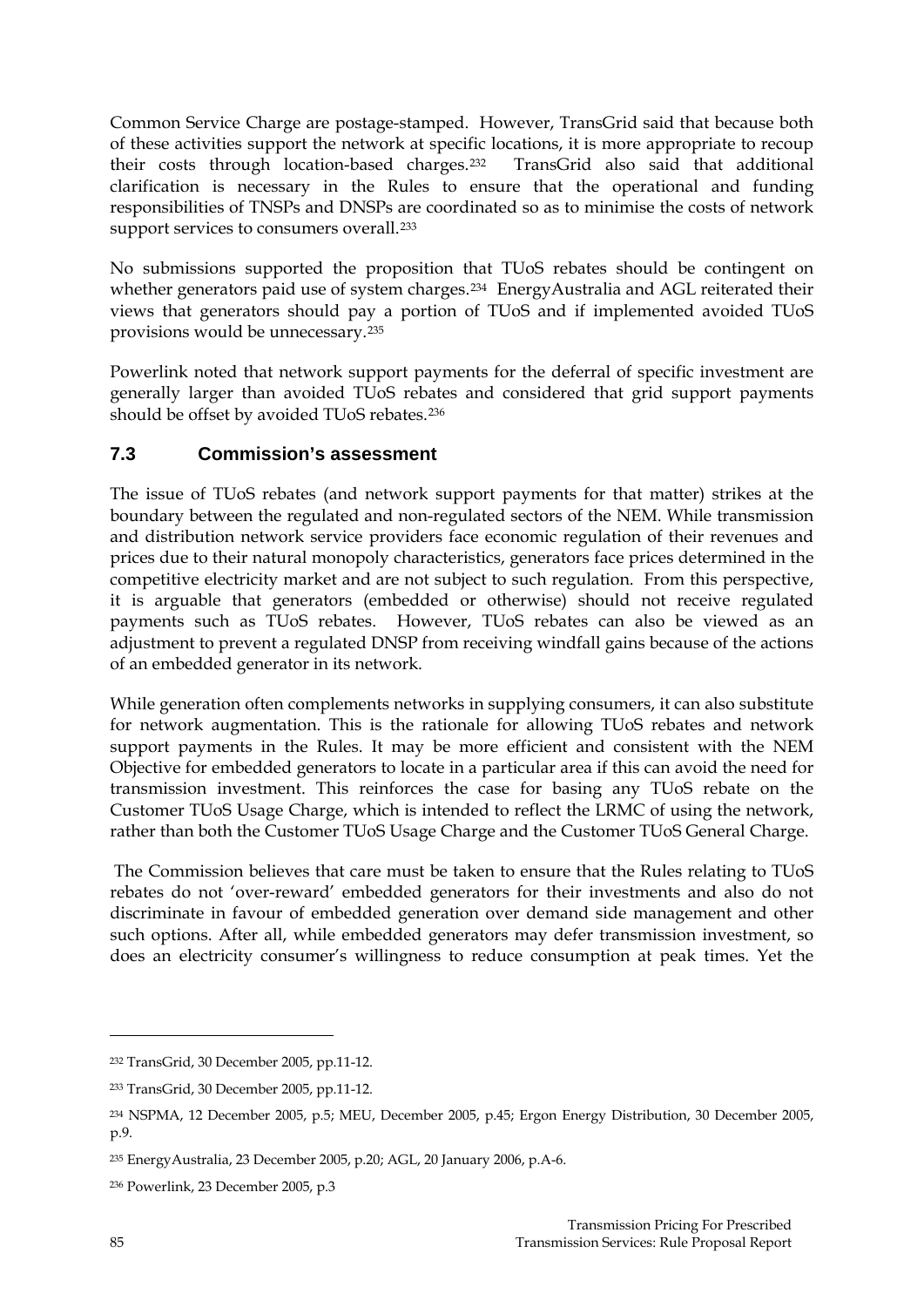Commission does not believe it is straightforward to extend TUoS rebates to the providers of demand side management and non-electricity alternatives in this manner.

For the Proposed Pricing Rule, the Commission has maintained the existing arrangements for TUoS rebates. However, the Commission is seeking submissions on three options that have arisen during consultations to date.

The first option is EnergyAustralia's suggestion that TUoS rebates apply to generators up to 10 MW in capacity, while proponents of larger generators would only qualify for network support payments if their proposal was found by the network service provider to be the least-cost, or most net beneficial, alternative to network augmentation. This would ensure that smaller embedded generators, with little bargaining power in comparison to the network service provider and that contributed in an incremental way to avoiding future network spending, would receive some benefit. But it also means that larger embedded generators would receive a regulated payment if, and only if, they provided the best net benefit available. This would help maintain a 'level playing field' in the choice between network, generation and DSM options. This approach would also tend to reduce the perverse incentives for larger generators to connect to a distribution network rather than the transmission network, as identified by EnergyAustralia.

The second option is proposed by Citipower/Powercor's and Energex's and involves defining a minimum threshold with regard to the reasonable costs of administering the TUoS rebate. Due to the counterfactual calculations required, there may be material costs in calculating TUoS rebates for small plants, which may not have a material benefit in terms of deferring the underlying need for transmission augmentation. As noted by TransGrid:

*"Avoided TUOS rebates are intended as a (fairly crude) locational price signal for embedded generators. Their rationale is that they encourage generation to locate in the vicinity of loads, and may, at some future time, result in a network investment being avoided. However, it should be clarified that there is no direct linkage between the avoided TUOS payments and any particular network augmentation. In some circumstances, no augmentation may be needed for many years, and the generator simply reduces load on an unconstrained system. In effect, the avoided TUOS payment reflects an act of faith in a reduction in costs at some future time."[237](#page-85-0)*

Finally, a third option is to maintain the existing arrangements, but require any network support payments to an embedded generator to be reflected in the expected TUoS rebates they receive. This may help integrate the arrangements for TUoS rebates and network support arrangements, which TransGrid identified as an issue requiring review, and help level the playing field between embedded generation, demand side management and other alternatives to transmission augmentation.

Due to the nature of TUoS rebates the Commission believes that this is a relevant issue for the initial consultation process of this review in order to ascertain if there are any serious issues that need to be addressed and where they impact on transmission pricing. In the absence of such problems being identified in submissions, the Commission has decided to retain the current arrangements until a more appropriate opportunity for a full review occurs.

<span id="page-85-0"></span><sup>237</sup> TransGrid, 30 December 2005, p.11.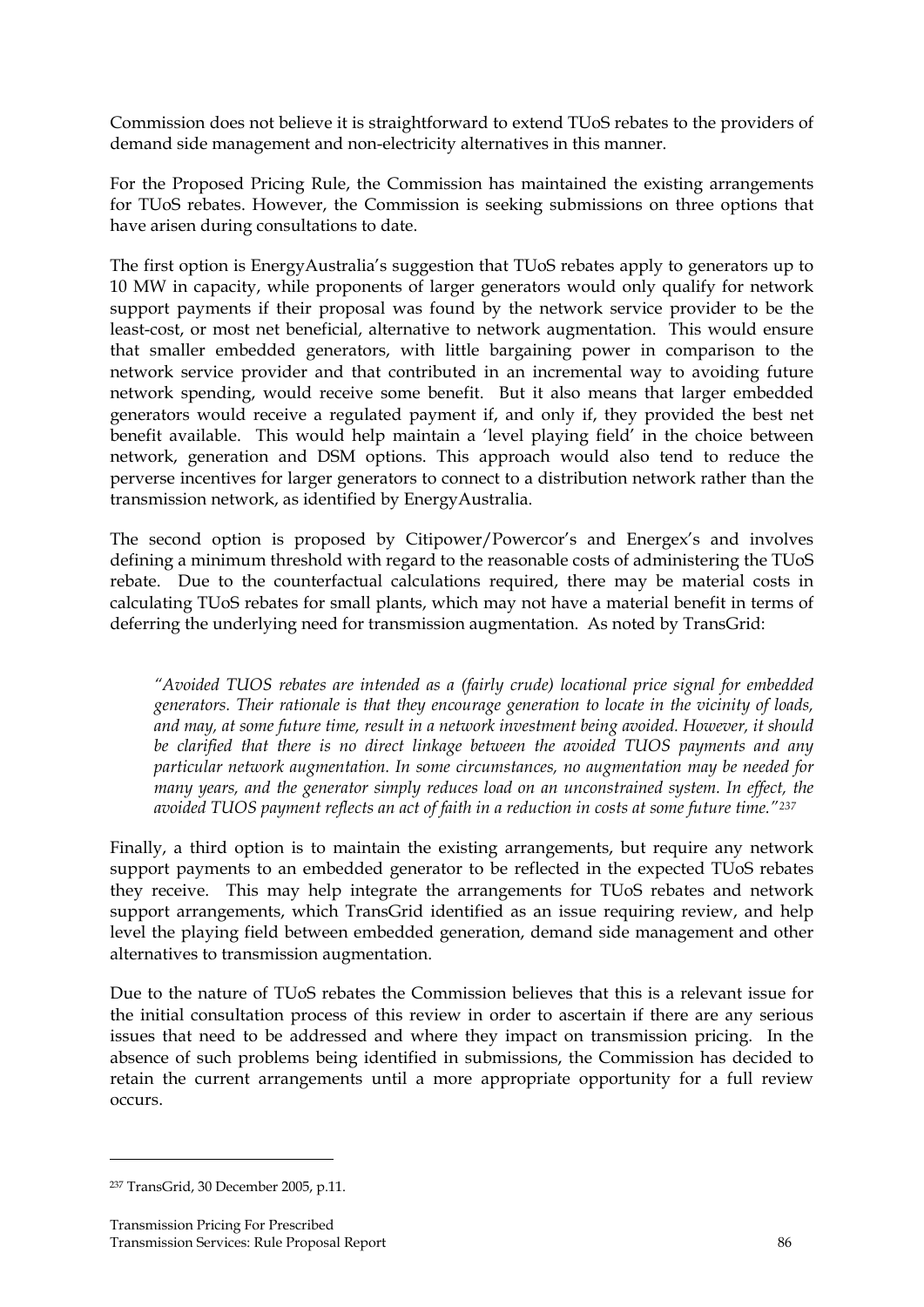# **7.4 Proposed Rule as it relates to TUoS rebates**

The Proposed Pricing Rule does not contain any amendments that relate to TUoS rebates. This issue is, however, retained unchanged via the Draft Revenue Rule changes to clause 5.5. That Draft Rule makes amendments to clauses 5.5 and 5.5A that are consequential on the separation of prescribed and negotiated transmissions services. The effect of these changes is to preserve the status quo in relation to TUoS rebates.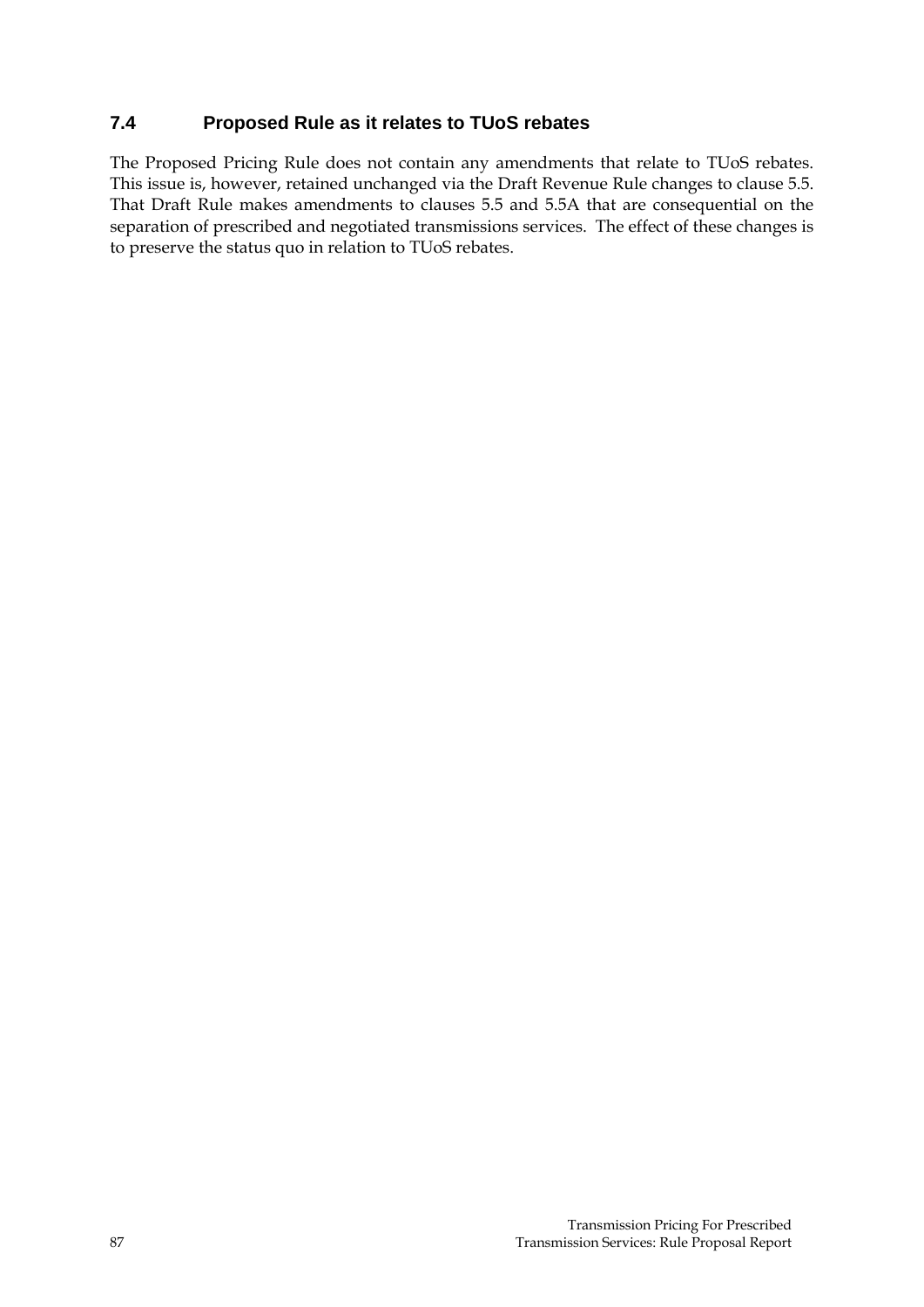# **8 Inter-regional TUoS**

## **8.1 Current approach in the Rules**

The current Rules allow TNSPs in regions that import electricity, to receive inter-regional settlement residues (IRSRs) attributed to regulated interconnectors (clause 3.6.5(a)(5)). These amounts must be used by the importing region TNSP to reduce the Customer TUoS General Charge payable by its customers. In return, TNSPs in importing regions are required to pay a negotiated charge to the exporting region's TNSP that reflects the use of the exporting TNSP's network in effectively contributing to the creation of these residues (and benefits to the importing region). Clause 3.6.5(a)(5) of the existing Rules provide for the negotiation of these inter-regional TUoS payments to be undertaken by the respective jurisdictional governments. However, in practice only Victoria and South Australia have negotiated interregional TUoS payments.[238](#page-87-0)

Subsequent to the release of the Issues Paper, the Commission received a Rule change request from the Victorian Department of Infrastructure, which among other matters sought to extend clause 3.6.5(a)(5)(i) until 1 July 2009. The Rule change was approved by the Commission and came into effect on 13 July 2006.[239](#page-87-1)

Overall, the current Rules do not prevent a TNSP from recovering the costs of transmission interconnector investments. However, apart from the Victorian and South Australia case, TNSP's present practice is to recover the costs of such investments solely from their own customers.

The Issues Paper raised the question of whether the existing arrangements for IRSRs and inter-regional TUoS charges should continue or be modified in some way. A number of options for change were identified:

- providing for inter-TNSP payments to be negotiated between TNSPs rather than jurisdictional governments;
- amending the Rules to provide criteria for how inter-jurisdictional payments must be determined and paid but without altering the existing allocation of TNSPs' regulated revenues to connection points; and
- replacing the existing inter-regional regime with a NEM-wide transmission pricing regime that accounted for inter-regional flows and IRSRs.

The Issues Paper also noted that the ACCC considered a proposal for change by NECA in 2001 as part of the Transmission and Distribution Pricing Review. [240](#page-87-2) That proposal involved TNSPs computing Customer TUoS Usage Charges that applied to interconnections with other regions. The ACCC had rejected this because it believed superior and more comprehensive options were feasible.

<span id="page-87-0"></span><sup>238</sup> ESCOSA, Settlement Residue Auctions and Network rebates, April 2002, p.4

<span id="page-87-1"></span><sup>&</sup>lt;sup>239</sup> AEMC, Extension of the Inter-regional Settlements Agreement, Final Determination, 13 July 2006.

<span id="page-87-2"></span><sup>240</sup> See Issues Paper, p.67 and ACCC, Applications for Authorisation – Amendment to the National Electricity Code – Interregional transfer of TUoS, treatment of losses, improvements to PASA, pricing under extreme conditions, demand-side participation and end-user advocacy, 19 September 2001, pp.59-61.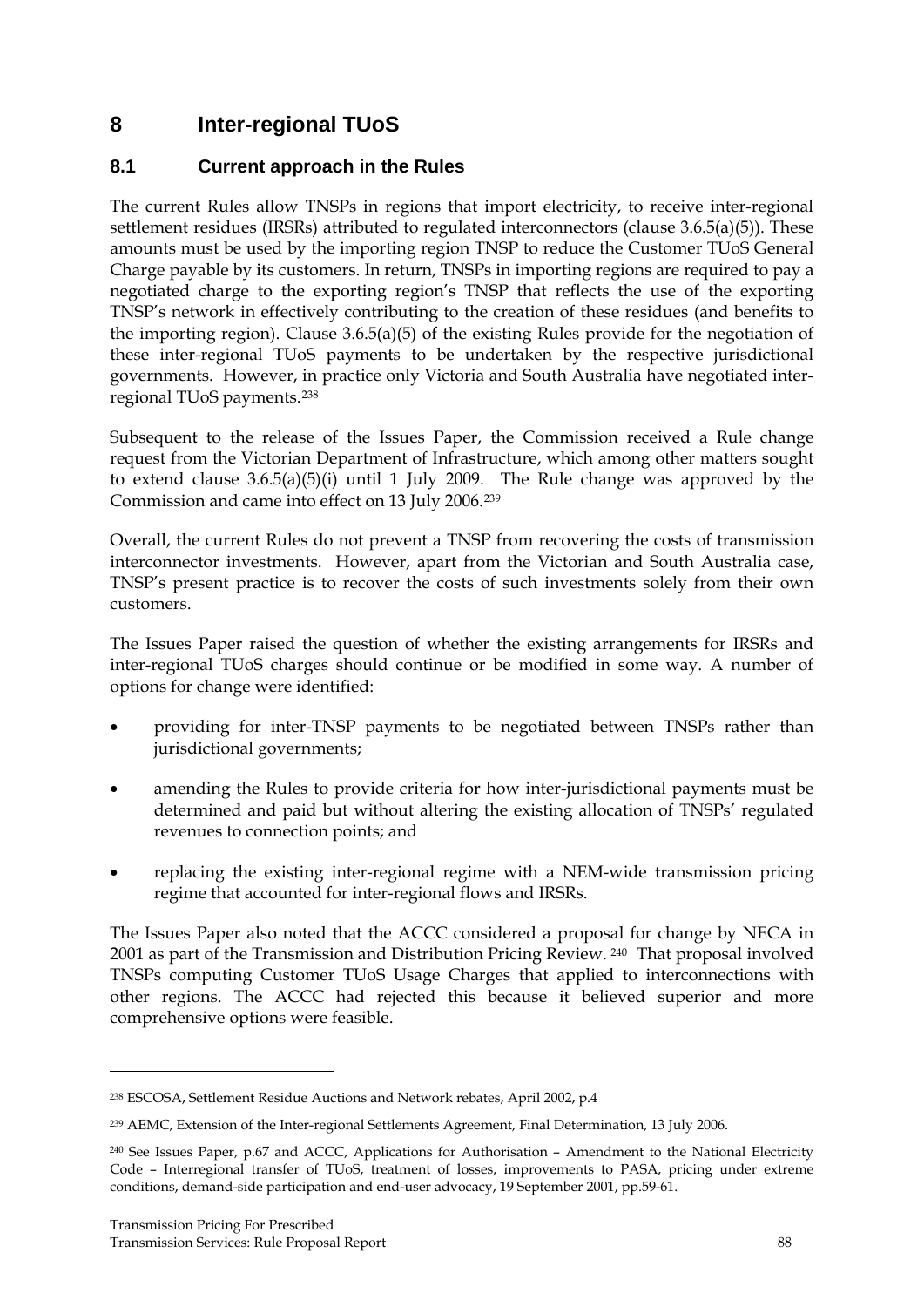#### **8.2 Submissions**

Most submissions on this issue supported the extension of the existing inter-TNSP payment provisions in clause 3.6.5(a)(5) of the Rules. Submissions from Energex, the MEU and NSPMA suggested that the existing provisions should be clarified to avoid the present ambiguities.[241](#page-88-0)

Many submissions did not support radical change from the existing arrangements, at least without further guidance from the MCE.<sup>[242](#page-88-1)</sup> For example, TransGrid considered that the existing arrangements should not be replaced with a comprehensive TUoS pricing approach without policy guidance from the MCE in favour of a universal inter-regional TUoS payments regime.<sup>[243](#page-88-2)</sup> The submissions from the TNOs<sup>[244](#page-88-3)</sup>, UED<sup>[245](#page-88-4)</sup> and EnergyAustralia<sup>[246](#page-88-5)</sup> also suggested that the issue should be resolved by the MCE due to its inter-jurisdictional nature. Several of these submissions observed that, so long as transmission investment incentives were in general sufficient, no particular problems were associated with encouraging investment in regulated interconnectors.[247](#page-88-6)

Some submissions put forward suggestions or proposals for reform or modification of interregional transmission pricing arrangements. Powerlink suggested the following options:

- redistribution of IRSRs based on inter-regional flows;
- a multi-region Tprice model (presently used for the CRNP allocation process) taking account of asset values and load flows across the NEM; and
- a combination of the above approaches.[248](#page-88-7)

The use of a multi-region Tprice model, if it could be implemented, would address the inadequacies that the ACCC had identified in its decision on the Transmission and Distribution Pricing Review changes for inter-regional TUoS. However, it would require cooperation across the relevant TNSPs.

Energex proposed that that the Rules prescribe a pricing methodology that accommodates inter-regional pricing and recognises the benefits provided to network users from a transmission network in another region.<sup>[249](#page-88-8)</sup> In a similar vein, Ergon Energy (Distribution)<sup>250</sup>

<span id="page-88-0"></span><sup>241</sup> Energex, 21 December 2005, p.4; NSPMA, 12 December 2005, p.6; Major Energy Users Association, December 2005, p.51

<span id="page-88-1"></span><sup>242</sup> Electricity Transmission Network Owners Forum, December 2005, p.9; TransGrid, 30 December 2005, p.22; EnergyAustralia, 23 December 2005, p.24

<span id="page-88-2"></span><sup>243</sup> TransGrid, 30 December 2005, p.22

<span id="page-88-3"></span><sup>244</sup> Electricity Transmission Network Owners, December 2005, p.9.

<span id="page-88-4"></span><sup>245</sup> United Energy Distribution, December 2005, p.18

<span id="page-88-9"></span><span id="page-88-5"></span><sup>246</sup> EnergyAustralia, 23 December 2005, p.24

<span id="page-88-6"></span><sup>247</sup> UED, December 2005, p.18, MEU, December 2005, p.53. The Commission notes that TransGrid raised the issue of TNSPs being permitted to recover proposal preparation costs for investigating interconnectors (p.23). The Commission considers this to be a matter for the AER.

<span id="page-88-7"></span><sup>248</sup> Powerlink, 23 December 2005, p.4.

<span id="page-88-8"></span><sup>249</sup> Energex, 21 December 2005, pp.4-5.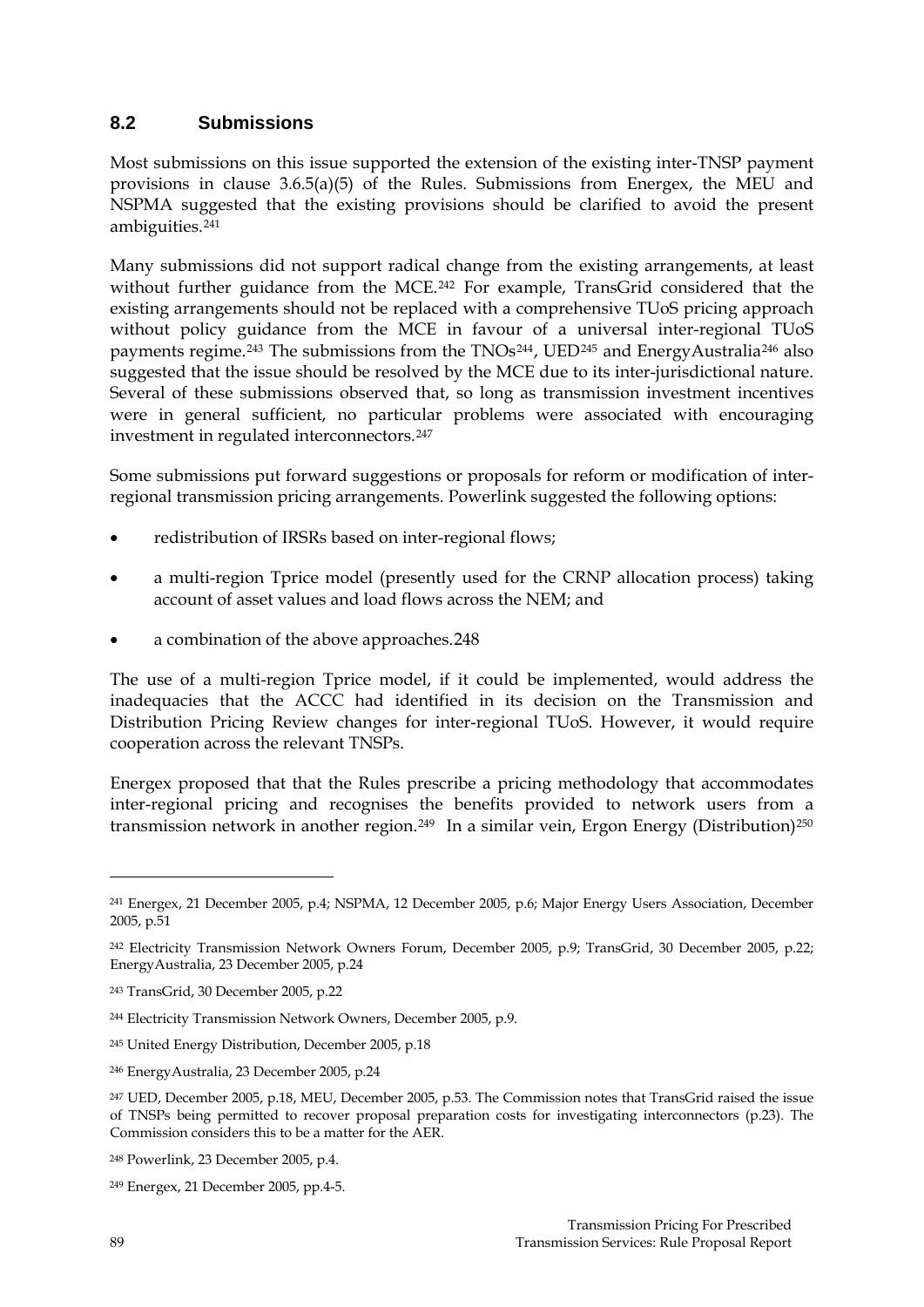argued that the importing region should at least pay the exporting region the incremental costs associated with use of the exporting network and the MEU suggested that at a minimum, the IRSRs should be allocated to the exporting region's TNSP, although more comprehensive and complex approaches are possible.[251](#page-89-0) Queensland Rail stated that the importer should at least cover the incremental network costs.[252](#page-89-1) The MEU submission also questioned why payments in respect of inter-regional TUoS are left to jurisdictional governments to resolve.[253](#page-89-2)

# **8.3 Commission's assessment**

The resolution of inter-regional TUoS arrangements has eluded policy-makers since the start of the NEM. The Commission has noted views expressed in a number of submissions that inter-regional TUoS raises policy issues that require guidance from the MCE. Putting this question to one side for the moment, the options that were identified in submissions include:

- maintaining the existing arrangements;
- maintaining the existing arrangements while adding criteria for determining the interjurisdictional payment referred to in clause 3.6.5(a)(5). However, it appears to the Commission that without any obligation to pay a specific sum, it is unclear whether this option takes the issue any further compared with the status quo.
- adopting a simplified 'rule of thumb' such as splitting the IRSR equally between the exporting and importing regions to reflect the benefit the importing region's network users gain from the exporting TNSP's network. This option appears to the Commission to be primarily a distributional measure because it is unlikely to significantly affect what transmission assets gets built to serve load;
- implementing an inter-regional TUoS pricing arrangements by obliging TNSPs to apply the Customer TUoS Usage Charge to interconnectors; and
- undertaking a full NEM-wide cost allocation exercise for inter-regional TUoS pricing arrangements.

The Commission is aware that there are concerns about the lack of appropriate incentives within the regulatory framework for TNSPs to invest in inter-regional transmission investments.[254](#page-89-3) These concerns arise because existing reliability standards are considered to provide incentives for TNSPs to focus on investments orientated to maintaining reliability within their own networks, rather than to consider the benefits arising from possible interconnection between jurisdictions, and because transmission network planning is conducted on a jurisdiction-by-jurisdiction basis.

The Commission notes that TNSPs are able to recover the costs of inter-regional transmission investments, albeit from its own customers, so long as the Regulatory Test is satisfied. This means that there is no *financial* disincentive on TNSPs investing in inter-regional

<sup>250</sup> Ergon Energy (Distribution), 30 December 2005, p.10.

<span id="page-89-0"></span><sup>251</sup> MEU, December 2005, pp.50-52.

<span id="page-89-1"></span><sup>252</sup> Queensland Rail, 9 January 2006, p.5.

<span id="page-89-2"></span><sup>253</sup> MEU, December 2005, p.50.

<span id="page-89-3"></span><sup>254</sup> See for example page 9, Energy Reform Implementation Group Issues Paper, July 2006.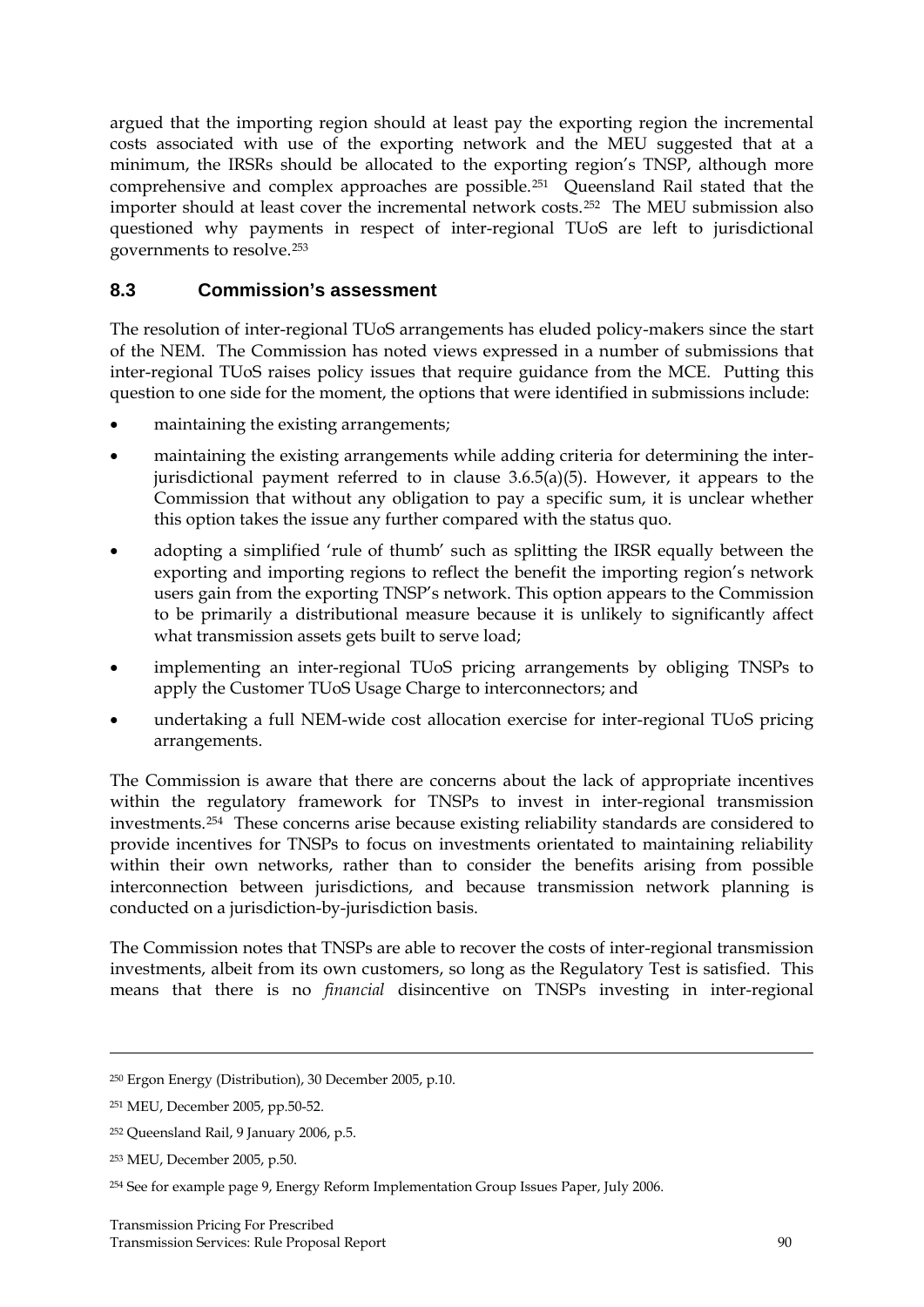transmission assets flowing from the TUoS charging arrangements. At the same time, the Commission is aware that the *process* for receiving regulatory approval for interconnector investments may be more complex and open to dispute and delay than for reliability-driven investments.

However, since inter-regional transmission investments are likely to produce benefits to network users outside of a particular TNSP's network, the recovery of the costs of interregional investments solely from one TNSP's customers creates a substantial pricing issue that should be addressed. The issue arises because, to maximise efficiency in the use of interregional transmission infrastructure, users of the infrastructure – which are, in the long term, causers of further interconnector investment – should pay costs associated with their use.

The Commission considers that an effective NEM-wide regime that provides for appropriate payments between TNSPs may be a necessary component of the regulatory framework for transmission pricing. However, relatively few stakeholders commented on this issue in their submissions on the Pricing Issues Paper. The Commission again invites stakeholder comment on possible options for inter-regional TUoS, to provide a basis for preparing a Draft Rule on this issue.

Recognising the inter-jurisdictional nature of this issue and the views of submitters that the MCE should be consulted, the Commission proposes to consult with the MCE regarding its view on the options for addressing this matter.

# **8.4 Proposed Rule**

The Commission has already extended the current provisions in clause 3.6.5(a)(5) until 1 July 2009.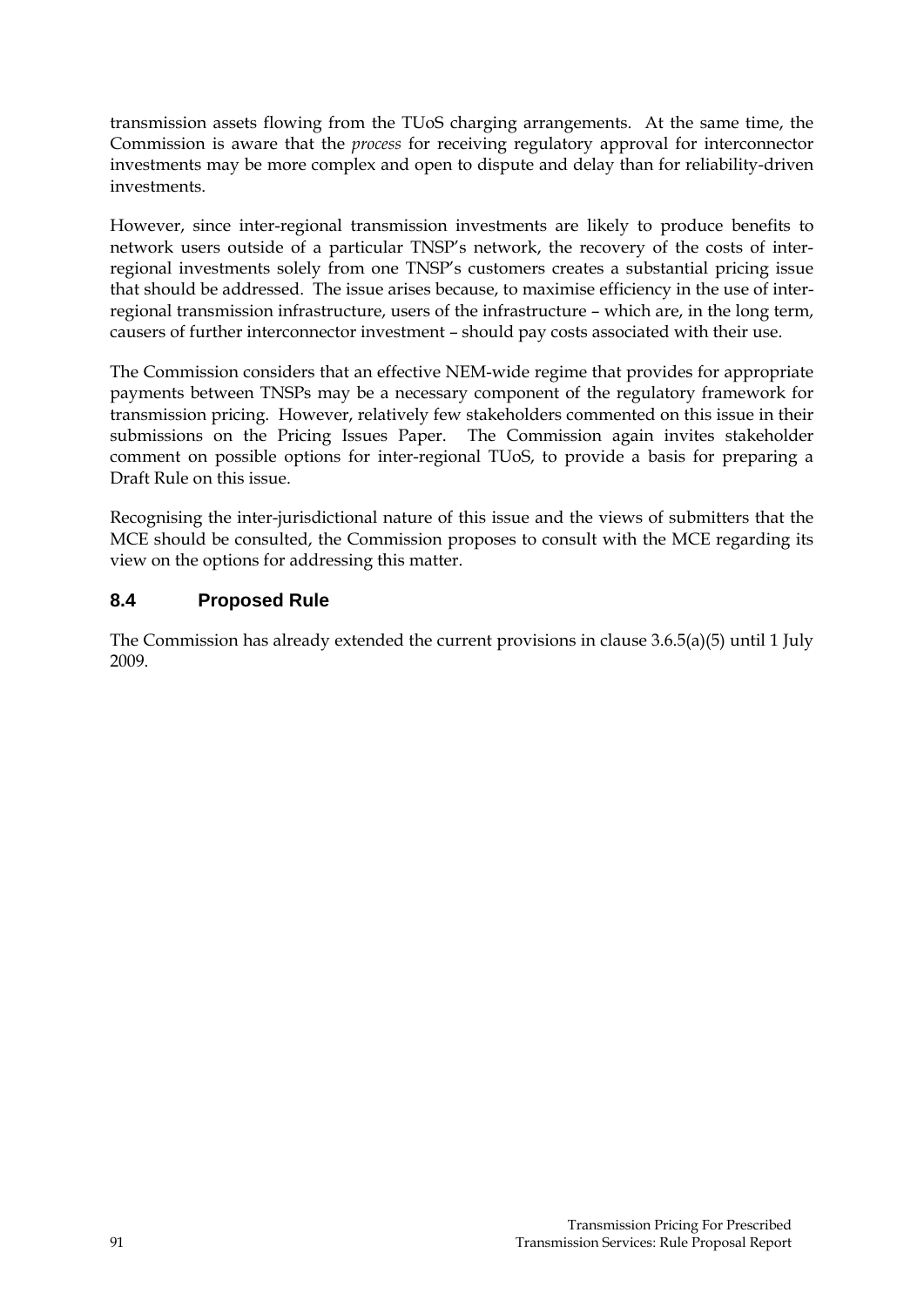# **9 Pricing for negotiated transmission services**

The Commission, in the review of the transmission revenue and pricing Rules, has sought to clarify the delineation of services provided by TNSPs. The Draft Revenue Rule adopts two classifications for transmission services - Prescribed Transmission Services and Negotiated Transmission Services. The Commission's Draft Revenue Determination establishes a revenue cap form of regulation for Prescribed Transmission Services. For Negotiated Transmission Services, the Commission has created a commercial negotiation framework that is supported by an effective dispute resolution regime under which disputes in relation to price are decided by a commercial arbitrator.[255](#page-91-0)

Therefore, to the extent that actual or potential network users seek to procure and/or TNSPs seek to provide, transmission services that fall outside the definition of Prescribed Transmission Service, the arrangements specified in the Draft Revenue Rule would, if accepted, be applicable.

The Commission seeks stakeholder views on whether the proposed arrangements in the Proposed Pricing Rule and the Draft Revenue Rule complement each other suitably and also whether the pricing principles in clause 6A.9.1 of the Draft Revenue Rule are appropriate. The Commission seeks to develop these principles further in the Final Revenue Rule in light of its present intention to retain a 'shallow connection' approach to charges for Prescribed Entry Services in the Proposed Pricing Rule and stakeholders' comments on this intention.

The existing Rules contain no criteria regarding how prices for negotiated services should be determined. In the Issues Paper, the Commission sought comment on the following questions:

- Are the negotiation provisions for Negotiated Transmission Services appropriate?
- Should the Rules provide pricing criteria for Negotiated Transmission Services?
- Should price monitoring be considered as an option for these services?
- Are the current dispute resolution provisions in Chapter 8 of the Rules appropriate for disputes over Negotiated Transmission Services?

The purpose of this chapter is to consider these issues, having regard to the key decisions already made by the Commission and reflected in the Draft Revenue Rule in relation to pricing for Negotiated Transmission Services.

# **9.1 Current approach in the Rules**

The existing Rules specify that some non-contestable transmission services fall outside the operation of the revenue cap. These are:

Negotiated generator and MNSP access charges<sup>[256](#page-91-1)</sup>;

<span id="page-91-0"></span><sup>255</sup> See Draft Revenue Rule, Part D.

<span id="page-91-1"></span><sup>256</sup> Clause 6.5.3(b), National Electricity Rules.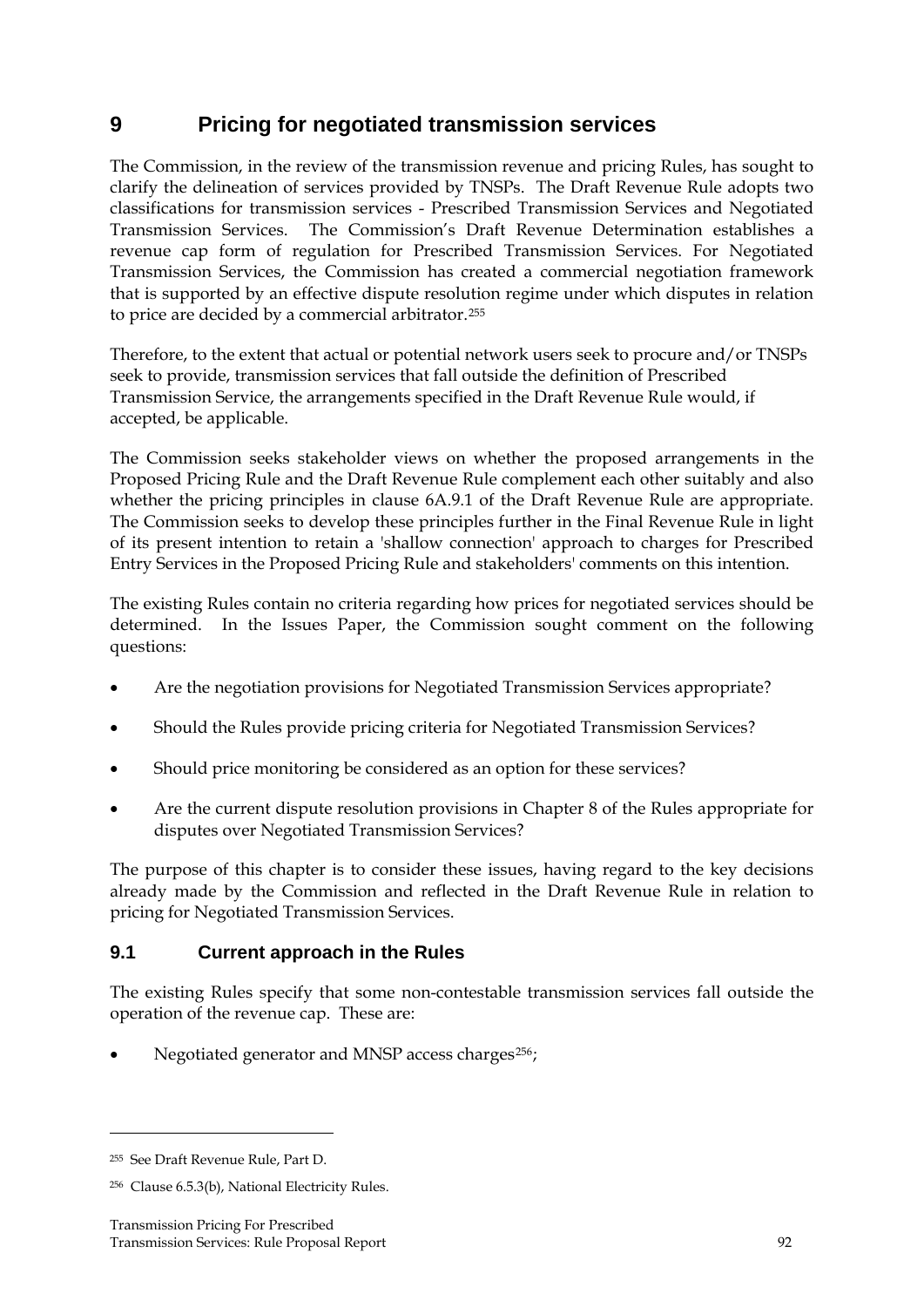- A part of a prescribed transmission service which is provided to a standard which is higher or lower than the standard described in schedule 5.1 of the Rules;
- Excluded transmission services<sup>[257](#page-92-0)</sup>.

In the existing Rules these services are negotiated, with mediation and arbitration provisions included in the Rules under the general Chapter 8 dispute resolution regime. Prices for such excluded non-contestable services are therefore determined from the outcome of this negotiation, and the dispute resolution regime.

# **9.2 Submissions**

The majority of submissions indicated that the negotiating provisions in the Rules are appropriate.<sup>[258](#page-92-1)</sup> While supporting the current arrangements, TransGrid commented that more guidance in the Rules as to what services are non-contestable but non-prescribed, would improve the operation of a negotiation framework (clause 6.5.9). Both elaborated on the imbalance of power between parties wishing to connect and the TNSP's because the TNSP's can "monopolise" the negotiations. Furthermore, it was suggested that participants should have recourse to an independent arbitrator, as this can ensure the negotiation process moves in a timely manner. It was also observed that the provision in the Rules for a third party to construct small augmentations is unrealistic because the constraint of operating a small inset network will preclude such work being undertaken.<sup>[259](#page-92-2)</sup>

Two submissions indicated that they did not support criteria in the Rules relating to pricing outcomes for the contestable components of non-prescribed services with ETNOF arguing that by their nature contestable services will be negotiated in the market place and they should not even be within the scope of the Review.<sup>[260](#page-92-3)</sup> With respect to non-contestable services, the TNO claimed they are only sought by large "large, financially astute and sophisticated entities, with the protection of the National Electricity Law and Rules, Trade Practices Act, Corporations and other laws".<sup>[261](#page-92-4)</sup>

A number of responses indicated qualified support for no pricing criteria in the Rules for negotiated services.<sup>[262](#page-92-5)</sup> These qualifications were along the lines that the Rules should contain high level principles and the need for recourse to adequate dispute resolution. Another submission stated that "the Rules should only relate to prescribed services" and that "the regulation of non-prescribed services should be the subject of guidance by the AER."  $^{263}$  $^{263}$  $^{263}$ 

<span id="page-92-0"></span><sup>257</sup> Ch 10, glossary 'Excluded transmission services', National Electricity Rules

<span id="page-92-1"></span><sup>258</sup> TransGrid, 30 December 2005, p.21; Powerlink 23 December 2005, p.3; Powercor/Citipower, 25 January 2006, p.4, EnergyAustralia, 23 December 2005, p.22; Ergon Energy (Distribution), 30 December 2005, p.9; United Energy Distribution, December 2005, p.16

<span id="page-92-2"></span><sup>259</sup> Major Energy Users, December 2005, p.50

<span id="page-92-3"></span><sup>260</sup> Electricity Transmission Network Owners, December 2005, p. 9; United Energy Distribution, December 2005, p.17

<span id="page-92-4"></span><sup>261</sup> Electricity Transmission Network Owners, December 2005, p. 9

<span id="page-92-5"></span><sup>262</sup> Ergon Energy (Distribution), 30 December 2005, p.9; AGL, 20 January 2006, p.7; Queensland Rail, 9 January 2006, p.5

<span id="page-92-6"></span><sup>263</sup> EnergyAustralia, 23 December 2005, p.22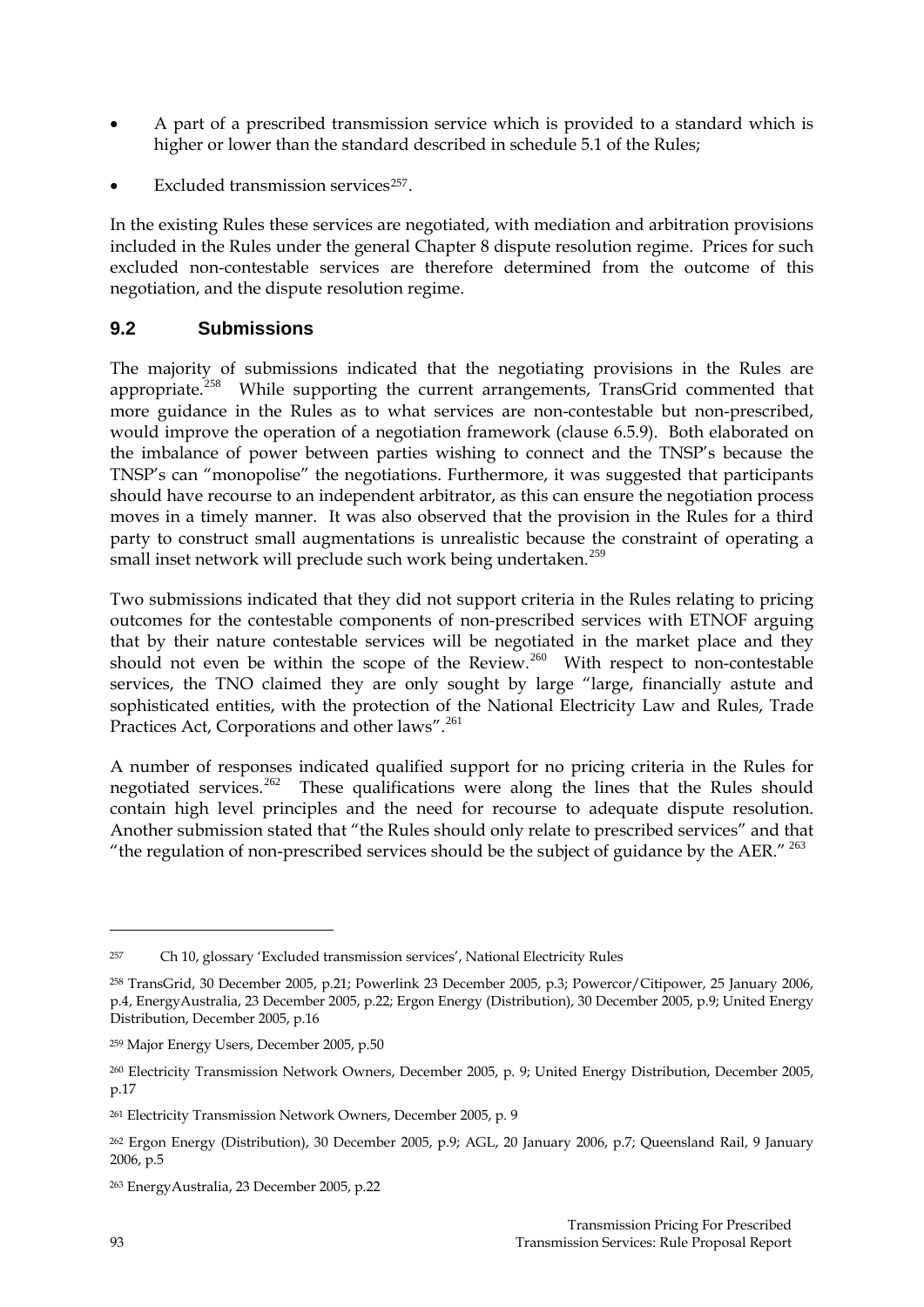The MEU stated a preference for non-prescribed transmission service pricing criteria in the Rules.<sup>[264](#page-93-0)</sup> In its view the monopoly characteristics of non-prescribed but non-contestable transmission services require pricing criteria in the Rules that can be implemented by a mediator/arbiter if dispute resolution is required.

The majority of submissions did not support a price monitoring regime for non-prescribed services<sup>[265](#page-93-1)</sup> though some submissions qualified their responses. AGL does not support price monitoring under the condition that adequate dispute resolution is in place<sup>[266](#page-93-2)</sup>. The MEU does not support price monitoring because its proposed model allows the AER to mediate/arbitrate on behalf of consumers when a non-prescribed agreement is being struck, thereby negating the need for ongoing monitoring.<sup>[267](#page-93-3)</sup>

EnergyAustralia believes that the Rules should only relate to prescribed services however services subject to varying degrees of competition may require some form of light handed regulation and it is for the TNSP to propose this not the AER.<sup>[268](#page-93-4)</sup> The MEU observed "that there is likely to be variation of requirements for continuing oversight between differing non-prescribed services." [269](#page-93-5) In its view the AER should have the discretion to determine the extent of any continuing oversight of a non-prescribed service agreement.

Two submissions consider the dispute resolution provisions in Chapter 8 to be sufficient and one states that they are "working satisfactorily".[270](#page-93-6) In contrast, the MEU claims that most consumers "are prevented from accessing the mediation and arbitration elements of the Rules".[271](#page-93-7) To overcome this it is suggested that the AER be empowered to mediate/arbitrate on issues between TNSP's and consumers where the consumer is not a Participant.

## **9.3 Commission's assessment**

The Commission believes there are benefits to be gained through TNSPs and directly connected users negotiating with each other to resolve the amount and form of charges to be paid by users for these services.

The Draft Revenue Rule includes the Commission's decisions in relation to the new regime for Negotiated Transmission Services. Those services are defined<sup>[272](#page-93-8)</sup> as follows:

- Shared transmission services that exceed network performance requirements;
- Connection services, other than NSP-NSP connections; and

<span id="page-93-0"></span><sup>264</sup> Major Energy Users, December 2005, p.50

<span id="page-93-1"></span><sup>265</sup> Electricity Transmission Network Owners, December 2005, p. 9; TransGrid, 30 December 2005, p.21; Powerlink 23 December 2005, p.3; Ergon Energy (Distribution), 30 December 2005, p.10

<span id="page-93-2"></span><sup>266</sup> AGL, 20 January 2006, p.7

<span id="page-93-3"></span><sup>267</sup> Major Energy Users, December 2005, p.50

<span id="page-93-4"></span><sup>268</sup> EnergyAustralia p 22.

<span id="page-93-5"></span><sup>269</sup> Major Energy Users, December 2005, p.50

<span id="page-93-6"></span><sup>270</sup> Ergon Energy (Distribution), 30 December 2005, p.10; TransGrid, 30 December 2005, p.22; EnergyAustralia, 23 December 2005, pp.22-23

<span id="page-93-7"></span><sup>271</sup> Major Energy Users, December 2005, p.50

<span id="page-93-8"></span><sup>272</sup> Draft Revenue Rule, Schedule 3 (Definitions)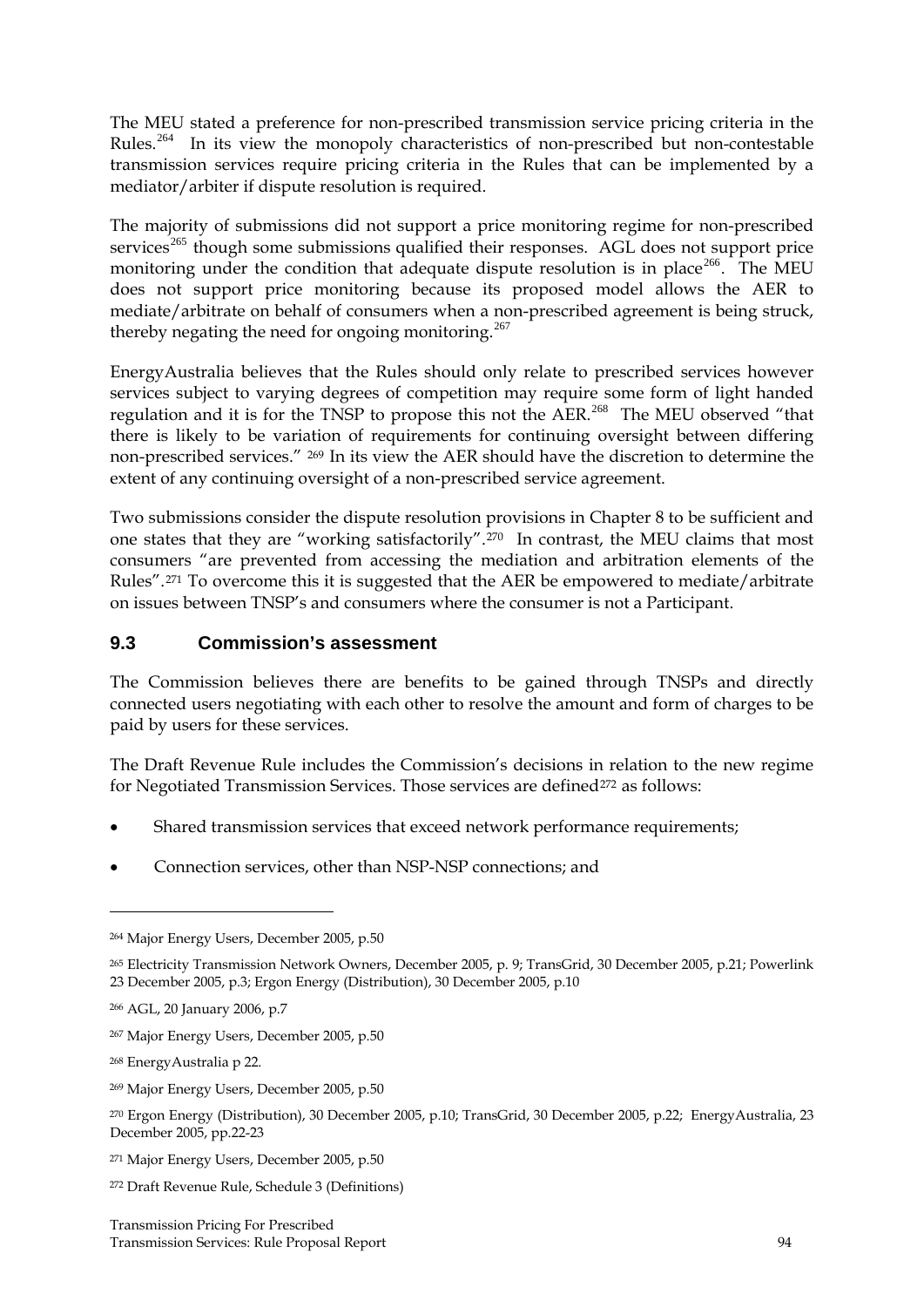Use of system services provided to a network user (referred to in the new clause  $5.4A(f)(3)$ ) in relation to augmentations or extensions required to be undertaken on a transmission network.

The Draft Revenue Rule[273](#page-94-0), provides for:

• Pricing principles for negotiated services, which guide the AER in specifying pricing criteria for a TNSP;[274](#page-94-1)

<span id="page-94-1"></span>274 These are:

<u>.</u>

(2) subject to subparagraphs (3) and (4), the price for a *negotiated transmission service* should be at least equal to the avoided cost of providing it but no more than the cost of providing it on a stand alone basis;

(3) if the *negotiated transmission service* is the provision of a *shared transmission service* that:

(i) exceeds the network performance requirements (if any) which that *shared transmission service* is required to meet under any *jurisdictional electricity legislation*; or

(ii) exceeds the *network* performance requirements set out in schedules 5.1a and 5.1, then the differential between the price for that service and the price for the *shared transmission service* which meets (but does not exceed) the *network* performance requirements under any *jurisdictional electricity legislation* or as set out in schedules 5.1a and 5.1 (as the case may be) should reflect the increase in the *Transmission Network Service Provider's* incremental cost of providing that service;

(4) if the *negotiated transmission service* is the provision of a *shared transmission service* that does not meet (and does not exceed) the *network* performance requirements set out in schedules 5.1a and 5.1, the differential between the price for that service and the price for the *shared transmission service* which meets (but does not exceed) the *network*  performance requirements set out in schedules 5.1a and 5.1 should reflect the amount of the *Transmission Network Service Provider*'s avoided cost of providing that service;

(5) the price for a *negotiated transmission service* must be the same for all *Transmission Network User*s unless there is a material difference in the costs of providing the *negotiated transmission service* to different *Transmission Network User*s or classes of *Transmission Network Users*;

(6) the price for a *negotiated transmission service* should be subject to adjustment over time to the extent that the assets used to provide that service are subsequently used to provide services to another person, in which case such adjustment should reflect the extent to which the costs of that asset is being recovered through charges to that other person;

(7) the price for a *negotiated transmission service* should be based on terms and conditions which are consistent with the safe and reliable operation of the *power system* in accordance with the *Rules*;

(8) the price for a *negotiated transmission service* should be such as to enable the *Transmission Network Service Provider* to recover the efficient costs of complying with all *regulatory obligations* associated with the provision of the *negotiated transmission service*; and

(9) the price for a *negotiated transmission service* should take into account the need for the service to be provided in a manner that does not adversely affect the safe and *reliable* operation of the *power system* in accordance with the *Rules*.

<span id="page-94-0"></span><sup>273</sup> Clause 6A.9

<sup>(1)</sup> the price for a *negotiated transmission service* should be based on the costs incurred in providing that service, determined in accordance with the principles and policies set out in the *Cost Allocation Methodology* for the relevant *Transmission Network Service Provider*;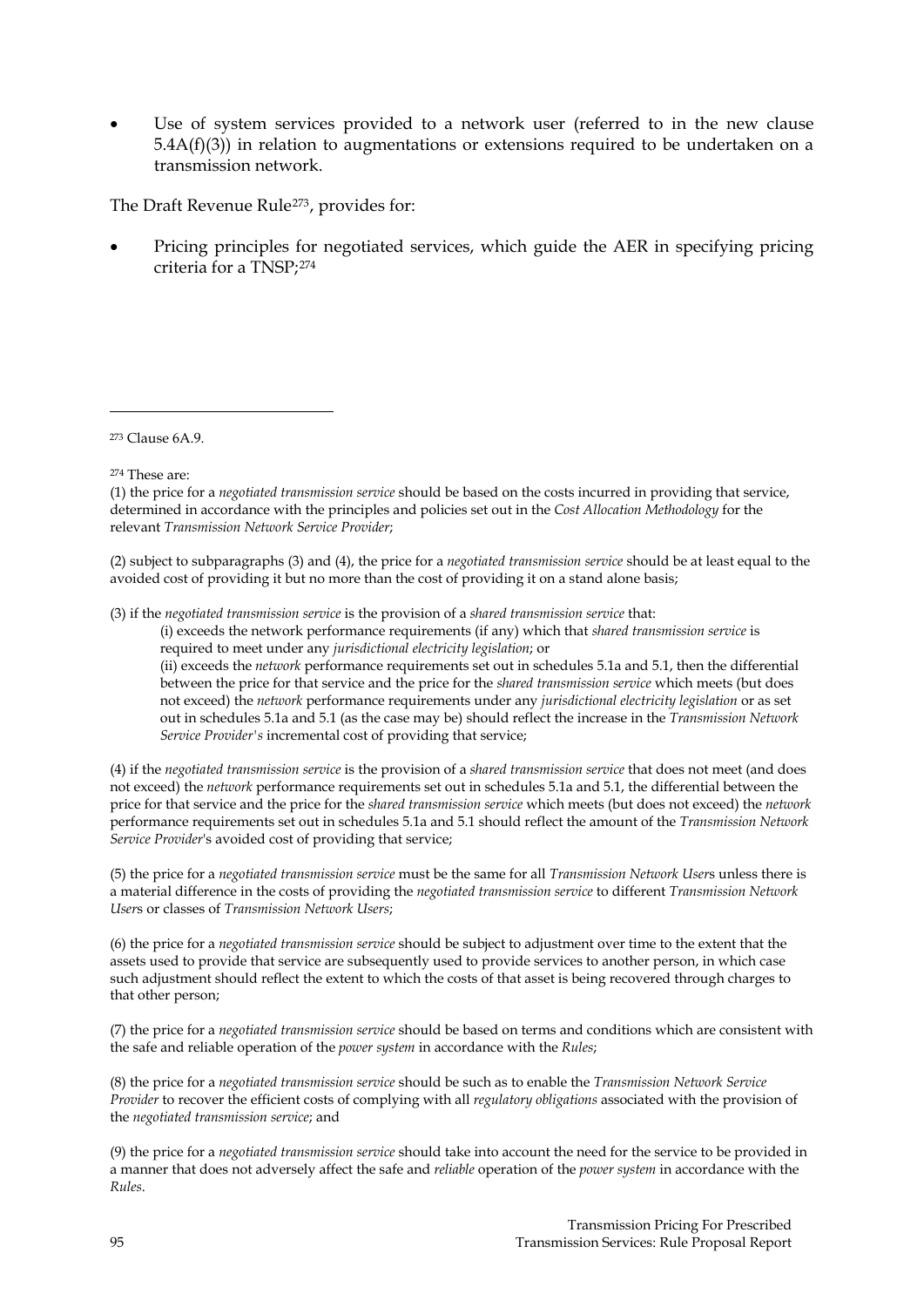- The pricing criteria to be applied by a TNSP in negotiating (and by a commercial arbitrator in resolving disputes about) the prices that are to be charged for provision of negotiated services and access charges;
- The requirements for the preparation of a negotiating framework (equivalent to the existing clause 6.5.9);
- Referral of a dispute to a commercial arbitrator who may make a determination that is binding on the TNSP and on the Applicant for services; so that failure to comply with its terms is a breach of the Rules<sup>[275](#page-95-0)</sup>.
- The commercial arbitrator is a "dispute resolution panel" under the NEL, and this means that the procedures under the uniform Commercial Arbitration Acts of the participating jurisdictions are available for appeals on questions of law<sup>[276](#page-95-1)</sup>such that

The Commission considers that this regime, and in particular, the commercial arbitration regime, is consistent with the nature of the services provided as Negotiated Transmission Services. The Commission seeks to develop the principles further in the Final Revenue Rule in light of its present intention to retain a 'shallow connection' approach to charges for Prescribed Entry Services in the Proposed Pricing Rule and stakeholders' comments on this intention.

Another issue on which the Commission seeks comment, that arises from the further review of the pricing-related rules in existing Part C of Chapter 6, is the question as to whether the model for commercial dispute resolution for price for Negotiated Transmission Services should be extended to permit consideration of the terms and conditions of the connection agreements under which those prices are charged, and to which the price is inextricably linked. Some comment has been noted that a single dispute resolution regime, ie a commercial arbitration regime, should apply not only in relation to the price and charges under negotiation, but to be meaningful and efficient, should also apply to the terms and conditions under negotiation that drive those prices.

In effect, this would mean a consequential amendment to clause 8.2 of the Rules to exclude disputes under clause 5.3 from referral to the Chapter 8 dispute resolution regime. The Commission seeks comment from interested parties in relation to the issues relating to the adoption of this approach.

These principles must form the basis of the criteria to be applied:

- By a TNSP in negotiating prices for Negotiated Transmission Services; and
- By a commercial arbitrator in resolving disputes about prices for Negotiated Transmission Services.

The Commission seeks to develop these principles further in the Final Revenue Rule in light of its present intention to retain a 'shallow connection' approach to charges for Prescribed Entry Services in the Proposed Pricing Rule and stakeholders' comments on this intention.

<span id="page-95-0"></span>275 The Draft Revenue Rule expressly excludes a dispute under clause 6A.9.8 from the Chapter 8 dispute resolution regime.

<span id="page-95-1"></span> $^{276}$  See sections 58  $\&$  71 of the NEL.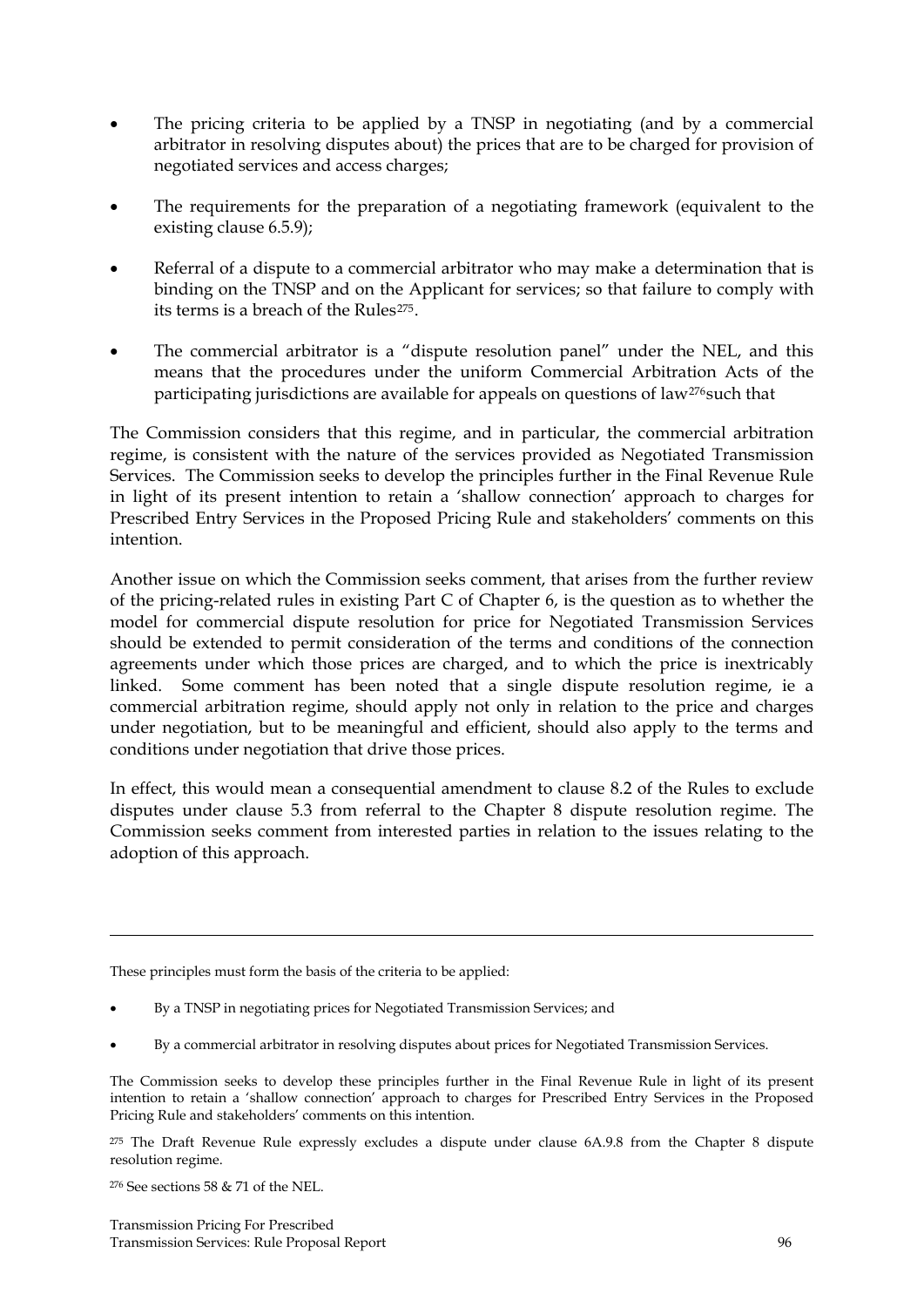# **Appendix 1: Schedule 1 to NEL items 15-24**

- 15 The regulation of revenues earned or that may be earned by owners, controllers or operators of transmission systems from the provision by them of services that are the subject of a transmission determination.
- 16 The regulation of prices charged or that may be charged by owners, controllers or operators of transmissions systems for the provision by them of services that are the subject of a transmission determination, and the methodology for the determination of those prices.
- 17 Principles to be applied, and procedure to be followed, by the AER exercising or performing an AER economic regulatory function power.
- 18 The assessment, or treatment by the AER, of investment in transmission systems for the purposes of making a transmission determination.
- 19 The economic framework and methodologies to be applied by the AER for the purposes of item 18.
- 20 The mechanisms or methodologies for the derivation of the maximum allowable revenue or prices to be applied by the AER in making a transmission determination.
- 21 The valuation, for the purposes of making a transmission determination, of assets forming part of a transmission system owned, controlled or operated by a regulated transmission system operator, and of proposed new assets to form part of a transmission system owned, controlled or operated by a regulated transmission system operator, that are, or are to be, used in the provision of services that are the subject of a transmission determination.
- 22 The determination by the AER, for the purpose of making a transmission determination with respect to services that are the subject of such a determination, of:
	- a. a depreciation allowance for a regulated transmission system operator; and
	- b. operating costs of a regulated transmission system operator; and
	- c. an allowable rate of return on assets forming part of a transmission system owned, controlled or operated by a regulated transmission system operator.
- 23 Incentives for regulated transmission system operators to make efficient operating and investment decisions.
- 24 The procedure for the making of a transmission determination by the AER, including
	- a. the publication of notices by the AER; and
	- b. the making of submissions, including by the regulated transmission system operator to whom the transmission will apply and by affected Registered participants (within the meaning of section 16 (3); and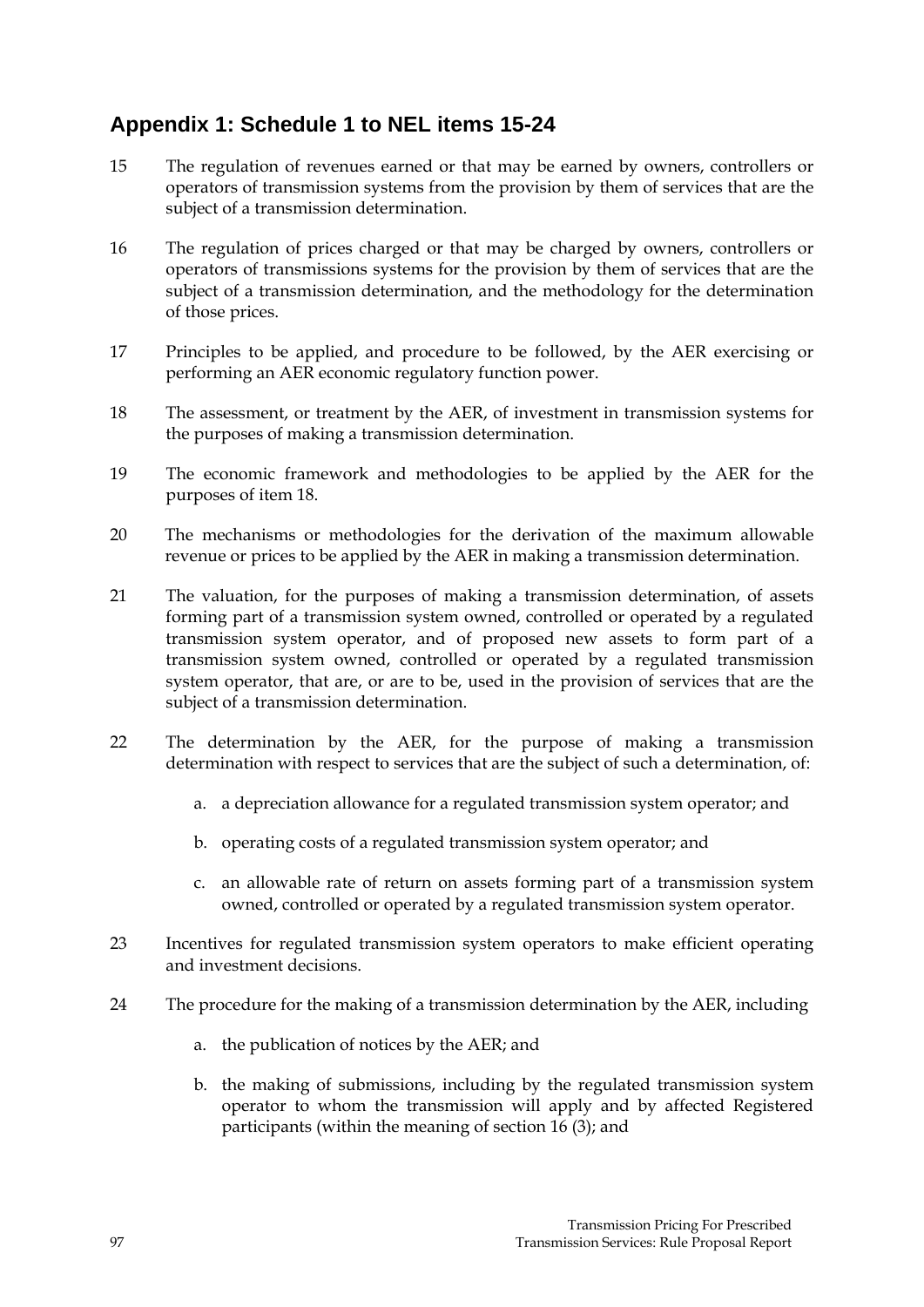- c. the publication of draft and final determinations and the giving of reasons: and
- d. the holding of pre-determined conferences.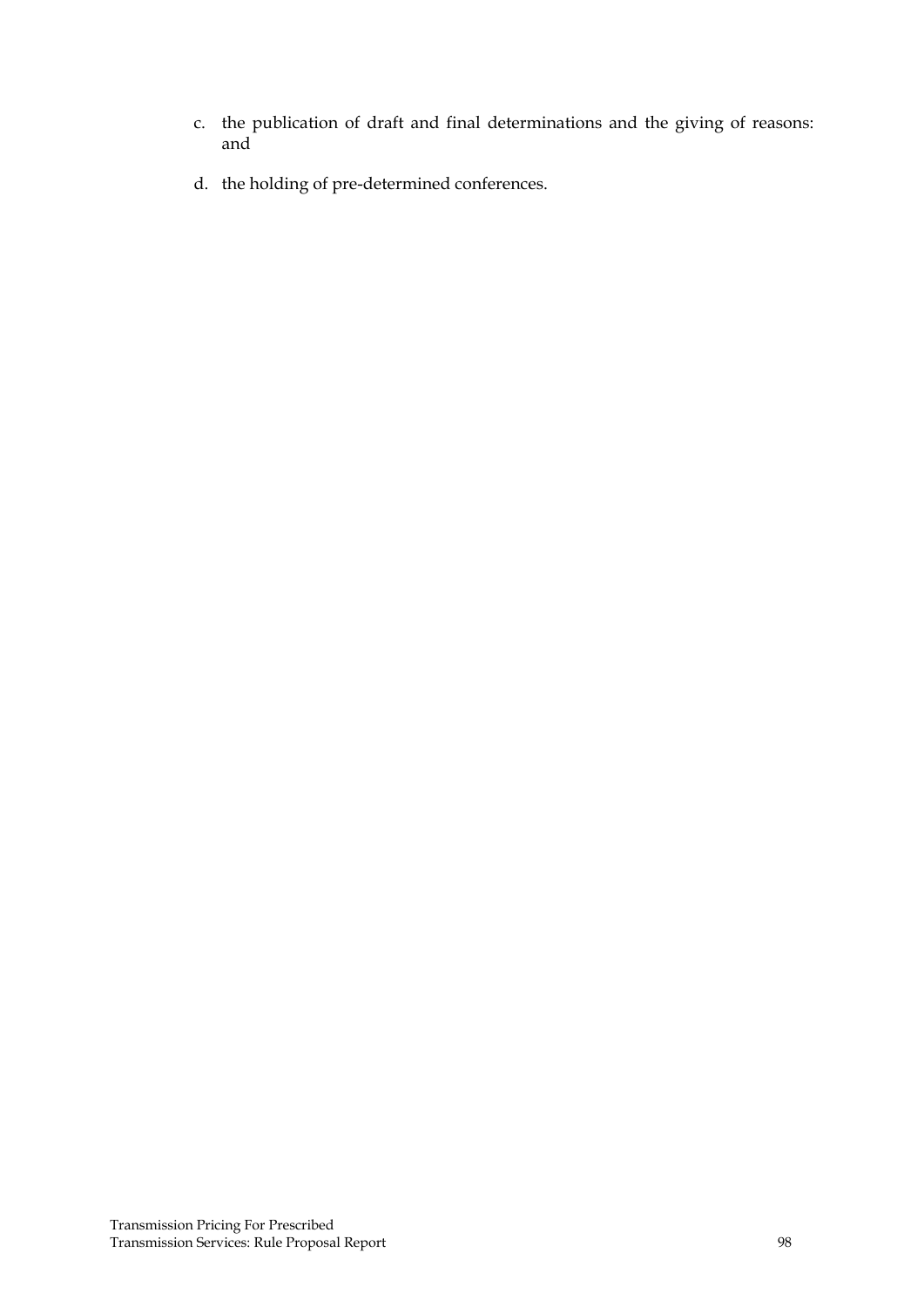# **Appendix 2: List of Submissions**

| <b>AGL</b>                                                       |
|------------------------------------------------------------------|
| CitiPower & Powercor                                             |
| Directlink Joint Ventures                                        |
| <b>Electricity Transmission Network Owners Forum</b>             |
| Energex                                                          |
| Energy Users Association of Australia and Energy Action Group    |
| EnergyAustralia                                                  |
| <b>Ergon Energy Distribution</b>                                 |
| <b>Ergon Energy Retail</b>                                       |
| <b>ETSA Utilities</b>                                            |
| Macquarie Generation                                             |
| National Generators Forum                                        |
| Norske Skog Paper Mills (Australia)                              |
| Origin Energy                                                    |
| Powerlink                                                        |
| Public Interest Advocacy Centre                                  |
| Queensland Rail                                                  |
| <b>Stanwell Corporation</b>                                      |
| The Group                                                        |
| The Major Energy Users Inc and Major Employers Group of Tasmania |
| Tomago Aluminium Company                                         |
| <b>Total Environment Centre</b>                                  |
| Transend                                                         |
| TransGrid                                                        |
| TRUenergy                                                        |
| United Energy Distribution                                       |
| VENCorp                                                          |